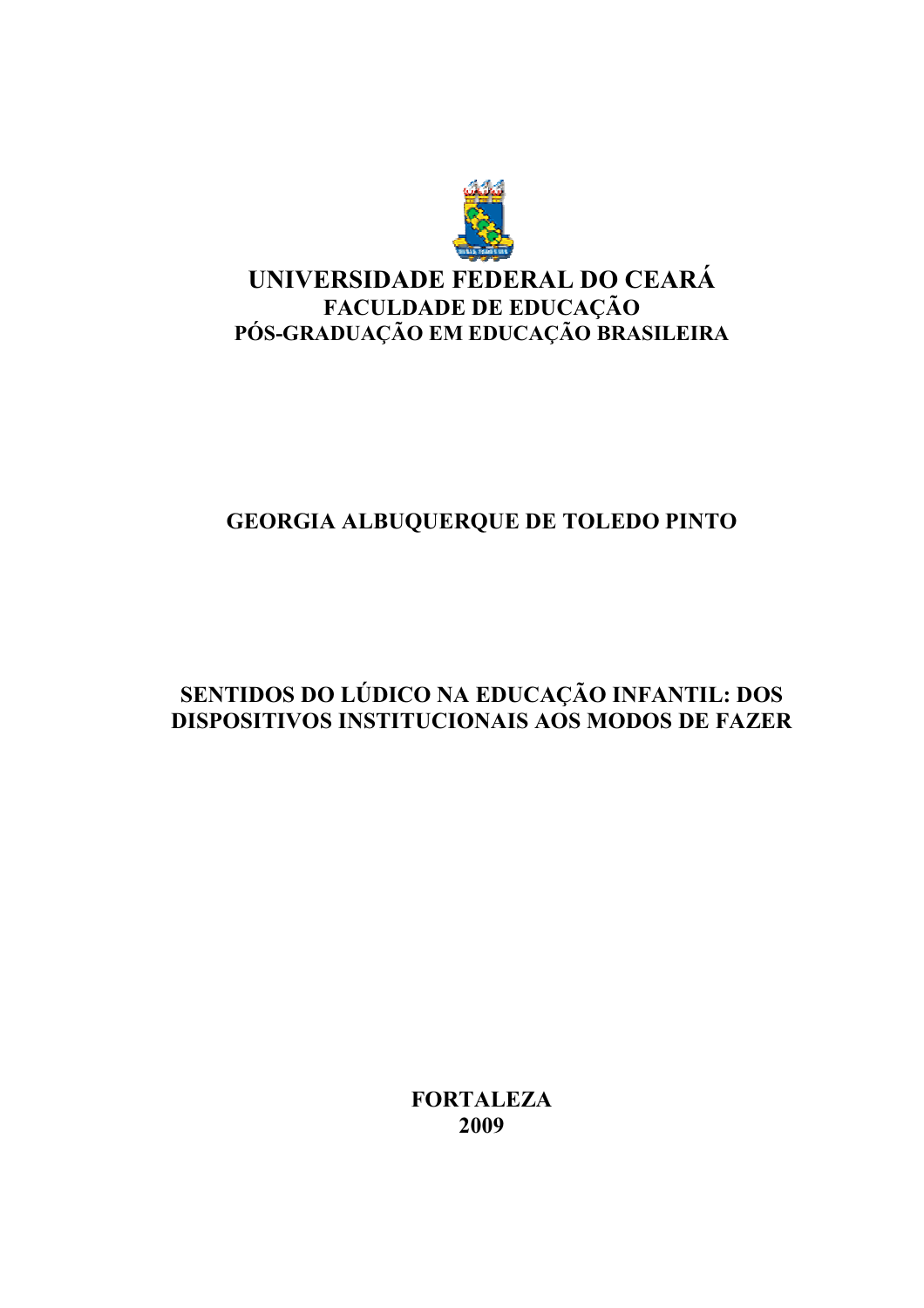### GEORGIA ALBUQUERQUE DE TOLEDO PINTO

# SENTIDOS DO LÚDICO NA EDUCAÇÃO INFANTIL: DOS **DISPOSITIVOS INSTITUCIONAIS AOS MODOS DE FAZER**

Tese de doutorado apresentada ao Programa de Pós-Graduação em Educação Brasileira da Universidade Federal do Ceará, como requisito final para a obtenção do título de Doutora em Educação.

Orientadora: Prof<sup>a</sup>. Dr<sup>a</sup>. Maria de Fátima Vasconcelos da Costa

**FORTALEZA** 2009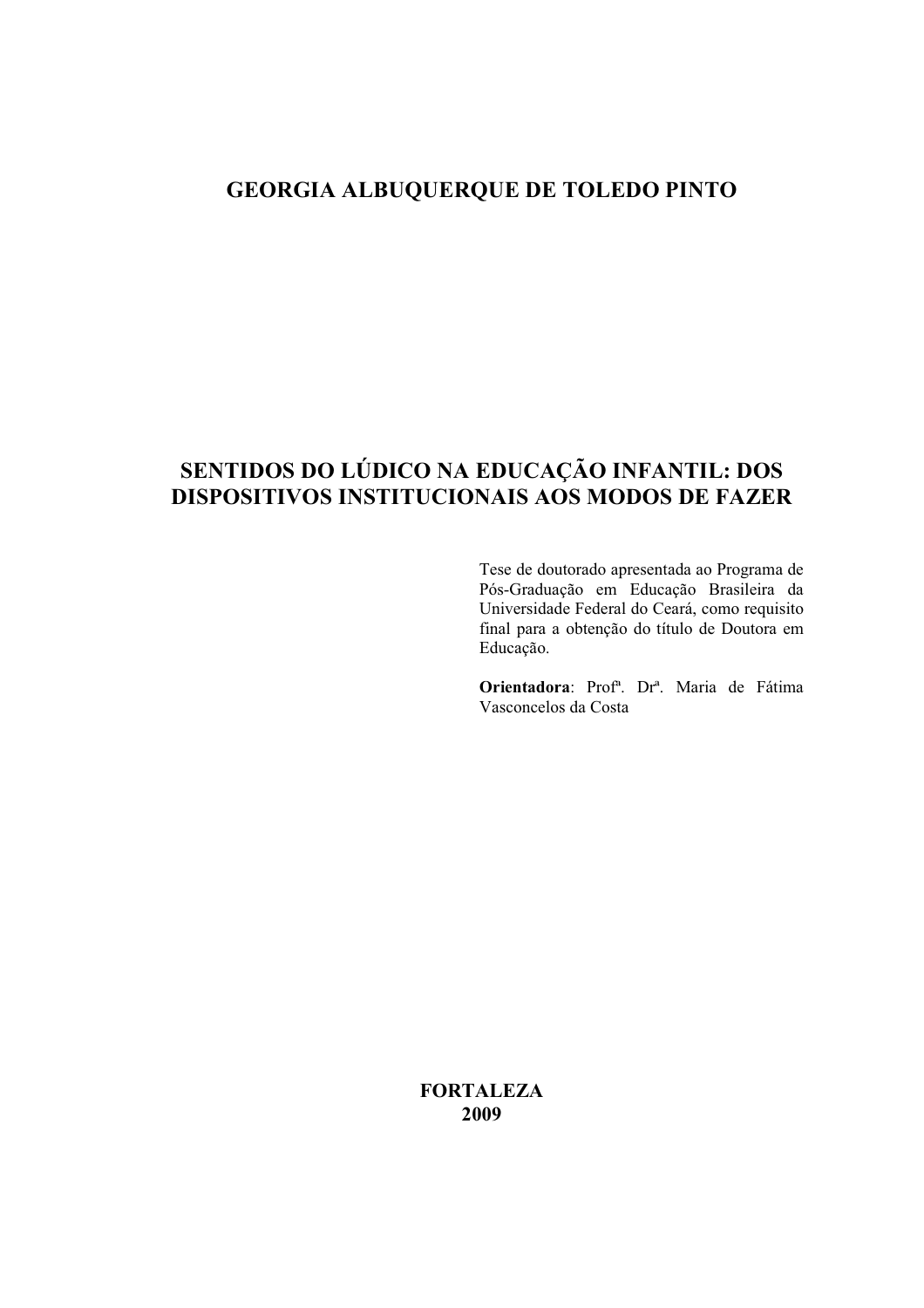### **GEORGIA ALBUQUERQUE DE TOLEDO PINTO**

### SENTIDOS DO LÚDICO NA EDUCAÇÃO INFANTIL: DOS DISPOSITIVOS INSTITUCIONAIS AOS MODOS DE FAZER

Tese de doutorado apresentada ao Programa de Pós-Graduação em Educação Brasileira da Universidade Federal do Ceará, como requisito final para a obtenção do título de Doutora em Educação.

Defesa em: 06 / 03 / 2009.

**BANCA EXAMINADORA** 

Prof<sup>a</sup>. Dr<sup>a</sup>. Maria de Fátima Vasconcelos da Costa - UFC (Orientadora)

Prof<sup>a</sup>, Dr<sup>a</sup>, Maria Isabel Patrício de Carvalho Pedrosa

Prof<sup>a</sup>. Dr<sup>a</sup>. Leônia Cavalcante Teixeira

Prof<sup>a</sup>. Dr<sup>a</sup>. Veriana de Fátima Rodrigues Colaço

Prof<sup>a</sup>. Dr<sup>a</sup>. Bernadete de Souza Porto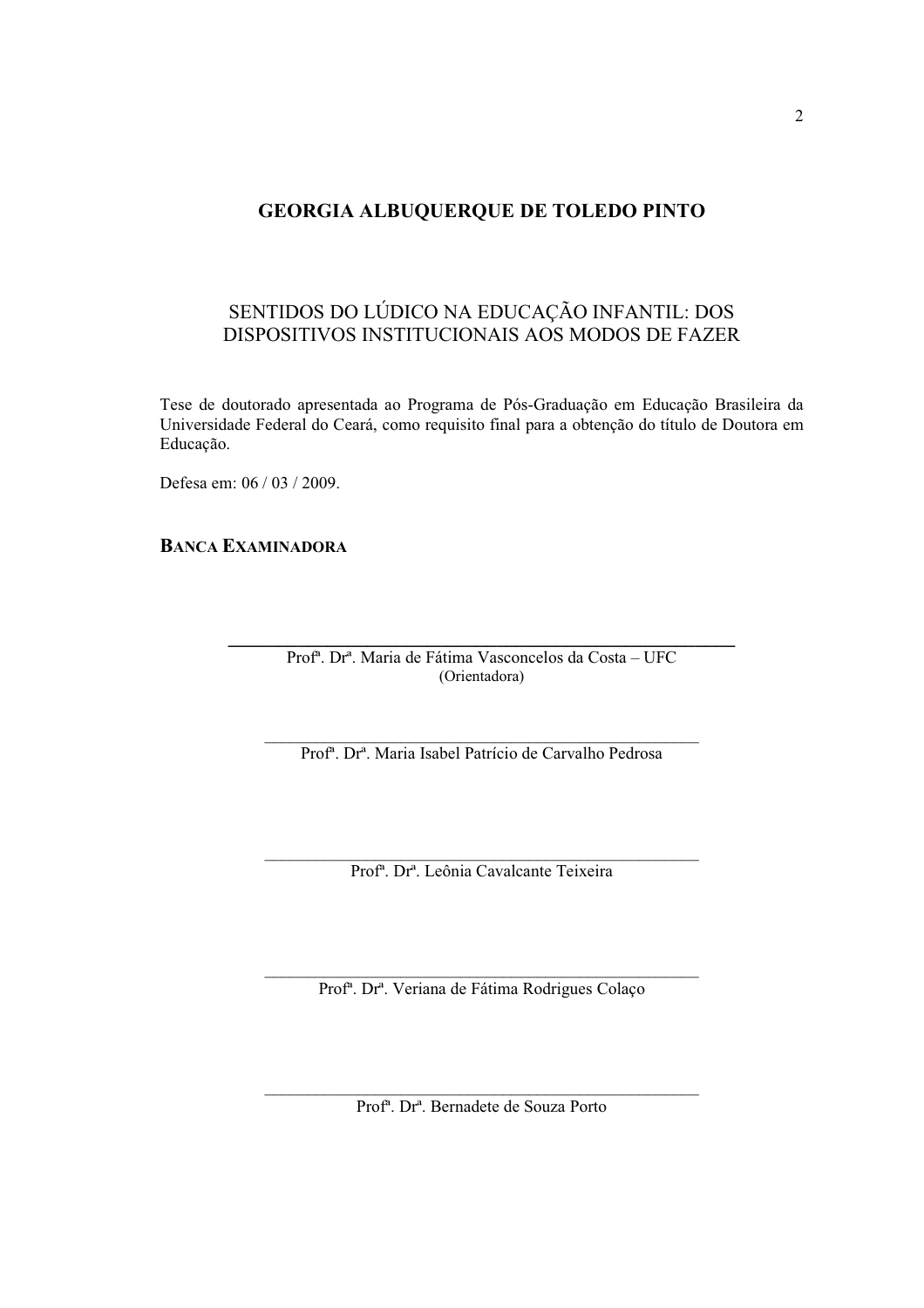À Mimi (Mirela), ao Cauã, ao<br>Artur, à Melissa e a todas as outras crianças encantadas que hão de vir.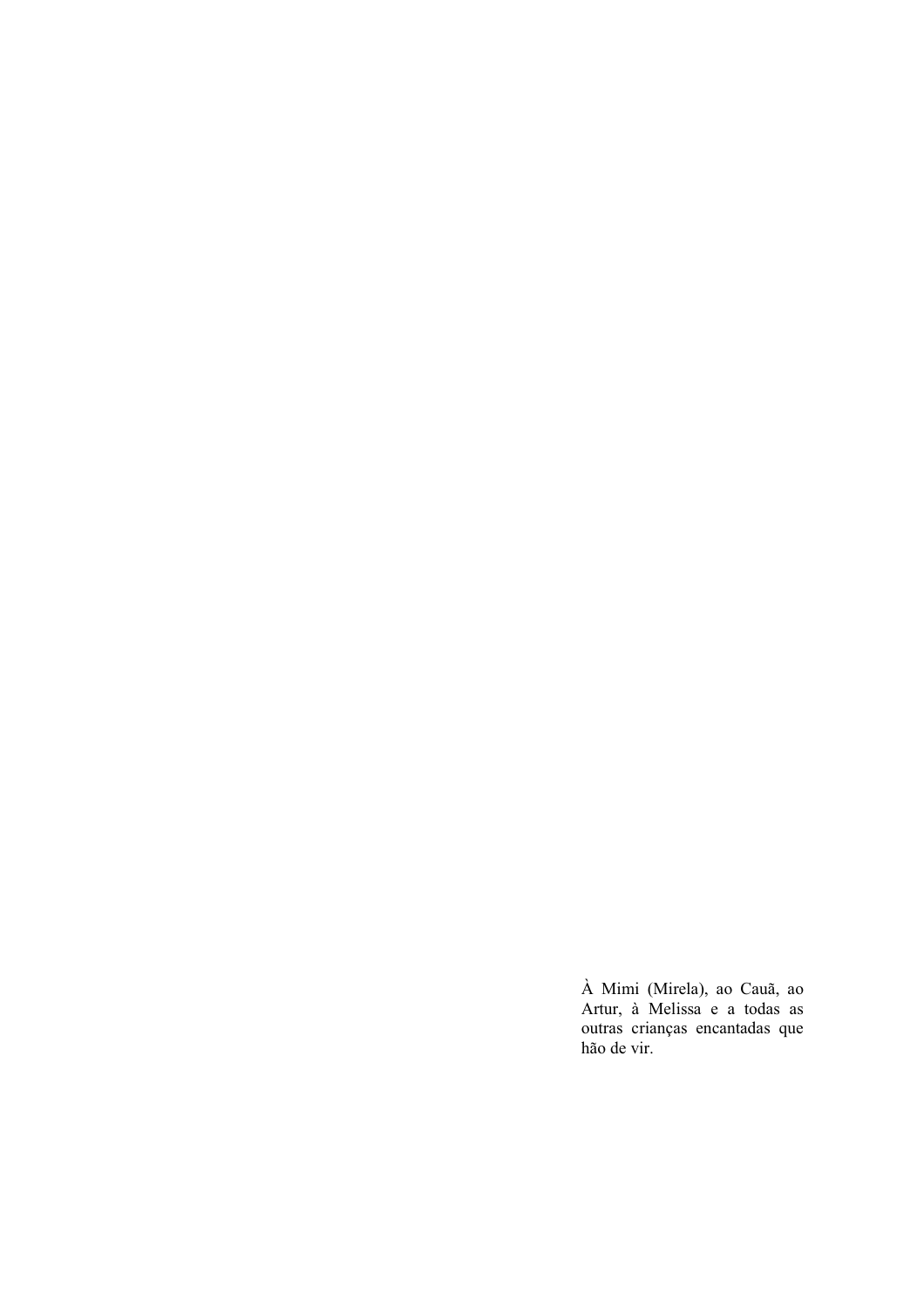#### **AGRADECIMENTOS**

Acredito que existem muitos aspectos que nos fazem ser as pessoas que somos. De forma bastante resumida, apresento meus agradecimentos para quem fortalece meu lado espiritual, passando pelas pessoas que auxiliam na constituição de minha vida emocional, por aquelas que me oferecem as ferramentas necessárias para a construção de minha parte mais racional, até as pessoas que contribuíram pelo simples fato de se fazerem presentes de alguma forma e em algum momento desse longo caminho percorrido.

A Deus, pela forca que me deu e que permitiu transpor todos os obstáculos que surgiram no decorrer desses anos, e pela iluminação concedida não somente na escrita de cada uma dessas linhas, como no momento de análise dos dados quando cheguei a pensar que nada fazia muito sentido.

À minha orientadora, Prof<sup>a</sup>. Dr<sup>a</sup>. Maria de Fátima Vasconcelos, pelo exemplo de garra, dedicação e determinação.

À minha família por compreender minhas ausências durante todo o tempo do doutorado.

Marcellus, meu marido, palavras não poderão expressar a importância de sua presença ao meu lado. Obrigada por cada palavra de incentivo, pelo ombro amigo naqueles momentos difíceis, por adiar viagens e passeios para que eu pudesse trabalhar na tese, pelo amor e carinho que temos um pelo outro e que enche nossa casa de paz e alegria.

Ao Artur, meu bebê, e meus sobrinhos Mirela e Cauã pelos sorrisos que me inspiraram e fortaleceram na escrita dessas linhas, e à Melissa que ainda está no aconchego do útero materno, mas que já vem nos enchendo de alegria.

Às minhas irmãs, Renata e Fernanda, pelo amor e o carinho que me deram ao longo de toda minha vida, além da compreensão pelas minhas ausências em muitos momentos de família.

Aos meus cunhados, Márcio e Leleco, pelo carinho que têm por mim e por terem me dado sobrinhos tão lindos, além de estarem sempre dispostos a me ajudar.

À minha mãe, Silene, por ter me oferecido tantas experiências na minha infância e que, por ser pedagoga, fez crescer em mim um sentimento todo especial por essa instituição chamada escola. E por ter ficado com o Artur todas as vezes que precisei trabalhar na tese. Ao meu pai, Augusto, que além de ter me trazido à vida, me ensinou a ser perseverante e a buscar meus sonhos.

Ao tio Cleber, pelo exemplo de fé e superação, que sempre nos dá.

As minhas amigas queridas Luciana Campos, Renata Castelo, Luciana Queirós e Bia.

A todos do grupo de pesquisa LUDICE, em especial à Marcelle, Josélia e Raquel, que me receberam com tanto carinho quando ingressei no grupo. À Regiane que ingressou no grupo na mesma época que eu e fez comigo algumas disciplinas. Ao Janderson, à Núbia, ao Genivaldo, ao Hamilton que também me acompanharam durante muitos momentos dessa caminhada.

Ao Nelson, Jaileila, Ana Elizabete, Veriana e Bernadete pela ajuda oferecida a mim através da leitura e observações realizadas nas minhas duas qualificações.

A todos os que fazem o NDC, especialmente às professoras, aos alunos e aos pais que confiaram no sigilo da pesquisa e concordaram com ela.

Ao NUCEPEC, em especial à Ângela Pinheiro e a Veriana, pelos grandes ensinamentos oferecidos a mim e que extrapolam muito a grade curricular exigida pelo meu curso.

Ao professor Pascual que me apresentou à Psicologia Educacional e escolar e que, com seu exemplo, me fez abracar essa causa, direcionando minhas escolhas para essa área tão rica e tão esquecida no mundo de escolhas da profissão do psicólogo.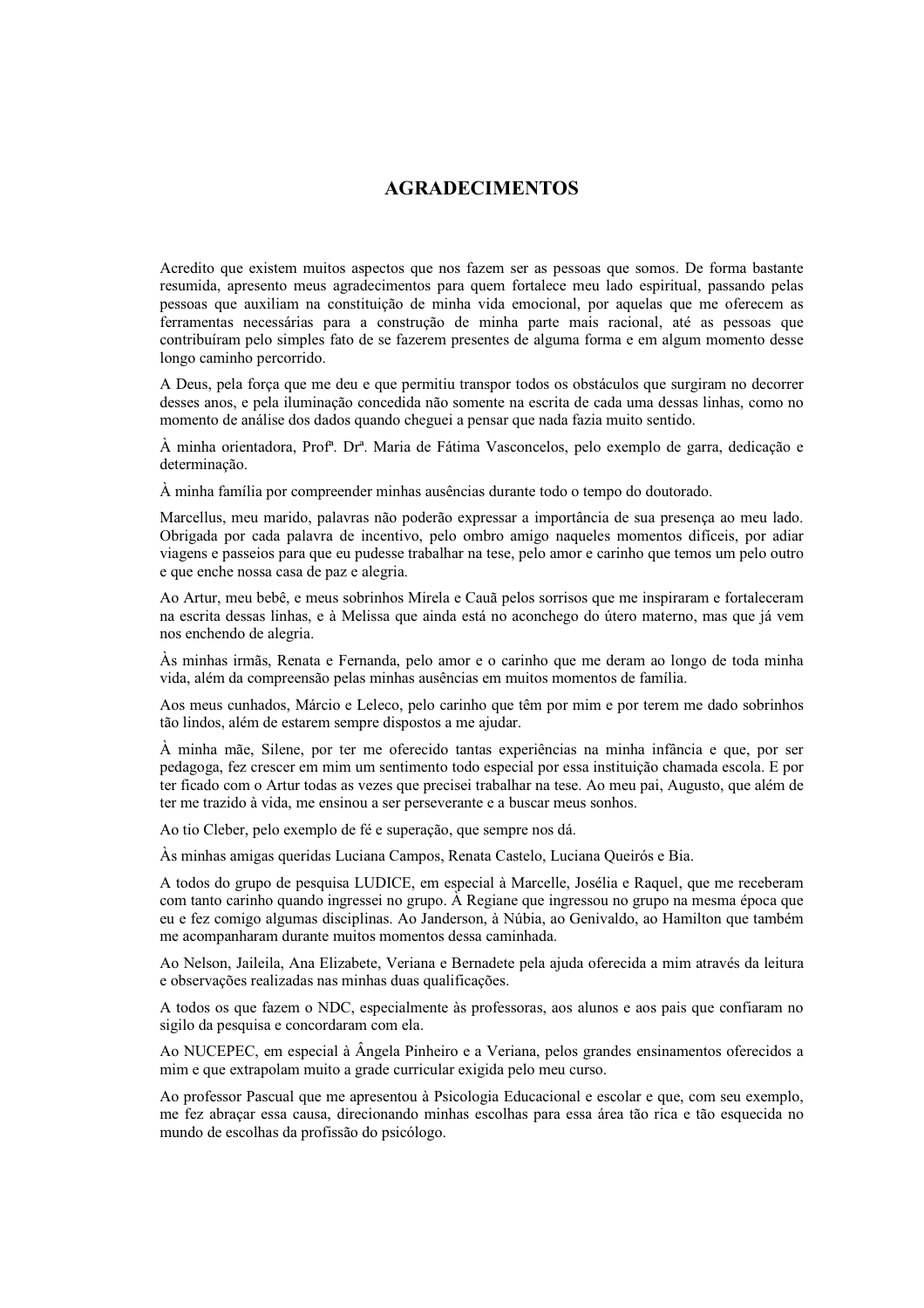Ao professor Aires, pelos ensinamentos oferecidos a mim desde o terceiro semestre da graduação, quando ingressei como bolsista em seu grupo de pesquisa em Educação Matemática e que continuou até o mestrado quando me acompanhou nas análises e na escrita de minha dissertação como somente um co-orientador excelente poderia fazer.

À Nukácia minha companheira de estudo: as tardes que sentávamos juntamente com Foucault foram inenarráveis.

À Cristiane Amorim, Sandra Schram, Selene Penaforte e Geni colegas de mesma turma e núcleo.

Aos profissionais da secretaria do programa, em especial à Geisa Chagas Leitão Sydrião e Adalgisa Licinia Martins Feitosa, que sempre estavam prontas a me dar informações e me ajudar no que fosse necessário.

Ao ESPAÇO LUDENS criado para que essas linhas sejam lembradas diariamente.

À CAPES pelo apoio financeiro prestado na maior parte dessa tese.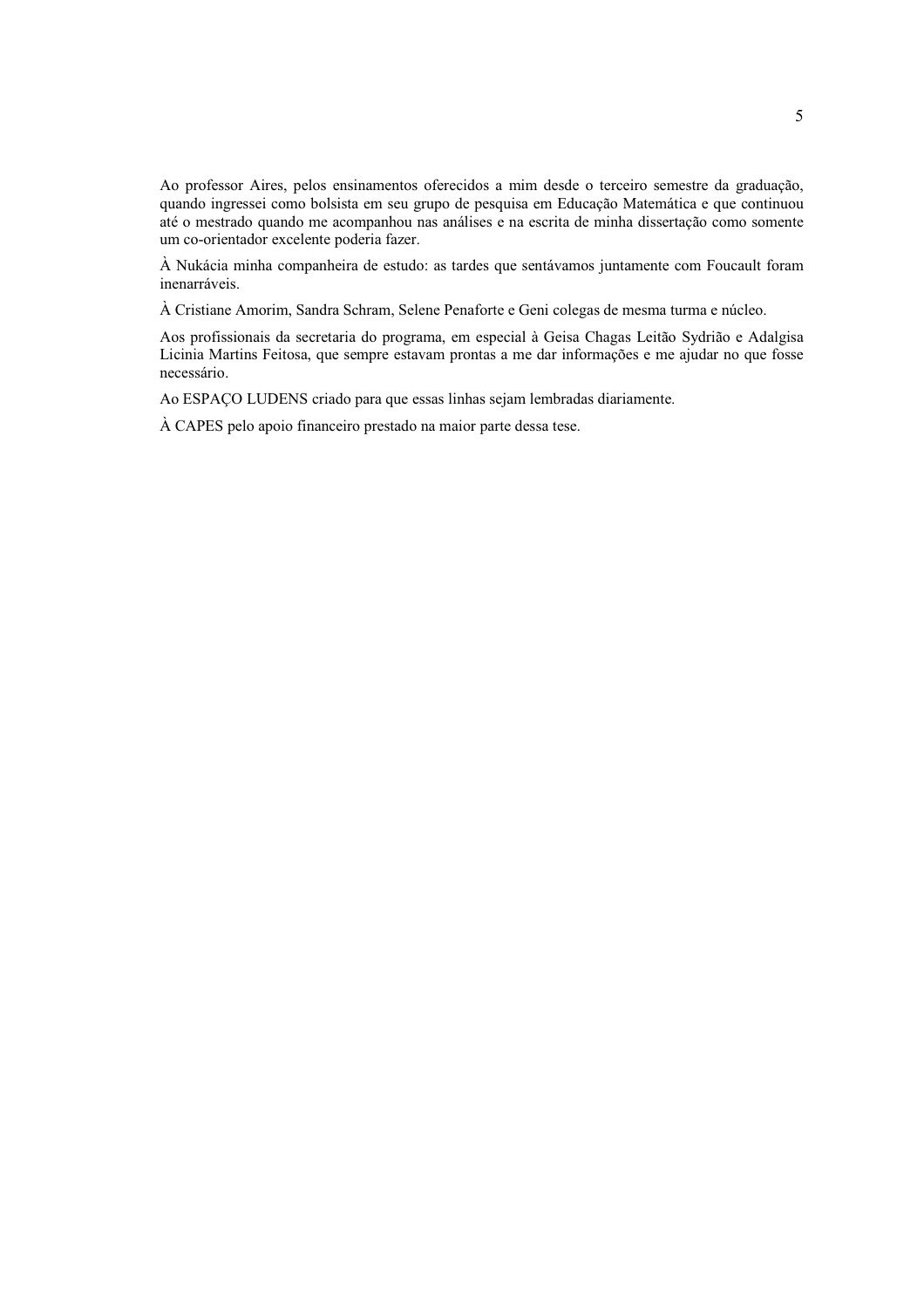Não é o comportamento que delimita uma conduta como brincadeira e sim o sentido que ela adquire num determinado contexto *cultural.* 

(MARIA DE FÁTIMA V. COSTA)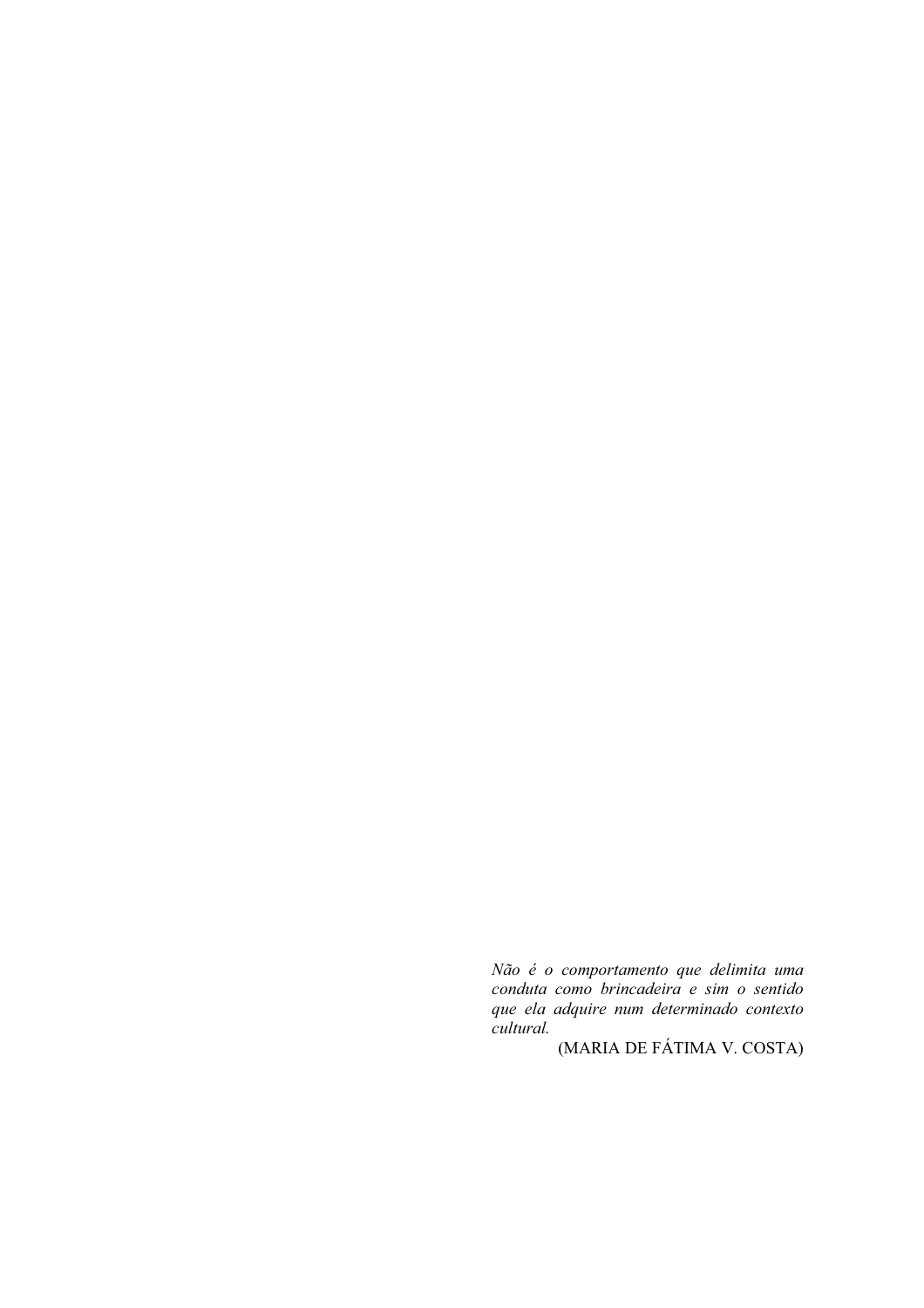#### **RESUMO**

Essa pesquisa se propôs a investigar como se dá a construção de sentidos do lúdico para alunos e professores, considerando que esses atores encontram-se em posições enunciativas diferentes. Partimos da hipótese de que a ênfase dada ao lúdico pela escola de educação infantil (EI) pode estar restringindo a ação educativa ao invés de ampliá-la. As ferramentas teóricas que foram usadas para dar suporte às análises aqui feitas foram provenientes principalmente de Brougère, em relação ao entendimento sobre o lúdico; de Bakhtin, auxiliando no entendimento das posições enunciativas dos sujeitos no decorrer da interação verbal; de Foucault através do conceito de Dispositivos Institucionais e de De Certeau, para a compreensão sobre os Modos de Fazer. Para a investigação, nos inserimos em três turmas de uma escola pública de educação infantil no decorrer de um ano letivo. O *corpus* analisado é proveniente de uma pesquisa qualitativa, de cunho etnográfico, realizada através do registro de diário de campo e dos recursos da videografia. Outro instrumento metodológico utilizado foi a entrevista com as professoras: seis docentes da rede pública de educação infantil de Fortaleza-CE e suas respectivas turmas, cada uma composta por 17 alunos, somando 51 criancas. Depois de coletar e transcrever os dados gravados foi realizada uma análise microgenética das cenas previamente selecionadas desse material. Em um segundo momento, selecionamos uma cena de cada grupo pesquisado, para que através de uma entrevista, as professoras pudessem assistir e discutir as características lúdicas da atividade proposta pelas mesmas. Da interrelação entre o corpo teórico e o material empírico coletado, foram construídas duas categorias de análise: os dispositivos institucionais e os modos de fazer. A análise realizada traz elementos dos dispositivos usados tanto pelo professor, como pelos alunos, assim como dos modos de fazer de cada um desses atores no decorrer da cena escolar. Foi possível observar que os modos de fazer revelam as lógicas de ação dos atores da cena. mostrando que uma atividade é eminentemente lúdica quando este sentido é compartilhado desde seu início, independente de seu contexto, de seus participantes, ou de como é caracterizada em seu planejamento (se ela é apresentada como sistemática ou lúdica). Nossos dados apontam para uma idealização do lúdico, por parte do discurso pedagógico, como se a utilização de atividades com essas características, por si só garantisse a apreensão do conteúdo por parte da crianca. Outro aspecto encontrado é o de que o mesmo discurso que valoriza o emergir do lúdico na prática pedagógica parece contribuir para uma desvalorização gradual do pedagógico.

Palavras-chave: Práticas Lúdicas escolares; Educação Infantil; Discurso; Linguagem.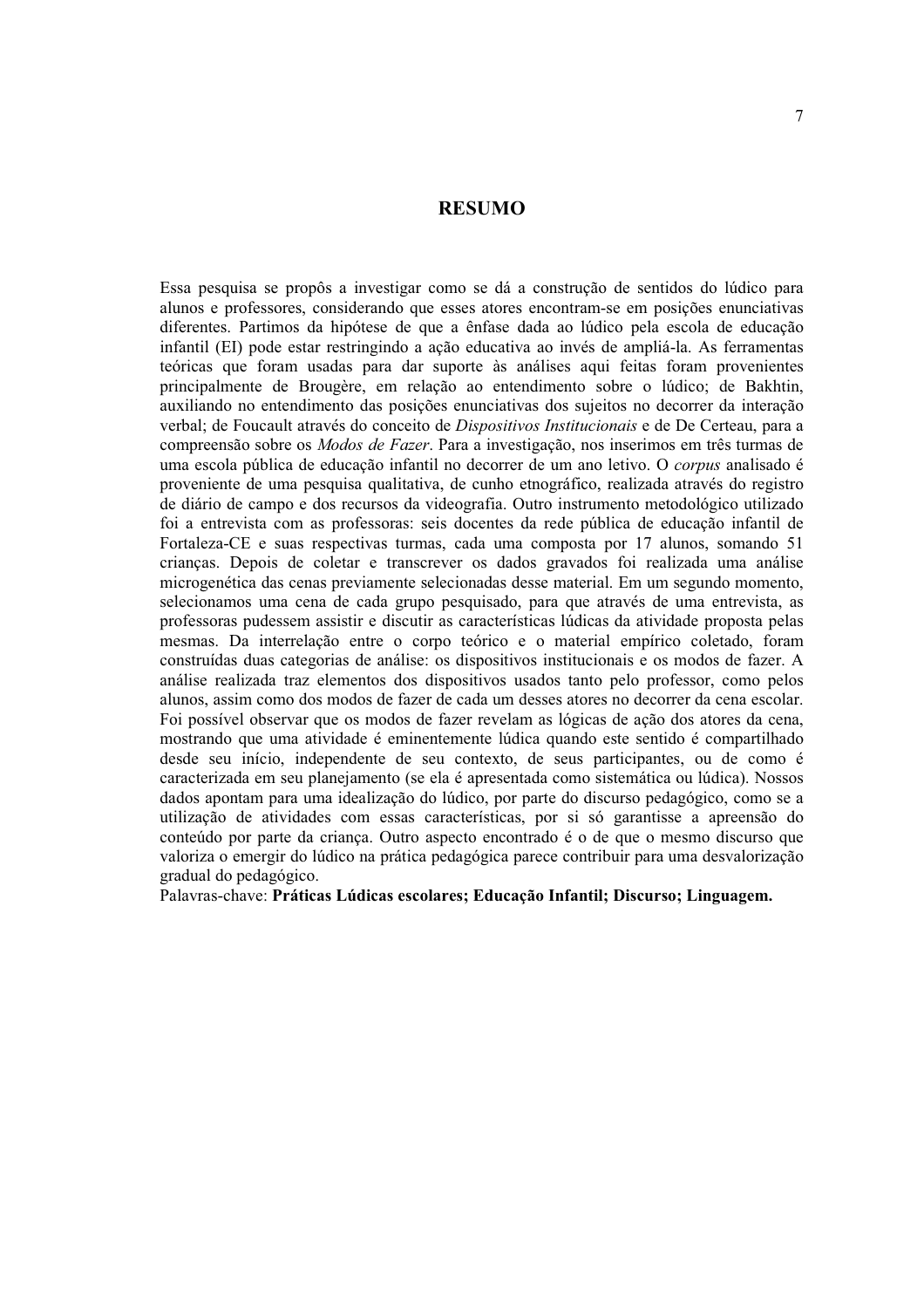#### **ABSTRACT**

This research is intended to investigate how the construction of ludic senses happens for students and teachers, considering that these actors are in different enunciative positions. We start from the hypothesis that the emphasis on ludic given by the school for childhood education may be restricting the educational activity rather than enlarge it. The theoretical tools that were used to support the analysis made here were derived mainly from Brougère, concerning the understanding of ludic; from Bakhtin, aiding in the understanding of the subjects enunciative positions during the verbal interaction; and from De Certeau, to comprehend the ways of doing. To do this, we took part in three classes in a public school for children education during a school year. The analyzed corpus is derived from a qualitative research, as the approach is ethnographic, realized by the register of an activity diary and videography resources. Another methodological tool used was the interview with the teachers: six teachers from public school for children education in Fortaleza-CE and their respective classes, each consisting of 17 students, totaling 51 children. After collecting and transcribing the recorded data a microgenetic analysis was performed on the previously selected scenes of this material. In a second time, we have selected a scene from each studied group, so that through an interview, the teachers could watch and discuss the ludic characteristics of the activities proposed by them. From the interrelationship between the theory and the empirical material collected, were built two categories of analysis: the institutional mechanisms and the ways of doing. The performed analysis brings elements of the mechanisms used by both the teacher and the students, as well as of the ways of doing of each of these actors during the school scene. It was possible to observe that the ways of doing reveal the logic of action of the actors of the scene, showing that an activity is very ludic when the meaning is shared from the beginning, regardless of its context, its participants, or the way it is characterized in its planning (if it is presented as systematic or ludic). Our data point to an idealization of ludic by the pedagogical discourse, as the use of activities with such characteristics by itself guarantees the understanding of the contents by the child. The same speech that values the rise of ludic in the pedagogical practice appears to contribute to a gradual devaluation of the pedagogical.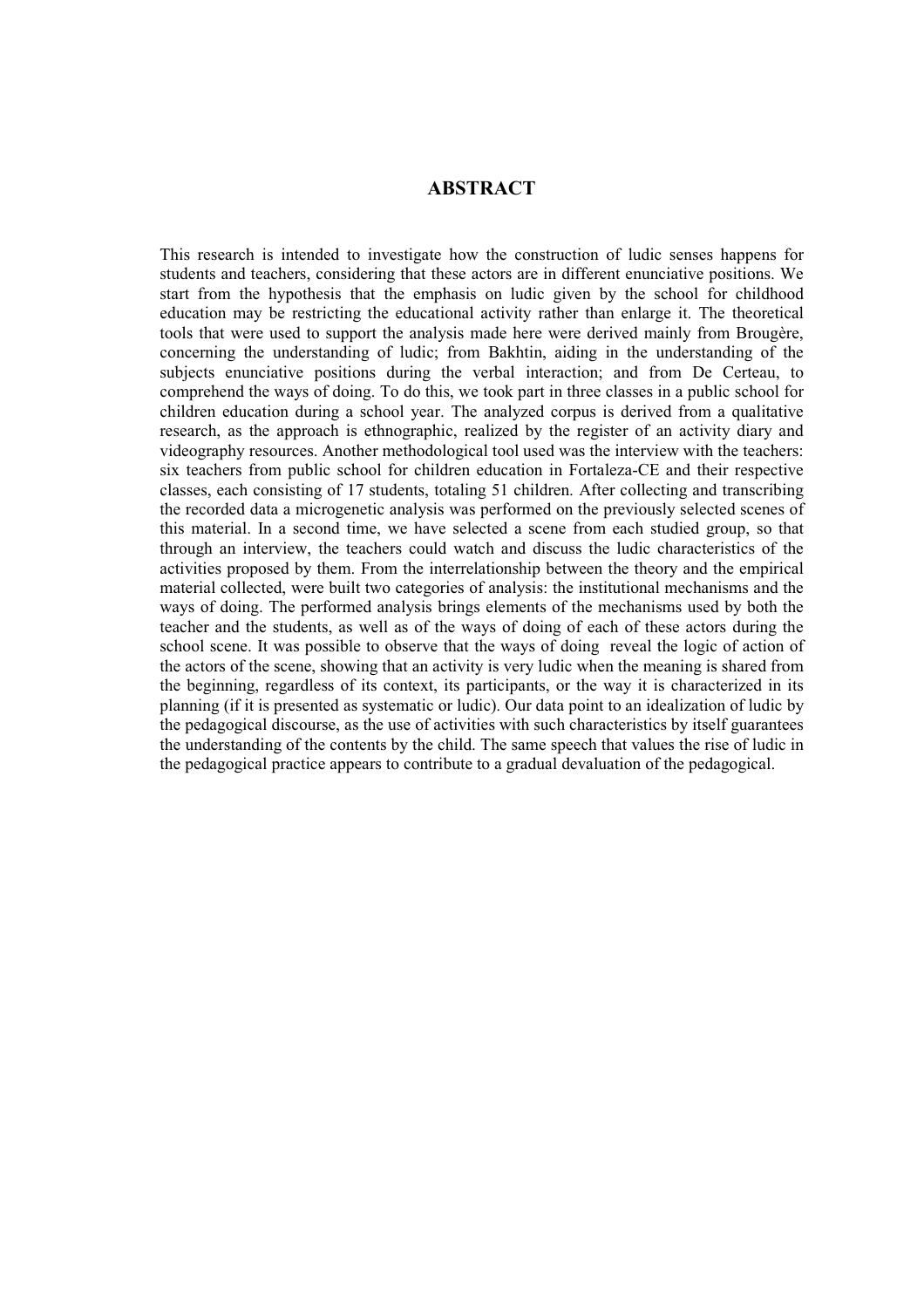# **SUMÁRIO**

| DAS (IM)POSSIBILIDADES DE DELIMITAR O TERRENO DO LÚDICO  36                            |  |
|----------------------------------------------------------------------------------------|--|
|                                                                                        |  |
|                                                                                        |  |
|                                                                                        |  |
| AVENTURAS E DESVENTURAS DE UMA PESQUISADORA EM SEU LÓCUS DE                            |  |
|                                                                                        |  |
|                                                                                        |  |
|                                                                                        |  |
|                                                                                        |  |
|                                                                                        |  |
|                                                                                        |  |
|                                                                                        |  |
|                                                                                        |  |
|                                                                                        |  |
|                                                                                        |  |
| 4.1 Diversidade dos dispositivos institucionais: os contextos que lhes dão suporte  84 |  |
|                                                                                        |  |
|                                                                                        |  |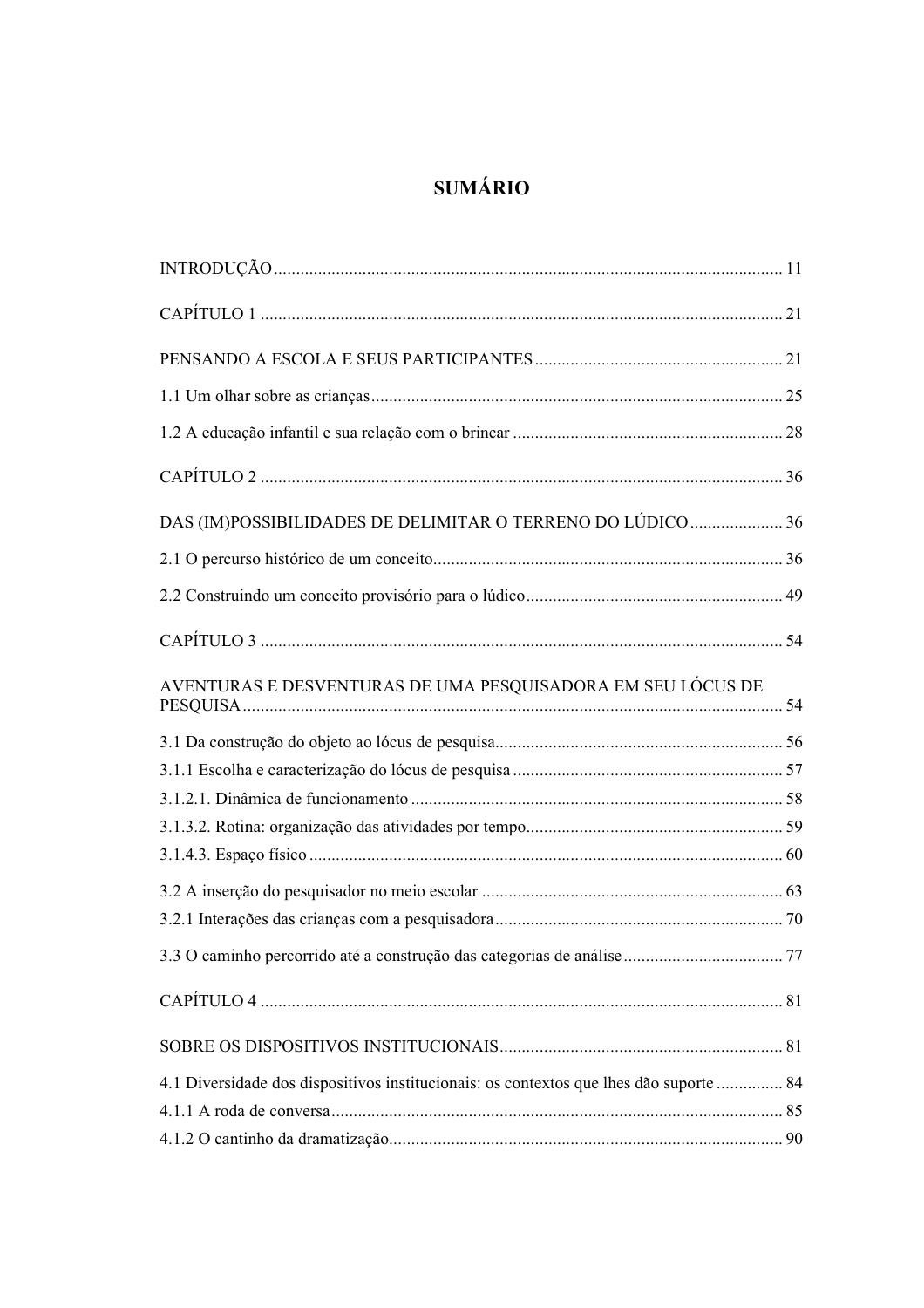| DO SENTIDO DO LÚDICO PARA OS DIVERSOS ATORES: DO LÚDICO |  |
|---------------------------------------------------------|--|
|                                                         |  |
|                                                         |  |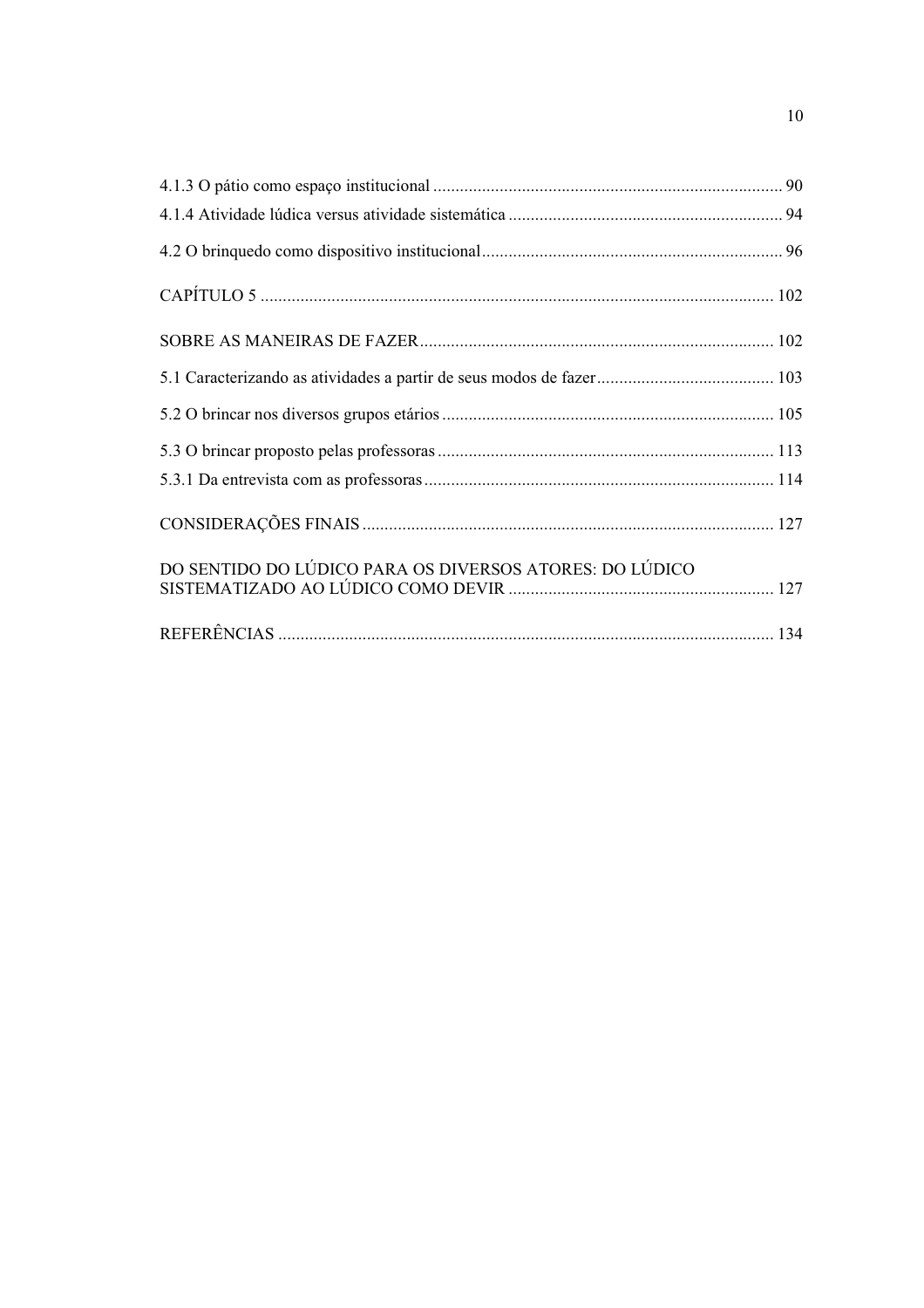### **INTRODUÇÃO**

Criança, era outro... Naquele em que me tornei Cresci e esqueci. Tenho de meu, agora, um silêncio, uma lei. Ganhei ou perdi?

(Fernando Pessoa)

É certo que tive a pretensão de trabalhar com crianças desde que a criança que habitava em mim foi cedendo lugar à adulta que sou hoje, como em um movimento de resgate constante do que considero uma parte deliciosa de minha história. Para me aproximar da infância fiz da aprendizagem infantil o foco de meus estudos, tendo nos últimos anos me voltado para o terreno do lúdico.

Meu percurso como pesquisadora vem desde a graduação, quando me inseri em um grupo de pesquisa de educação matemática. Em meu mestrado trabalhei com engenharia didática e tinha como objetivo verificar se crianças de 8 anos de idade, que cursavam o 3º ano do ensino fundamental, eram capazes de, quando submetidas a uma sequência didática, atribuir sentido às noções pré-algébricas contidas na mesma.

Cada módulo da sequência didática proposta era aplicada por mim, fora do contexto da sala de aula, em duplas fixas de crianças. No decorrer de minhas análises fui me dando conta de que as crianças estavam atribuindo sentido ao conteúdo da sequência didática, através da utilização de sistemas simbólicos próprios e construídos por elas através da interação das mesmas com o adulto, com a outra criança e a situação apresentada.

A atribuição dos diversos sentidos para cada uma das atividades que compunham os módulos da seguência didática acontecia não somente pela escolha da seguência (módulos e atividades), mas principalmente porque na aplicação da sequência didática eu permitia (por um contrato implícito no qual eu deixava um espaço para a fala delas) que elas criassem histórias a partir das questões propostas pela atividade e que, aparentemente, não tinham nenhuma ligação com o conteúdo proposto.

<sup>&</sup>lt;sup>1</sup> Esta tese foi revisada conforme as novas regras gramaticais da língua portuguesa, em virtude do acordo ortográfico que entrou em vigor no dia 1º de janeiro do ano corrente.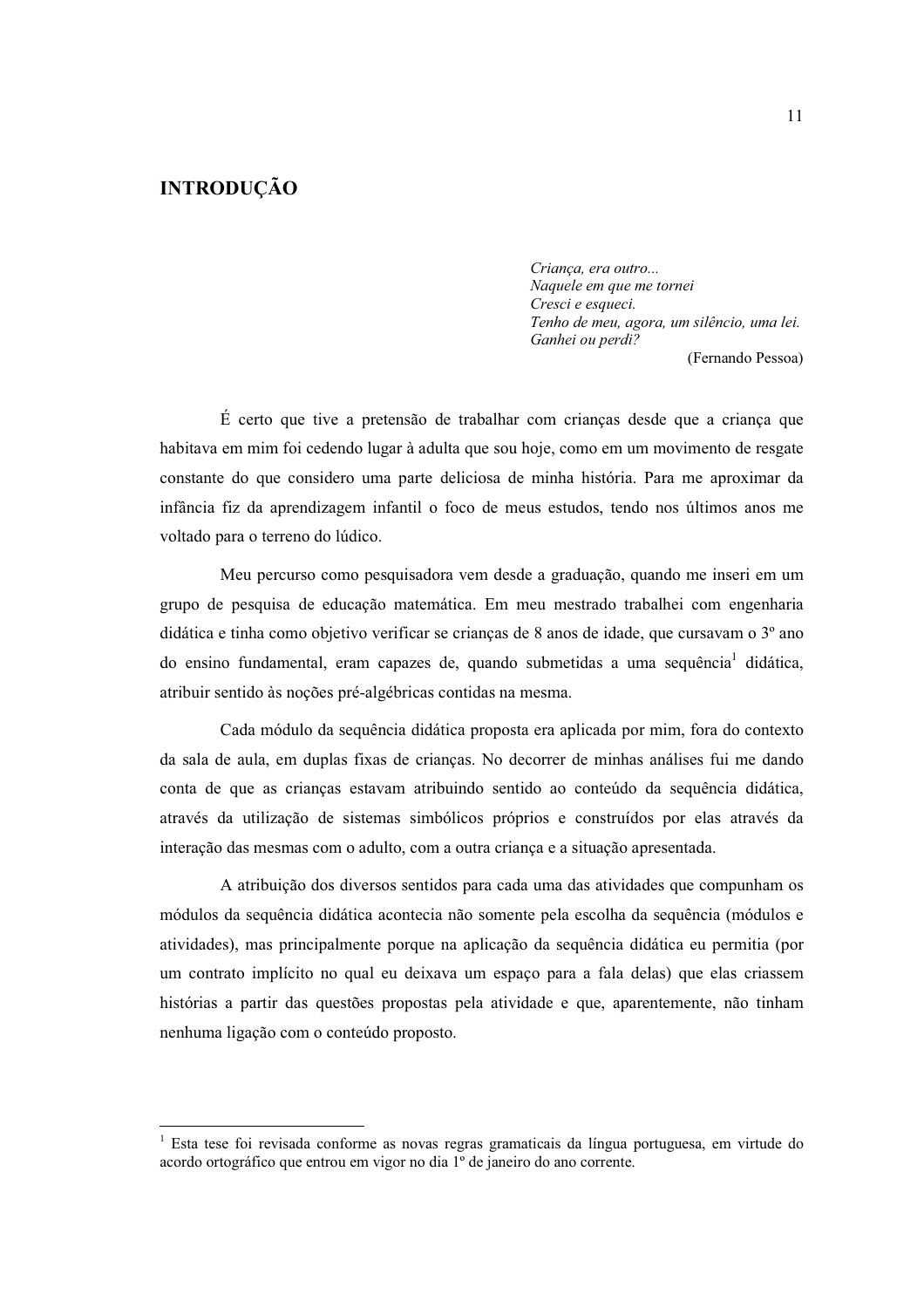Essas histórias pareciam romper com a proposta de aprendizagem, embora depois de uma análise mais cuidadosa tenham se mostrado determinante para o entendimento e a resolução da atividade pela criança.

Isso me intrigou bastante, me trazendo o desejo de saber se era a minha condição de pesquisadora que me permitia deixar levar pelas colocações das crianças ou se essa tentativa de elaboração, através da construção de histórias, de forma a atribuir sentidos ao conteúdo escolar proposto, por parte das crianças, também seria possível acontecer no contexto da sala de aula.

A partir da minha experiência com pesquisa, aprendi que o caminho previamente traçado nem sempre é o percorrido, e cada vez me permiti ousar mais. Sabendo que como pesquisadora tenho determinadas diretrizes a seguir, é preciso estar o tempo todo atualizando o olhar, e estar aberta a trilhar novos caminhos que se abrem quando menos se espera. Foi assim que, dessa pesquisa, surgiu o interesse pela relação entre o lúdico e a aprendizagem escolar, uma vez que era essa a maneira que as crianças estudadas encontraram para lidar com o conteúdo escolar e, consequentemente, para atribuir significado a seus conteúdos.

Meu interesse pela temática aumentou um ano depois, quando fui trabalhar em uma escola do município, como psicóloga. Como trabalhava com psicologia escolar, estava muito próxima dos professores e também recebia suas queixas.

Observei que muitas das crianças chegavam à minha sala por "brincarem" na sala de aula. Só não me questionei se isso era algo positivo ou negativo, pois se era apresentado como problema, já estava implícito o caráter negativo que a "brincadeira" realizada em sala de aula tinha. Propositadamente, perguntava às professoras sobre a relevância da brincadeira para o desenvolvimento e aprendizagem das crianças, e todas elas acreditavam na importância dessa atividade. Comecei, então, a me perguntar: as professoras acreditavam que só as brincadeiras direcionadas e/ou propostas por elas promoviam aprendizagem? Que características diferenciavam as duas atividades, se é que falamos de algo que se distingue?

O lúdico, ou pelo menos o discurso sobre ele, já se tornou lugar-comum dentro da realidade escolar; sua presença nas escolas está garantida pelas exigências feitas, através do Referencial Curricular Nacional para a Educação Infantil / RCNEI (2001) e a busca por atividades lúdicas só tem aumentado por parte dos professores. Aos poucos o lúdico está deixando de ser uma atividade encontrada apenas nos pátios das escolas e vem se integrando a muitas atividades sistemáticas realizadas dentro do contexto da sala de aula.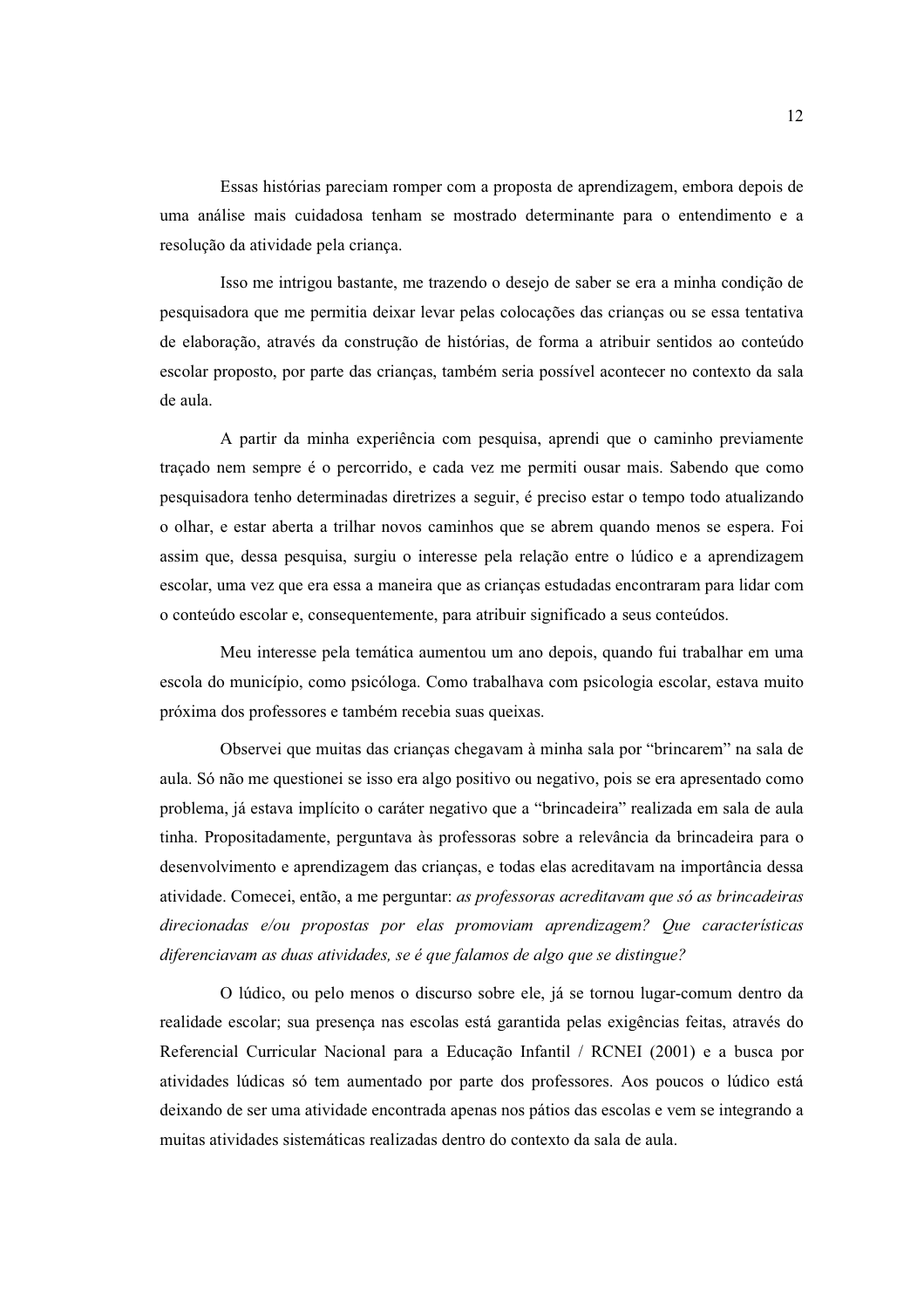O currículo brasileiro incentiva a realização desse tipo de atividade por parte da escola não somente através da mediação dos professores como através da utilização de materiais considerados lúdicos no ambiente da sala de aula. As práticas lúdicas alcançaram tal *status* que pouco se fala de aprendizagem infantil sem falar em jogos, brinquedos e brincadeiras.

Apesar dessa ampla discussão e utilização do lúdico na realidade escolar, ainda não há consenso sobre sua caracterização. Isso acontece principalmente pela coexistência de diferentes discursos sobre o lúdico na educação infantil: o de que escola não é lugar de brincadeira, e o de que a brincadeira é importante para o desenvolvimento.

Os estudos e atividades no LUDICE<sup>2</sup> sobre discurso, cultura lúdica e alteridade também contribuíram para a problematização da emergência do lúdico tendo em conta as diferentes posições enunciativas dos atores envolvidos na brincadeira.

A ampla utilização do lúdico no contexto da educação infantil, somada às suas imprecisas definições, faz nascer a questão principal desta tese: quais são os sentidos que o lúdico assume para os sujeitos participantes do contexto escolar?

A disseminação desse discurso no contexto escolar tem suas raízes na preocupação da instituição com o sujeito que aprende, especificamente, em tornar mais significativa a aprendizagem da criança, fazendo uso daquilo que se considera mais próximo de sua linguagem. Nesse caso, a utilização do lúdico como recurso técnico, serve para que haja maior aproximação da cultura infantil de forma tal que seja possível potencializar os desejos de promover uma melhor aprendizagem.

No entanto, a utilização do lúdico como instrumento para que se alcance determinados objetivos pode descaracterizá-lo, uma vez que o que o define como tal é exatamente sua gratuidade (HENRIOT, 1989). Considerando que a gratuidade não é uma das características presentes no cenário da educação infantil, pode-se pensar com Arantes, Macedo e Machado (2006, p. 34) quais outras características assume o lúdico na realidade escolar, uma vez que:

> Uma das características mais importantes do jogo é sua natureza autotélica, dirigida para si mesma, pelos interesses que suscita. Ou seja, não necessita de outras justificativas além daquelas que emanam de si mesmo, do próprio

<sup>&</sup>lt;sup>2</sup> Grupo de pesquisa intitulado Ludicidade, identidades e discurso nas práticas educativas formado em 2004 na FACED/UFC, tendo a Profa Dra Maria de Fátima Vasconcelos da Costa como atual responsável.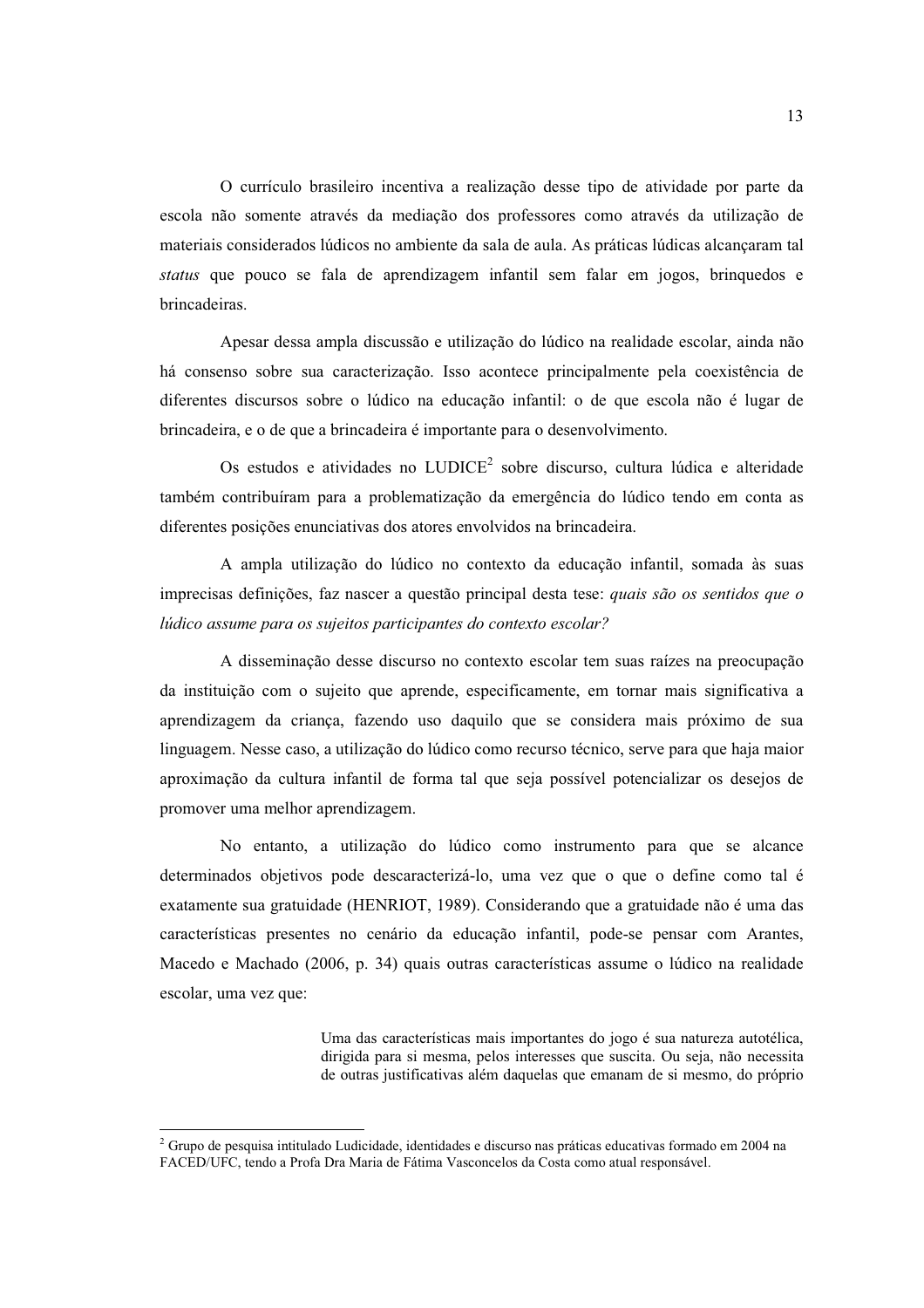prazer ou do desafio de jogar. Daí o cuidado que devemos ter com os jogos ditos pedagógicos ou que são usados por um motivo profissional.

Essa preocupação não é recente e já pode ser observada em outros autores clássicos como Wallon (1968, p.77) quando faz a seguinte afirmação: "Desde que uma atividade se torne utilitária e se subordine como meio a um fim, perde o atrativo e o caráter do jogo", faz com que pensemos na caracterização do jogo na escola, uma vez que algumas atividades são planejadas previamente, pois precisam cumprir objetivos específicos, e são consideradas jogo. E é desse ponto que partem meus questionamentos acerca da inserção do lúdico no ambiente escolar.

Nessa pesquisa, a ideia de que o brincar é uma atividade "naturalmente" realizada pelas crianças foi deixada de lado, para que possamos analisar o brincar como atividade humana em seus aspectos culturais e não naturais. Proponho problematizar a existência do lúdico na escola, de modo a poder pensar o que caracteriza esse lúdico escolar e que repercussão tem para a vida das crianças, tendo como principal objetivo: compreender como o lúdico se constitui no cotidiano da educação infantil, através da articulação de sentidos do lúdico para seus diferentes atores no contexto escolar.

Que lúdicos são construídos a partir da interdiscursividade, gerada da interlocução entre o discurso proveniente da instituição escolar e o que emerge na ação de brincar? Que sentidos são atribuídos à atividade lúdica, que acontece dentro de uma instituição de educação infantil, a partir do discurso dos atores (crianças e adultos) participantes? Os objetivos específicos desta pesquisa são investigar como o lúdico se constitui no cotidiano da educação infantil, através da articulação de sentidos para seus diferentes atores no contexto escolar; investigar o que nasce da interlocução entre o discurso emergente das práticas lúdicas e o característico dos contextos formais em que são realizadas; entender os discursos e práticas sobre o lúdico, vigentes na escola e como esses interferem nas ações das crianças.

Para isso, é preciso, primeiramente, compreender no desenrolar das atividades escolares, como se dá a articulação de sentido do lúdico para os diferentes atores e como as práticas lúdicas infantis revelam os modos de pensar e agir da cultura infantil dentro das relações que acontecem na escola.

As vertentes teóricas que respaldarão esse trabalho são Brougère (2001; 2003; 2004), e Vygotsky (1994) que me ofereceram ferramentas para o entendimento do lúdico como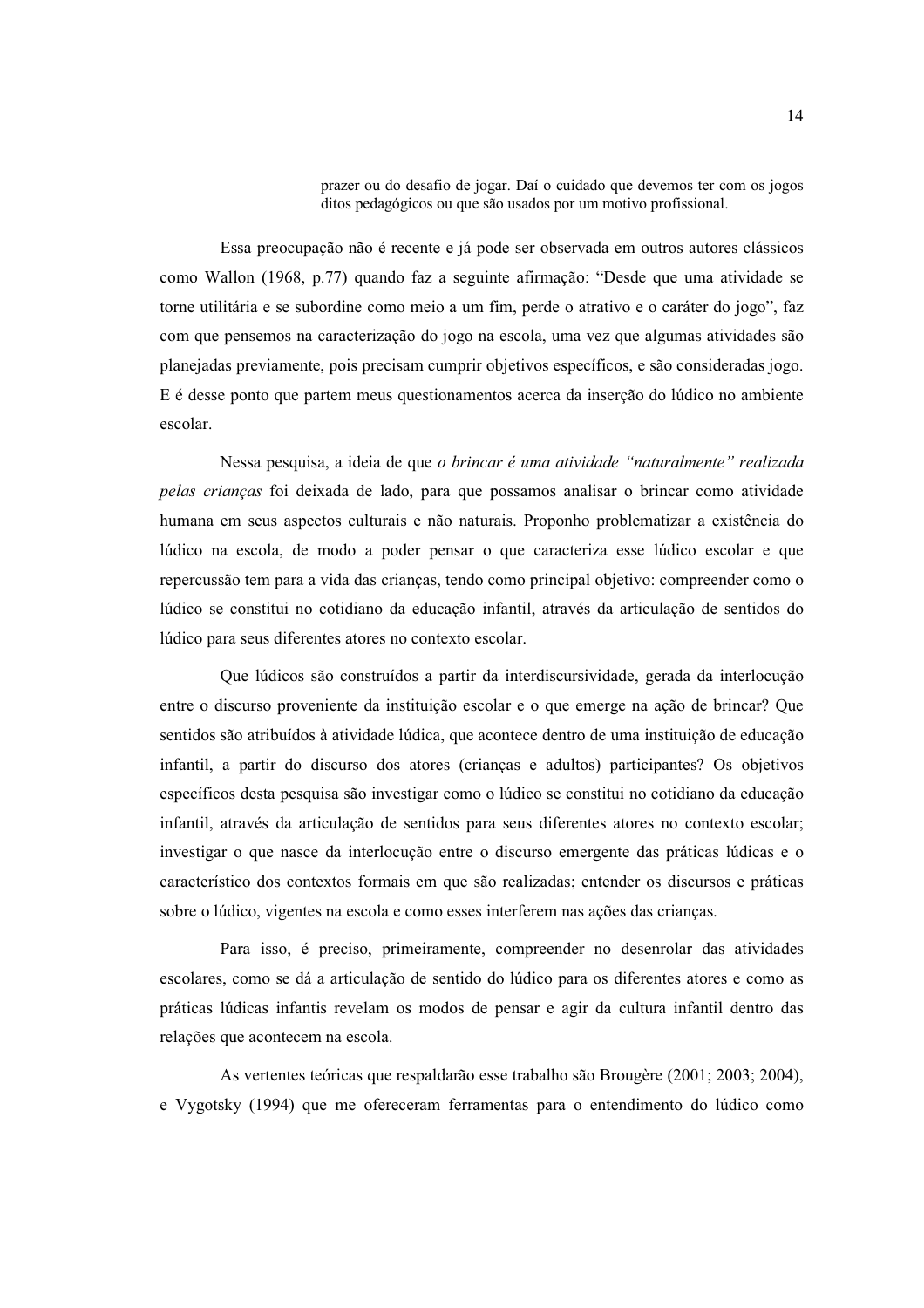cultura. Foucault (1996, 2005) que subsidiou, juntamente com De Certeau (1994) a construção das categorias de análise.

Esse trabalho também foi elaborado a partir de uma série de publicações e trabalhos na área, tais como – Moukachar (2004) que, através de sua pesquisa sobre as brincadeiras, nos oferece inúmeros elementos para compreender as representações de um universo infantil que está o tempo todo sendo ressignificado, reconstruído e repetido.

Rosa (2002) que nos convida a refletir a partir da perspectiva da prática pedagógica e do papel do educador. Seu livro coloca em foco a discussão sobre *o que se passa no espaco* "entre", no território da relação pedagógica propriamente dita  $(p, 8)$ . Podemos apresentar o resultado de sua pesquisa através da seguinte afirmação sobre o papel do professor:

> Tal tarefa será mais bem-sucedida se pudermos abdicar daquela estética linear, previsível e homogênea e abrir espaco a uma outra estética, não linear, aquela cujo desenho único e intransferível se faz a partir de um verdadeiro encontro entre subjetividades que se dispõem a ensinar e aprender (p. 111).

Freire (2002) ao realizar um estudo sobre o jogo nos leva a pensar que a educação pode encontrar no jogo mais do que um veículo para transmitir conteúdos, além de nos apresentar elementos para pensar como o professor pode se deixar levar pelas condutas lúdicas.

Wajskop (2001) traz elementos advindos de sua pesquisa realizada em uma escola, sua contribuição pode ser resumida através da seguinte afirmação que traz ao fim de seu livro: a existência do brincar como práxis social infantil é absolutamente contraditória com a função que a escola estabelece para si (2001, p. 109). Essa questão me intrigou desde a primeira leitura que fiz de seu livro e tomou outras dimensões no decorrer do trabalho de pesquisa que apresento aqui.

Carvalho *et al* (2003) que nos leva à uma viagem pelo Brasil, através da qual nos apresenta um panorama das brincadeiras nas mais diversas regiões de nosso país. Através desse estudo podemos entender um pouco mais da cultura lúdica infantil na constituição dos sujeitos brincantes. Das diversas contribuições que esse estudo nos dá gostaria de ressaltar a idéia que influenciou minha escolha metodológica e, consequentemente, minhas análises: A pedagogia hoje percebe o lúdico, admite sua importância, mas não sabe o que ele é, porque reflete sobre uma crianca imaginária, não sobre a crianca que está em cada um de nós e nas escolas. (Pereira e Carvalho, 2003, p. 120)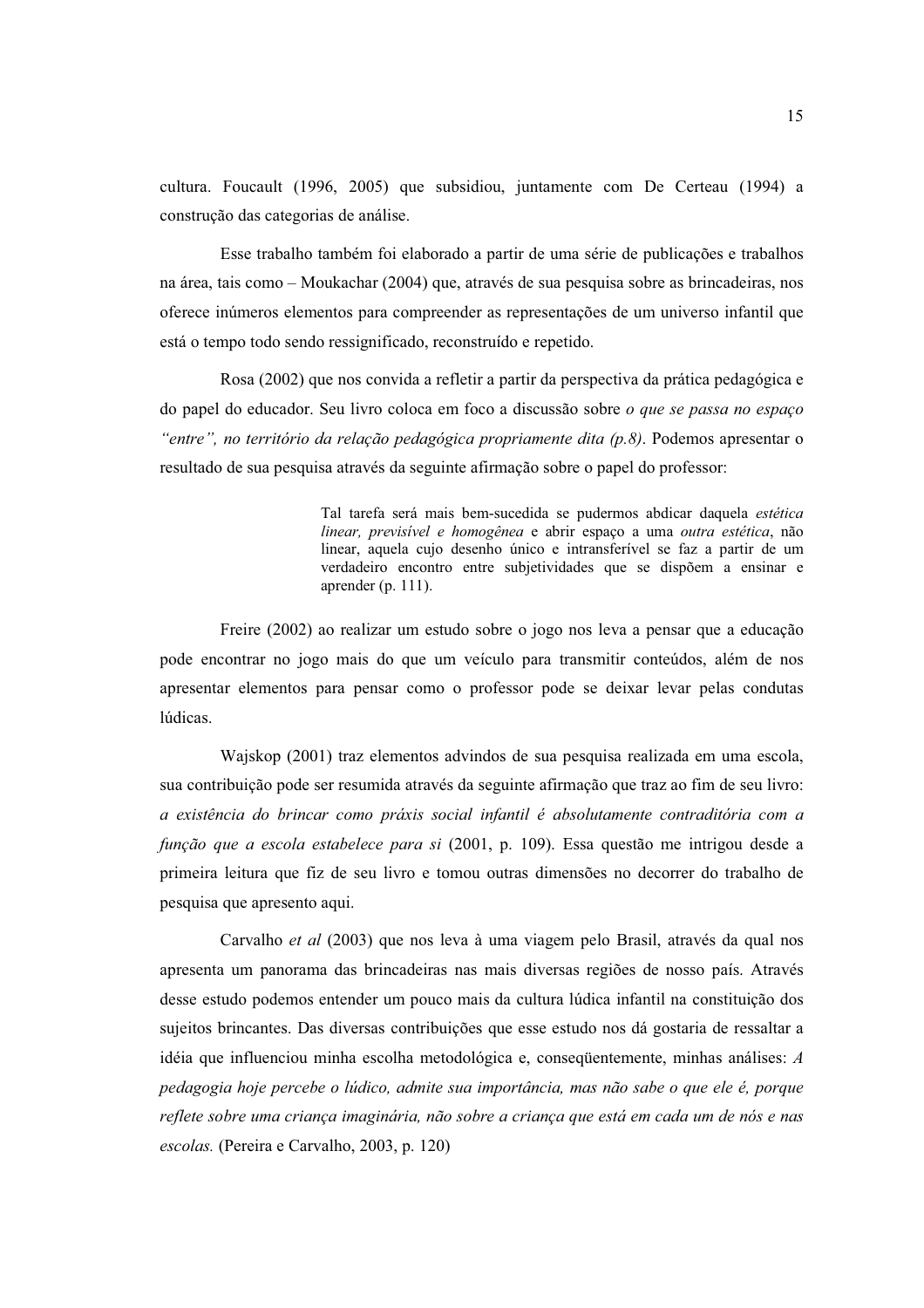Ainda há poucas pesquisas sobre a articulação entre o discurso institucional e o promovido pelo brincar. Encontramos elementos para esse ponto em Costa (2001; 2004).

A presente pesquisa possui uma metodologia semelhante, embora com objetivos diferentes, da pesquisa realizada por Rocha (2000), que faz uso de filmagem para apreensão das cenas observadas em uma turma, no decorrer de um período da rotina escolar, uma vez a cada semana, em uma escola-modelo de educação infantil.

Brougère (2001) oferece como pressuposto o fato de que a brincadeira pode servir de mediadora para a apropriação da(s) cultura(s) adulta(s) por parte da criança, ao mesmo tempo em que é suporte de construção de uma cultura que é própria da infância. Para isso, são levantados dados que caracterizam a cultura lúdica infantil em sua interlocução com a teia institucional que a cerca. Pretendo analisar as interlocuções, construções e desconstruções entre o campo adulto e o infantil, a partir da interação de ambos, e entendendo-os de forma alteritária, tal como são: dois lugares enunciativos diferenciados.

A cultura está imbricada indissoluvelmente com relações de poder, das quais deriva a significação do que é relevante culturalmente para cada grupo. Isso significa, então, uma desnaturalização da cultura, isto é, significa que para os Estudos Culturais, não há sentido dizer que a espécie humana é uma espécie cultural sem dizer que a cultura e o próprio processo de significá-la é um artefato social submetido a permanentes tensões e conflitos de poder (VEIGA NETO, 2001).

O fato de ter centrado minhas análises no brincar, entendido como "[...] fenômeno cultural não implica reduzir tudo à cultura" (VEIGA NETO, 2001, p. 32), mas pressupor que "[...] a cultura é uma das condições constitutivas de existência de toda prática social, que toda prática social tem uma dimensão cultural. Não que não haja nada além do discurso, mas que toda prática social tem o seu caráter discursivo." (HALL, 1997).

Na tentativa de deparar-se com as mais diversas trajetórias do lúdico dentro da escola de educação infantil, o jogo infantil foi compreendido como possibilidade de desenvolvimento da criança. Aqui optei, metodologicamente, por uma pesquisa descritiva com características etnográficas, essencialmente qualitativa. A metodologia empregada teve como preocupação fundamental conceber essa atividade da cultura lúdica infantil enquanto uma prática real de relações sociais entre as crianças no interior de três turmas de uma escola de educação infantil. A partir do acompanhamento das atividades diárias das crianças no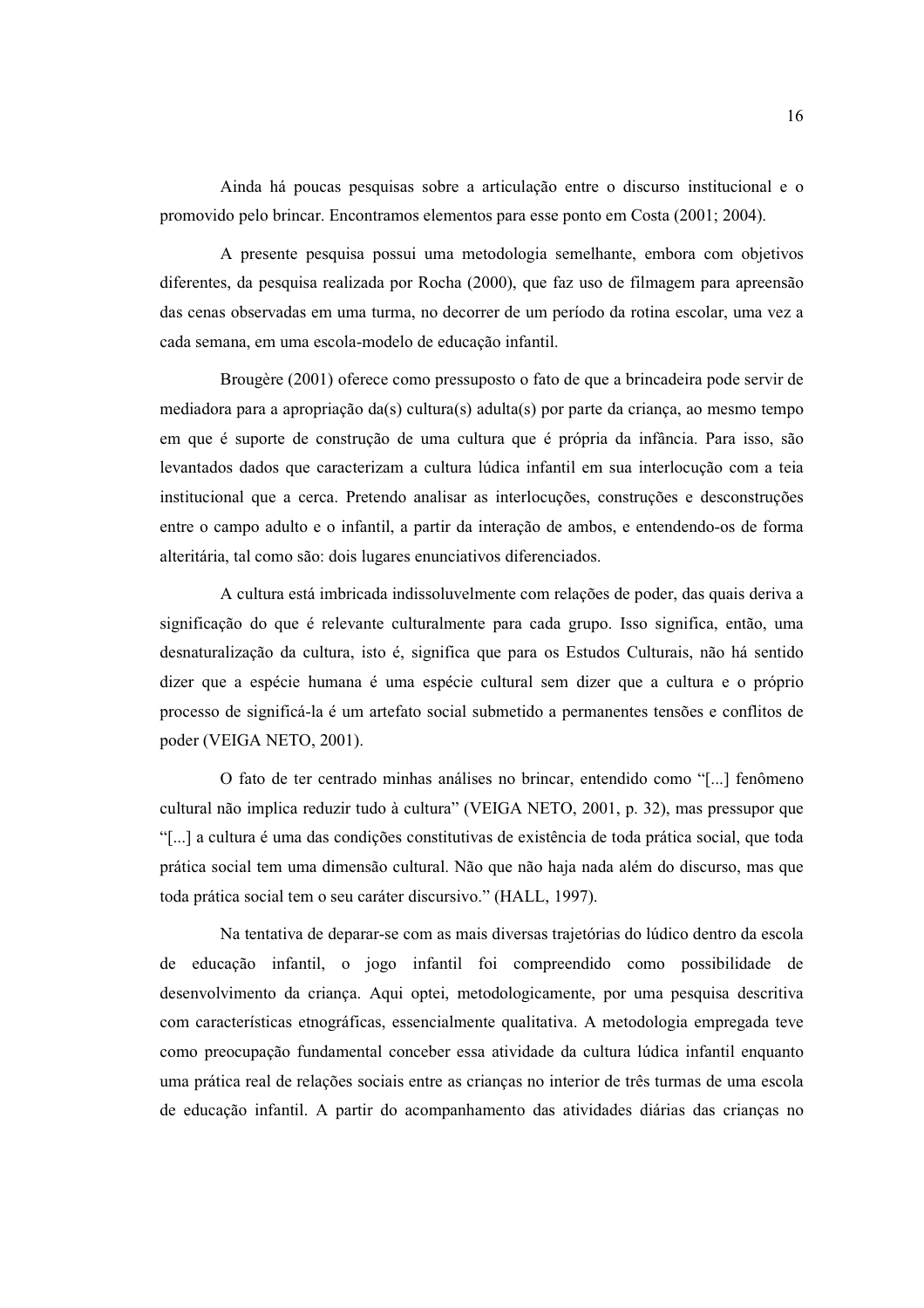decorrer da rotina escolar e dos discursos de suas professoras, pude pensar como os sentidos do lúdico são negociados no contexto escolar.

Embora com o objetivo distinto ao da pesquisa realizada por Costa (2001), adotei procedimentos metodológicos semelhantes aos realizados por esta autora, tais como o uso de filmagem para apreensão das cenas observadas em cada uma das turmas, no decorrer da rotina escolar, em uma escola-modelo de educação infantil. A mesma autora afirma que:

> [...] a técnica de filmagem tem a vantagem de permitir o registro visual do desenrolar da ação e com isso tornar disponível para o pesquisador a possibilidade de retomar a observação repetidas vezes. Os indicadores de expressão fisionômica e o contexto físico da ação podem ser também registrados, elementos que enriquecem o trabalho de descrição do protocolo escrito (COSTA, 2004, p. 239).

Parti para campo com os questionamentos das abordagens etnográficas, diversas questões e algumas hipóteses que foram se transformando à medida que ia realizando as observações. Naquele momento, minha preocupação era estar ali, sendo também ator daquele ambiente, ocupando o papel de observador ativo. E, tal como Geertz (1989, p. 8) afirma na citação abaixo, queria saber a importância das ações dos sujeitos nas situações em que pude observar, considerando que:

> O que se deve perguntar a respeito de uma piscadela burlesca ou de uma incursão fracassada aos carneiros não é qual o seu status ontológico. Representa o mesmo que pedras de um lado e sonhos do outro - são coisas desse mundo. O que devemos indagar é qual é a sua importância: o que está sendo transmitido com a sua ocorrência e através da sua agência, seja ela um ridículo ou desafio, uma ironia ou uma zanga, um deboche ou um orgulho.

Considerando essas palavras, busquei entender como a negociação e articulação de sentidos criada a partir da relação entre professores e alunos no decorrer da rotina escolar, constituía o lúdico no contexto da educação infantil. Entendendo sentido como uma construção social, um empreendimento coletivo, mais precisamente interativo por meio do qual as pessoas, na dinâmica das relações sociais historicamente datadas e culturalmente localizadas, constroem os termos a partir dos quais compreendem e lidam com as situações a sua volta.

Os seguintes questionamentos orientaram minhas primeiras observações: Será que a atividade lúdica funciona como uma ferramenta mediadora entre o conhecimento e o prazer, o que justificaria a sua utilização no contexto escolar? O lúdico pode ser considerado instrumento efetivo para amenizar o "tortuoso" caminho que é a aprendizagem?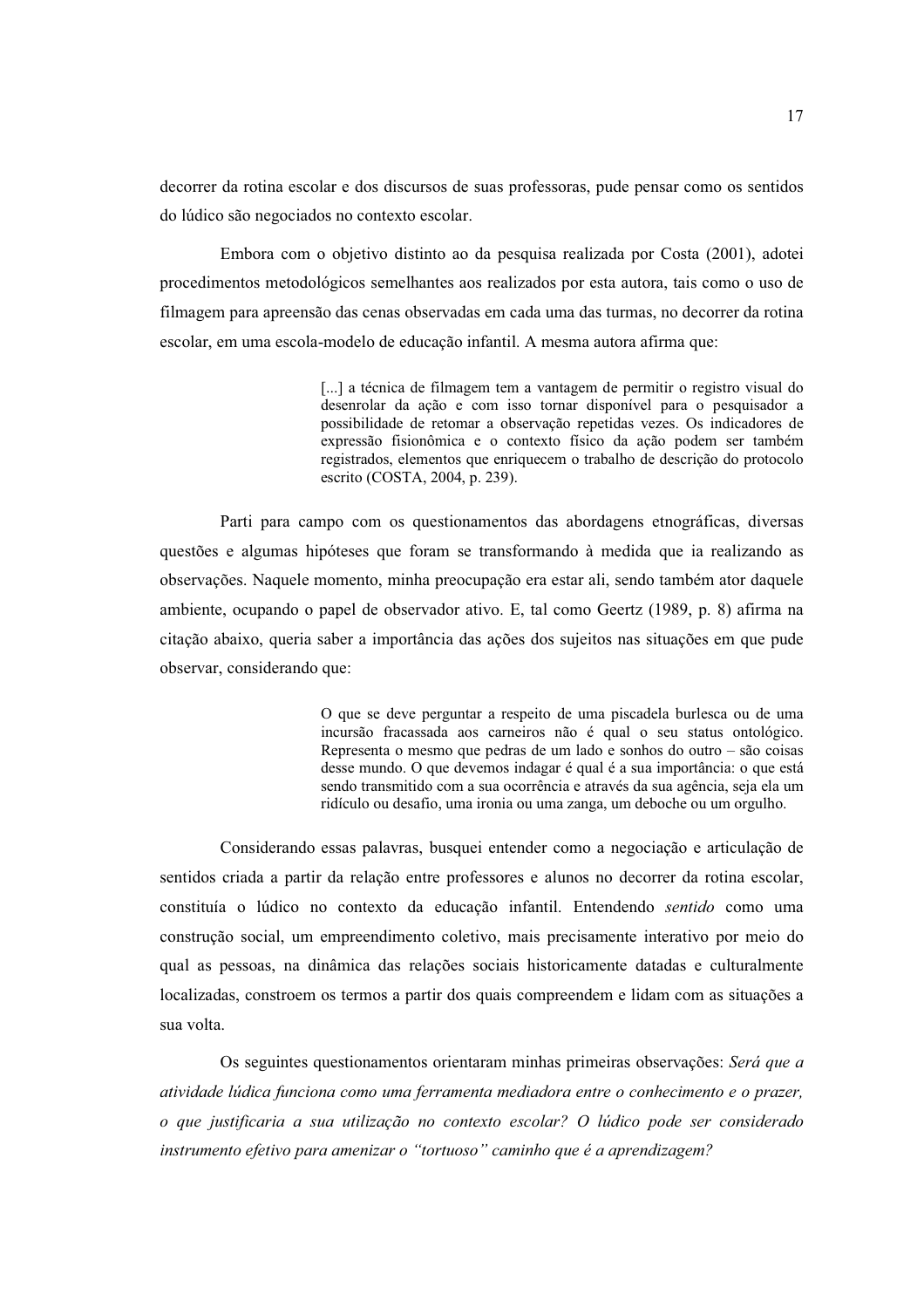Hoje a escola institucionaliza o brincar, usando o lúdico de forma a "amenizar a aspereza" dos conteúdos escolares que devem ser transmitidos para as crianças. Com isso, desloca-se a atenção da criança para que a mesma não se depare de forma direta com os conteúdos sistemáticos, pois os mesmos passam a carregar, de forma implícita, seus objetivos anteriormente bem demarcados: promover o desenvolvimento e a aprendizagem da criança, como se isso só fosse possível se o professor controlasse suas atividades, desde sua escolha até seu término, como se faz com a atividade didática.

Outro aspecto que não se deve deixar de considerar é o fato de que conforme a criança avança no caminho escolar, ela vai assumindo mais responsabilidades que diminuem progressivamente seu contato com o lúdico. Se isso deixa implícito que o brincar vai perdendo progressivamente a importância para dar lugar aos conteúdos escolares, pode-se dizer que a brincadeira concorre com o conteúdo escolar a partir do momento em que uma deve sair para dar lugar a outra atividade, ou que são experiências com estruturas diferentes, ambas com a mesma importância na realidade escolar?

A racionalidade produtiva incorporada pela escola, a partir do discurso iluminista, está ainda tão presente nos dias de hoje que, em muitos momentos, ainda se situa o brincar no campo do entretenimento, do prazer, da diversão ou da recreação. De acordo com Maturana e Verden-Zoller (2004, p. 230), "[...] brinca-se quando se está atento ao que se faz no momento em que se faz. Isso é o que agora nos nega nossa cultura ocidental, ao chamar continuamente nossa atenção para as consequências do que fazemos e não para o que fazemos."

Com isso, pode-se pensar se as atividades consideradas lúdicas oferecidas guardam essa característica quando analisadas do ponto de vista das crianças, uma vez que são oferecidas com o intuito de prender a atenção das mesmas, ou de camuflar os verdadeiros objetivos da educação infantil de fornecimento de informações. No entanto, se a intenção é usar o lúdico para que a criança possa por si mesma e através da mediação da brincadeira, atribuir sentido às atividades que estão sendo realizadas e aprender em um contexto mais significativo, será preciso repensar práticas até então utilizadas.

Imagine quantas crianças foram tão bem "enganadas" em sua aprendizagem que atualmente não conseguem aceitar o desafio de se deparar com uma dificuldade escolar e encará-la como tal e não como obstáculo intransponível. Nessa perspectiva nasce a questão: que sentidos o lúdico pode assumir dentro da realidade escolar, tomando como ponto de partida os atores centrais da cena escolar: professores e alunos?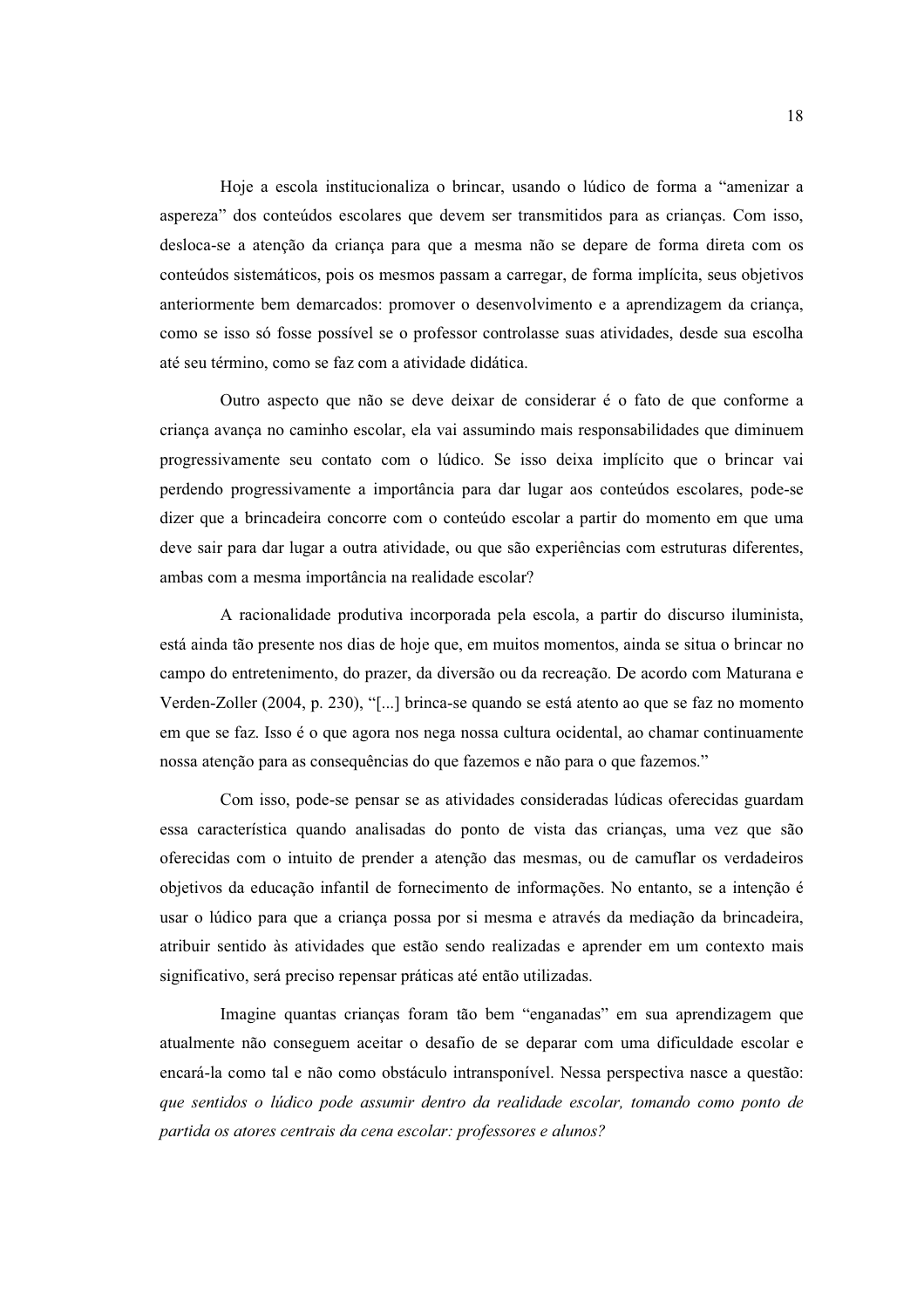As observações foram realizadas nos diversos espaços da instituição escolar (sala de aula, pátio, cantinhos, passeios) e, fora do ambiente escolar, acompanhamos algumas atividades curriculares realizadas por essas turmas no decorrer de um ano letivo. Acompanhei as ações das 17 crianças de três turmas distintas e suas interações com iguais e/ou adultos, enfatizando sempre que possível, as trocas discursivas entre as mesmas. O corpus desse estudo foi coletado a partir do início do ano letivo de 2006.

No primeiro capítulo – *Pensando a escola e seus participantes* – caracterizo e levanto questões sobre a instituição de educação infantil, passando pelo ideal de infância presente na concepção daqueles que fazem parte da mesma. Minhas reflexões sempre foram tangenciadas pela reflexão sobre o lúdico.

No segundo capítulo – Das (im)possibilidades de delimitar o terreno do lúdico –, incitada pela dificuldade de apreender o lúdico como conceito, ao mesmo tempo em que precisava delimitá-lo por ser meu objeto de pesquisa, faço uma discussão que se propõe apresentar uma caracterização da concepção de lúdico trabalhada no decorrer da tese.

Para isso, uso da construção conceitual de autores como Vygotsky, Henriot e Brougère, explorando as diversas facetas do lúdico nos mais variados contextos e teorias, bem como refletindo acerca da relação entre as atividades lúdicas e didáticas. Além de levantar argumentos para que o leitor possa compreender que o meu entendimento sobre o lúdico aqui passa pela compreensão de que o mesmo não pode ser definido *a priori*, mas somente em ato a partir das relações que estão sendo estabelecidas naquele contexto específico.

No terceiro capítulo  $- As$  aventuras e desventuras de uma pesquisadora em sua pesquisa - caracterizo a escola, os sujeitos pesquisados além de toda teia em que foi tecida essa pesquisa. No decorrer desse capítulo apresento algumas cenas que, através da relação estabelecida entre a pesquisadora e as crianças, as quais servem para refletir sobre o papel do pesquisador na pesquisa com crianças, fornecem elementos para a compreensão do sentido do lúdico para as crianças, objetivo dessa pesquisa.

No quarto capítulo - Sobre os dispositivos institucionais - descrevo, através da análise de algumas cenas retiradas da sala de aula, dos cantinhos, e do pátio, os dispositivos educacionais explicitados pelos sujeitos pesquisados, através de suas práticas no cotidiano da escola de educação infantil, e com os quais me deparei diversas vezes, no decorrer dessa pesquisa.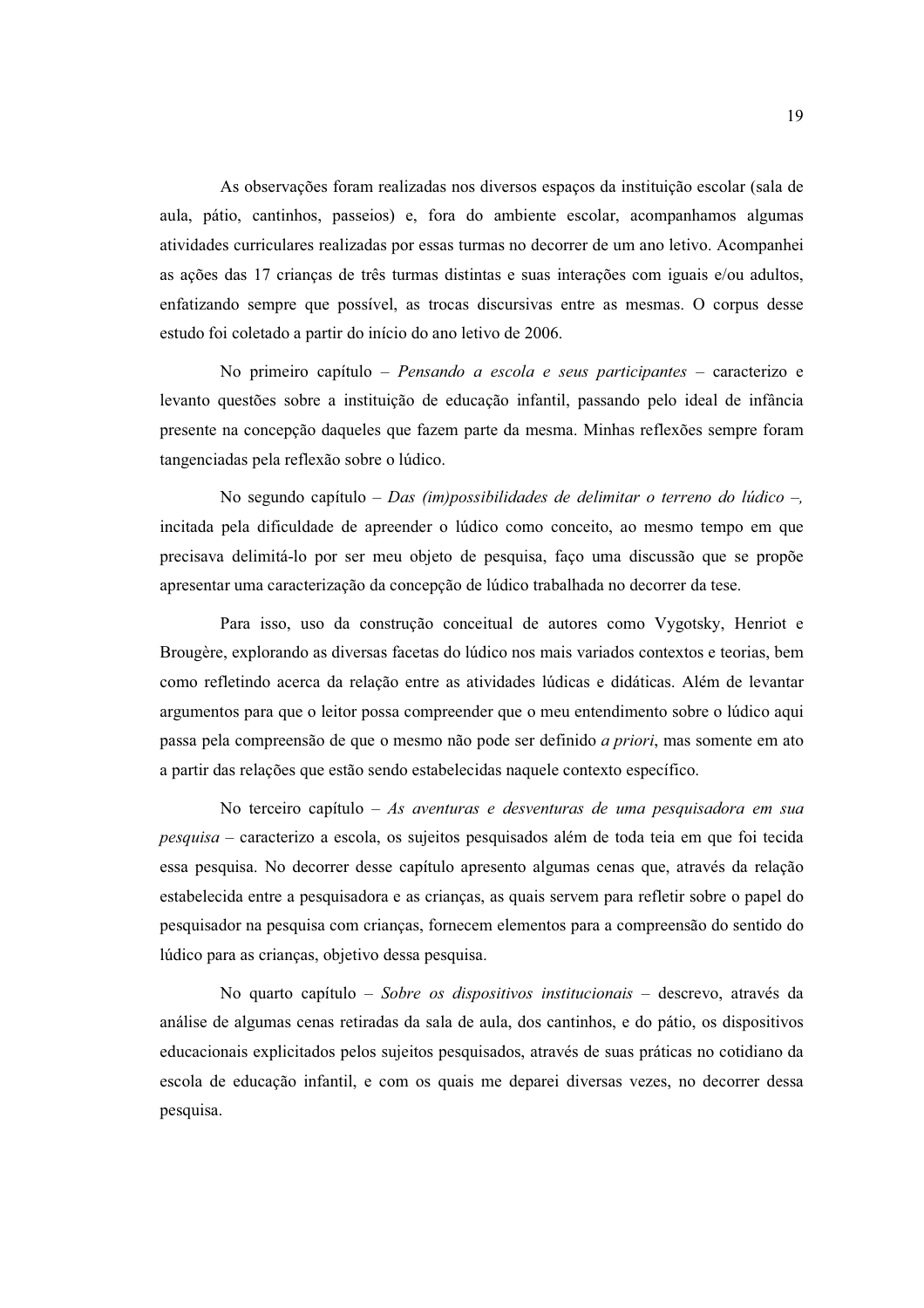Através da explicitação de argumentos empíricos, no quinto capítulo, ilustro as maneiras de fazer das crianças e das professoras, apresentando o fazer lúdico através das práticas que à ele vão dando formas nos fornecendo elementos para tentarmos vislumbrar certa noção de atividade lúdica para cada um desses sujeitos.

Encerro este estudo, através das considerações finais, ousando sugeri-las como proposta de reflexão para o enriquecimento do processo educativo das crianças da educação infantil, principalmente porque, ao jogar, a criança nos ensina que o seu desenvolvimento deve ser recheado de múltiplas dimensões, possibilitando a conexão e interação com o mundo.

Vale lembrar que todas as análises feitas aqui se apoiaram na compreensão de que é através do brincar que a criança pode experimentar a subversão, a guerra, a resistência, a criatividade, a liberdade e a cidadania, assim como a reprodução das relações sociais, dentre outros aspectos.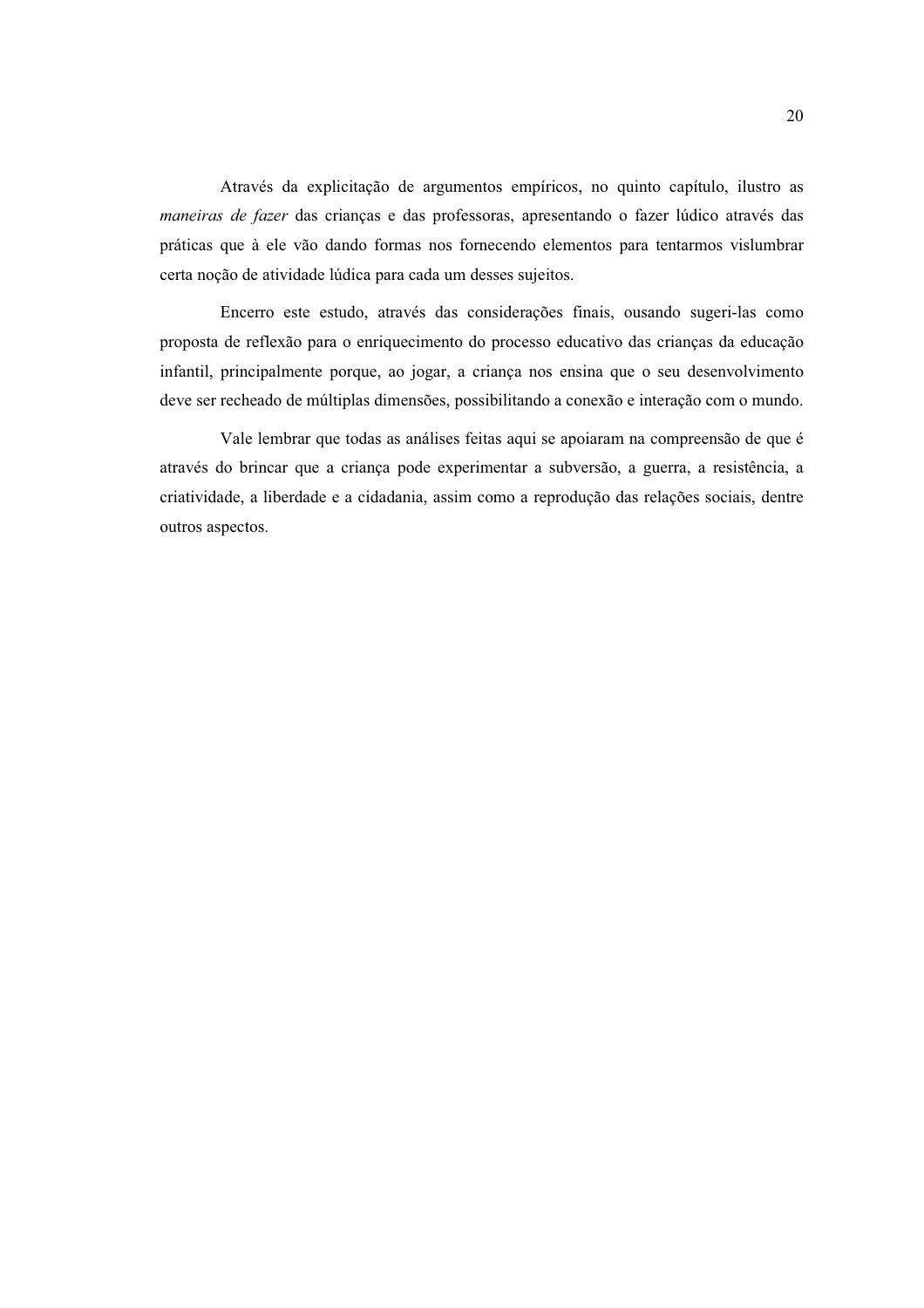#### PENSANDO A ESCOLA E SELIS PARTICIPANTES

Ouem sabe, um tal encontro entre uma crianca e uma professora, ou entre uma criança e outra criança, ou ainda entre uma professora e outra professora possam abrir a escola para o que ela não é, permitam pensar naquilo que, a princípio, não se pode ou não se deve pensar na escola, e fazer dela espaço de experiências, acontecimentos inesperados e imprevisíveis, mundo do devir e não apenas da história.

(Walter O. Kohan)

A epígrafe acima evidencia o pensamento que dá suporte a essa pesquisa. A possibilidade de promover encontros entre os atores que participam do cenário educacional é o motor desta pesquisa. Para se pensar na relação da escola com os seus participantes, é preciso conhecer um pouco de seu percurso até os dias de hoje.

A história de nossas escolas tem início na idade moderna quando a sociedade muda sua forma de pensar a infância. Nesse momento, o "Estado mostra um interesse cada vez maior em formar o caráter das crianças. Surgem assim uma série de instituições com o objetivo de separar e isolar a criança do mundo adulto, entre elas, a escola." (KOHAN, 2003, p. 66).

Com isso, desde o século XVII, a escola vem desempenhando um papel fundamental na construção de sujeitos e esse papel vem se tornando<sup>3</sup> cada vez mais imprescindível na realidade atual. De acordo com Heywood (2004) a história da infância e da educação estão articuladas.

Nesse capítulo será discutida a implicação da escola, um contexto tão objetivo para o processo de construção de sujeitos e sua relação com o brincar - uma atividade que carrega as marcas do infantil pela espontaneidade e gratuidade de suas ações.

<sup>&</sup>lt;sup>3</sup> A escola ocupa lugar central na vida de crianças, cada vez mais cedo, principalmente com a inserção das mães no mercado de trabalho.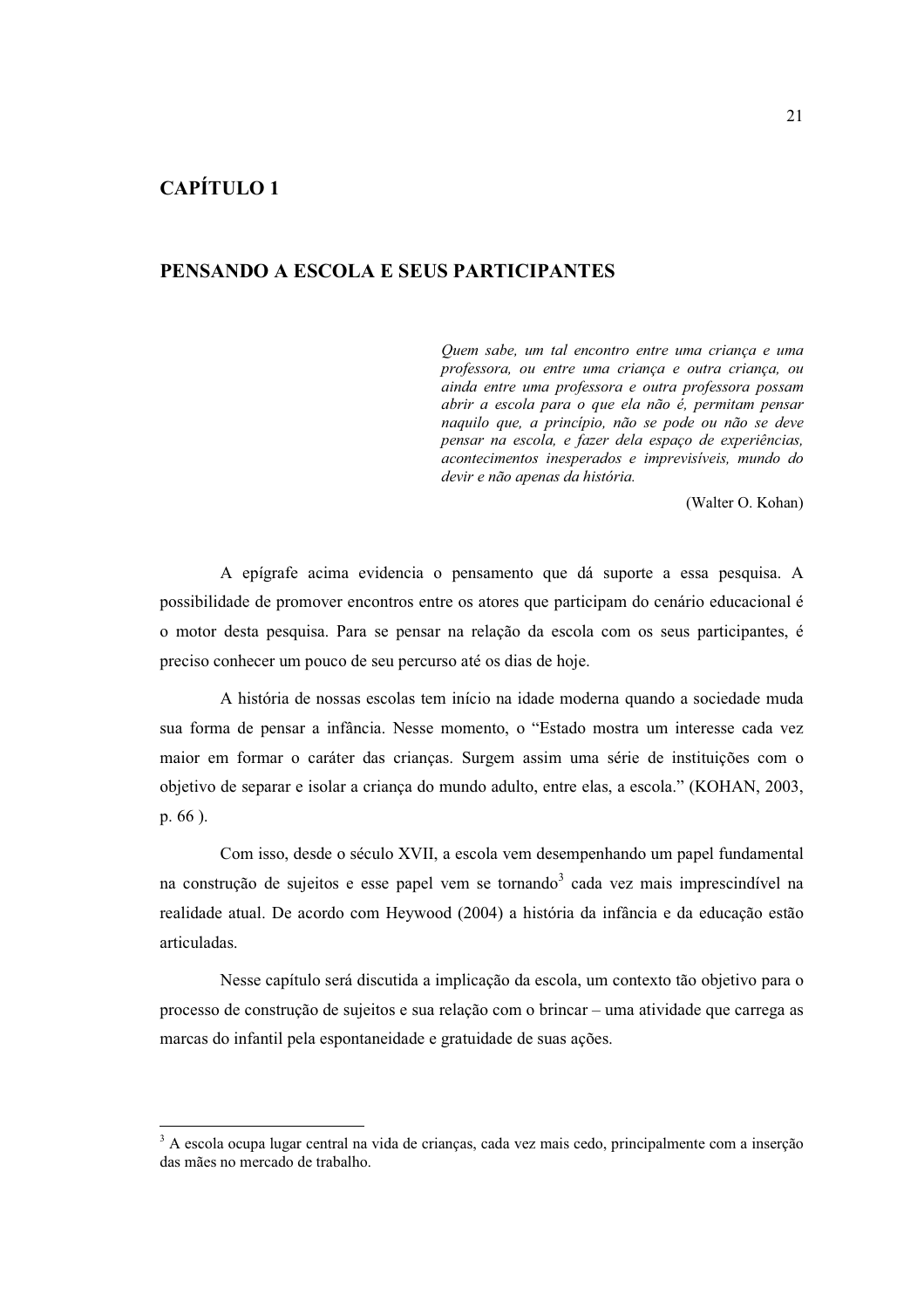A escola é um contexto peculiar na constituição de sujeitos em nossa cultura, até a literatura infantil retrata essa representação através da história de Pinóquio, no momento em que o protagonista precisava ir para a escola a fim de deixar de ser um boneco de pau e se tornar humano. Lembro que esse personagem quase perde a possibilidade de realizar o sonho de seu pai por ter se desviado do caminho da escola para ir ao circo, contexto que pode ser caracterizado como lúdico. Através da literatura infantil, que retrata a representação da escola como um contexto peculiar, é possível buscar elementos para entender a construção da ideia de escola de nossas crianças.

Essa história traz uma dicotomia entre o estudo e a diversão, tendo como mensagem implícita que não devemos nos desviar do caminho escolar, para que possamos "ser gente". Longe de concordar com essa representação, não posso deixar de lado que a mesma habita o nosso imaginário.

Wajskop (2001) remete essa relação entre estudo e prazer à educação greco-romana, tendo como base as ideias de Platão e Aristóteles. Esses dois aspectos vêm fazendo parte da história da educação e, especificamente, a da educação infantil até os dias de hoje, quando encontramos uma didatização das atividades consideradas lúdicas no ato da apresentação para as criancas.

É importante que as pessoas envolvidas com a educação infantil possam refletir sobre essa dicotomia, uma vez que essa modalidade de ensino já é uma realidade que tem como proposta central a construção do conhecimento e a formação dos sujeitos a partir da apresentação de atividades propostas como lúdicas para suas crianças.

Essa preocupação é explicitada nas Diretrizes Curriculares Nacionais para a Educação Infantil (DCNEI)<sup>4</sup> de acordo com a resolução nº. 1, de 7 de abril de 1999, que no parágrafo 3° de seu artigo 3° coloca a ludicidade como um dos fundamentos norteadores das propostas pedagógicas das instituições de educação infantil.

Essas questões ilustram o quanto o lúdico, atualmente, é significativo, se fazendo presente nas leis e planejamentos, repercutindo na prática daqueles que conduzem a ação docente na educação infantil. A busca de novas atividades lúdicas é constante para os professores atuais. No entanto, até que ponto a compreensão que a instituição escolar, através

<sup>&</sup>lt;sup>4</sup> De acordo com a Política Nacional de educação Infantil, as diretrizes curriculares nacionais para a educação infantil - possuem caráter mandatório, diferentemente do Referencial Curricular Nacional para a Educação Infantil (RCNEI) que consistem em um "[...] conjunto de referências e orientações pedagógicas, não se constituindo como base obrigatória à ação docente." (BRASIL, 2006, p. 13).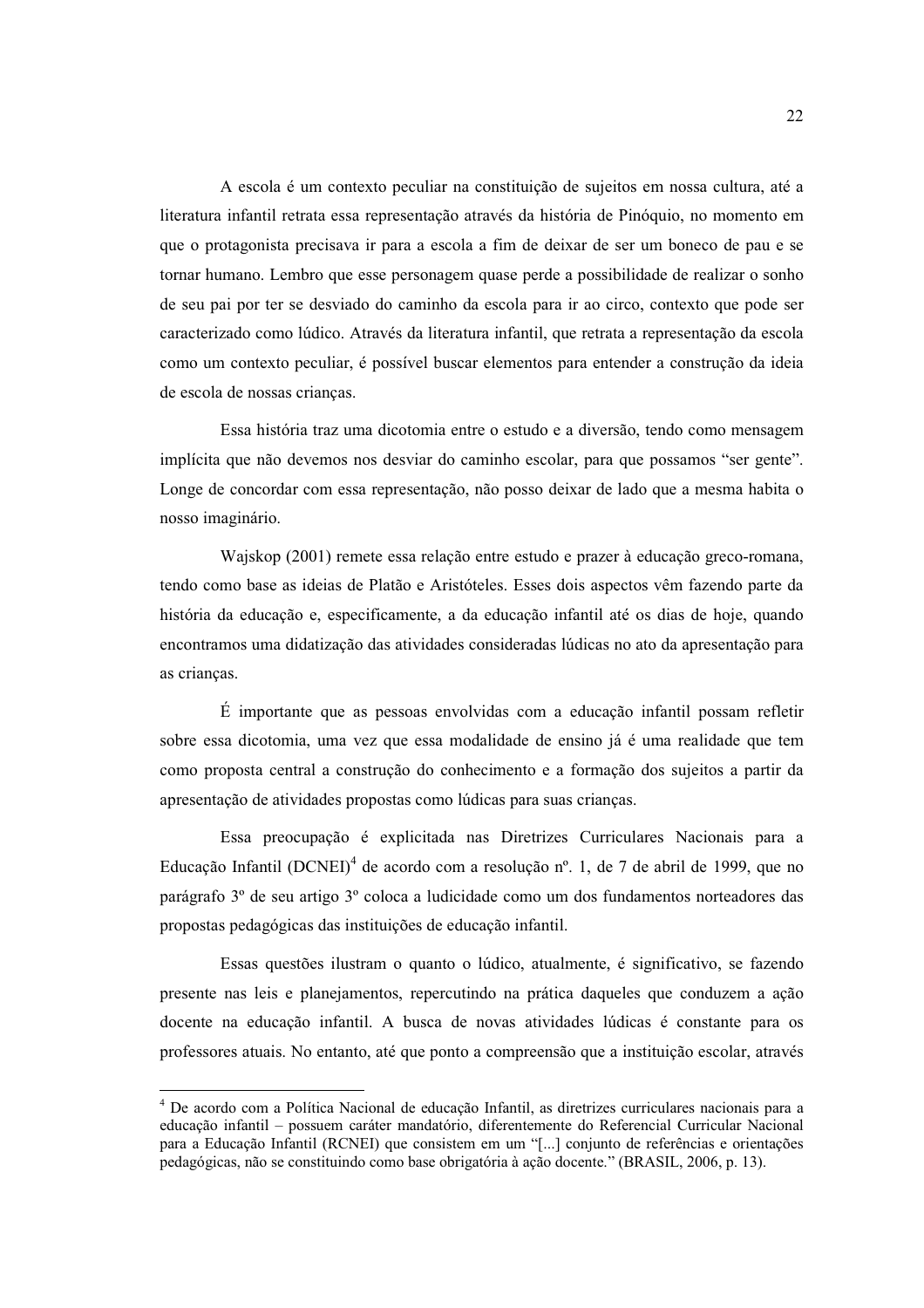de seus profissionais, tem sobre o lúdico, garante sua presenca nos contextos da educação infantil?

Inicio a discussão entre a escolaridade e a prática lúdica a partir de ideia de que a prática pedagógica produz "modos de fazer" muitas vezes distintos à legislação que está em vigor, através do Estatuto da Criança e do Adolescente / ECA (1991) e do Referencial Curricular Nacional para a Educação Infantil (RCNEI). Os papéis sociais ocupados no contexto escolar e as representações sobre a função social da escola são elementos que nos conduzirão à reflexão sobre esta ideia.

Faz-se importante entender que o ambiente escolar é habitado por pelo menos duas culturas distintas, mas que sofrem constante influência uma da outra: a cultura do adulto e a da criança. Para Geertz (1989, p. 9): "[...] a cultura consiste em estruturas de significado socialmente estabelecidas, nos termos das quais as pessoas fazem certas coisas como sinais de conspiração e se aliam ou percebem os insultos e respondem a eles."

Nesse sentido, a escola além de contemplar as questões próprias da cultura adulta, ainda sofre influência da cultura infantil, não só em seu dia-a-dia, mas na escolha de sua estrutura e organização física. A apropriação e utilização do lúdico no contexto da escola de educação infantil ilustram sua tentativa em articular os aspectos provenientes da cultura infantil com os elementos existentes na cultura adulta.

Aqui o lúdico é analisado como um dos instrumentos usados, de formas diferentes, tanto pelos professores quanto pelas próprias crianças, quer seja de forma consciente ou não, no sentido de modificar, reconstruir ou significar a fala e/ou ação do outro.

Na educação infantil o lúdico entra em cena por ser um importante instrumento de mediação das relações que se estabelecem não só entre as crianças, mas também entre adultos e crianças, principais sujeitos do ambiente escolar. Através de sua prática:

> [...] a escola – com seus mecanismos e táticas de normalização, implantação de hábitos e rotinas, transmissão de conteúdos uniformes, horários, distribuição espacial, execuções disciplinares, operacionalização de formas determinadas de racionalidade e de subjetividades, criação de interesses, necessidades, afetos e desejos - produz a infância. (CORAZZA, 2000, p. 189).

Partindo desses dispositivos que, para Corazza (2000) caracterizam a escola, elaborei esta pesquisa com o objetivo de observar como acontece a negociação de sentidos gerados pelos discursos e práticas sobre o lúdico, a partir das relações entre professores e alunos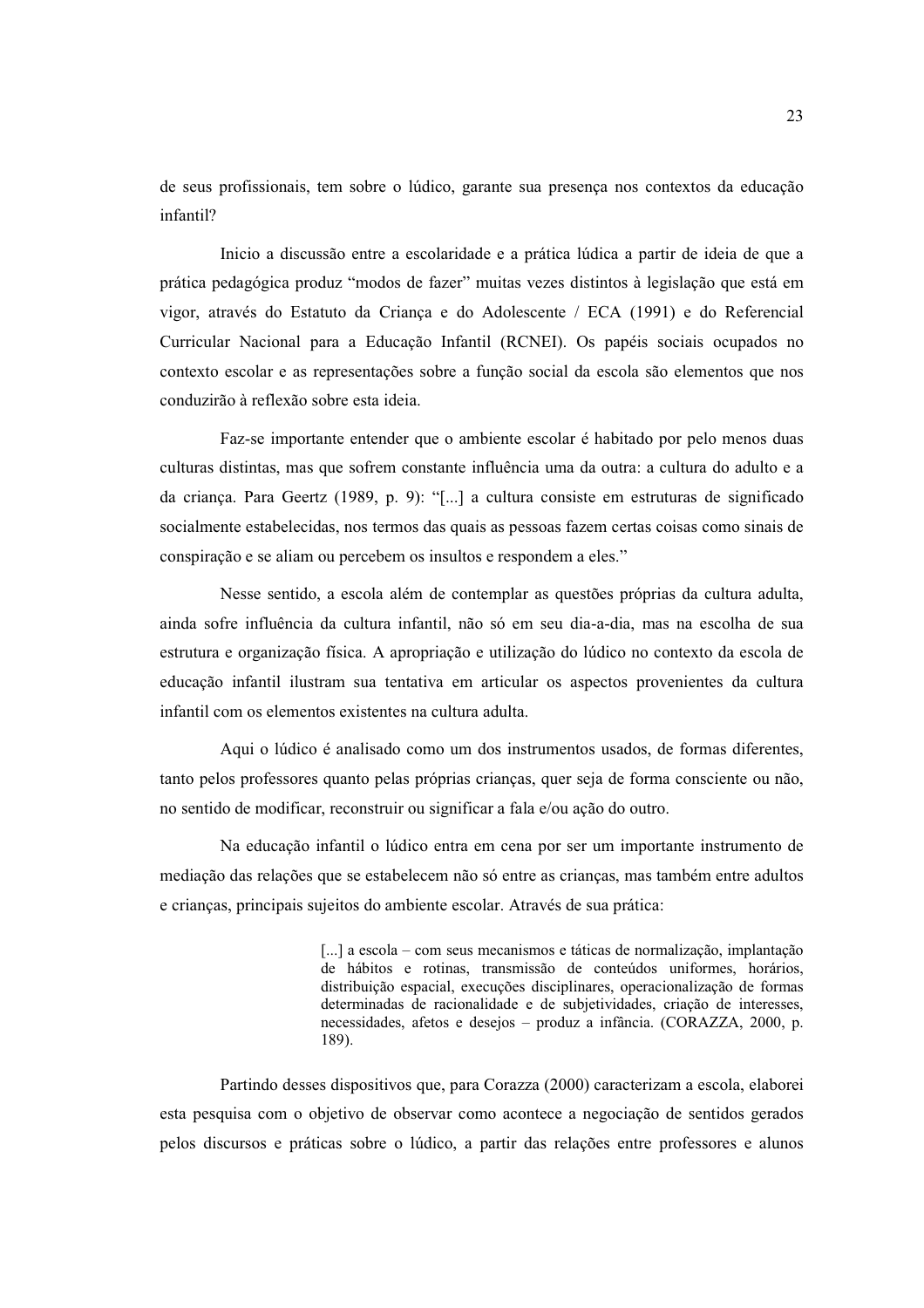participantes desse contexto. Nesse percurso, pretendo questionar o caráter naturalizante que alguns pressupostos, construídos em determinadas épocas, assumem ainda hoje no currículo da educação infantil.

As pesquisas sobre o brincar acontecem, na maior parte das vezes, em espacos destinados para a brincadeira – caracterizada como atividade livre –, na ludoteca, no parque, durante o recreio, ou mesmo em alguma atividade lúdico-pedagógica. As pesquisas realizadas na sala de aula abrem um espaço para o jogo, enfocando ou a aprendizagem de conteúdos escolares (MACEDO; PETTY; PASSOS, 2000; 2005); os materiais pedagógicos ou outros tipos de brinquedos que estão dentro do planejamento escolar, sem analisar as interações/negociações entre os jogadores, mas enfocando a atividade cognitiva a ser realizada.

Não há como negar a historicidade do brincar; assim como Teberosky (1993) e Vygotsky (1994) falam da pré-história da língua escrita, é preciso lembrar aqui a pré-história do brincar.

O aparecimento do brincar na sala de aula parece ser menos estudado do que a mesma atividade em outros ambientes da realidade escolar ou outros contextos como a rua, por exemplo. Isso pode acontecer devido a análise, como a da pesquisadora Wajskop (2001), que afirma que lugares como a cozinha, o banheiro, a lata do lixo são espaços que proporcionam uma interação mais autêntica entre as crianças, assim como o contexto extra escolar, enquanto no ambiente de sala de aula, como observa a autora, as atividades seriam de cunho individual

Em minha pesquisa, observei que algumas atividades lúdicas propostas por parte das professoras no contexto da sala da aula, tinham um caráter individual, embora esse aspecto não tenha sido pensado assim em sua elaboração. No entanto, atividades sistemáticas realizadas nesse mesmo contexto conseguiam produzir interações, algumas que poderiam até ser caracterizadas como lúdicas<sup>5</sup>, entre as crianças que participavam da atividade, sem a necessidade da mediação do professor ou mesmo sua ausência.

Uma das hipóteses levantadas ainda em nosso projeto-piloto<sup>6</sup> foi a de que ao enfatizar a importância do lúdico na escolaridade dessas crianças, a escola pode estar

<sup>&</sup>lt;sup>5</sup> Por serem atividades que surgem de maneira espontânea, através da relação da criança com o material a ser trabalhado, de forma tal que nessa relação havia um elemento simbólico e um conjunto de regras a serem seguidas.

<sup>&</sup>lt;sup>6</sup> Realizado em 2004, na mesma instituição onde a pesquisa foi feita.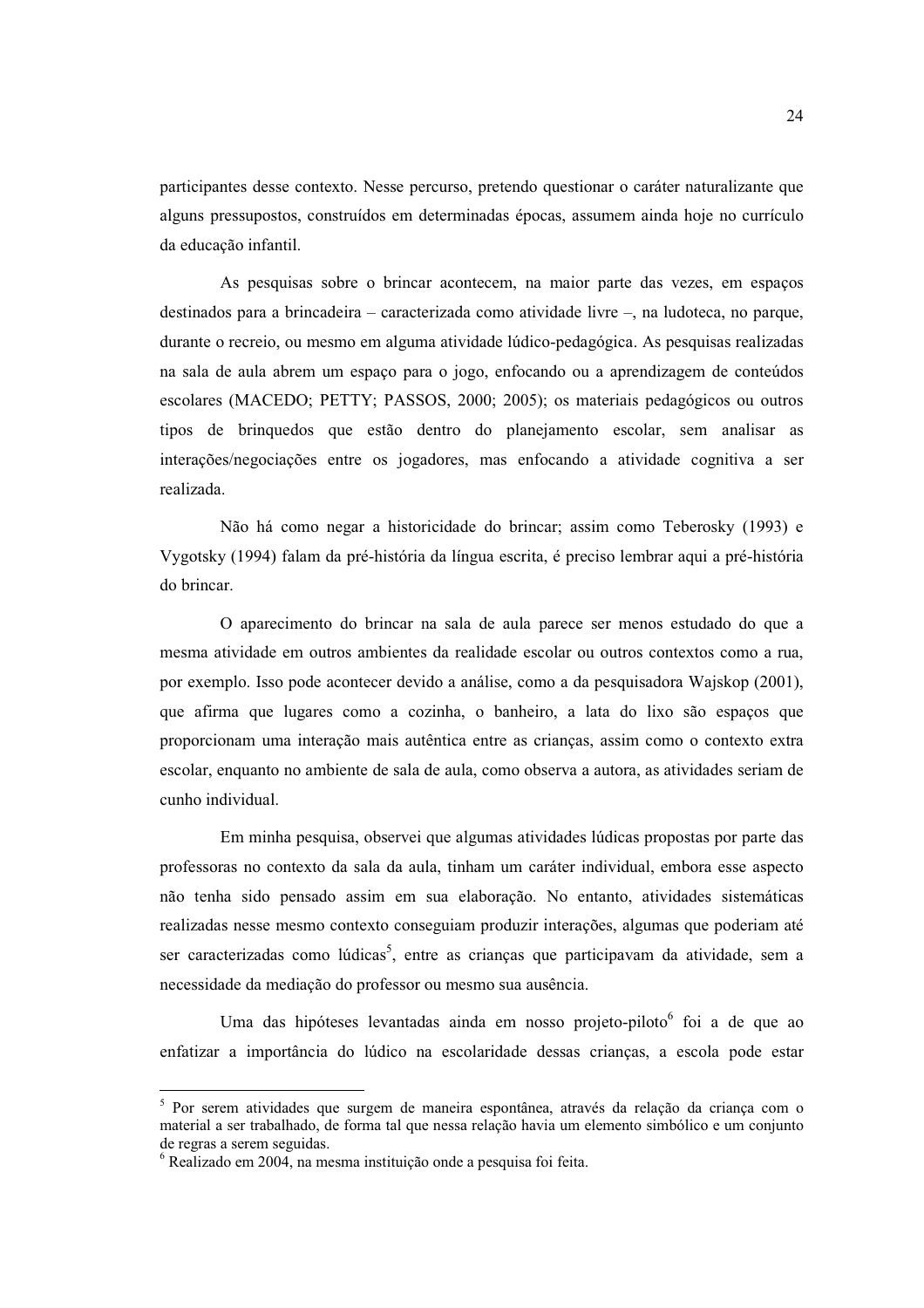restringindo a ação educativa ao invés de ampliá-la, uma vez que o professor que prevê a utilização de uma situação lúdica em sala de aula, a planeia de tal forma que não deixa espaço para a discussão do jogo com as crianças. Com isso, o mesmo acaba por apresentar procedimentos que devem ser seguidos pelos alunos para que o professor possa alcancar os objetivos pré-estabelecidos para aquela situação. Por isso, a necessidade de desnaturalizar a escola, tal como afirma Jobim e Souza (2005, p. 147), ao afirmar que:

> [...] a obrigatoriedade de frequentar a escola pode, também, gerar um discurso vazio a respeito dela. Ou seja, a escola se torna um ato tão natural na vida da criança que é cada vez mais difícil desenvolver uma consciência crítica em relação à função e ao papel político que ela de fato está exercendo em nosso contexto. [...] Nesta visão, a criança ocupa, no âmbito do espaço escolar, o lugar do "não saber", onde cabe a ela a submissão ao que lhe é oferecido.

Cabe, então, pensar o lugar do lúdico "[...] quando se torna uma escola exclusivamente cognitiva e instrutiva, na qual a Ciência e seus métodos são centrais, tal como exigem a sociedade e a cultura, delegando a posições secundárias os desejos da criança, seus elementos sociais e afetivos." (CORAZZA, 2000, p. 200).

#### 1.1 Um olhar sobre as criancas

Criança desconhecida e suja brincando à minha porta, Não te pergunto se me trazes um recado dos símbolos. Acho-te graça por nunca te ter visto antes. E naturalmente se pudesses estar limpa eras outra criança, Nem aqui vinhas. Brinca na poeira, Brinca!Aprecio a tua presença só com os olhos. Vale mais a pena ver uma cousa sempre pela primeira vez que conhecê-la, Porque conhecer é como nunca ter visto pela primeira vez.  $E$  nunca ter visto pela primeira vez é só ter ouvido contar. O modo como esta criança está suja é diferente do modo como as outras estão sujas. Brinca! pegando numa pedra que te cabe na mão, Sabes que te cabe na mão.Qual é a filosofia que chega a uma certeza maior? Nenhuma, e nenhuma pode vir brincar nunca à minha porta. (Alberto Caeiro)

A discussão sobre o olhar que lançamos sobre nossas crianças é indispensável nesse trabalho devido a nossa escolha teórica. Há uma ampla gama de conceitos e crencas sobre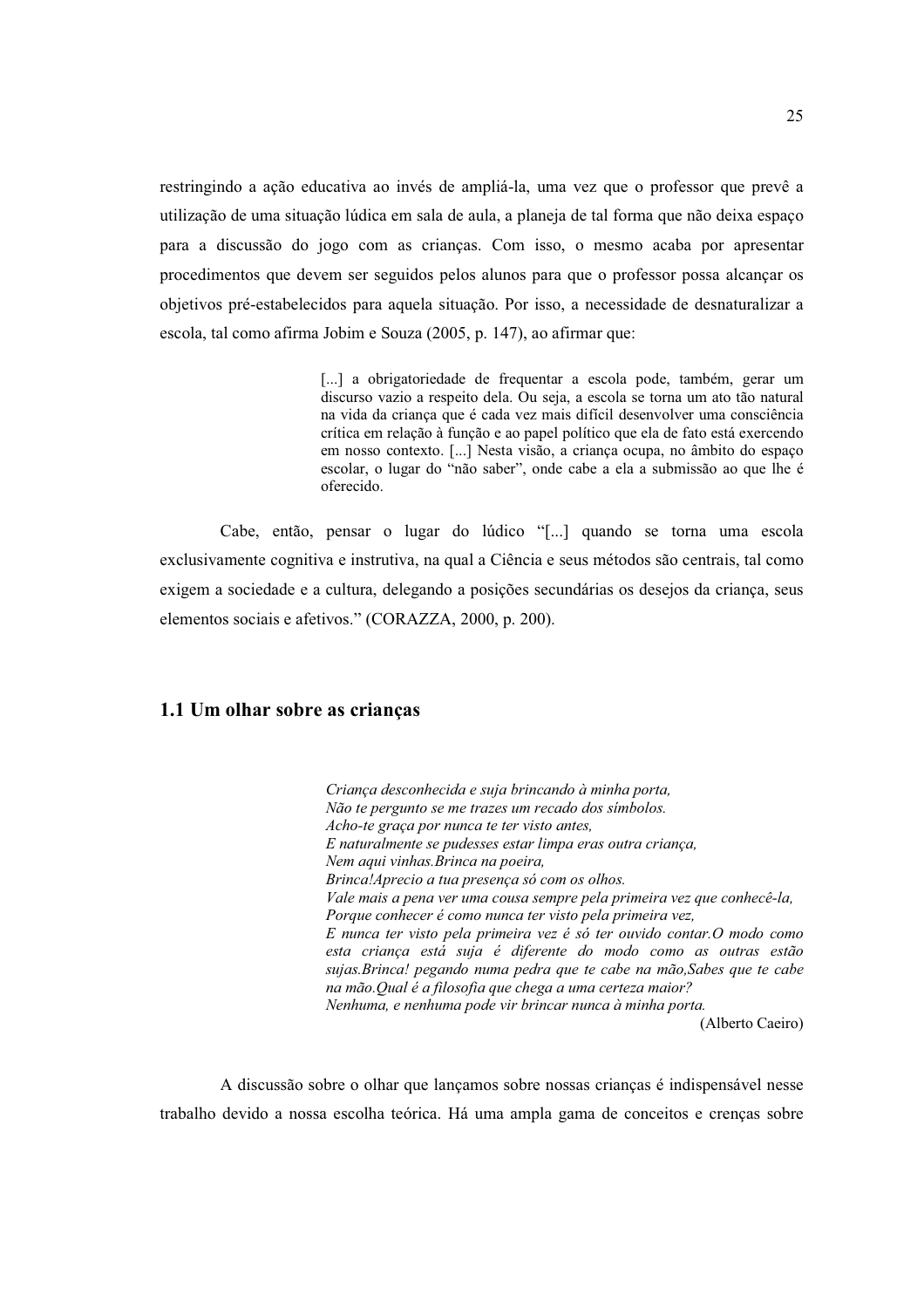esse período chamado infância e são eles que orientam nossas atitudes e ações para com as mesmas sem nem mesmo percebermos.

Esse capítulo traz as reflexões que me permitiram tomar consciência dos conceitos e definições que habitavam em mim e que guiavam meu modo de pensar a infância. Iniciemos levantando questões sobre a inserção da cultura infantil no terreno do frágil, do dominado pelo mundo adulto.

> Há bastante tempo que se tem estudado que equívoco rachava, por dentro, o "sucesso" dos colonizadores espanhóis entre as etnias indígenas: submetidos e mesmo consentindo na dominação, muitas vezes esses indígenas faziam das ações rituais, representações ou leis que lhes eram impostas outra coisa que não aquela que o conquistador julgava obter por elas. Os indígenas as subvertiam, não rejeitando-as diretamente ou modificando-as, mas pela sua maneira de usá-las para fins e em função de referências estranhas ao sistema do qual não podiam fugir. Elas eram outros, mesmo no seio da colonização que os "assimilava" exteriormente; seu modo de usar a ordem dominante exercia seu poder, que não tinham meios para recusar; a esse poder escapavam sem deixá-lo. A força de sua diferença se mantinha nos procedimentos de "consumo". (DE CERTEAU, 1994, p. 39-40).

 $\acute{E}$  possível se pensar a criança, ou melhor, a cultura infantil, como De Certeau (1994) caracterizou as etnias indígenas, uma vez que em nossa sociedade, embora as mesmas pareçam subordinadas aos adultos, muitas de suas ações carregam uma subversão tal que muitos adultos se dobram às suas vontades. Esse aspecto ficará mais claro no capítulo intitulado As maneiras de fazer, no qual analiso a cena de Isabel e sua professora no cantinho da dramatização.

Assim como os indígenas, nossas crianças produzem sua própria cultura, a partir dos elementos fornecidos pela teia social que a envolve. Longe de apenas copiar aquilo que lhe é apresentado, estas redimensionam, ampliam e modificam esse material de forma tal a criar algo novo a partir de uma perspectiva totalmente diferente do adulto, principalmente devido ao nível de desenvolvimento em que se encontram.

A concepção de criança que trago nesse trabalho é a de criança sócio-histórica, fruto de um discurso das instituições que cresceram para elas e a partir delas. Não penso a criança como boa ou má, inocente ou impura, independente ou dependente, mas carregando em si essas duas polaridades.

> Podemos afirmar pela permanência com o grupo de crianças que a criação de estratégias para fazer frente às posturas socializadoras de determinados adultos, e superar as limitações que eles lhes impunham pela condição de serem crianças era um fato recorrente. Para nós são essas estratégias são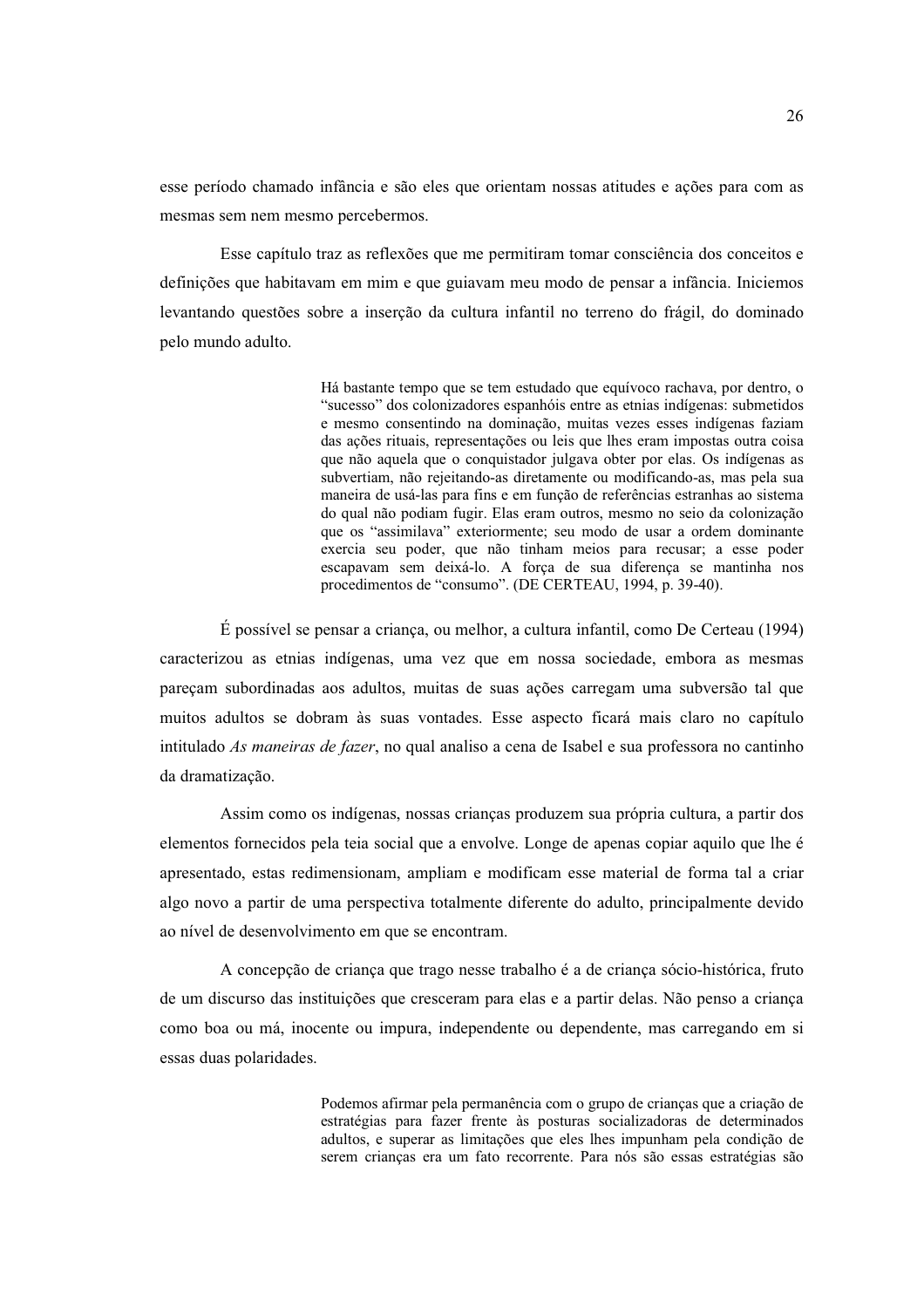expressões das culturas infantis, as quais atuam como agentes de socialização entre as crianças. (MARTINS FILHO e MARTINS FILHO, 2007, p. 70).

Pretendo partir para uma análise mais genérica das criancas, uma vez que meu enfoque está no lúdico, embora algumas de minhas análises tenham se enriquecido mais ao incluírem as particularidades dos sujeitos. Com isso seria necessário fazer uso de um conceito sobre infância, pois cada autor constrói uma relação diferenciada com a mesma, com o lúdico, com o saber, e com a instituição escolar.

Lembro que nesta pesquisa "[...] o sujeito é visto como produto não apenas da teja de relações de poder constituída pelas estruturas sociais, políticas e econômicas, mas também das instituições que se organizaram a partir daí e dos discursos que aí circulam." (BUJES, 2002, p. 231).

No ambiente escolar a infância é comumente caracterizada como "[...] depositária em potencial de algo que irá se revelar no futuro, ou seja, o modo como nos tornamos homens dotados de razão." (PEREIRA; JOBIM E SOUZA, 1998, p. 28-29). Essa forma de pensar a infância acaba por modelar formas de ser e de agir.

A "relação com o saber" fica comprometida por que a escola não trabalha apenas visando estabelecer uma relação positiva do aluno com o saber. Para isso a disciplina é usada como técnica de controle. Hoje as formas de controle exercidas pelos profissionais da educação são bem sutis, dado que:

> Após a introdução do discurso da ciência no ambiente escolar, as crianças com dificuldades passam a ser nomeadas com novos significantes, que as identificam a portadores de dislexias, disortografias, discalculias ou dispraxias, entre outras patologias referidas, principalmente ao desenvolvimento neuropsicomotor. A consequência mais nefasta desse tipo de nomeação, como se sabe, é a produção exacerbada da patologização e medicalização dos problemas escolares, que não deixa de ocasionar prejuízos muito grandes à trajetória escolar da crianca. (Santiago, 2005,  $p.18$ ).

O "sentimento de infância" parece atualmente ter dado lugar ao discurso sobre o direito da infância, que tem como suporte as diversas teorias produzidas pela pedagogia, pela psicologia, pela pediatria, pela sociologia, dentre outras áreas da ciência como forma de subsidiar as relações entre adulto e criança.

A sociologia da infância revela a crianca em sua positividade, como ser ativo, situado no tempo e no espaço, não sendo vista nem como cópia, nem como o oposto do adulto, mas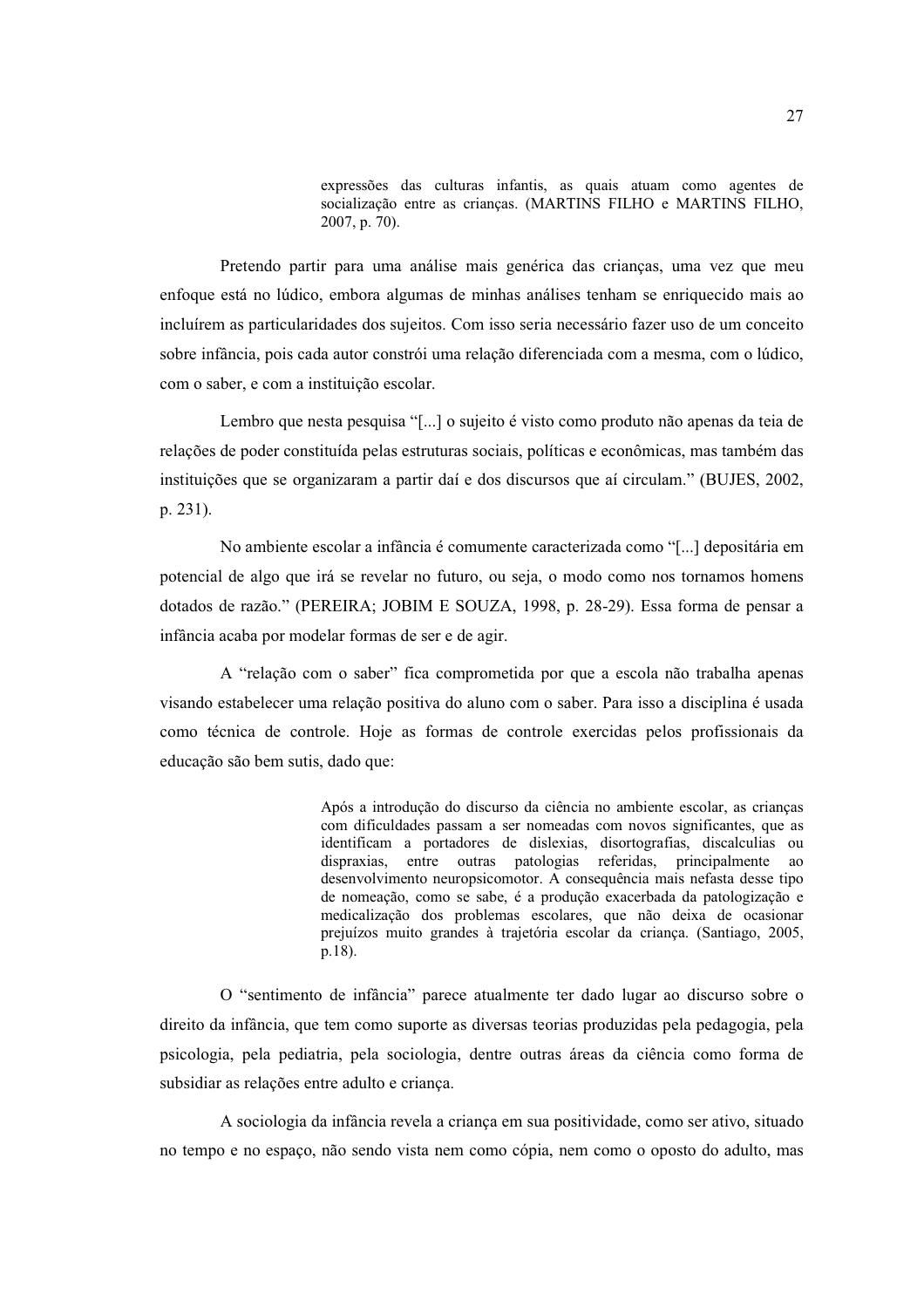como sujeito participante, ator e autor na sua relação consigo mesmo, com os outros e com o mundo

Corazza (2000), Kohan (2004), dentre outros autores que compartilham dessa visão da sociologia da infância, defendem a ideia de que a infância e as criancas devem ser estudadas na sua alteridade e pelo valor que têm em si mesmas, e não indiretamente ou passivamente através de outras categorias da sociedade, como a família ou a escola. Graças aos estudos baseados nessa concepção da sociologia da infância, pode-se ver as crianças como grupo social e atores sociais que constroem formas específicas de compreender e de agir sobre o mundo.

Da perspectiva da criança, a utilização do lúdico como instrumento para auxiliar a ação educativa não faz sentido, tal como afirma Maturana e Verden-Zoller (2004, p. 224):

> [...] uma criança em crescimento requer uma vida de atividades válidas em si mesmas e que se realizem sem nenhum propósito externo a elas. Em tal modo de vida, a atenção da criança pode estar plenamente nas próprias atividades e não em seus resultados.

Apesar de produtores, não deixamos de ser produtos de uma sociedade estruturada nas consequências das ações realizadas por nós. Dessa forma, o adulto ao naturalizar essa necessidade produtiva, acaba por ficar à sua revelia.

Essa tese foi pensada tendo como inspiração esse modo de olhar da sociologia da infância. Desde a escolha dos autores que dão suporte a esse trabalho, passando pela escolha da postura de pesquisador diante da coleta dos dados, da relação com as crianças no ambiente da pesquisa, até a análise dos dados e a conclusão, procurei explorar a criança a partir de sua alteridade.

#### 1.2 A educação infantil e sua relação com o brincar

Meu menino canta, canta Uma canção que é ele só que entende E que o faz sorrir. Meu menino tem nos olhos os mistérios Dum mundo que ele vê e que eu não vejo Mas de que tenho saudades infinitas. As cinco pedrinhas são mundos na mão. Formigas que passam,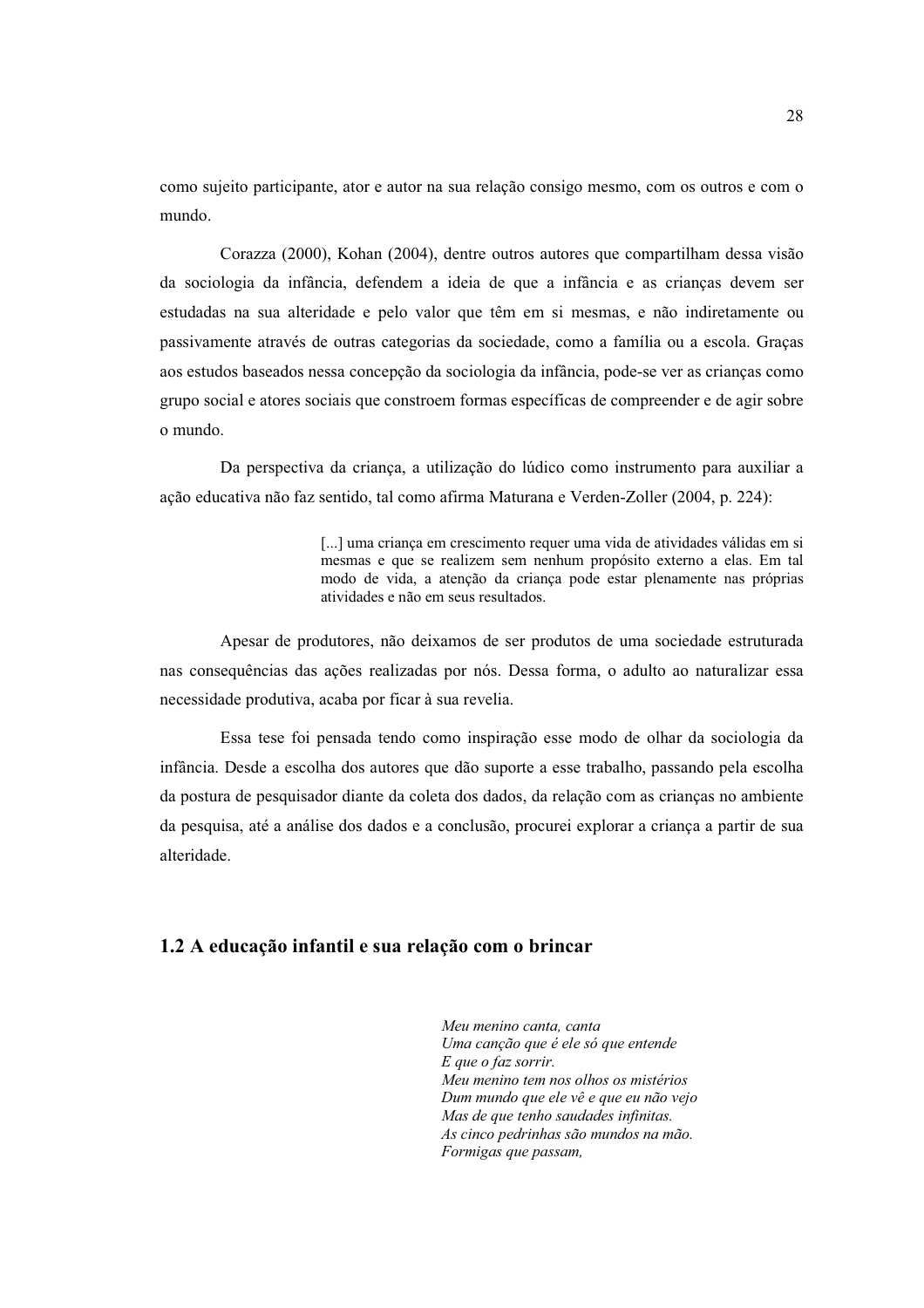Se brinca no chão. São seres irreais... Meu menino d'olhos verdes como as águas Não sabe falar. Mas sabe fazer arabescos de sons Oue têm poesia. Meu menino ama os cães. Os gatos, as aves e os galos, (São Francisco de Assis Em menino pequeno) E fica horas sem fim. Enlevado, a olhá-los. E ao vê-lo brincar, no chão sentadinho, Eu tenho saudades, saudades, saudades  $Dum$  outro menino...

(Francisco Bugalho)

A relação entre a instituição escolar com o brincar não é tão simples. A escola está submetida à frequência, à produção, sendo por isso o lugar de realização do trabalho escolar, enquanto a brincadeira é o espaco por excelência da liberdade, recusando-se a seguir critérios de produtividade impostos pelas leis que regem a cadeira.

Relendo Emilio ou da educação (ROUSSEAU, 1979), obra que inaugura o pensamento moderno sobre a educação, observei características lúdicas em algumas das atividades propostas a Emílio, tais como na afirmação seguinte:

> [...] a instrução das crianças é uma profissão em que é preciso saber perder tempo para ganhá-lo. Continuamos nossos passeios; muitas vezes levávamos três doces, às vezes quatro, e não raro havia um e até dois para os competidores. Se o prêmio não era grande, os que disputavam não eram ambiciosos: quem os ganhava era elogiado, festejado; tudo se fazia com pompa. Para provocar o espírito de competição e dar maior interesse à coisa, eu organizava corridas mais longas e aceitava maior número de concorrentes. (ROUSSEAU, 1979, p. 142-143).

Essa citação traz elementos para entender algumas representações sobre o brincar ainda tão atuais como a de que "é preciso perder tempo". A relação da atividade lúdica com a perda de tempo remete diretamente à sua característica de gratuidade, pois embora no momento em que estão a brincar as crianças não tenham nenhum objetivo de aprender, não quer dizer que isso não venha a acontecer.

Outro aspecto que aparece nessa citação é a relação entre o aumento do interesse de Emílio e a situação de competição criada pela atividade proposta, que nos leva a pensar sobre os aspectos relacionais solicitados no ato de brincar. De fato, a brincadeira de competição é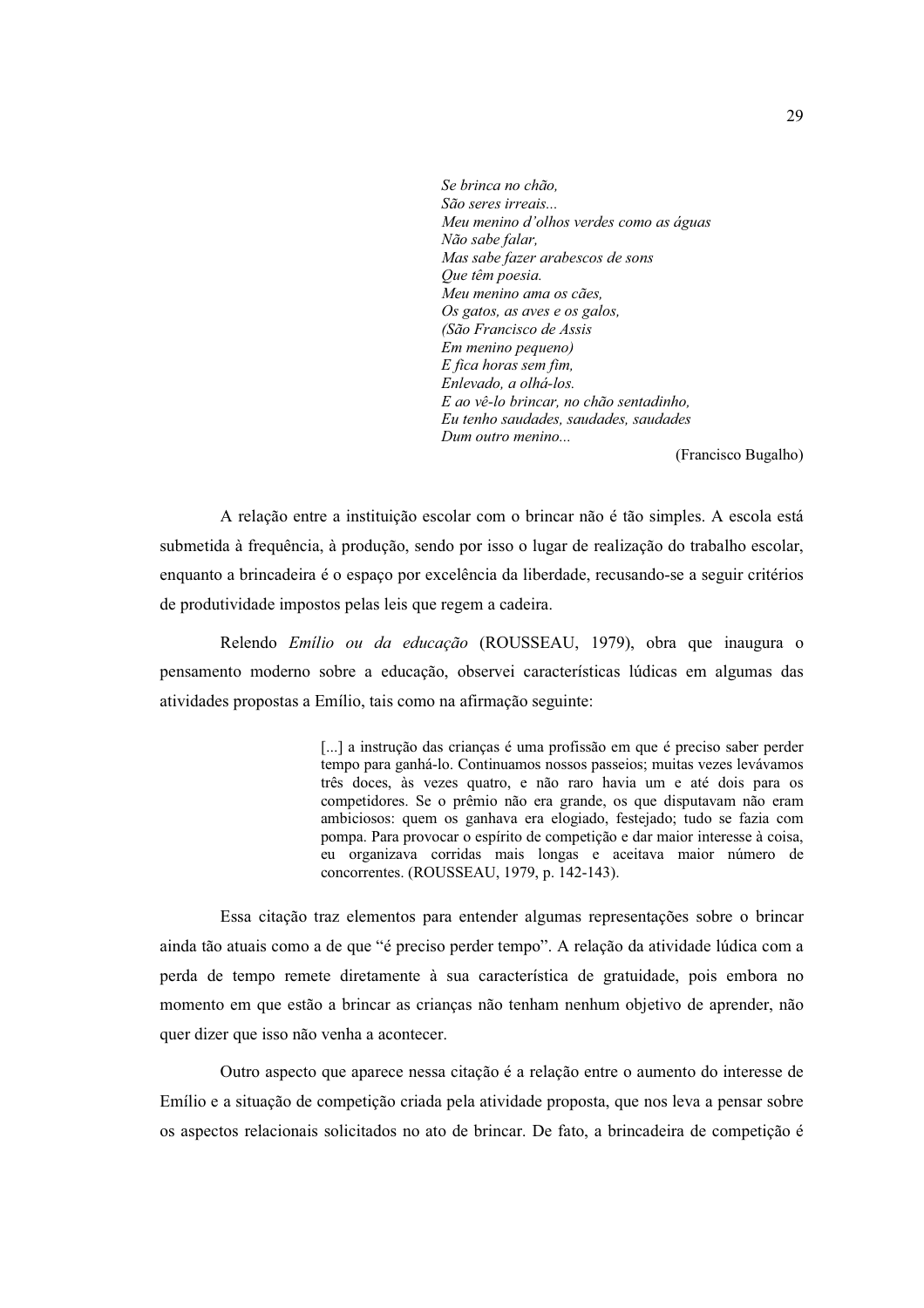uma situação que exige que as pessoas se coloquem em relação umas às outras. E isso prende a atenção da criança exigindo sua participação direta.

Proponho, a partir da lembrança histórica que nos traz Rousseau, fazer um breve percurso pela história da educação infantil brasileira que, de acordo com Rosemberg (2003), foi marcada por três grandes períodos.

O primeiro período teve seu início nos anos 70 com a implantação de uma educação infantil de massa. Esse modelo vinculava-se mais ao setor de assistência, pois foi concebido a partir das ideias sobre educação compensatória. As heranças deixadas na prática escolar, desde esse período, incluem a organização de uma estrutura administrativa específica; a expansão de matrículas entre 1970 e 1988; a penetração de modelos não-formais, apoiados em recursos improvisados; a criação de creches e pré-escolas comunitárias; o recurso a educadores leigos, com formação inferior ao curso normal ou secundário, dentre outros.

A discussão da diferença entre o cuidar e o educar foi um importante avanço em relação à fase anterior, mas que ainda hoje tem repercussões complicadas em termos da prática pedagógica. A partir desse momento, a crianca passa a precisar não somente de cuidados, mas principalmente de uma educação que a ofereça uma cultura específica. Nada mais importante que inserir a temática de jogos e brincadeiras para dar uma dimensão diferenciada a esse debate, uma vez que essas atividades são, em nossa cultura<sup>7</sup>, realizadas com bastante interesse pelas criancas, servindo como suporte concreto para sua aprendizagem e para seu desenvolvimento.

O terceiro período da educação infantil se iniciou marcado pela inserção do Brasil na Nova Ordem Econômica Mundial e dura até os dias atuais. Conforme Rosemberg (2003), existe atualmente uma tensão entre a visão da educação infantil como um direito universal e o predomínio mascarado da visão assistencialista de educação, que está presente desde o primeiro momento caracterizado nesse texto, mas que emerge com uma nova roupagem: o conceito de desenvolvimento infantil.

Com o fim da ditadura militar a educação infantil entra em um outro período que ganha força através das ações desenvolvidas por movimentos sociais que se mobilizam em prol da Constituinte. Nesse período foram elaboradas propostas de políticas nacionais de

<sup>7</sup> Entendo o brincar como uma atividade cultural. O termo natural, quando empregado no texto, referese à ideia proveniente de argumentos filosóficos (HUIZINGA, 2001) e etológicas (MATURANA e VERDER-ZOLLER, 2004) de que a criança nasce sabendo brincar.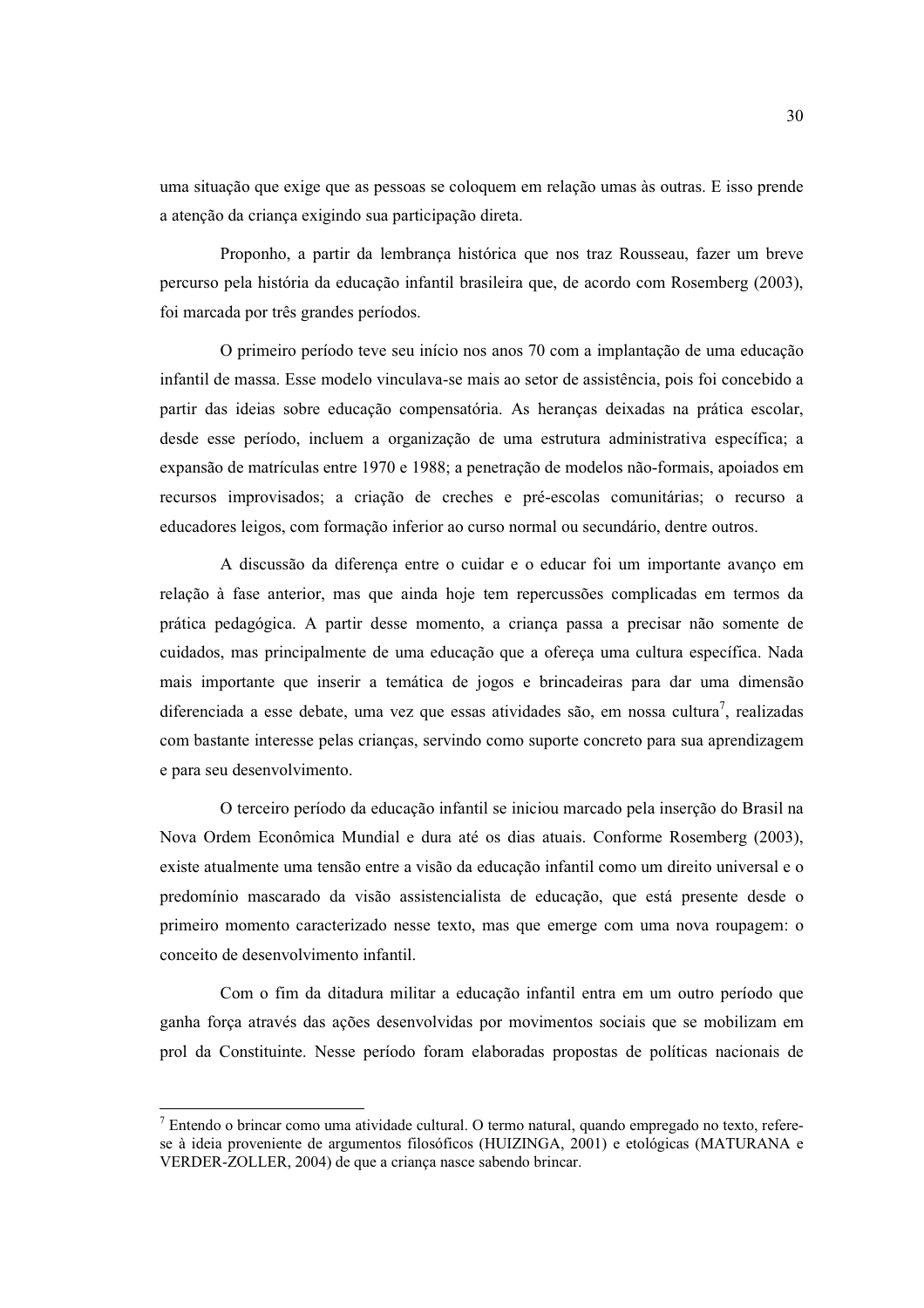educação infantil. E a educação infantil é integrada ao sistema de ensino como a primeira etapa da educação básica.

A educação infantil passa a partir de 1970 a ser considerada educação básica, ou seja, passa a ser direito de todos. A perspectiva de cuidar divide espaço com a possibilidade de educar. E essa é uma mudança significativa. O ensino fundamental já passou por esse momento de luta para ser considerado importante e ser consolidado.

Atualmente, a educação infantil passa por isso com uma diferença histórica marcante: esse educar não está somente atrelado aos conteúdos, mas à construção de outras habilidades que vão além da construção de racionalidades, pois está ligada à formação de subjetividades também. Hoje podemos pensar a "[...] creche como fio condutor da producão cultural das crianças, pois é o local onde elas se encontram, relacionam-se com outras criancas e ali podem interagir e criar suas culturas." (MARTINS FILHO; MARTINS FILHO,  $2007$ , p. 76).

Como se pode observar, o espaço que a educação infantil está assumindo nos dias atuais torna cada vez mais relevante a análise da ação lúdica dentro da realidade da instituição escolar. A educação infantil está em plena ascensão e deve ser pensada como espaço educativo e, como tal, lugar de construção de subjetividades.

Hoje, a instituição escolar é administrada e gerada no cerne de uma sociedade adultocêntrica, enquanto a brincadeira, embora receba influências da primeira, parece ser domínio da infância. A ideia de que a escola deve ocupar-se da infância funciona "[...] contra o avanço dessa nova visibilidade e enunciabilidade de fim-da-infância, sendo significada como uma das garantias para que a infância possa continuar a ser produzida e tenha seus direitos assegurados." (CORAZZA, 2000, p. 187).

A importância da instituição escolar para a organização de nossa sociedade é indiscutível. Para Foucault (2005) existe um conjunto de instituições que exercem seu poder através de uma série de procedimentos que, por sua vez, acabam por controlar o jeito de ser dos indivíduos não só em relação a eles mesmos, quanto em relação aos outros.

Dessa forma, se o lúdico ganha espaço no contexto escolar por tornar a aprendizagem mais leve, mais eficaz e mais sutil, isso o transforma em um dispositivo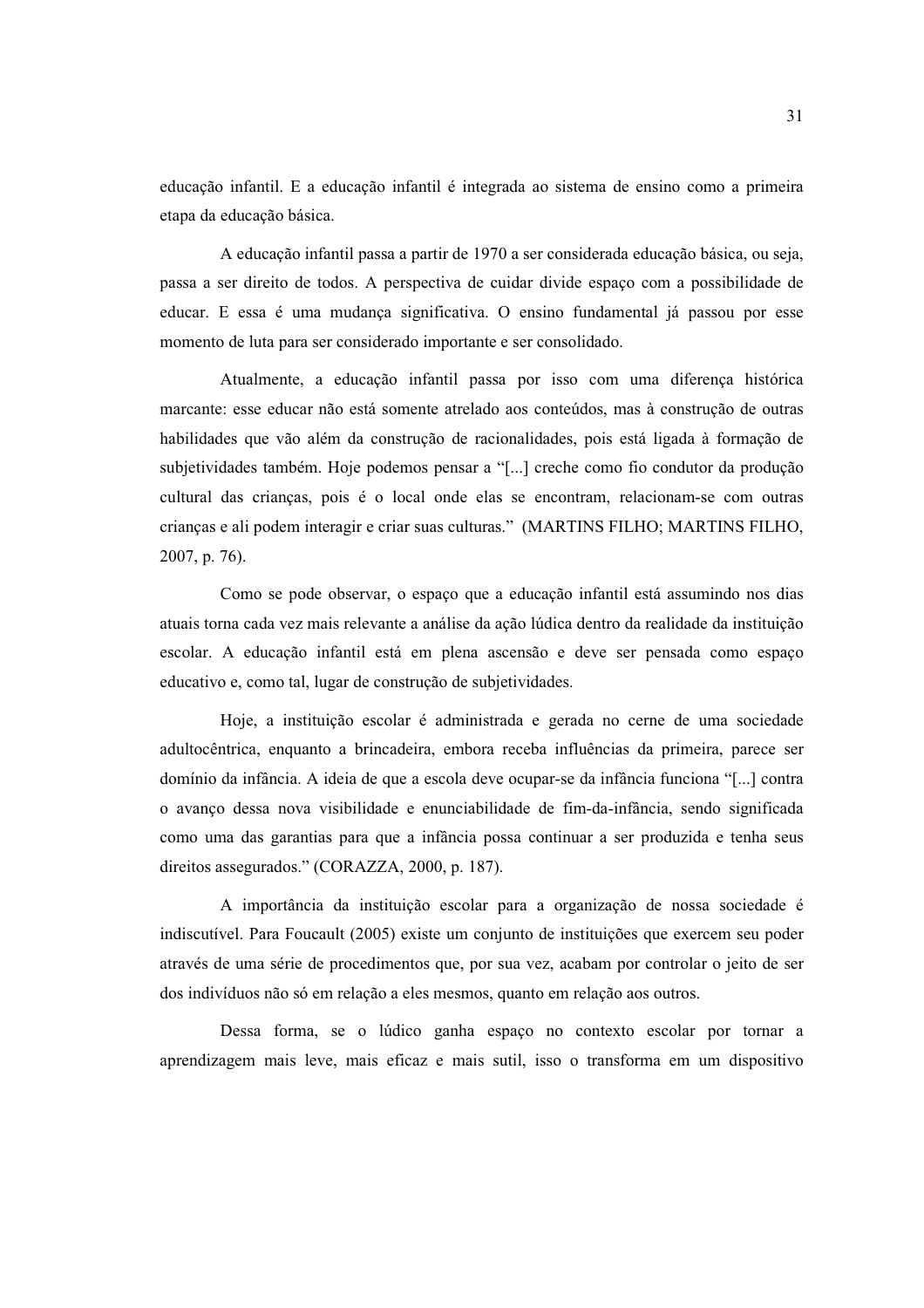institucional, tal como descrito por Foucault (op. cit.) como o panoptismo, uma vez que apresenta suas mesmas características<sup>8</sup>.

Tal como descreve o dispositivo panóptico, o lúdico está sendo usado, cada vez mais amplamente, desde os contextos mais formais quanto os informais da escola, de maneira a permitir que:

> [...] o exercício do poder não se acrescente de fora, como uma limitação rígida ou como um peso, sobre as funções que investe, mas que esteja nelas presente bastante sutilmente para aumentar-lhes a eficácia aumentando ele mesmo seus próprios pontos de apoio. (FOUCAULT, 2005, p. 171).

O ponto central é o fato de que as pessoas que fazem parte da escola impõem um objetivo específico e previamente delimitado às suas ações, enquanto que nas ações de quem brinca (criança-criança ou até mesmo criança-adulto), não há objetivo externo à própria atividade que tenha sido previamente delimitado com o intuito de ser alcancado. Assim proponho pensar que lúdico aparece desse encontro.

Longe de estar criticando a escola pelo seu poder disciplinar, gostaria de enfatizar o aspecto positivo da disciplina. Esse mecanismo, tão amplamente usado das mais diversas formas nos contextos institucionais, "[...] faz crescer a habilidade de cada um, coordena essas habilidades, acelera os movimentos." (FOUCAULT, 2005, p. 173).

A importância da brincadeira para a promoção do desenvolvimento e/ou da aprendizagem da criança já não é mais questionada. A ação de brincar, com finalidades educativas ou não, foi bastante estudada nas mais variadas perspectivas: Carvalho et al (2003), Costa (1999; 2002; 2004), Silva (2002), Moukachar (2004), Huizinga (2001), Brougère (1998; 2001; 2003; 2004), e Rocha (2000).

Tanto que as pesquisas atuais não discutem mais a importância dos jogos para o desenvolvimento, elas já têm isso como pressuposto. Agora estudam quais jogos usar e como eles auxiliam a aprendizagem, tanto moral como intelectual da criança (MACEDO; PETTY; PASSOS, 2000; 2005). Outras pesquisas apontam para importância desse recurso pedagógico em sala de aula ou em outros contextos (SANTOS, 1997) como instrumento utilizado para motivar as crianças.

A instituição escolar há muito tempo vem fazendo uso dos jogos e das brincadeiras como auxiliares da educação com a justificativa de humanizar o ensino. Pauline Kergomard<sup>9</sup>

<sup>&</sup>lt;sup>8</sup> Uma análise do lúdico tendo como base o conceito de governabilidade de Foucault (2005), e realizada a partir de jogos eletrônicos, como tecnologia de poder-saber pode ser encontrada em Mendes (2006).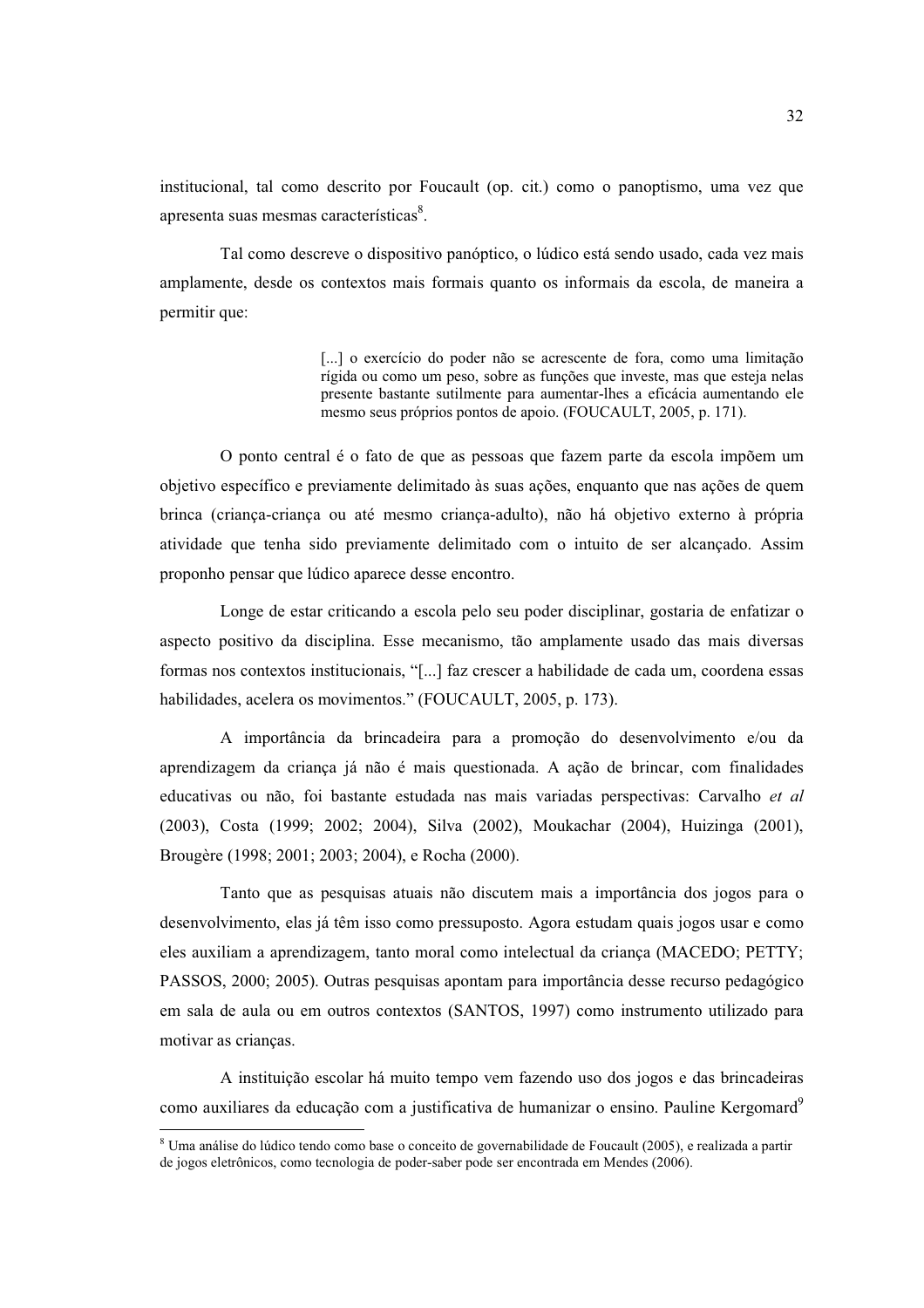(1886 apud BROUGÈRE, 2003), ainda nos primórdios dos jardins da infância<sup>10</sup>, iustifica a utilização dos bringuedos, no entanto, não deixa de fazer críticas à institucionalização da criança pequena, declarando que cabe somente à mãe o papel de educá-la.

> Esse lugar especial reservado ao jogo nos diversos sistemas de educação talvez se devesse ao fato de o jogo ter uma certa afinidade com a natureza da criança. Sabemos não ser essa afinidade relativa à natureza biológica, mas à social da crianca, à necessidade que ela sente desde muito cedo de se comunicar com os adultos, necessidade que se converte em tendência para levar uma vida em comum com eles. (ELKONIN, 1998, p. 397).

Através da perpetuação da cisão entre trabalho e lazer, o gérmen da modernidade ainda habita o mundo escolar. Isso fica evidente quando o discurso vigente é o de que as atividades caracterizadas como brincadeiras são mais interessantes que as que têm caráter didático ou quando a ação exigida pela equipe escolar é de que o professor deve optar por situações caracterizadas como lúdicas para deixar mais interessante à aula.

É interessante ressaltar que Kergomard (1889 apud BROUGÈRE, 2003) defendia veementemente a utilização de brinquedos pelas crianças, ao mesmo tempo em que acreditava que os mesmos deveriam ser introduzidos pelas mães. É como se o brinquedo resgatasse na criança a relação mãe-filho, que não poderia se fragilizar com a ausência física da mãe, e o jardim de infância, ao invés de gerar outros vínculos, deveria esforçar-se em fortalecê-lo.

A maneira com que tratamos as crianças, como nos dirigimos a elas e como as ouvimos é consequência dos conceitos que construímos sobre as mesmas. E essas representações são desenvolvidas no decorrer de nossa história, enquanto sujeitos históricos que somos. As representações construídas por uma coletividade sobre a concepção de sujeito irão constituir os elementos imaginários por onde qualquer sociedade irá estabelecer suas práticas sociais.

> [...] a cultura adultocêntrica que impera em nossas instituições de educação infantil, leva os adultos a uma espécie de esquecimento do tempo de infância. Isto ocorre porque as marcas culturais adultocêntricas são usadas para impor um significado à experiência das relações sociais no contexto da creche. (MARTINS FILHO; MARTINS FILHO, 2007, p. 05).

<sup>&</sup>lt;sup>9</sup> Idealizadora do iardim da infância na Franca.

<sup>&</sup>lt;sup>10</sup> Vale ressaltar a grande diferença existente entre os jardins da infância e as instituições atuais de educação infantil. As diferencas vêm desde a forma de conceituar a infância até os objetivos propostos por cada uma delas. Enquanto a primeira tenta dar continuidade ao vínculo familiar, ensinando as crianças a chamarem seus profissionais de tios, a segunda impõe sua diferença, e pretende estabelecer vínculos diferenciados dos encontrados na família. Essa diferença será marcada pela forma como a criança se refere ao profissional que a assiste.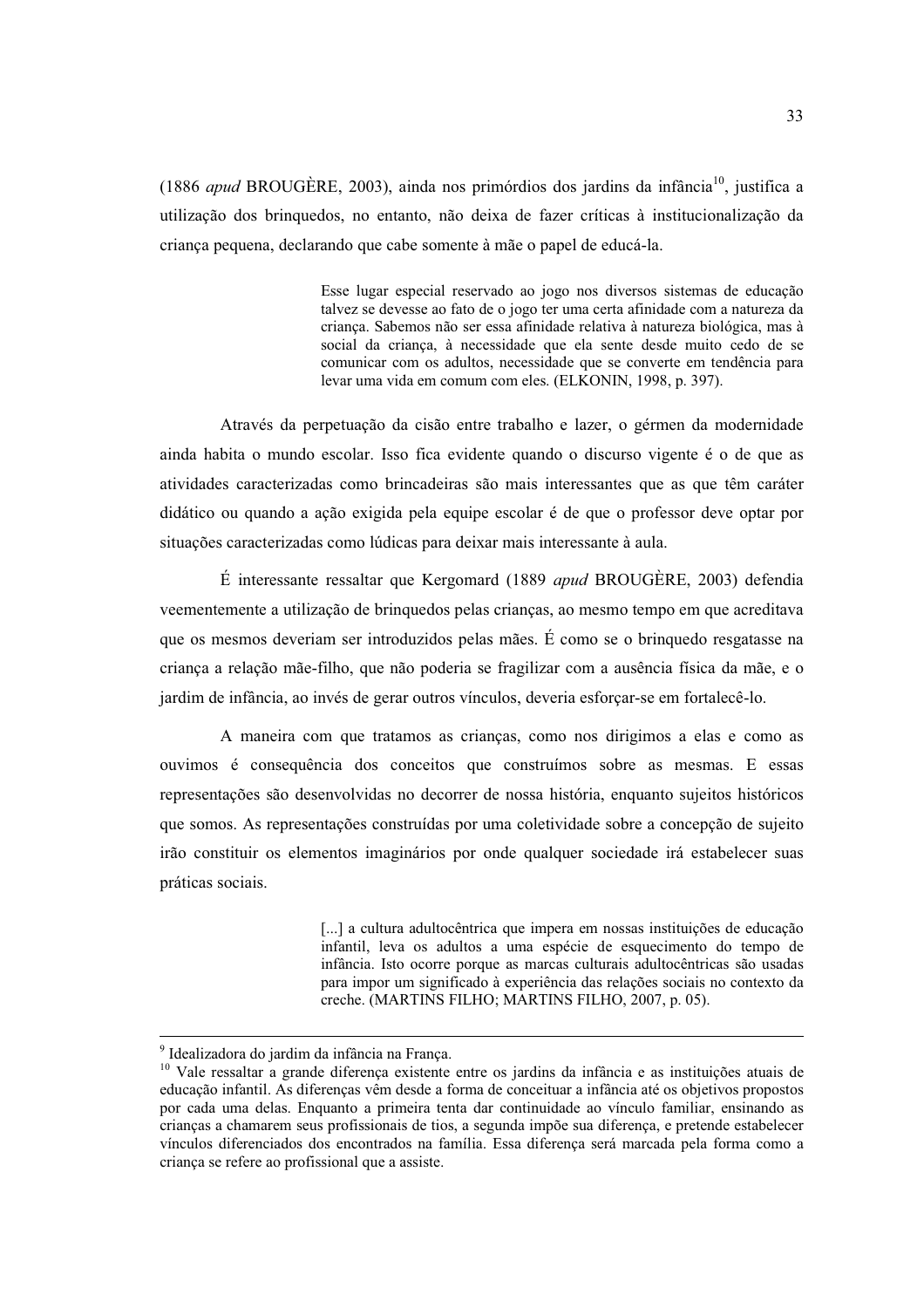Nessa pesquisa não concebo, como definição da infância, somente o recorte etário, próprio de concepções estruturalistas de desenvolvimento. Para definir a infância considero a época em que essa criança está inserida, a função que ela ocupa na sociedade, dentre aspectos socioeconômicos, culturais e ideológicos que regulam práticas e as maneiras como nós (tanto pessoalmente, como científicamente) lidamos com elas.

Pensar a criança como lugar da falta tornou-se comum, naturalizou-se. Mesmo com a superação da ideia de que a criança é uma página em branco, levantada pelas correntes teóricas ambientalistas, nosso imaginário ainda encontra-se permeado de representações da infância como momento a ser superado. A escola foi criada para assumir o papel de apresentar os conhecimentos necessários para que a criança consiga tornar-se "cidadão" e, com isso, desempenhar um papel na sociedade.

Para Ariès (2006), na idade média as criancas eram tratadas como crias biológicas, não havia nada de especial nelas que as distinguissem como indivíduos. O paradigma vigente buscava na religião as explicações para os fatos e as regras para os comportamentos. Isso levava as mães a deixarem seus filhos com amas de leite, pois o ato de amamentar pela própria mãe poderia "estragar" a crianca, uma vez que o seio representava a sedução e o fato do mesmo ser oferecido ao próprio filho era repugnante para os princípios morais da época.

Com a idade moderna o paradigma cartesiano passou a predominar e a ciência passou a ser considerada como instância máxima de saber, fonte de onde poderíamos buscar as respostas que afligem a sociedade como um todo. A ciência moderna trouxe muitos benefícios: a diminuição da mortalidade infantil através dos higienistas, vacinas para varíola, cura da tuberculose responsável pela morte de tantas pessoas. Com isso a ênfase, antes religiosa, volta-se para o conhecimento.

> O professor, socialmente instituído como depositário e porta-voz de um conhecimento socialmente legitimado, não se coloca na posição de um interlocutor a ser convencido. A finalidade específica das discussões em que se engaja com os alunos é levá-los à aquisição de conceitos, formas de raciocínio e princípios considerados canônicos num certo domínio do conhecimento, não estando suas próprias perspectivas sobre os temas discutidos sujeitas a mudança em função da discussão com os alunos. (DE CHIARO: LEITÃO, 2005, p. 352).

Na sociedade moderna, o sujeito é constituído pelo que sabe, ou seja, pelo conhecimento que tem. Isso permite que a visão adultocêntrica impere em detrimento da visão infantil, abafando a emergência de saberes gerados pelas próprias criancas.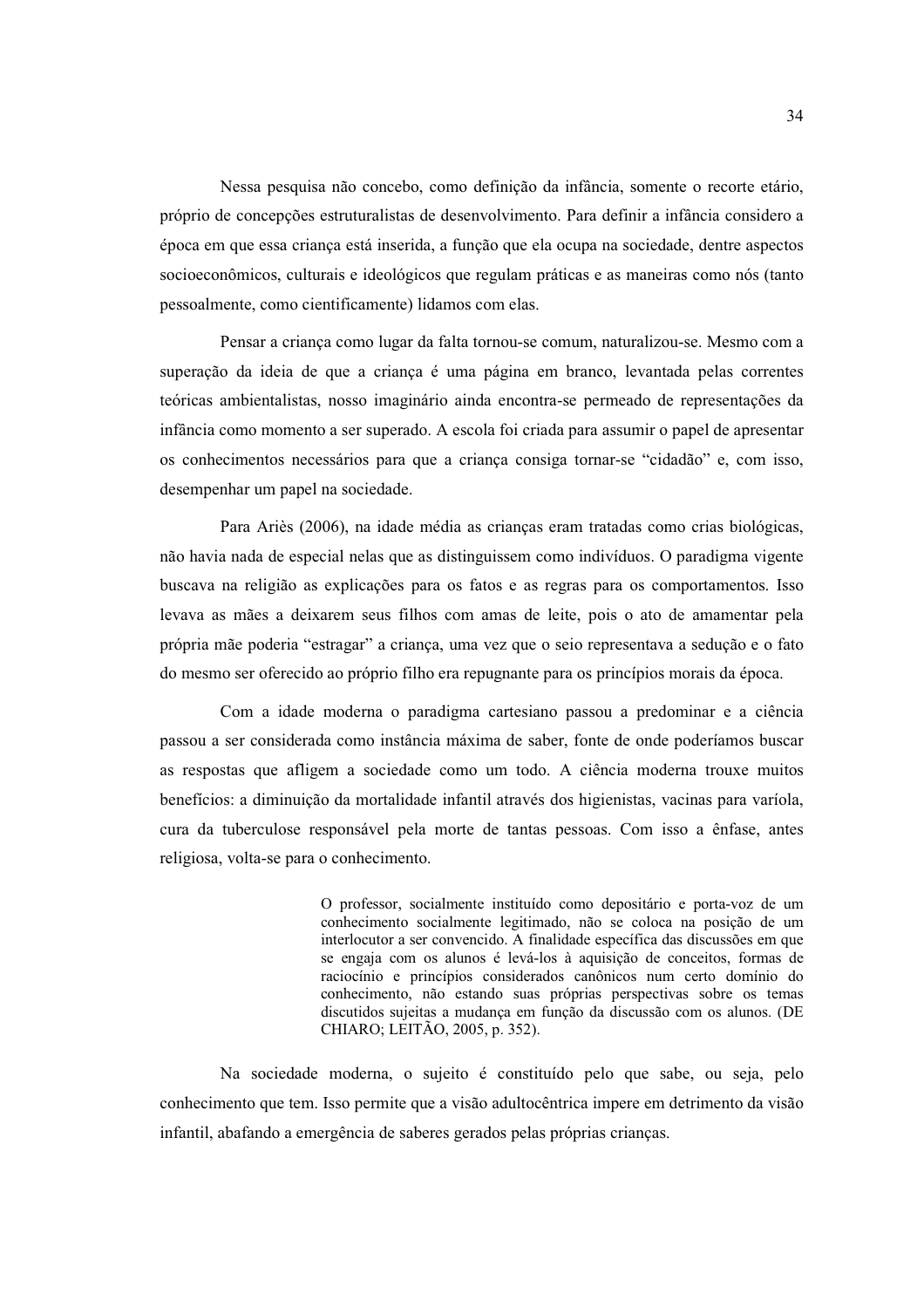Ariès (2006) aponta para a possibilidade de haver realmente uma cultura da infância que nem sempre coincide com a cultura do adulto. Trabalhos atuais como o de Faria, Demartini e Prado (2002) também falam da necessidade de reconhecer a criança como um ser produtor de cultura. Na atividade infantil, a criança não apenas incorpora a cultura proveniente de seu ambiente sociocultural, mas também produz sua própria cultura. A apropriação da cultura requer uma elaboração tal que gera uma cultura diversificada resultante de outra forma de estar e ver o mundo, que é própria das crianças.

Na instituição escolar, a cultura infantil contemporânea e a cultura adulta estão em confronto direto. Enquanto a primeira parece voltar-se para a busca de uma satisfação mais imediata, a segunda funciona sob uma lógica que consiste em desviar a criança de sua infância para conduzi-la ao futuro adulto. A escola pensa, muitas vezes, mais no adulto que quer "produzir" do que na criança que está ali, diante dela.

Essa maneira de pensar a crianca está bem explicitada por Rosa (2002, p. 19). quando ao distinguir o mundo da criança do mundo dos adultos afirma: "A infância se define mesmo por determinado tipo de relacionamento com o mundo externo que não se pauta pelas leis da realidade, mas muito pelas leis do próprio desejo."

Costa (2004) ao tratar da especificidade do enquadre lúdico e do enquadre pedagógico afirma que:

> Em relação aos parâmetros de tempo, espaço e recursos materiais, pode haver superposição dos dois enquadres de modo que as distinções são muito rígidas. No entanto, em relação aos objetivos, requisitos funcionais e papéis encontramos os principais diferenciadores, o mais decisivo dos quais é o grau de liberdade da polissemia. É porque no jogo o desempenho de papéis prevê uma possível reversibilidade entre os parceiros, possibilidade de redefinições de objetivos no curso da ação e dois registros simultâneos, um dos quais goza do privilégio de estabelecer fronteiras para além do real, que sua polissemia pode ser aberta. (COSTA, 2004, p. 255)

Acredito que o estudo do que emerge a partir dessa relação aparentemente antagônica entre a escola e o brincar, passa pelo conhecimento da cultura infantil. Quando constroem um contexto lúdico as crianças superam inúmeras dificuldades que acabam sendo uma ocasião de aprendizagem, de conhecimento, de desenvolvimento. No entanto, não é com facilidade que isso pode ser vivido no ambiente escolar.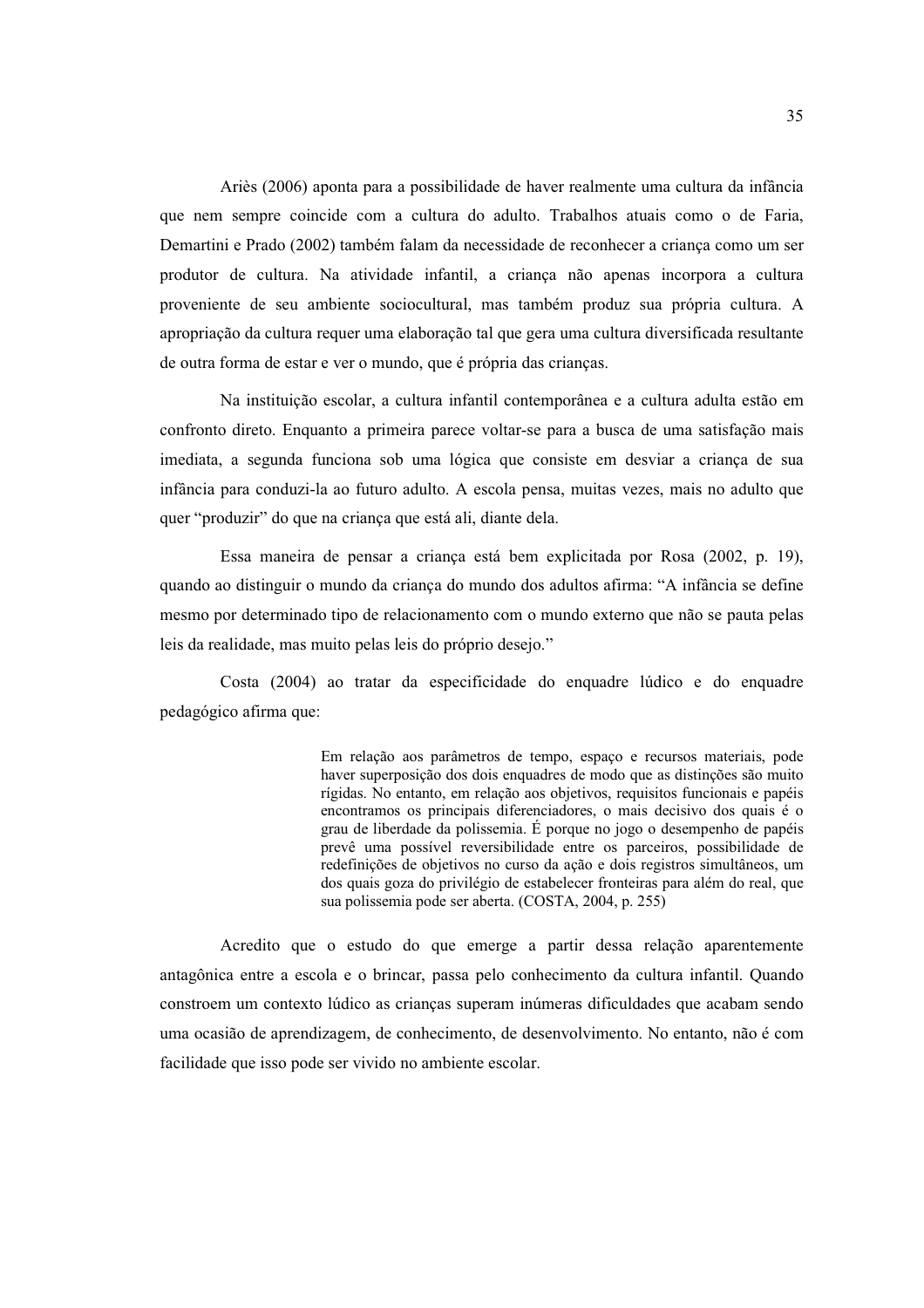# DAS (IMPOSSIBILIDADES DE DELIMITAR O TERRENO DO LÚDICO

Não há como construir um conceito de jogo, mas trata-se de evidenciar, o que se chama de jogo, o fenômeno psíquico essencial ao desenvolvimento da criança que permitirá classificar, distinguir diferentes tipos de jogos.

(Gilles Brougère)

As práticas lúdicas escolares constituem o objeto de minha pesquisa, e entender que sentidos caracterizam essas práticas, tendo em vista os diversos contextos e seus atores, quando realizadas dentro da educação infantil, é meu principal objetivo.

O lúdico vem sendo estudado sob várias perspectivas da ciência: no terreno filosófico tem como representante Huizinga; no psicológico Piaget, Vygotsky, Wallon e Winnicott; no pedagógico, Froebel, Montessori; no antropológico, Henriot e Brougère; e na visão etológica, Maturana. Mesmo com um longo percurso sobre o tema, sua conceituação ainda não é clara e deixa muito mais questões do que respostas.

A inserção do lúdico no contexto escolar é crescente. Cada vez mais a prática lúdica é usada como técnica de promoção de aprendizagem, como base curricular não somente da educação infantil, mas do ensino fundamental.

Essa pesquisa nasce do questionamento sobre o sentido do lúdico, quando o mesmo precisa cumprir determinadas metas e objetivos. Proponho-me a pensar o(s) sentido(s) que as práticas lúdicas realizadas assumem no contexto escolar.

### 2.1 O percurso histórico de um conceito

Huizinga (2001, p. 8) tem o jogo como objeto de reflexão, e o caracteriza como possuidor de uma função social, como "forma significante". Para ele, o "[...] jogo constitui uma das principais bases da civilização."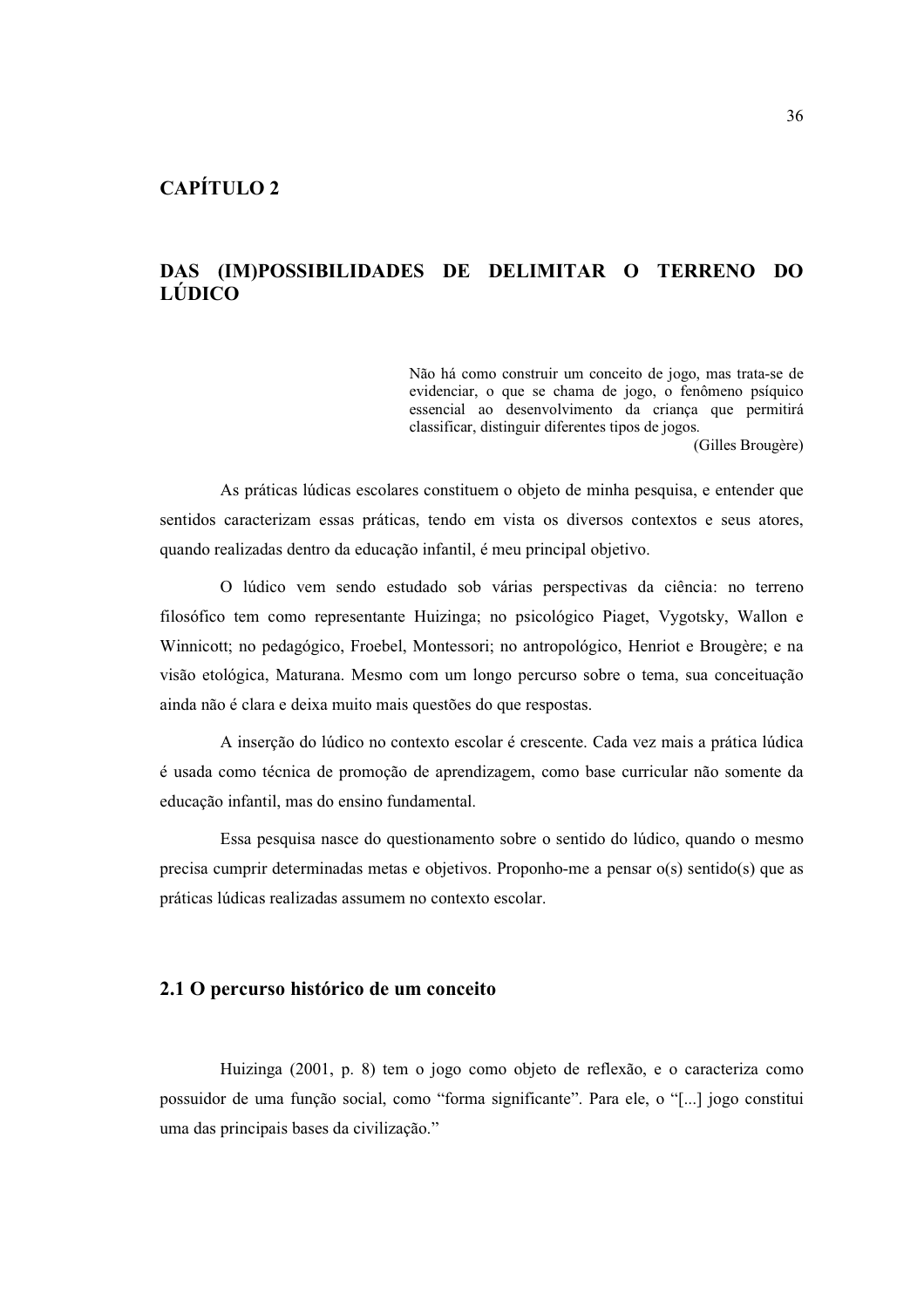A perspectiva natural do brincar vem perdendo seu espaco para a perspectiva cultural dessa atividade. Isso pode ser observado pelas teses que vêm procurando caracterizar o brincar nas diversas culturas: como a brincadeira entre índios que foi descrita por Gosso  $(2005)$ ; entre as crianças carentes, retratada por Santos  $(2004)$ , Alves  $(1998)$ , Mello  $(1999)$ ; entre crianças e mães, encontrada em Batista (1990); entre crianças enfermas, descrito por Batista (2003); em crianças com necessidades educativas especiais estudado por Silva (2002); e ainda dentro da cultura escolar, por Rocha (2000).

Wajskop (2001, p. 28), partindo da visão socioantropológica, define a brincadeira infantil como "[...] um fato social, espaço privilegiado de interação infantil e de constituição do sujeito-criança como sujeito humano, produto e produtor de história e cultura."

A ênfase no contextual, que também vai de encontro a uma concepção natural do brincar, pode ser vista nos trabalhos de Faria, Demartini e Prado (2002), Silva (2002), Fernandes (2002), Mazzilli (2003), Wenetz (2005), Cunha (2005) que analisam o lúdico em relação aos espaços que o mesmo ocupa.

Outro significado bastante atribuído ao termo "jogo" é entendê-lo enquanto um sistema de regras que existe independentemente dos jogadores. Essa forma de entender o jogo aparece na escola, mas se o professor usa as regras como uma série de procedimentos que devem ser seguidos à risca para que os objetivos pedagógicos dos jogos sejam cumpridos, esta atividade poderá ser denominada de jogo?

A palavra "jogo" também é usada para fazer referência à sua estrutura material, seu suporte físico que suscitará uma série de representações e de ações da parte de quem joga, como é o caso do tabuleiro de xadrez que, somado a um conjunto de peças, constitui esse jogo específico. A escola faz bastante uso dessa compreensão que pode ser observada na importância que esta atribui ao material lúdico.

Embora esse tipo de conhecimento sobre o jogo seja extremamente importante, não se deve deixar de compreender o jogo enquanto atividade, como explicita Brougère (2003), para que se possa entendê-lo em toda sua complexidade. É importante que o professor tenha subsídios para escolher adequadamente o material a ser usado como atividade pedagógica, no entanto, tendo feito isso, seria interessante que o mesmo se voltasse para as relações que serão estabelecidas tendo como base esse suporte.

Huizinga (2001) e Henriot (1989) comungam da mesma ideia: de que uma das características fundamentais do jogo é a liberdade. Vygotsky (1994) e Huizinga (2001)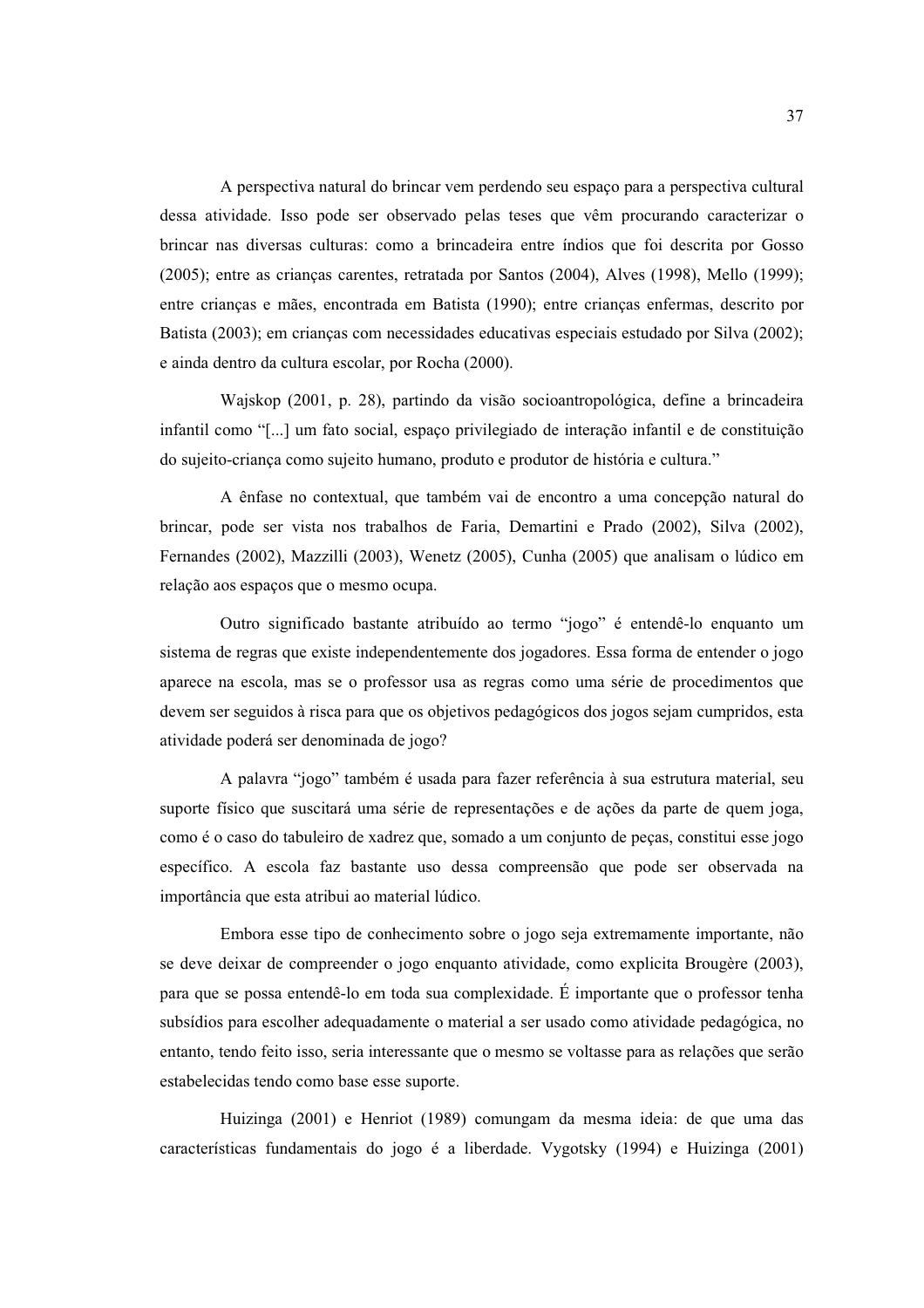divergem, pois o segundo acredita que o jogo segue uma orientação própria, fazendo o sujeito evadir-se da vida "real"<sup>11</sup>, e "[...] uma das características mais importantes do jogo é sua separação espacial em relação à vida cotidiana. É-lhe reservado, quer material ou idealmente, um espaço fechado, isolado do ambiente cotidiano, e é dentro desse espaço que o jogo se processa e que suas regras têm validade." (HUIZINGA, 2001, p. 22). Os mesmos concordam sobre o caráter desinteressado do jogo.

Outro autor que comunga com a centralidade desse aspecto para conceituar a brincadeira, é Maturana (2004, p. 231):

> [...] o brincar não tem nada haver com o futuro. Brincar não é uma preparação para nada, é fazer o que se faz em total aceitação, sem considerações que neguem sua legitimidade. [...] Para aprender a brincar, devemos entrar em uma situação na qual não podemos senão atentar para o presente.

Freire (2002, p. 73), ao discutir as relações entre o jogo e a educação, fala da dificuldade que os professores têm em lidar com os riscos implicados na ação de jogar:

> [...] se instala um verdadeiro pavor entre professoras de salas de aula quando recebem a incumbência de ministrar aulas de educação física. O simples fato de as crianças saírem da sala de aula para o pátio torna-as incontroláveis para os procedimentos habituais utilizados pelas professoras para manter a disciplina.

É preciso ter clareza de que o jogo pode servir para uma infinidade de outras ações, diferentes (e tão importantes quanto) da ação de jogar. Ele sempre irá propiciar diferentes interações entre os sujeitos, gerando negociações e criando outros significados.

A utilização do jogo apenas como atividade didática, tal como explicitado por Pereira (2004) denuncia que ainda estamos presos em um paradigma histórico que, embora já tenha sido superado, ainda se faz presente na cultura institucional, através das representações que povoam o imaginário daqueles que compõem o grupo escolar.

Essa compreensão vê o jogo apenas como um suporte concreto, um recurso metodológico utilizado como mais uma das diversas atividades propostas pelo professor no contexto da sala de aula. Esse tipo de apropriação do brincar pela escola pode ter ajudado a promover a cristalização desse lúdico que, utilizado para esses fins, perde suas principais características, embora tenha desenvolvido outras (planejamento, objetivo previamente delimitado, conteúdo a ser adquirido, conjunto de procedimentos a serem seguidos).

 $11$  Grifo dele.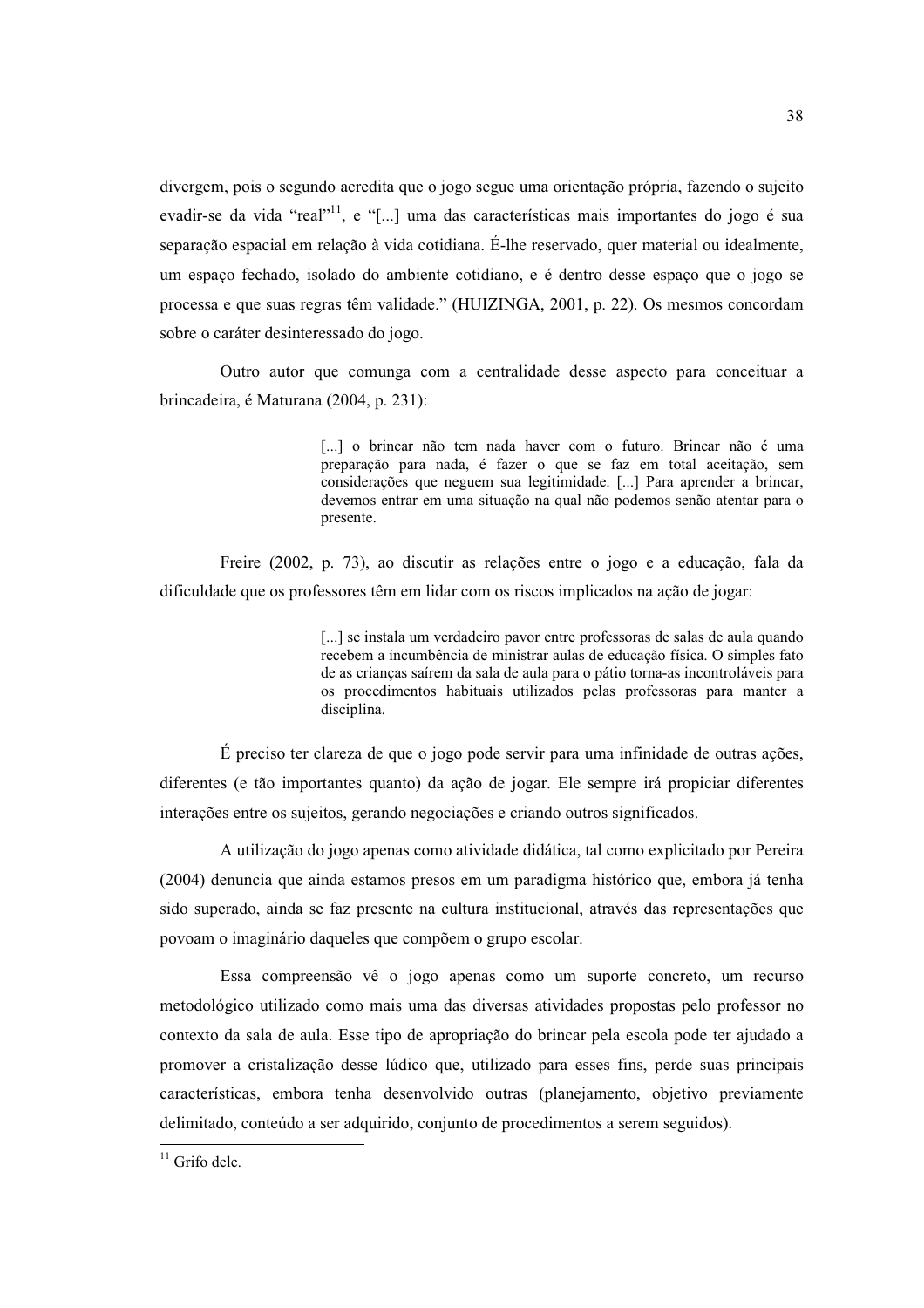O que se deve ter clareza é que o suporte material utilizado para promover a ação de jogar não é, unicamente, o responsável pelo desenvolvimento de determinadas habilidades no aluno, essas podem se desenvolver, ou não, principalmente dependendo das interações suscitadas a partir desse material. Uma vez que, tal como Pereira (2004, p. 82):

> Uma prática voltada para a educação lúdica exige que o educador conviva com o inesperado, com a imprevisibilidade, que abra mão do controle absoluto, de sua onipotência, que abra espaço para auto-expressão e a criatividade de seus educandos, estimulando sua participação efetiva no processo ensino-aprendizagem, trazendo aos educandos possibilidades de auto-conhecimento e auto-desenvolvimento.

Kishimoto (2003) – depois de buscar as características do lúdico nos mais diversos autores – apresenta pontos comuns entre eles: liberdade do jogador ao realizar qualquer ação nessa atividade; aplicação e negociação de regras; incerteza de resultados; e representação de atitudes e valores culturais. Sem enquadrar o jogo dentro de uma definição, farei uso desses parâmetros como uma atividade que acontece através da interação entre sujeitos. Para que o jogo possa ser considerado uma atividade lúdica é preciso, antes de tudo, saber o que a criança reconhece como jogo. O olhar que lanço aqui procura romper com a ideia romântica de que a brincadeira é natural, passando a considerá-la como cultural. Para que se possa chamar uma atividade de brincadeira é preciso que tenha havido um acordo entre os participantes da mesma.

Rubem Alves (2000), em seu texto Boca-de-forno, denuncia a importância atribuída pela escola à cópia, à repetição de uma forma de resolver determinados problemas levando os sujeitos a pensarem que só existe um caminho correto, que os caminhos desconhecidos conduzem ao erro e esse pode levar à reprovação. E conclui: "E, com isso, ao aprender as respostas certas, os alunos desaprendem a arte de se aventurar e de errar, sem saber que, para uma resposta certa, milhares de tentativas erradas devem ser feitas." (ALVES, 2000, p. 30).

No jogo, perder pode ser encarado pelo jogador como um desafio a continuar e isso permite que ele supere dificuldades. Mas, para isso, é preciso aprender a jogar, mostrar que o mais importante no jogo não é o ganhar e o perder, mas todo o processo que se segue até sua finalização, as interações com os outros jogadores, as estratégias utilizadas e redimensionadas: são esses aspectos que tornam o jogo tão importante para as crianças.

Tendo isso em vista, é necessário considerar um aspecto apontado por Costa (2001), para que se possa entender a complexidade do brincar, através dos quais significados serão produzidos. Considerando a existência de uma cultura lúdica adulta e uma cultura lúdica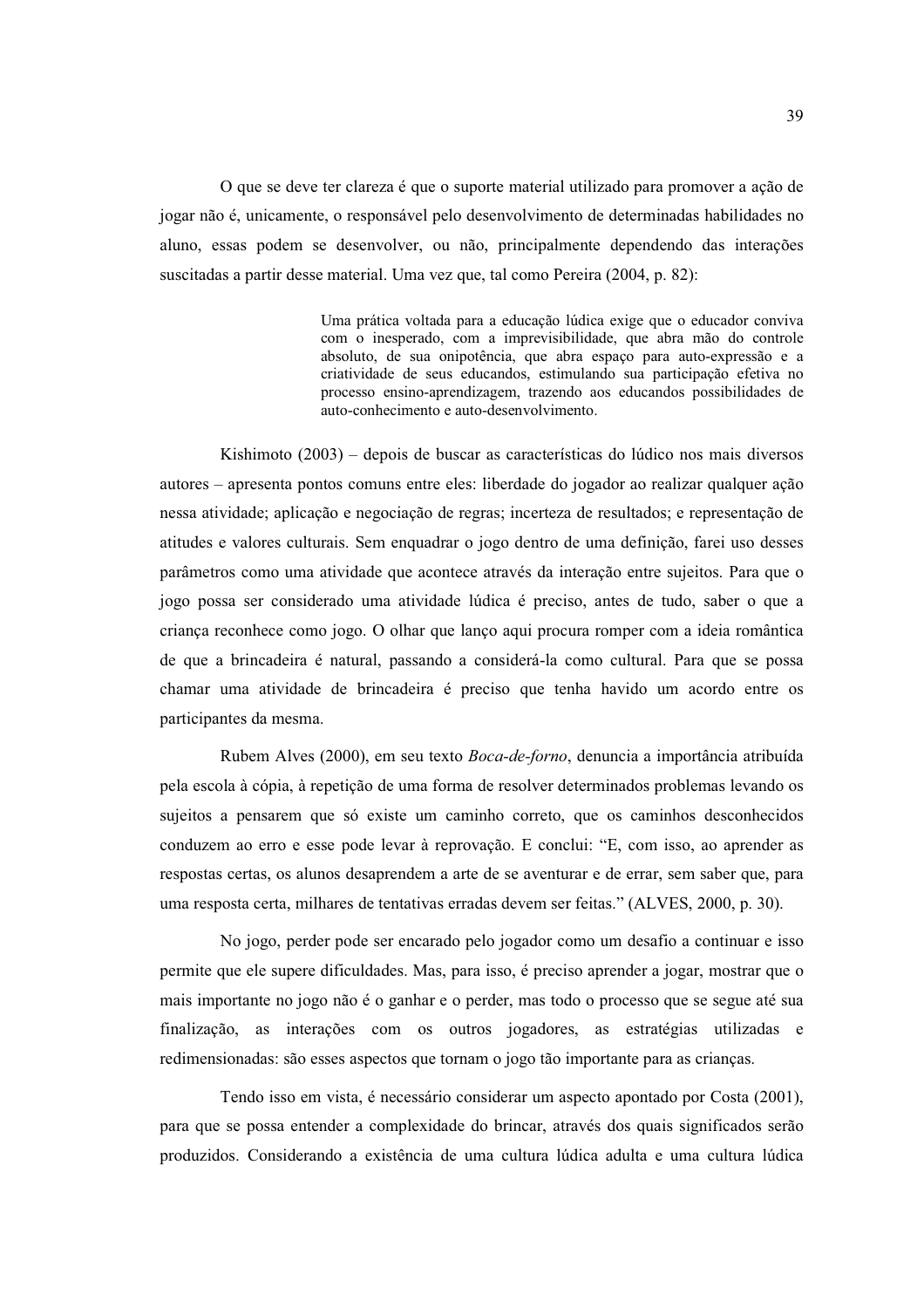infantil será preciso analisar a produção da significação pela sociedade adulta, para entender a reação da criança ao conjunto das propostas culturais, das interações.

A proposta de estudar o lúdico proveniente da ação da criança, tendo em vista que o mesmo poderia ser um instrumento de poder usado pela mesma, de forma consciente, para reconstruir a fala do adulto, quer seja ele professor ou não, era complicado de ser visto se pensássemos que criança e adulto possuem uma mesma cultura, apesar de muito da cultura de cada um ser compartilhada pelo outro.

Essa pesquisa nasce da reflexão sobre dois enunciados muito recorrentes sobre o brincar que, embora sejam distintos e contraditórios, coexistem no discurso escolar até os dias de hoje. O primeiro se apoia na afirmação da importância do brincar para o desenvolvimento da criança; e o segundo diz que escola não é lugar de brincadeira.

O primeiro enunciado emerge dos fundamentos científicos construídos por uma ampla gama de teorias<sup>12</sup>, a maior parte delas psicológicas. A evolução das pesquisas na área do desenvolvimento só vem confirmar a importância do brincar para a criança, tanto em seus aspectos motores, cognitivos, afetivos quanto nos aspectos culturais e sociais.

A apresentada aqui como segunda afirmação, nasce historicamente antes da primeira. A mesma parece ter sido construída como forma de caracterizar a escola, diferenciando-se do contexto familiar, mais afetivo. Nessa afirmação, a relação entre a instituição escolar com seus objetivos previamente delimitados e o brincar aparecem em oposição, construindo uma série de representações dicotômicas das atividades lúdicas e as que acontecem na escola, consideradas sistematizadas ou didáticas.

Não havia como a escola se estabelecer enquanto instituição, se não tivesse criado a necessidade de desenvolver o aluno, de fornecer-lhe conhecimentos que o permitissem fazer parte da sociedade. Nesse sentido, não há como pensar a escola sem esses objetivos previamente delimitados. Era preciso criar um ambiente onde a criança pudesse fazer o que não faria em casa, ou seja, se brincar é próprio da "natureza" da crianca, é preciso criar um ambiente onde esse brincar possa ser assistido e onde pessoas possam interferir na evolução do mesmo, provocando aprendizagens, desenvolvimentos.

Esses dois discursos foram normalizados e vêm se repetindo. A repetição dessa contradição provoca consequências até os dias de hoje, como o direcionamento de suas

<sup>&</sup>lt;sup>12</sup> As mais antigas, já previamente citadas aqui, são as de Wallon, Piaget e Vygotsky. As outras acabam sendo desdobramentos dessas.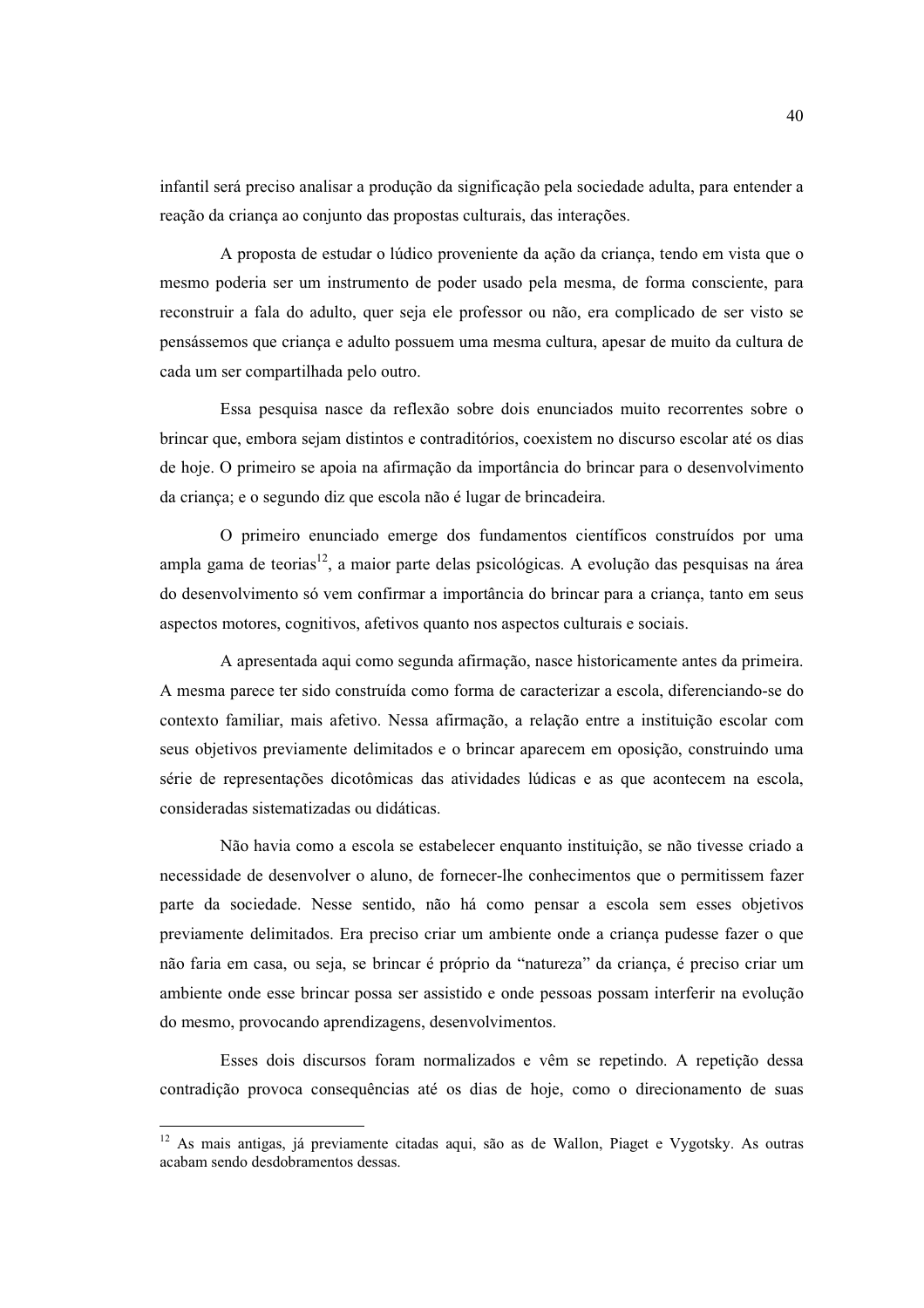atividades, mesmo das consideradas brincadeiras, que interferem tanto na prática do professor quanto na formação das crianças que também ocupam papéis nesse contexto. Essa pesquisa pretende centrar-se nesse meio e as possíveis repercussões para a construção dos sentidos do lúdico na educação infantil.

Para isso, no decorrer da tese, será necessário levantar em que contexto (situação), de que maneira, e para quem está sendo dirigido o enunciado lúdico, que carrega pelo menos esses dois tipos de discursos como referente, como estão sendo significados, além de identificar quem são seus coenunciadores, considerando o pesquisador como um deles. Tendo levantado esses dados, a análise a ser realizada irá refletir sobre que interesses esses discursos vêm atender

A valorização do brincar em nossa cultura emerge tanto dentro, como fora da escola, e sua massificação vem se dando, principalmente através da mídia, por meio das propagandas<sup>13</sup> que lembram o tempo todo o quanto o brincar é importante para o desenvolvimento infantil. No entanto, há um discurso que atualmente é menos recorrente, mas que não deixou de existir: de que a escola não é lugar para brincadeiras.

Aqui surgem as perguntas: o lúdico está sendo usado como forma sutil de "disciplinarizar" os corpos infantis? Quando a escola permite a brincadeira, e a mesma deve acontecer respeitando determinado tempo, determinado espaço, e também determinada organização, qual é o sentido do lúdico presente aí?

Situarei esses discursos na análise que Foucault (2005) faz da normatização da sociedade pós-moderna (sociedade de controle) que ao mesmo tempo em que discursa sobre a inclusão, está realizando uma exclusão. Ou seja, a escola insiste na ideia de que o brincar da crianca é a melhor forma de ter acesso a ela, criando a partir daí, cria uma série de normas para formatar esse brincar de forma tal que possa controlá-las. Quais são os mecanismos (invisíveis) de controle presentes aí?

A análise crítica apresentada em Foucault (op.cit.) vai ao encontro do controle sobre a produção discursiva realizada pela sociedade. Esse é realizado, por toda e qualquer pessoa, a partir de um certo número de procedimentos que lhe retira os perigos de sua materialidade.

<sup>&</sup>lt;sup>13</sup> Como o do sabão em pó *Omo*; a confecção de roupas interativas como a Malvee; sem contar com todos os produtos infantis, como brinquedos e jogos, vendidos atualmente.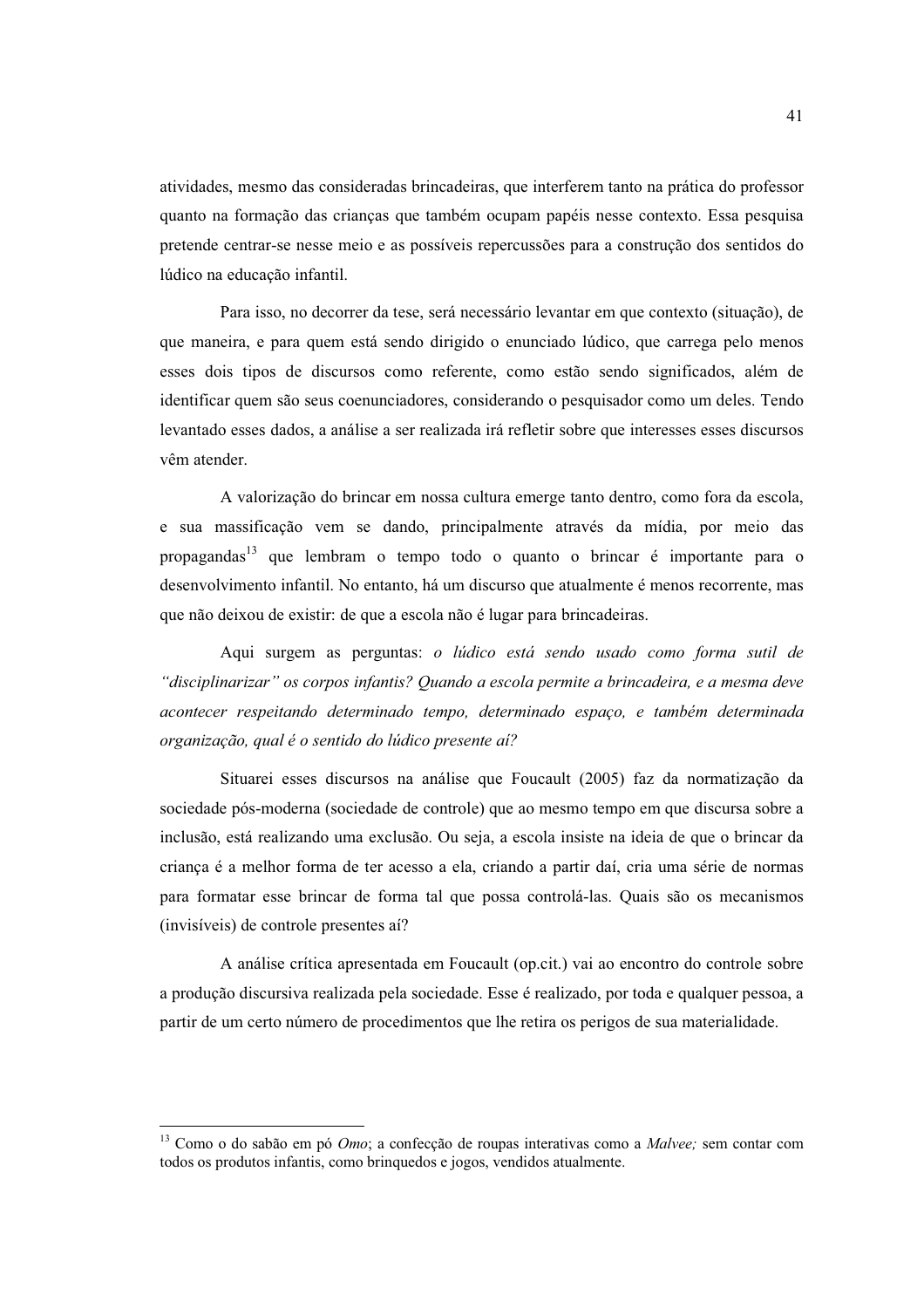Entre o enunciado e o que ele enuncia "não há apenas relação gramatical, lógica ou semântica: há uma relação que envolve os sujeitos, que passa pela história, que envolve a própria materialidade do enunciado" (GREGOLIN, 2004, p. 89-90).

Não há como deixar de considerar a importância do lúdico para as escolas. O que se deve perguntar é: que lúdico é esse? Também é preciso estar atento às diferenças entre o discurso da criança sobre o brincar, e o discurso do adulto. Como a criança se apropria desses discursos e o que cria sobre os mesmos?

Nessa perspectiva, as práticas lúdicas podem ser entendidas como práticas discursivas, assim como Costa (2001) sugere quando faz uso da noção de dialogia para interpretar o jogo simbólico infantil. No momento em que se entender o lúdico enquanto prática discursiva, se passa a ter dificuldades de cristalizá-lo, pois esse entendimento leva a analisar o contexto onde essa prática surge. As práticas lúdicas são espaços de contradição, que permitem a construção de significados (COSTA, op.cit.).

A inserção do brincar na instituição escolar requer uma análise de seus objetivos educacionais e de que concepções de infância estão subjacentes ao olhar institucional. É válido lembrar sempre da afirmação de Foucault (1996, p. 12):

> [...] suponho que em toda a sociedade a produção do discurso é simultaneamente controlada, selecionada, organizada e redistribuída por um certo número de procedimentos que têm por papel exorcizar-lhe os poderes e os perigos, refrear-lhe o acontecimento aleatório, disfarçar a sua pesada, temível materialidade.

É possível a partir desse aspecto tão amplamente discutido através da obra desse autor, levantar a pergunta sobre a utilização do brinquedo pela escola. Será que percebendo o potencial criador do brinquedo a instituição escolar se apropria dele para "frear" suas possibilidades, a fim de continuar tendo o controle do sujeito?

Para Foucault (1986 apud GREGOLIN, 2004, p. 89), o enunciado é "[...] produzido por um sujeito em um lugar institucional, determinado por regras sócio-históricas." Em sua teoria, o sujeito não é lugar de partida e sim de chegada, sendo este analisado em seu processo de produção. Foucault (2005) entra nesse trabalho pela análise institucional que sua teoria possibilita, pois permitirá entender para quem o discurso se dirige, que poder os mesmos dão suporte ou estão destituindo.

O papel ocupado pelo indivíduo na instituição e a situação sócio-histórica estabelecem parâmetros para que o enunciado a ser proferido pelo sujeito tenha determinado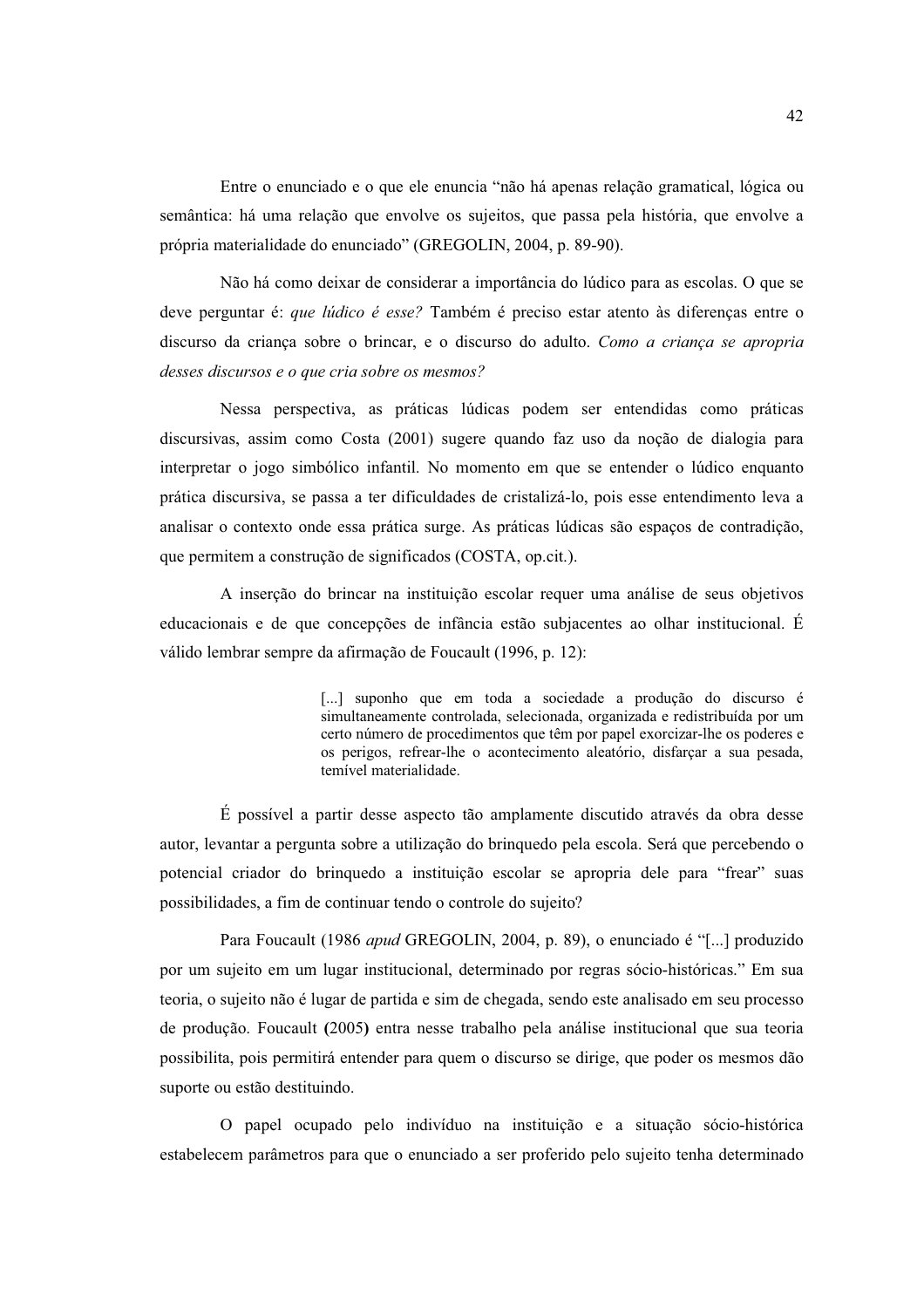molde. Já na situação da brincadeira todos estão no lugar de brincantes e, quando esse papel é assumido por alguém, a escolha pelo lugar de onde profere um enunciado pode ser feita pelo sujeito, a partir dos aspectos que o mesmo elege como mais importantes na cena enunciativa. De acordo com Gregolin (2004, p. 17), "[...] um único e mesmo indivíduo pode ocupar, alternadamente, em uma série de enunciados, diferentes posições e assumir o papel de diferentes sujeitos."

Não há como pensar na construção da subjetividade a partir do discurso institucional e a implicação desse sobre suas práticas sem entender a apropriação que o sujeito faz desses discursos e discutir que mecanismos permitem que o mesmo seja autor de seu próprio discurso e quais os estão assujeitando. Pode-se pensar essas questões a partir do que Possenti  $(1996, p. 37)$  afirma:

> Não acredito nem em sujeitos livres nem em sujeitos assujeitados. Sujeitos livres decidiram a seu bel prazer o que dizer numa situação de interação. Sujeitos assujeitados seriam apenas um ponto pelo qual passariam discursos prévios. Acredito em sujeitos ativos, e que sua ação se dá no interior de semi-sistemas em processo.

A existência de regras é importante para a caracterização do lúdico não apenas para Vygotsky (1994), como também para Huizinga (2001). É através dessas regras que a cultura é internalizada e que o sujeito consegue funcionar dentro da sociedade. A apropriação dessas regras e o aprendizado sobre seu manejo é muito bem realizada através da atividade de jogo.

Foucault (2005), assim como Vygotsky (1994) e Bakhtin (2002), comungam dessa ideia sobre as regras sociais (existem autores que discordam disso) que impõem aos sujeitos os lugares enunciativos, pois entendem o sujeito como produto de uma realidade histórica que, por sua vez, o constrói através de um discurso marcado por uma época, um local, uma ideologia que o molda, ao mesmo tempo em que lhe fornece ferramentas culturais que o constituem enquanto pessoa.

Vygotsky (1994) e Bakhtin (2002) têm como suporte o materialismo dialético, embora trabalhem com enfoques diferentes. Ambos, segundo Freitas (1996, p.157), elegem a linguagem como núcleo central de suas teorias, e entendem o homem como "sujeito social da e na história".

Para Bakhtin (2002), a enunciação é o produto da interação de dois indivíduos socialmente organizados e, mesmo que não haja um interlocutor real, este pode ser substituído pelo representante médio do grupo social ao qual pertence o locutor. Toda enunciação é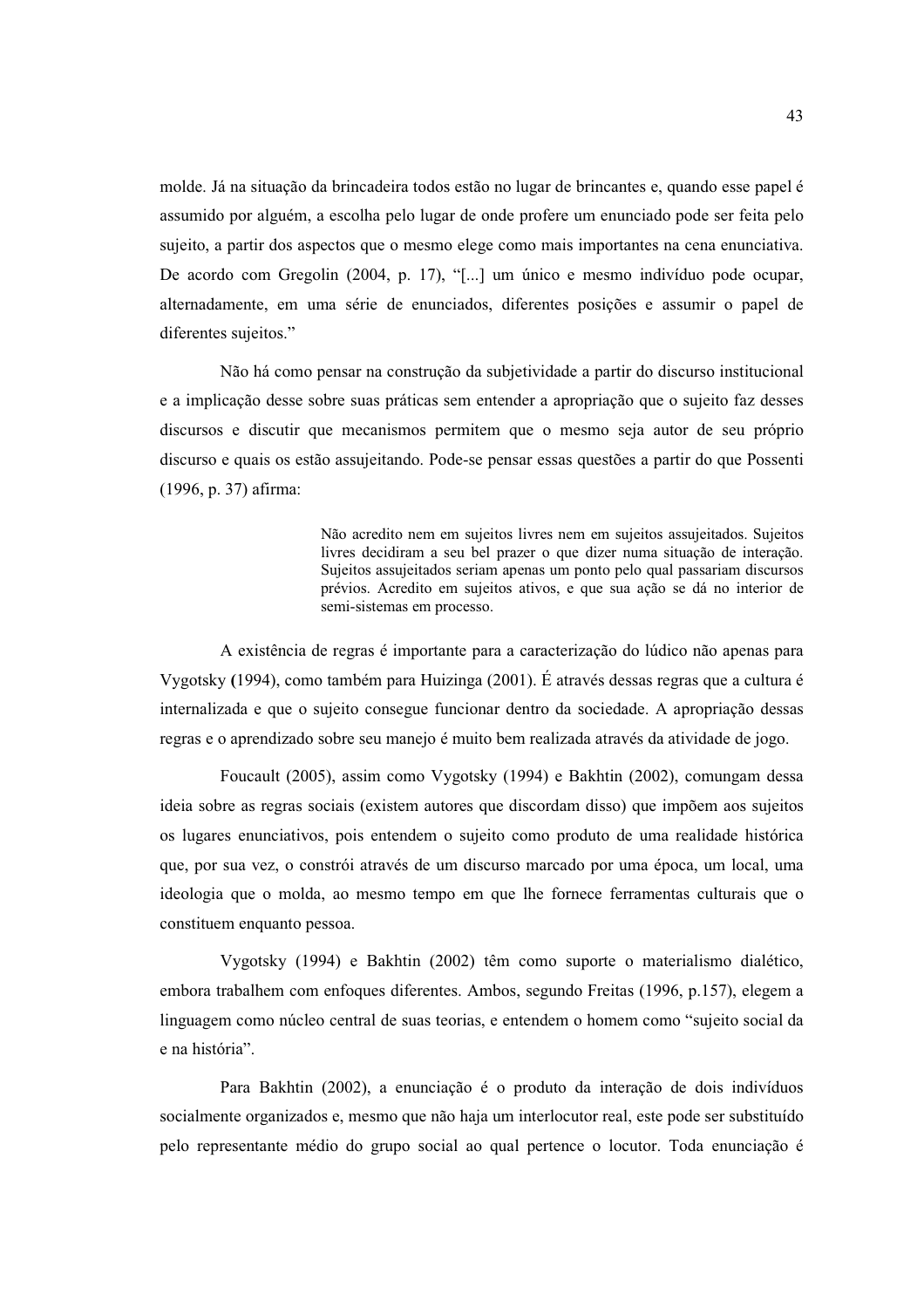socialmente dirigida. Para ele, toda palavra procede de alguém e se dirige a alguém em uma situação específica; cada palavra é ideologicamente carregada.

A interação verbal é analisada em Bakhtin (2002) pelo seu caráter dialógico. Para ele, a palavra comporta duas faces, pois tanto procedem quanto se dirigem a alguém. A palavra é produto da interação entre o locutor e o ouvinte.

Quando se tem crianças muito pequenas como sujeito de uma pesquisa é preciso estar atento às outras linguagens utilizadas, tais como seus olhares, seus gestos. Não há como compreender e explicar a comunicação verbal afastada de sua situação concreta, uma vez que também se deve considerar as ações de caráter não verbal que sempre acompanham essa comunicação.

Além das especificidades de cada idade, ao lidar com os discursos é preciso analisar sua característica. De acordo com Orlandi (1996), o discurso pedagógico é caracterizado, quanto a seu funcionamento, como um discurso autoritário, caracterizado pelo fato de não ser levado em conta os interlocutores, mas um agente exclusivo do qual emerge o discurso.

O discurso do lúdico tem como característica central o fato de ser polissêmico, o que vai de encontro ao discurso esperado em sala de aula. Nesta, o professor tem o objetivo de conduzir o aluno a um tipo de pensamento através de um discurso autoritário ou de uma discussão polêmica, mas na qual está implícita uma "verdade". Será que, na escola, há espaço para a multiplicidade de sentidos característica do discurso lúdico? Como os alunos vão lidar com isso? E que análise o professor faz disso?

Nem o brinquedo se submete à formalidade da ação educativa, nem essa se submete à sua informalidade. É preciso investigar em que espaco ambas as dimensões podem dialogar, respeitando suas visíveis diferenças sem querer impô-las. A brincadeira pode ser o elo que liga a instituição e o ensino com a dinâmica sociocultural.

Para Henriot (1989), a atividade lúdica se inscreve no interior de limites de tempo e de espaço relativamente precisos em se tratando de vida individual ou coletiva, mas é preciso observar que essa separação caminha paralela ao funcionamento de um sistema institucional e responde às normas de uma mentalidade. A oposição que se estabelece entre o tempo quando nós jogamos e quando nós estudamos, entre os lugares onde nós brincamos e onde nos é proibido se instaura sobre a base de uma antinomia na qual cada um desses termos, "brincadeira" e "estudo" excluem o outro. A criança da qual falamos, que brinca com espontaneidade, ignora absolutamente tal separação.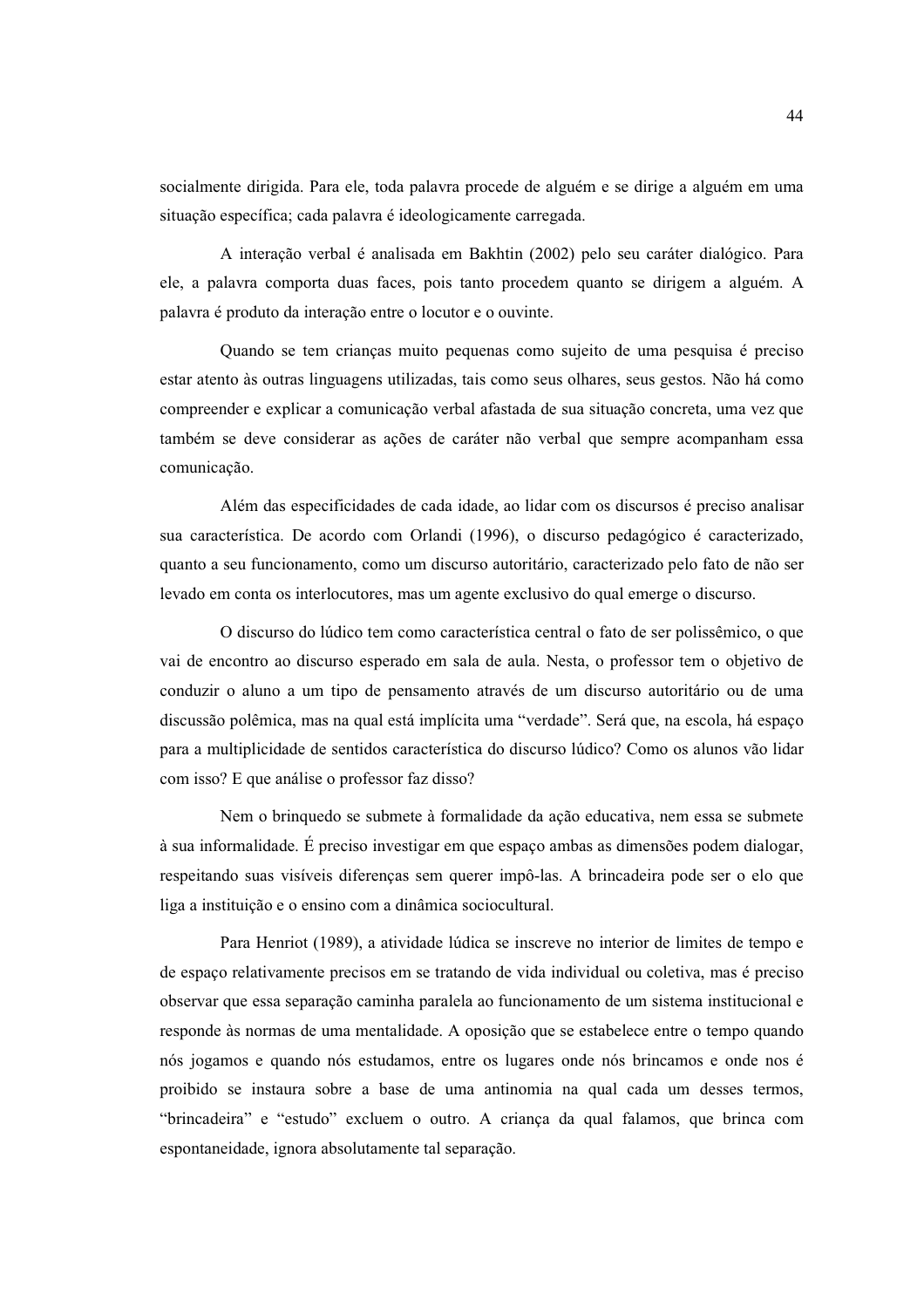Enquanto na escola "[...] o saber sedimentado nos poupa dos riscos da aventura de pensar" (ALVES, 2000, p. 29), a atividade de brincar resgata esses riscos. O brincar permite que a criança entre por caminhos ainda não trilhados, mesmo que totalmente desconhecidos, aprendendo a conviver com os riscos que a ação de jogar proporciona, pois ao iniciarmos uma atividade desse tipo, desafiamos a nós próprios, sabendo que poderemos perder, mas que isso não é o mais importante.

A proposta de levar a brincadeira ou o jogo, mesmo que pedagógico, para dentro da escola é excelente se considerarmos o parágrafo anterior. Essa necessidade talvez tenha surgido da relação que a sociedade começou a fazer entre o brincar e a infância, considerando o primeiro como característica do segundo. Dentro de uma instituição criada para apresentar as regras sociais "moldando" os sujeitos a elas, o jogo aparece como uma proposta de ruptura com o institucionalizado, por ter como característica central o exercício da liberdade para quem o manipula.

Ainda no primeiro ano de sua escolaridade, a criança começa a adquirir o conhecimento sobre as regras institucionais – requeridas pela escola e apresentadas principalmente pela professora –, que passam a dialogar com as já existentes, provenientes do convívio familiar – outra instituição a qual pertence.

A concepção pedagógica do brincar, de acordo com Wajskop (2001), segue uma tradição estruturalista e organicista, e entende que a brincadeira em si já carrega objetivos de desenvolver a criança por ser o comportamento natural da mesma. É uma das visões que fundamentam a apropriação dos jogos no contexto educativo e, especificamente, na sala de aula.

A apropriação dessa atividade infantil por parte do currículo escolar e do planejamento do professor não se dá ingenuamente, mas com objetivos predeterminados que possibilitem à escola cumprir suas metas previamente estabelecidas. Nesse sentido, apresento aqui um questionamento que considero a espinha dorsal desse trabalho: se o lúdico carrega como característica a gratuidade – ou seja, quando sua ação é realizada ela não tem objetivos a alcançar, pois os mesmos são construídos e reconstruídos a partir das ações que estão sendo geradas e não podem ser definidos a priori - como falar de um lúdico que carrega consigo um material educativo e um objetivo a ser alcançado para todos aqueles que brincam?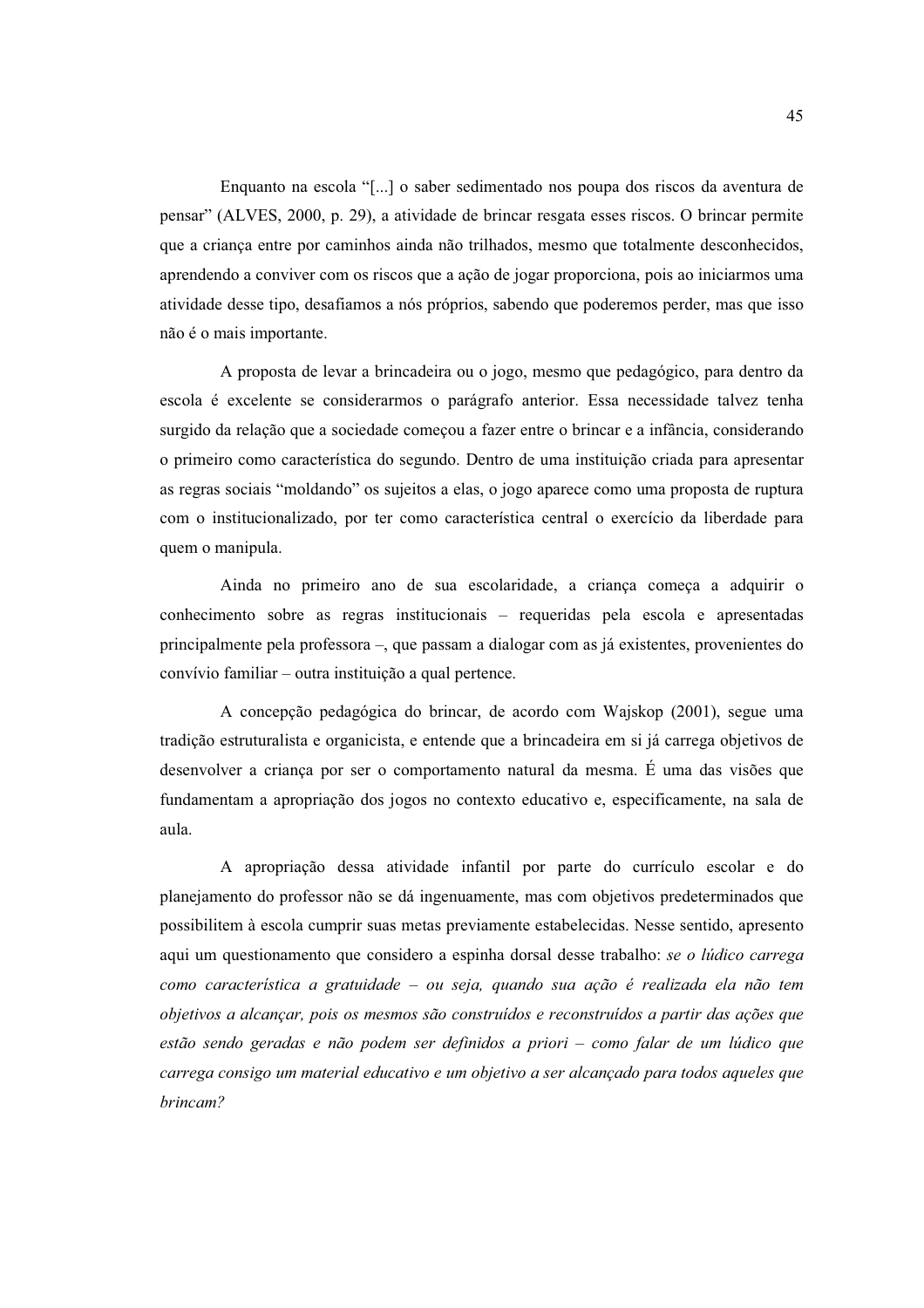Piaget (1978) sempre enfatizou a atividade do sujeito, deixando a interação com o outro como pano de fundo em suas análises. Com a releitura de Piaget à luz de autores mais atuais como Brougère (1998), pude rever esse aspecto e pensar que o mesmo concordaria com meu ponto de vista de que o jogo só pode ser educativo na relação que o sujeito constrói com ele, e não pode ser considerado pensando em um *a priori*.

A teoria está implicada na produção da "realidade". Ao descrever um objeto, a teoria também o produz, uma vez que ela "conforma" certos modos possíveis de vê-lo e de falar sobre ele. Portanto, um objeto é produto dos discursos que se enunciam sobre ele. Os conceitos que emitimos não correspondem, definitivamente e de modo inquestionável, a alguma "entidade real", eles são apenas um dentre os modos possíveis de nos referirmos a algo que tomamos como real: históricos, contingentes, ultrapassáveis (BUJES, 2002).

A visão antropológica de Brougère (1998; 2001; 2003; 2004) define o brincar como uma atividade cultural por excelência, caracterizado como atividade própria da crianca, que acaba por impregnar seu mundo de sentido. A brincadeira, por sua vez, possibilita o acesso a determinadas linguagens, ao mesmo tempo em que constrói outras.

Essa perspectiva permite entender o lúdico como toda e qualquer atividade que possibilita um descolamento do sujeito à realidade propriamente dita, transportando-o para um nível simbólico, propriamente humano e cultural. Para adentrar nesse plano simbólico, é necessário que o sujeito esteja inteiro e vivencie o presente sem pensar no passado e no futuro, e se permita ir além dos limites que possa julgar possível, tendo apenas que se submeter às regras da própria brincadeira da qual está participando.

A análise da relação do brincar com a linguagem (BROUGÈRE, 1998; 2001; KISHIMOTO, 2002; 2003), oferece subsídios para o entendimento do brincar enquanto campo discursivo, assim como apresentado por Costa (2001).

Teorias com enfoques psicológicos afirmam que ao brincar a criança explicita sua dinâmica interna. Elkonim (1998, p. 234) através de pesquisas, consegue mapear cinco trajetórias de desenvolvimento dos jogos que considera fundamentais:

> [...] a) de pequenos grupos pouco numerosos para outros cada vez mais numerosos; b) dos grupos instáveis para outros cada vez mais estáveis; c) dos jogos sem enredo para os jogos com argumento; d) da série de episódios soltos para o argumento que se desenvolve metodicamente; e) do reflexo da vida pessoal e do meio imediato para os acontecimentos da vida social.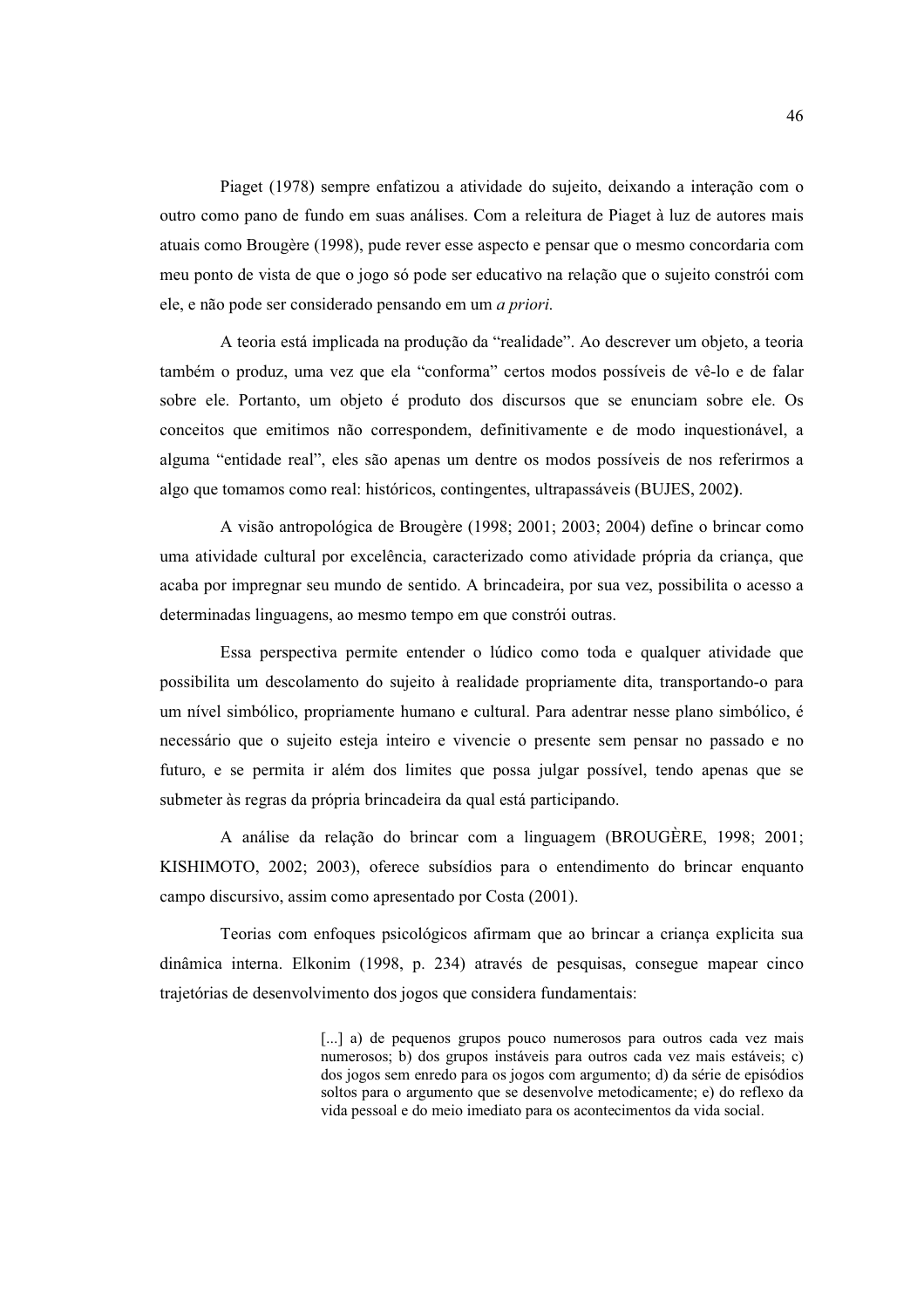Em Vygotsky (1994) a brincadeira permite que a crianca elabore hipóteses para resolução de seus problemas e tome atitudes além do que habitualmente seria possível para sua idade. No plano afetivo, a ação de brincar permite que a criança passe a lidar melhor com suas emoções, desempenhando papéis sociais que lhe permitem entender o complicado mundo de regras, próprio de nossa cultura.

Para Vygotsky (1994) e Brougère (2003), a brincadeira é vista como uma atividade cultural aprendida desde o nascimento através da ação comunicativa presente no jogo entre a mãe e o seu bebê, quando significados são dados aos gestos, permitindo que a crianca decodifique contextos. Com isso, a criança redimensiona o real atribuindo-lhe novos significados e adquirindo aqueles que são fornecidos por sua cultura. A relação que a criança estabelece com o outro é que favorece a emergência da brincadeira.

A teoria de Vygotsky (1994; 2000) apresenta subsídios para que seja possível entender o espaço de mediação, que é construído entre os brincantes, a partir da brincadeira que, por sua vez, tem o brinquedo como suporte representacional para tal ação. Essa ideia é importante para a escola, pois fornece a visão de que o brincar teria a aprendizagem como "produto". Isso seria possível pelo fato da dinâmica da brincadeira desencadear uma zona de desenvolvimento potencial que possibilita a aprendizagem do sujeito que brinca.

É importante frisar que essa teoria tem como ponto central a concepção de que a linguagem é constituinte do sujeito histórico-cultural e as mediações humanas estão sempre acontecendo através dela.

Essa teoria aponta para o brincar enquanto atividade humana, quando afirma que a ação de brincar vem acompanhada da construção de processos psicológicos novos, através da atividade do sujeito em seu meio sociocultural. E, assim, como toda atividade humana, a caracterização da brincadeira depende da interpretação dada pelos atores que fazem parte desse jogo.

O brincar como produto e causa da aprendizagem. Não apenas como uma atividade ou prática, mas também como discurso, o lúdico, segundo Maingueneau (1997), permite ao sujeito um descolamento do real fazendo a pessoa atuar em um nível simbólico, possibilitando a construção de significados em uma situação real.

É nesse sentido que a atividade lúdica será vista como a ação de brincar que cria um contexto tal permitindo o acesso ao mundo simbólico e a suspensão provisória do real. Essa suspensão é relativa por ser extremamente dinâmica. Não se pode dizer quando a criança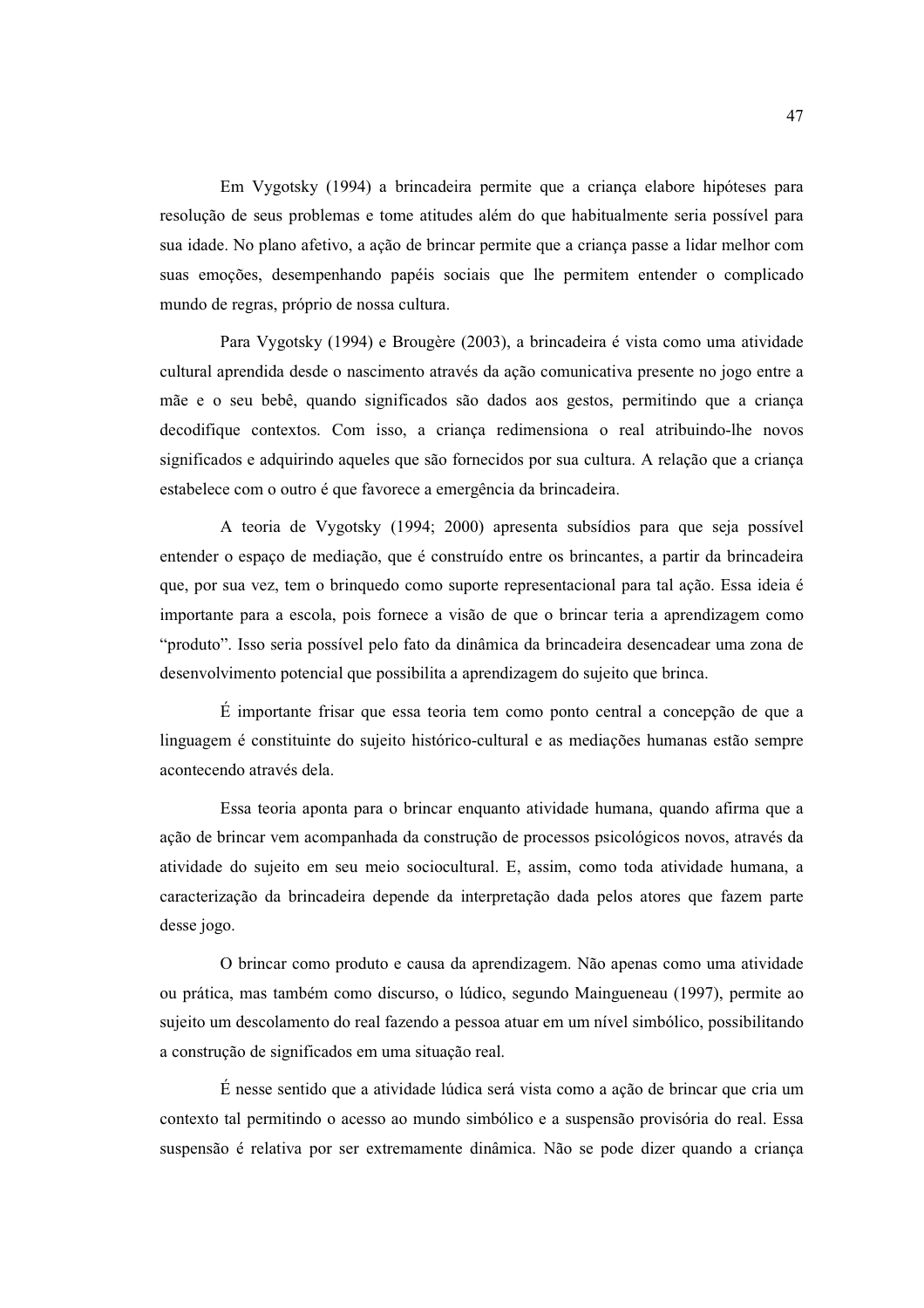estará suspensa ou não do real, pois não há como separar esses dois mundos. Não seria exatamente esse termo uma vez que, segundo o dicionário Houaiss (2008), esse termo teria como significado a interrupção temporária ou definitiva de uma atividade; adiamento. O que acontece é uma vivência simultânea das duas realidades. Chamo de suspensão, esse caráter de manipular um cabo de vassoura e se sentir sobre um cavalo sem, no entanto, deixar de saber que se está sobre o cabo de vassoura.

De que lúdico estou falando? Seria importante delimitar a utilização que farei do termo lúdico. Nesse projeto farei uso de expressões como "atividade lúdica", brincadeira e ludicidade como sinônimos. Em alguns momentos, utilizarei os termos jogo e brincadeira com sentido diferente, nessa ocasião discutirei seus sentidos.

A polissemia que a palavra lúdico (referente de minha análise) carrega, faz com que, muitas vezes, a use como sinônimo de prazeroso, divertido, engraçado, diferente, dentre outros possíveis sentidos. Muitas vezes a uso para caracterizar um objeto, como um brinquedo ou instrumento musical. Apresento aqui o sentido que irá preencher essa palavra no decorrer de todo esse trabalho.

Faz-se importante uma pesquisa que permita investigar os sentidos atribuídos ao lúdico no contexto cultural da sala de aula que, diferentemente da ludoteca ou do recreio, é caracterizado como um espaço regulado por regras institucionais mais restritas quanto ao controle da atividade, em função de objetivos previamente estabelecidos. Essa atividade, assim caracterizada, contrasta com a atividade lúdica, a qual permite que a criança relacionese com pessoas e/ou objetos de modo espontâneo, autônomo e livre.

Com exceção do brinquedo, o lúdico não está nas coisas em si, mas na relação que se estabelece com elas. Para Brougère (2001), o brinquedo é o único objeto que é lúdico por si mesmo, ele só tem essa característica na medida em que serve de suporte simbólico para a brincadeira, ou seja, ele é um mediador de uma atividade lúdica.

Nesse sentido, um livro de José de Alencar, visto como atividade didática pela escola e por muitos alunos, é considerado por algumas pessoas como um instrumento lúdico à medida que serve como suporte material para a imersão do indivíduo no mundo simbólico.

Será que o lúdico, quando entendido como prática discursiva, exige um contexto no qual todos os atores, envolvidos na atividade lúdica atribuam o mesmo sentido para aquela atividade que participam, assim como estejam de acordo com sua característica lúdica?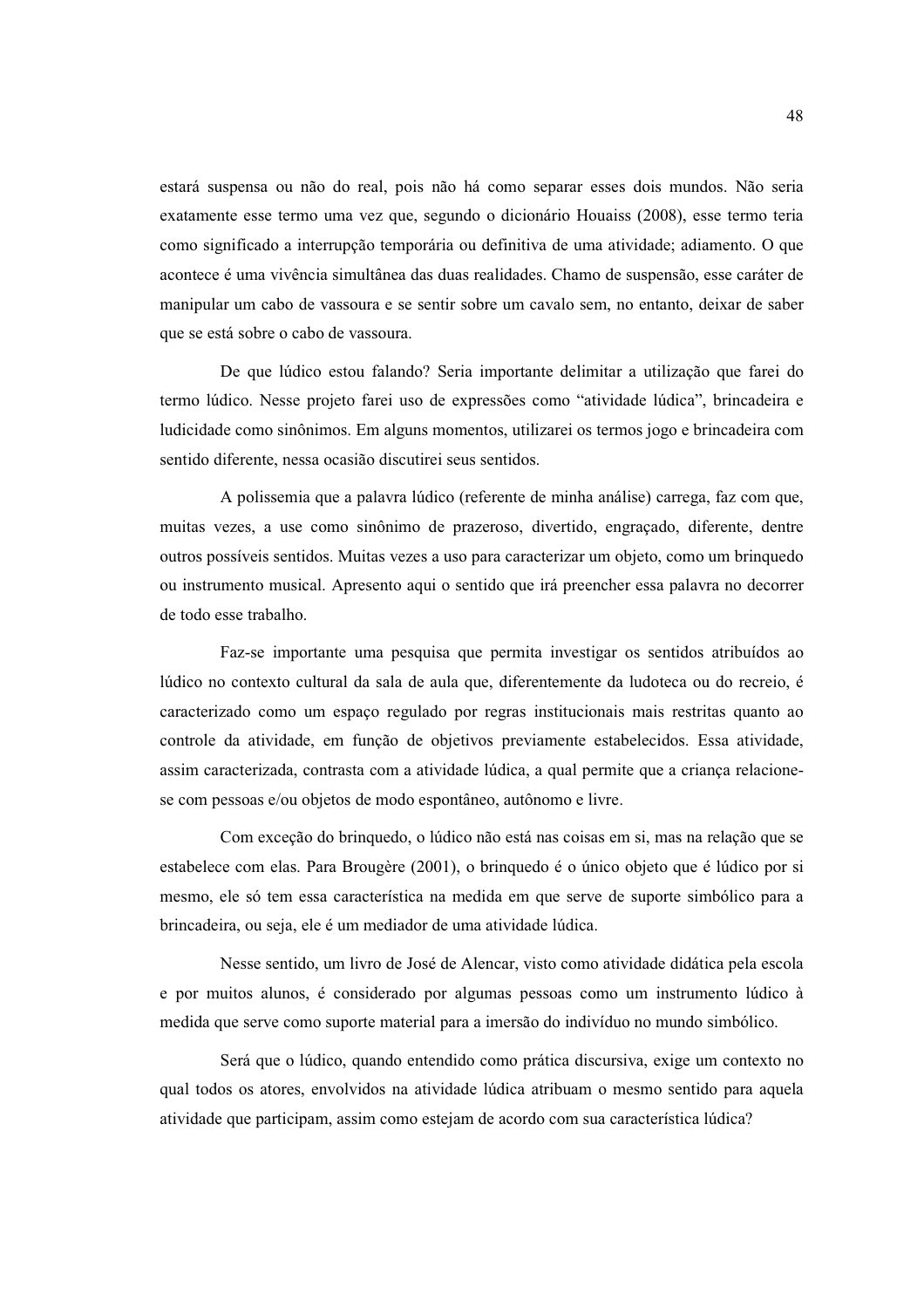### 2.2 Construindo um conceito provisório para o lúdico

Pensava em definir o lúdico como sinônimo de brincar, no entanto, ele vai além disso, embora o brincar seja lúdico, outras coisas que não são brincadeiras podem ser lúdicas também. A leitura de um livro pode ser uma atividade lúdica ou não. Enquanto que o brincar livre sempre é lúdico. É preciso analisar o brincar da perspectiva de quem brinca e não de quem propõe a ação a ser desenvolvida.

Por isso, sempre que se usa o termo lúdico para caracterizar determinadas atitudes, se pensa mais dentro do conceito de cultura lúdica do que propriamente de brincadeira apenas. Tal como Brougère (2001) penso a cultura lúdica como uma estrutura complexa e hierarquizada, constituída de brincadeiras conhecidas e disponíveis, incluindo um ambiente composto de objetos e, mais especificamente, de brinquedos.

A cultura lúdica dispõe de uma certa autonomia, de um ritmo próprio embora só possa ser entendida em interdependência com a cultura global de uma sociedade específica. Ela não acontece do mesmo modo em todos os lugares no qual a brincadeira é possível.

É possível dividir a cultura lúdica em: cultura lúdica infantil e cultura lúdica adulta, ambas imersas na cultura geral, mas que operam por lógicas diversas devido a determinadas características que as distinguem. As representações simbólicas que configuram a cultura lúdica se distinguem no adulto e na criança. O brinquedo é concebido como o objeto mediador entre o mundo adulto e o mundo infantil.

O brincar é o processo, e o brinquedo é o seu suporte. Cito o exemplo da boneca que transforma a realidade para dispô-la em função de uma representação da criança, quando essa ocupa o lugar de mãe e, com ele, exerce todas as funções e responsabilidades destinadas a ela da melhor maneira possível. E essas atitudes adultas são exercidas tanto em função da maneira como a crianca representa para si no mundo como da de quem construiu a boneca pensando em atribuir características para que quem a usasse percebesse e as internalizasse. Assim, o processo de construção do brinquedo é função das representações que o adulto faz da criança, assim como sua escolha para fazer parte do ambiente escolar.

O brinquedo é objeto de uma determinada apropriação cultural previamente selecionada, isolada, adaptada e modificada, contribuindo para o desenvolvimento de um determinado tipo de cultura lúdica. O mesmo se insere na brincadeira através de uma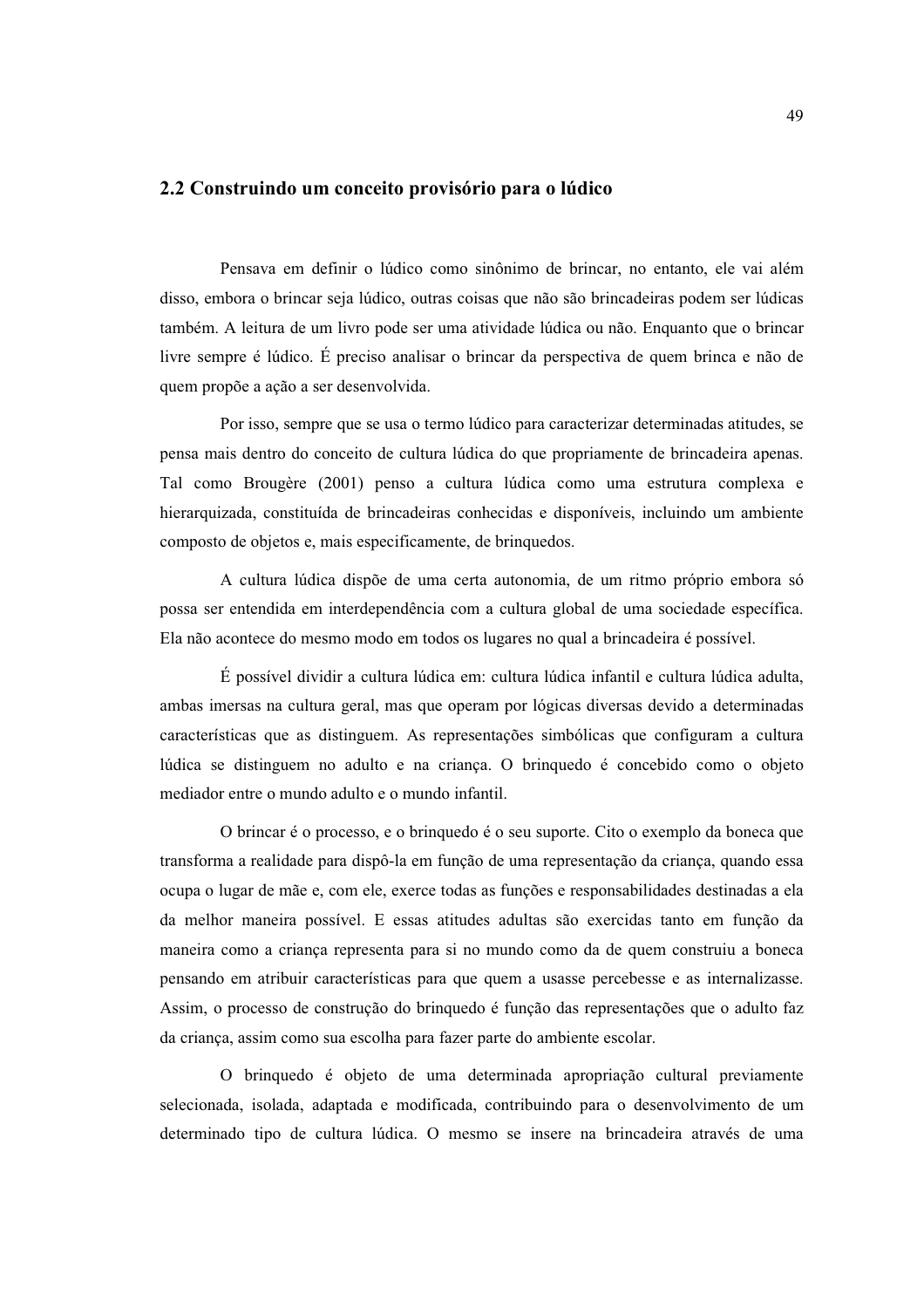apropriação, ou seja, deixa-se envolver pela cultura lúdica disponível, usando práticas de brincadeiras anteriores

O bringuedo, por sua vez, é um instrumento que foi elaborado com o objetivo de promover uma ação lúdica, embora nem sempre o mesmo consiga, pois foi produzido e pensado para que se alcance essa finalidade. Isso acontece porque o brinquedo carrega em si formas, imagens, além de símbolos para serem manipulados, oferecendo à criança um suporte de ação, de manipulação, de conduta lúdica. Para Brougère (2001, p. 43), diante do brinquedo:

> A criança não se encontra diante de uma reprodução fiel do mundo real, mas sim de uma imagem cultural que lhe é particularmente destinada. Antes mesmo da manipulação lúdica, descobrimos objetos culturais e sociais portadores de significações. Portanto, manipular brinquedos remete, entre outras coisas, a manipular significações culturais originadas numa determinada sociedade.

A expressão material do bringuedo caracterizada através de sua forma, de sua cor, seu aspecto tátil, odor, ruído ou sons emitidos, produz um universo imaginário específico. A manipulação de objetos é também uma manipulação de significações culturais originadas em uma determinada sociedade. Através dele, uma cultura é transmitida às crianças.

Devido a essas características, nesse trabalho, penso o bringuedo como dispositivo institucional, ou seja, um material escolhido e selecionado visando promover determinados comportamentos em detrimento de outros. Vale reafirmar que:

> Embora a impregnação cultural passe pela brincadeira, não se deve entender isso como uma simples impregnação dos conteúdos simbólicos do brinquedo. Trata-se de um processo dinâmico de inserção cultural sendo, ao mesmo tempo, imersão em conteúdos preexistentes e apropriação ativa. (BROUGÈRE, 2001, p. 49).

Brougère (2001) afirma que embora o bringuedo tenha uma imagem precisa, o mesmo não possui uma função precisa. Também, segundo ele, todo brinquedo carrega em si duas dimensões indissociáveis e imbricadas entre si, uma funcional e outra simbólica. Ambas são traduzidas em representações, somente podendo ser separadas para fins de análise.

> [...] o jogo é mais do que um fenômeno fisiológico ou um reflexo psicológico. Ultrapassa os limites da atividade puramente física ou biológica. É uma função significante, isto é, encerra um determinado sentido. No jogo existe alguma coisa "em jogo" que transcende as necessidades imediatas da vida e confere um sentido à ação. (HUIZINGA, 2001, p. 3-4).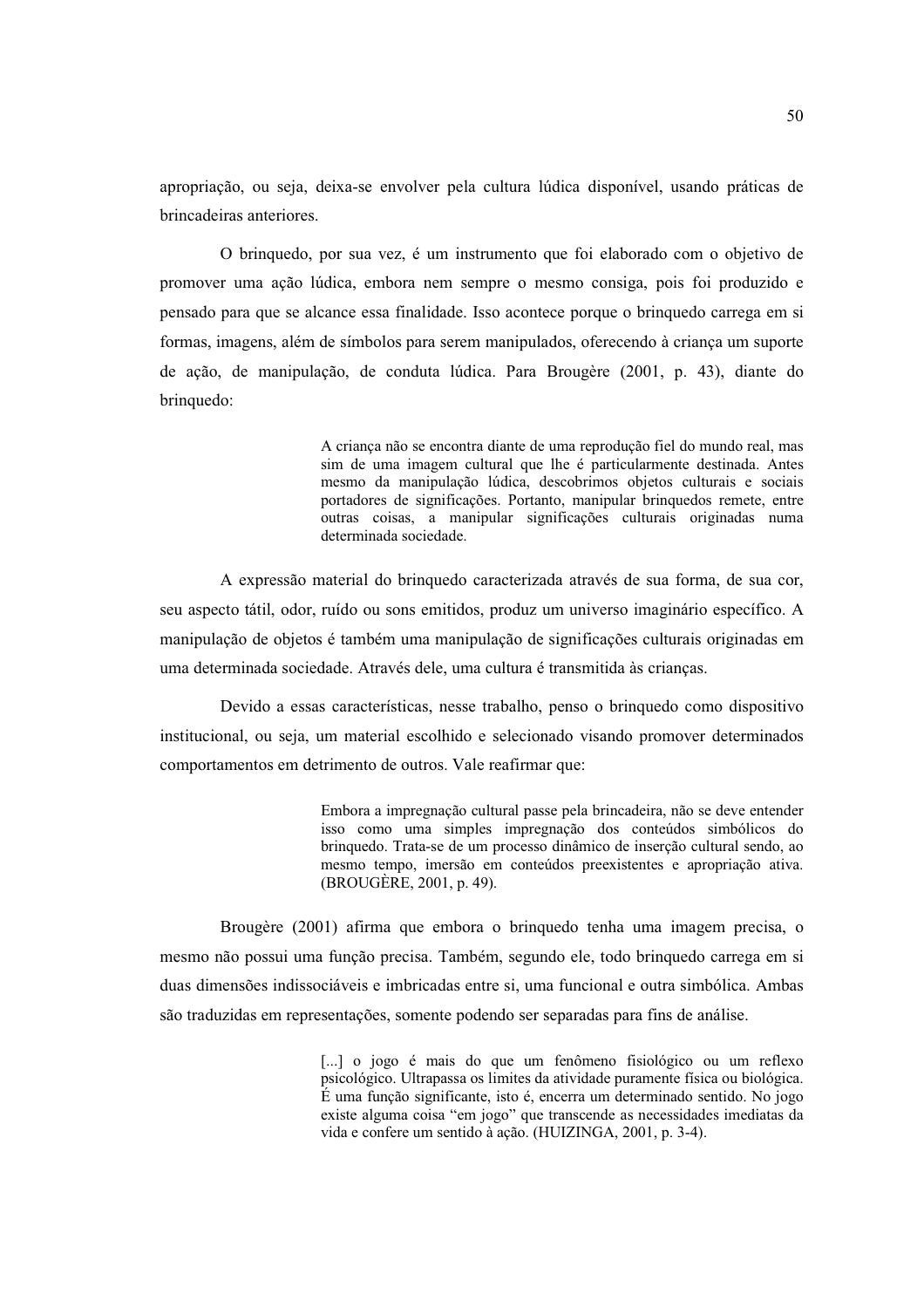As brincadeiras infantis não se encontram destituídas do sentido da realidade, pelo contrário, elas são investidas de representações sobre o real cumprindo duas funções: a de antecipar desejos ao mesmo tempo em que apreende normas e valores vigentes em nossa sociedade. Como Huizinga (2001, p.26) explica:

> O jogo autêntico possui, além de suas características formais e de seu ambiente de alegria, pelo menos um outro traco dos mais fundamentais, a saber a consciência, mesmo que seja latente, de estar "apenas fazendo de conta".

Cabe aqui apenas uma ressalva à ênfase dada por este autor sobre o ambiente de alegria proporcionado pelo jogo, uma vez que prazer, como Vygotsky (1994) propõe, não é uma característica que possa defini-lo uma vez que nem sempre ficamos alegres ao jogar, pelo contrário, é o desafio que ele apresenta – através da possibilidade do jogador ir além de suas possibilidades atuais, superando-se – que melhor define a situação de jogo.

É através da tessitura de uma teia discursiva que as crianças vão dando sentido à sua realidade. O objetivo aqui é levantar alguns elementos que contribuem para essa costura, entendendo como isso acontece. As brincadeiras infantis possibilitam a construção de um espaço tal que, tendo como suporte material o brinquedo, propiciam a construção e a emergência da cultura lúdica infantil, revelando as características e necessidades dessa época, conceituada pelos adultos como infância.

A linguagem ocupa um lugar de destaque nessa análise a partir do momento em que se pressupõe que o sentido da ação não estará determinado previamente pela situação, mas pela relação que o sujeito estabelece com os outros e com o contexto situacional.

Para tanto parto do pressuposto de que há uma linguagem (ou discurso) que é própria da crianca e que, em alguns pontos, difere muito da utilizada pelo adulto. Por isso, suas percepções e motivações não são as mesmas, já diria Vygotsky (1999). Essa maneira de ver o mundo não é melhor nem pior do que a concepção do adulto, ela é apenas diferente.

Assim como Vygotsky (1994) e Brougère (2003), entendo que através da brincadeira a criança adquire a cultura da sociedade na qual está inserida, ao mesmo tempo em que cria uma cultura própria.

Brougère (2001; 2003; 2004) discute sobre a cultura da infância, gerada a partir das brincadeiras das crianças, tendo como suporte o brinquedo, impregnado da cultura lúdica adulta. O brinquedo é um mediador cultural, pois guarda uma gama de representações que o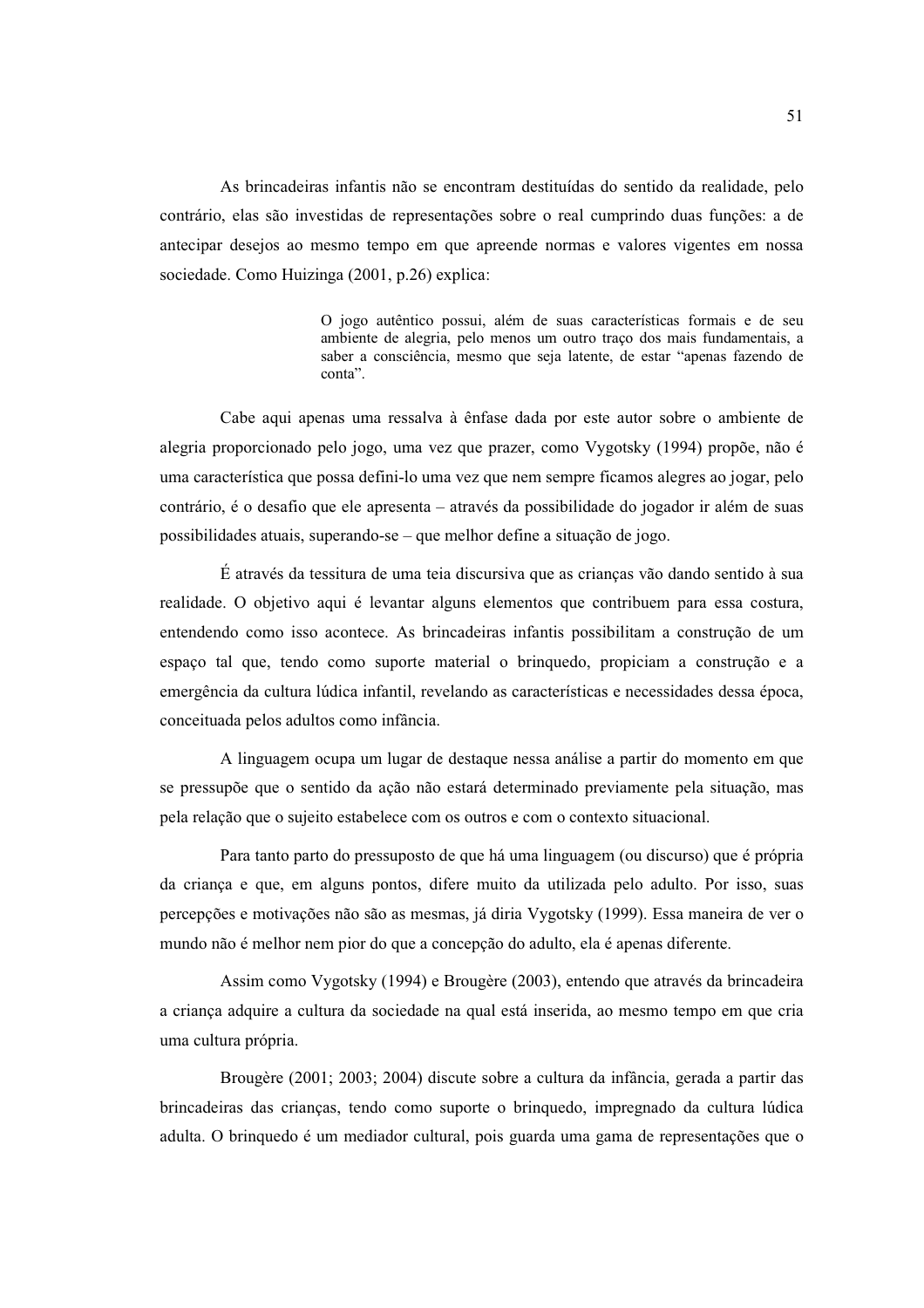adulto tem da cultura infantil ao mesmo tempo em que apresenta os valores culturais e midiáticos dentro de determinada cultura

Em sua teoria, Brougère (2001) oferece uma análise sucinta do bringuedo como objeto que carrega como função o seu valor simbólico. O brinquedo passa a ser analisado como um instrumento cultural que amplia e estabelece valores. É interessante que ele entre na instituição escolar para estreitar os laços dos adultos com as crianças. No entanto, a escola tenta formatar esse instrumento que já é por si mesmo cultural.

O autor também fornece uma nova visão sobre o bringuedo, quando o apresenta não só como objeto funcional, mas como suporte de representação, além disso, faz com que o olhar de pesquisador se amplie para buscar novas formas de análise.

O bringuedo é um objeto signo com o qual a criança interage e deve ser entendido como:

> Uma manifestação de natureza discursiva que se oferece à criança como um texto a ser interpretado. Desenha assim, para a criança um universo de sentidos com os quais a mesma vai dialogar. É, sobretudo, com isso que a criança manipula quando brinca, de modo a formar um vínculo com o complexo mundo da cultura. (COSTA,  $2007$ , p. 42)

Como disse anteriormente, penso a brincadeira como um campo específico da criança que se caracteriza pela espontaneidade e liberdade do agir. Quando a criança brinca não tem um objetivo a cumprir, um lugar a chegar, a ação de brincar é o próprio fim, tal qual pode ser caracterizada pela citação seguinte.

> Numa tentativa de resumir as características formais do jogo, poderíamos considerá-lo uma atividade livre, consciente tomada como 'não séria' e exterior à vida habitual, mas ao mesmo tempo capaz de absorver o jogador de maneira intensa e total. É uma atividade desligada de todo e qualquer interesse material, com a qual não se pode obter qualquer lucro, praticada dentro de limites espaciais e temporais próprios, segundo uma certa ordem e certas regras. (HUIZINGA, 2001, p. 16).

No entanto, o brincar não é somente uma ferramenta para o cumprimento de determinados objetivos, pelo contrário, vê-lo dessa maneira é descaracterizá-lo. Como explica Brougère (2001, p. 100): "Sem livre escolha, ou seja, possibilidade real de decidir, não existe mais brincadeira, mas uma sucessão de comportamentos que têm sua origem fora daquele que hrinca<sup>"</sup>

Essa afirmação de Brougère (2001), sem uma análise cuidadosa, encerraria a dúvida sobre a existência do lúdico como uma das atividades propostas pelo professor, já que coloca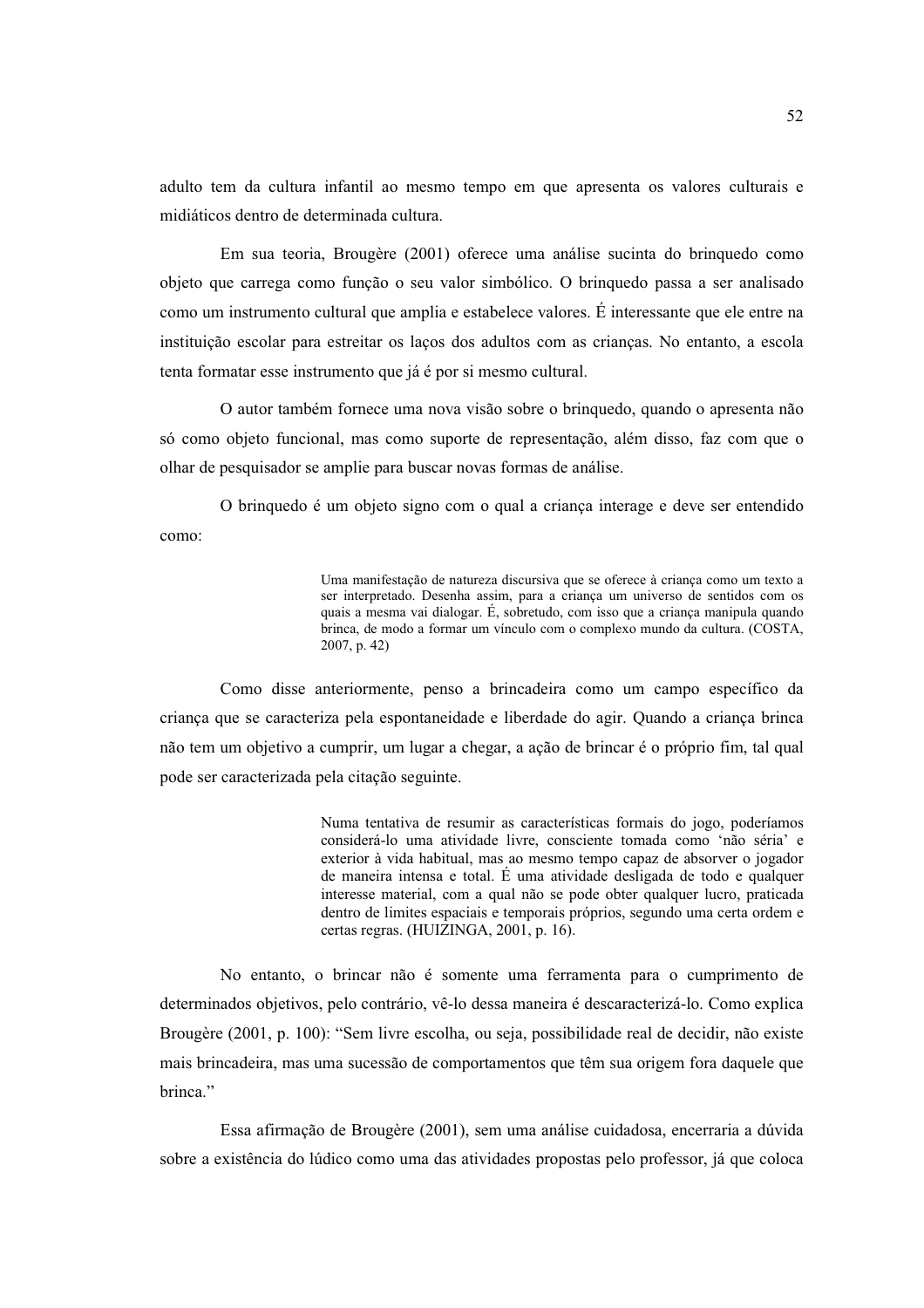a liberdade de escolher como pressuposto para a brincadeira. No entanto, é na relação com o outro que o brincar se constitui, e isso serve também em uma relação como a de professor e aluno. É assim que as brincadeiras tradicionais infantis vão passando para outras gerações: existe um adulto que passa as regras e a forma de brincar para uma criança, que se encarrega de disseminar a brincadeira e, muitas vezes, recriá-la.

Se, por outro lado, toda ação pedagógica é voltada para um objetivo a cumprir, esteja no campo do desenvolvimento ou no da aprendizagem para a pedagogia, "[...] o jogo é uma atividade voluntária. Sujeito a ordens, deixa de ser jogo, podendo no máximo ser uma imitação forçada." (HUIZINGA, 2001, p. 10).

Dessa forma, a brincadeira proposta pelo professor como atividade curricular, além de ter seu objetivo previamente delimitado, também tem seu tempo e um espaço determinado para sua realização, sob pena de não alcancar os objetivos propostos. O fato de o jogo acontecer no interior da sala de aula não descaracteriza o lúdico da atividade, como afirma Huizinga (2001, p.13) quando fala da relação do jogo com o espaço: "Todo jogo se processa e existe no interior de um campo previamente delimitado, de maneira material ou imaginária, deliberada ou espontânea."

Para Winnicott (1974, p. 62-63): "[...] o brincar tem um lugar e um tempo [...]. Para controlar o que está fora, há que fazer coisas, não simplesmente pensar ou desejar, e fazer coisas toma tempo. Brincar é fazer."

No entanto, esse autor vai diferenciar a brincadeira da atividade livre que, assim como explica Huizinga (2001, p. 12):

> O jogo distingui-se da vida "comum" tanto pelo lugar quanto pela duração que ocupa. É esta a terceira de suas características principais: o isolamento, a limitação. É "jogado até ao fim" dentro de certos limites de tempo e de espaço. Possui um caminho e um sentido próprios.

Nesse sentido, dentro da realidade escolar é possível se deparar com uma diversidade de atividades, as quais podem ser caracterizadas como atividades lúdicas e atividades sistemáticas. Nesse trabalho, irei considerar ambas como importantes para o desenvolvimento integral da criança por trabalharem com elementos diversificados.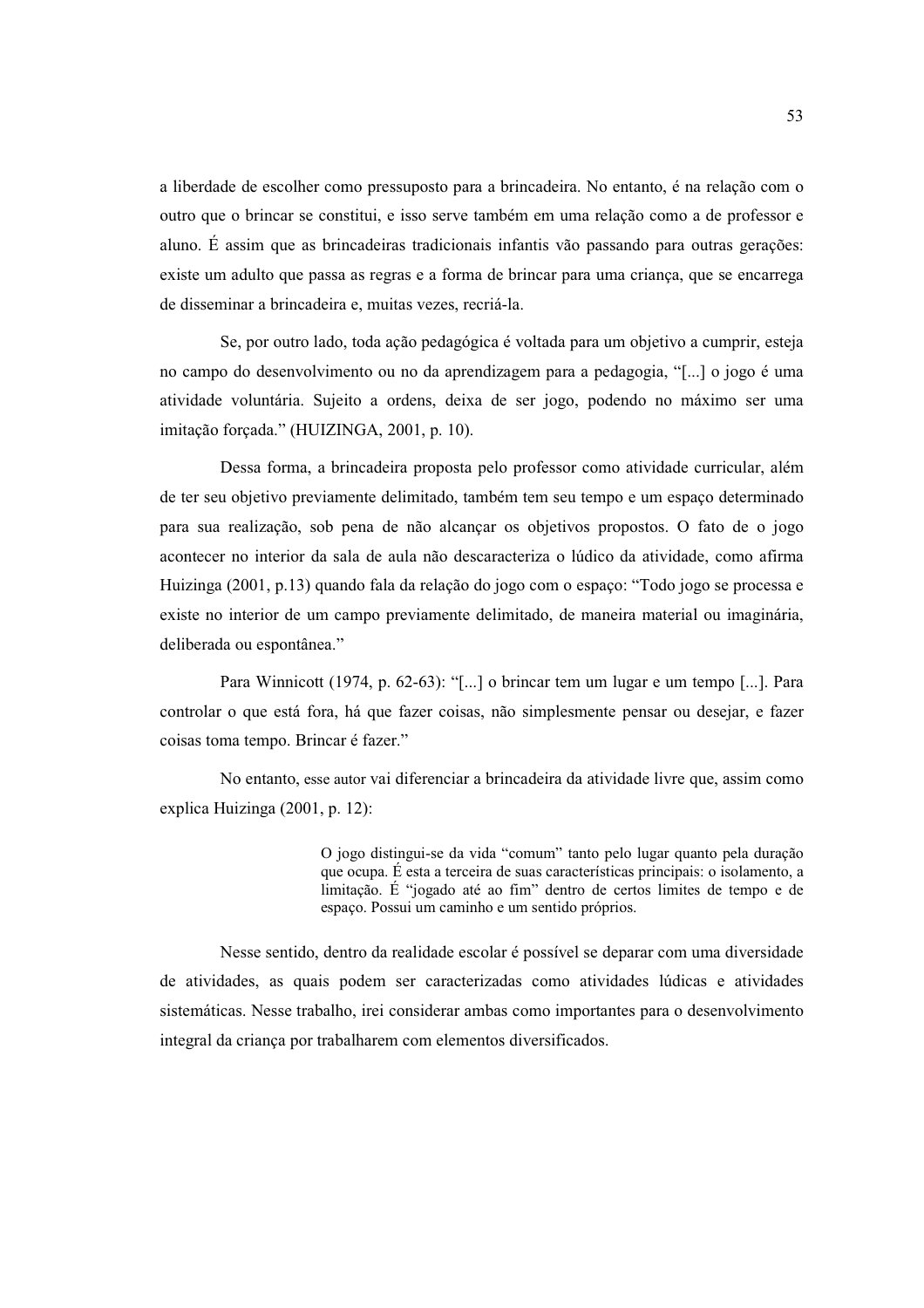# CAPÍTILO<sub>3</sub>

# AVENTURAS E DESVENTURAS DE UMA PESQUISADORA EM SEU **LÓCUS DE PESQUISA**

Uma teoria se constrói na busca por compreender e explicar os fatos. Mas os próprios fatos (dados) são construídos (selecionados, especificados, organizados e analisados) em meio a perguntas, relações, confrontos, concepções e conceitos que vão tomando "forma" nesse emaranhado de sugestões, caminhos ou fios condutores de uma atividade com propósitos definidos.

(Isabel Pedrosa).

Orientada pelo que me fez investir nessa pesquisa, revisitarei o caminho que foi possível trilhar, retomando de forma sucinta alguns momentos que possibilitaram chegar às análises.

O lúdico, tal como caracterizado por esse trabalho, só faz sentido quando é estudado através de uma metodologia de cunho qualitativo. Uma análise quantitativa da prática lúdica nos ofereceria outras questões tais como a utilização de determinados brinquedos oferecidos em um contexto específico, tipos de brincadeiras mais recorrentes em determinadas situações, dentre outras. Enquanto nosso problema levanta perguntas sobre as relações que permitem atribuir diversos sentidos ao lúdico e que fatores permitem, aos atores participantes do cenário escolar, a construção desses sentidos.

A metodologia qualitativa de cunho etnográfico, usada por essa pesquisa, permitiu trilhar esse caminho, fornecendo elementos desde a coleta dos dados realizada através de observações, filmagem e diário de campo até a produção de uma análise microgenética deste material. De acordo com André (1995), a pesquisa etnográfica realizada no contexto escolar:

> Ao considerar a multiplicidade de significados presentes numa dada situação, fez com que a investigação da prática pedagógica deixasse de lado o enfoque nas variáveis isoladas para considerá-las em seu conjunto e em sua relação dinâmica.

No contexto escolar, as diretrizes de ação das práticas ali vigentes são prerrogativas dos adultos, as crianças vão para as escolas para se submeterem a certa governabilidade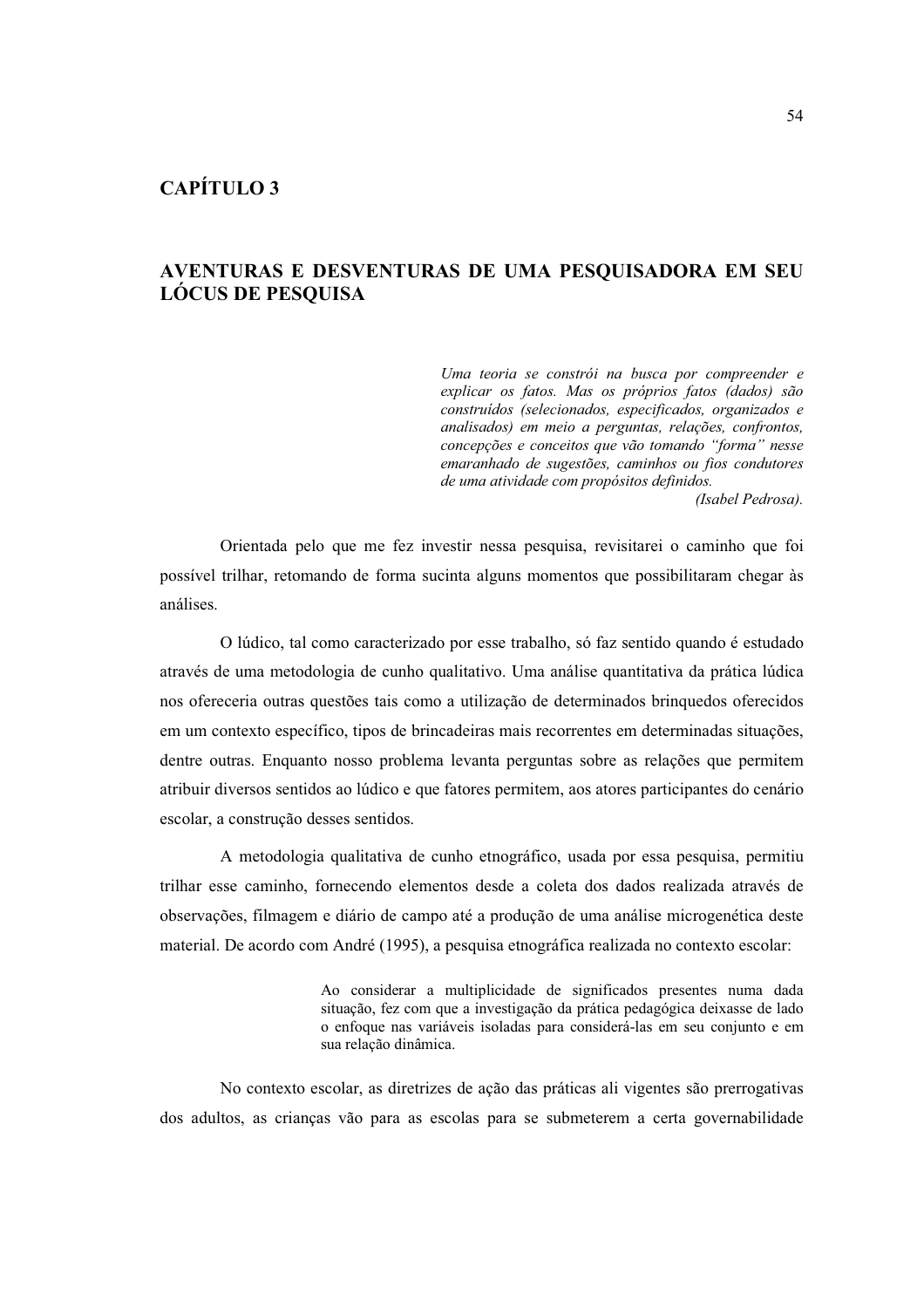daqueles. No que diz respeito à minha presenca no cotidiano escolar, tinha a clareza de que esta já representava uma intervenção.

A interferência do olhar do adulto nas ações das crianças é um fato, já descrito por Ariès (2006) e outros autores, que caracterizam nossa sociedade como adultocêntrica. Por isso, desde o início, a minha relação com as crianças foi muito refletida. Evitei, ao máximo, fazer intervenções do tipo: "não pode", ou algo parecido, para que elas não deixassem de realizar atitudes consideradas "transgressoras" diante de mim, impedindo-me de observar a relação desse comportamento com a ludicidade. O pequeno trecho que ilustra a situação descrita aqui pode exemplificar esta situação:

> Marina<sup>14</sup>, Davi Uchoa, Bia e Camille estão no trepa-trepa. Estou filmando o trepa-trepa até que Marina sai dele e, ao se dirigir à casinha-escorrega, diz para mim: "Você não tá. Você tá estragando a nossa brincadeira!" - e volta para casinha-escorrega onde está Isis.<sup>15</sup>

Marina pede-me para que saia de perto dela e de suas colegas, fazendo-me refletir sobre o lugar do pesquisador na construção do trabalho de campo. O pátio é o lugar que proporciona mais liberdade para as crianças porque prescinde da intervenção do professor, a minha ação de olhar não deixa de ser uma forma de participar da atividade dessas crianças. Nesse sentido, a criança reivindica um espaço só para elas, no qual o adulto não participa, mesmo que não interfira diretamente.

 $\hat{E}$  interessante que a mesma crianca, no decorrer de todo o primeiro semestre, insiste em pontuar a minha ação como pesquisador nas atividades do pátio afirmando que a mesma não deveria fazer parte daquele momento, ao mesmo tempo em que aceita a filmagem sem fazer nenhuma observação quando está na sala de aula. Essa criança mostra a compreensão tácita de que o pátio é território das crianças e a sala de aula, do professor.

Quando me deparava com situações como essa, respeitava prontamente o pedido da criança, embora já tenha obtido a autorização da escola e dos pais das crianças, a autorização da própria criança foi fruto de um processo de convivência e familiarização. Ao longo do primeiro semestre, percebi que a frequência com que me deparava com essas situações foi

<sup>&</sup>lt;sup>14</sup> A identidade das crianças e das professoras não será revelada através de seus nomes. Para isso, foram escolhidos nomes fictícios escolhidos de acordo com as características de gênero de nossos sujeitos.<br><sup>15</sup> Como a ABNT não faz qualquer referência sobre a formatação das falas, coloquei-as deslocadas em

<sup>4</sup> cm da margem esquerda e fonte menor como nas citações longas, usando a fonte em itálico para fazer a diferença entre as falas e as citações.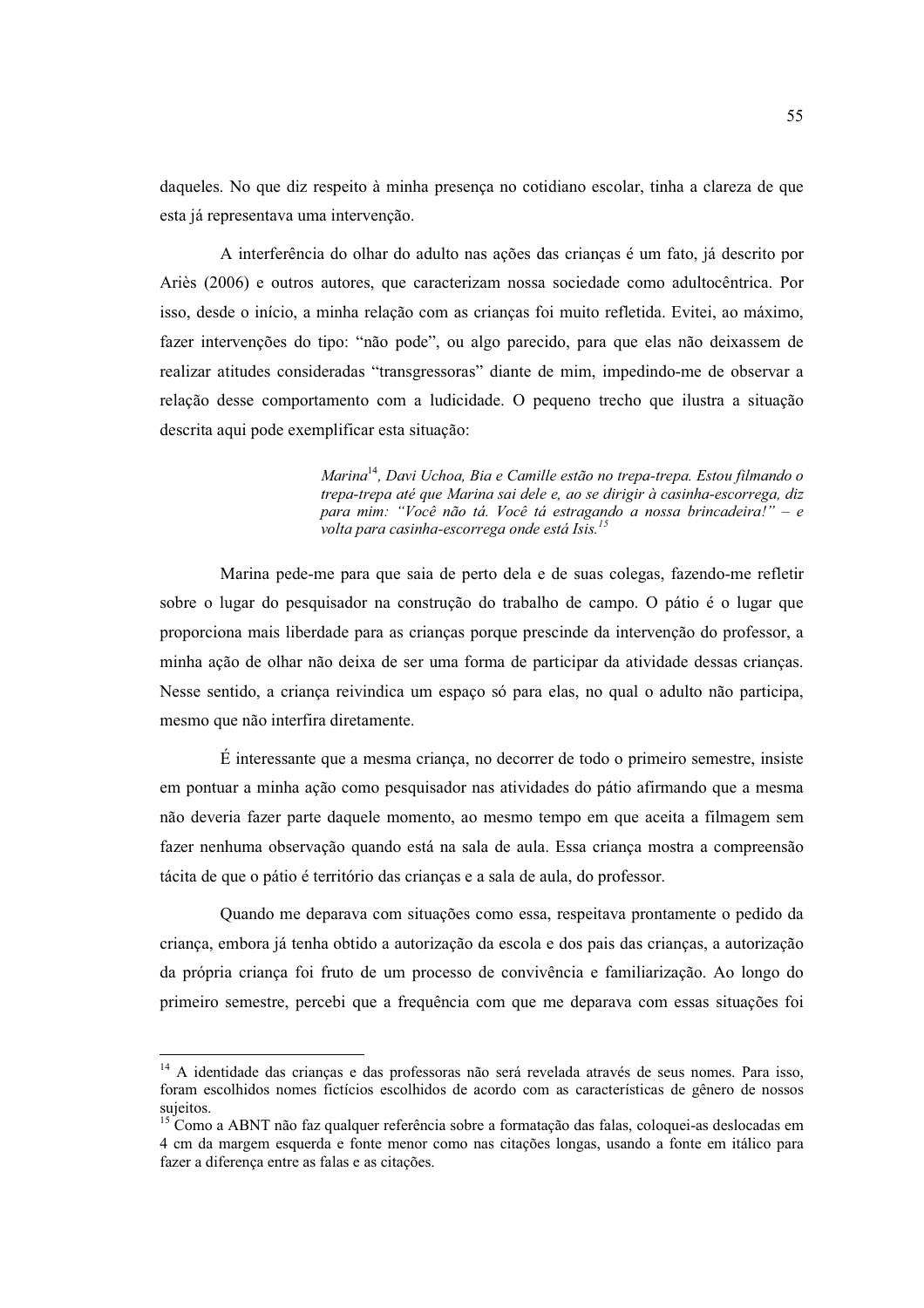enfraquecendo de maneira tal que nenhum episódio como esse aconteceu no segundo semestre

Ao inserir-me na escola tentei construir uma relação com os alunos de tal forma que eles soubessem distinguir os diversos papéis que os adultos ocupavam na instituição, ou seja, o de professor e o de pesquisador, mesmo sendo ocupados por pessoas diferentes. Inicialmente cheguei a pensar que não daria certo, que seria muito difícil para as crianças entenderem as diferenças entre os papéis ocupados pelos adultos, dentro de um mesmo contexto, uma vez que as diferencas são muito sutis. Para minha surpresa, elas não somente entendiam como me colocavam nesse papel, levando-me a refletir sobre questões pertinentes à prática da pesquisa.

O percurso que apresento aqui aparentemente atende a um organizado plano de rotas, mas desde já quero deixar claro que não o segui assim. Esse é apenas um espaço estruturado para que quem não acompanhou esse percurso de perto possa assim fazê-lo de forma sucinta, seguindo um fio lógico. Como tentei ilustrar acima, fui acompanhando um fluxo que nem sempre seguia em frente, muitas vezes a correnteza me fazia voltar ou me jogava em outras águas que, por sua vez, me fazia seguir por outra direção. Porém, uma tese não pode dar conta de todos esses fluxos e, certa disso, proponho fazer minha narrativa através de uma construção lógica que permita aos leitores compreender como cheguei a obter resposta às minhas questões de pesquisa.

## 3.1 Da construção do objeto ao lócus de pesquisa

A dificuldade de apreensão do termo lúdico, discutido no capítulo anterior, não parece ser a mesma de um conhecimento técnico do lúdico. Apropriamos-nos da ideia de que as práticas lúdicas devem predominar na educação infantil, através dos planos de aula, da didática utilizada pelo professor. No entanto, ao querermos ter o controle desse tipo de atividade acabamos por descaracterizá-la ou mesmo por construir outro tipo de atividade não lúdica, mas nem por isso desprazeirosa e/ou sem significado. A etnografia foi o aporte metodológico que tenta captar essas diferenciações.

Foi preciso um mergulho na realidade escolar para verificar essas questões. Tendo como base os trabalhos de Vygotsky (1994) e Brougère (2003), parti do pressuposto de que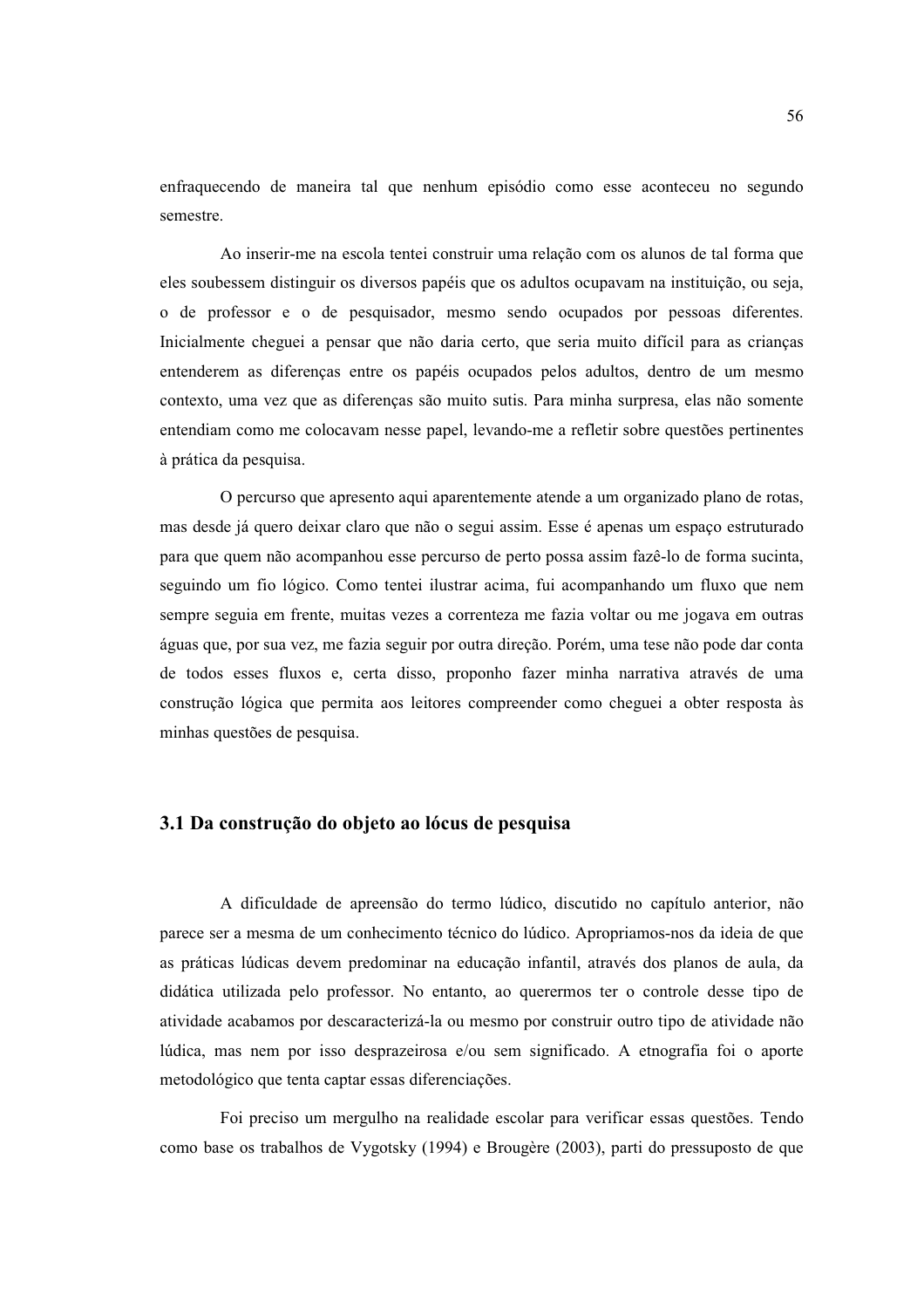existem formas diferentes de brincar, ou seja, toda prática só pode ser definida como lúdica a partir das relações que estão sendo estabelecidas em ato e dos significados que os mesmos adquirem dentro de um determinado contexto sociocultural. Nesse sentido, foi essencial considerar que, no contexto escolar estudado, havia diferentes modos de favorecer a emergência do lúdico, além daqueles de iniciativa das crianças. Tomando essa ideia como referência, considerei importante acompanhar as criancas em atividade nos mais variados contextos, desde a sala de aula, até o parque.

Conforme Travaglia (1997, p. 83-84):

[o contexto] inclui tanto os fatores da situação imediata ou situação de enunciação (contexto de situação no sentido estrito) como os fatores do contexto sócio-histórico e ideológico (contexto de situação no sentido lato). [...] O contexto de situação (ou situação imediata de comunicação ou situação de enunciação) é aquela situação mais bem definida de interação comunicativa. [...] o contexto pode ser também linguístico, isto é, uma determinada sequência ou elemento linguístico vai ter um determinado sentido conforme os elementos linguísticos que o acompanham.

Foi, e ainda é um desafio identificar os diversos sentidos do lúdico no decorrer da pesquisa. O lúdico escapava de mim exatamente no momento em que pensava que iria conseguir apreendê-lo. Estava o tempo todo tentando apreendê-lo, primeiramente através do meu olhar e, em um segundo momento, através das lentes da câmera. Foi preciso aprender a "brincar" com ele para que o mesmo pudesse existir nessas páginas.

## 3.1.1 Escolha e caracterização do lócus de pesquisa

Tendo delimitado o objeto, parti à procura do local da pesquisa, em meio a uma rede escolar ampla com escolas públicas e privadas supostamente prontas a me receber. Desde o início sabia que ocuparia um papel naquela rede social, composta por professores, alunos e alguns outros profissionais.

A partir do trabalho de Costa (2001), adotei os seguintes critérios para escolha do lócus da pesquisa, tais como: a) a abertura da escola para a presença de observadores externos; b) a existência de um ambiente físico amplo para que a inserção da pesquisadora não limitasse o espaco de circulação dos alunos e professores; c) trabalhar com uma equipe de profissionais que acreditassem na ação lúdica e não usassem esse recurso somente para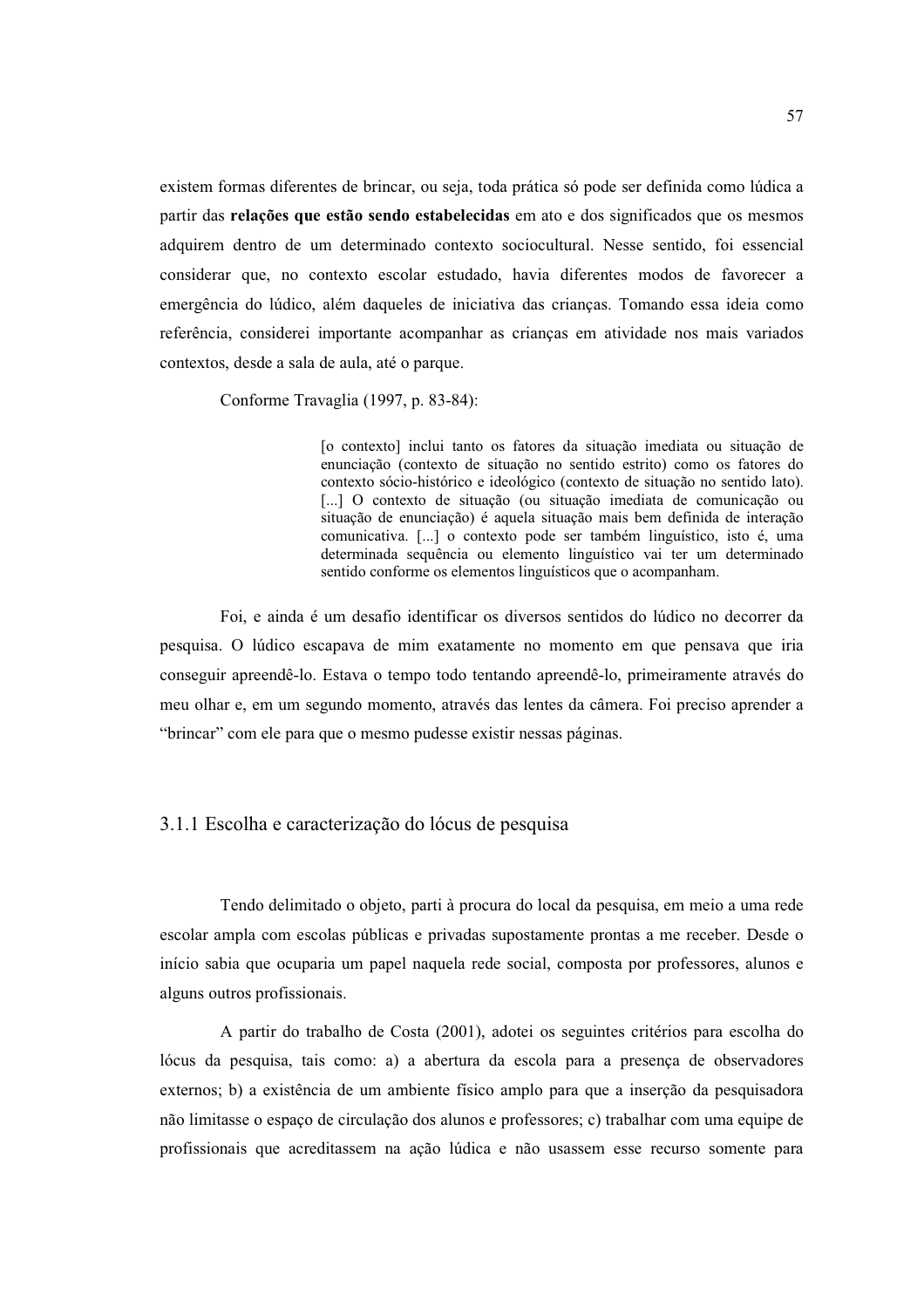cumprir procedimentos; d) estar em uma escola na qual há a inserção do lúdico no projeto político-pedagógico da escola a tal ponto de haver disponibilidade dos profissionais, de materiais e espaços; e) ter pais<sup>16</sup> dispostos a cooperar, sem que a dinâmica de funcionamento das práticas previamente estabelecidas pela escola fosse significativamente alterada.

O Núcleo de Desenvolvimento da Crianca (NDC)<sup>17</sup> contemplou todos esses critérios, principalmente por ser um ambiente construído e pensado para estudos e pesquisas, além de organizar espaços especiais para dar suporte às práticas lúdicas. Esses ambientes são denominados pela escola de "cantinhos".

O projeto-piloto foi feito em 2004.2 apenas no grupo 3 (turma de criancas de 4 e 5 anos). Nessa época, todo o registro foi realizado apenas em diário de campo. Esse momento foi determinante para a escolha das turmas a serem estudadas, para verificar a viabilidade de execução dessa pesquisa e para a melhor delimitação de meu objeto.

Para que se pudesse entender melhor o sentido dado ao lúdico em cada contexto e por cada um dos atores que fazem parte da escola, foi preciso pensar a relação deste com o espaco no qual é apresentado, assim como o lugar e o papel social que ocupam na sociedade aqueles que brincam. Para isso, cada contexto exige a análise de seu funcionamento e de seu ambiente físico.

### 3.1.2.1. Dinâmica de funcionamento

A escola faz parte da rede pública, tendo como clientela os filhos de funcionários da universidade, desde professores doutores até funcionários de serviços gerais, outros são filhos de universitários de cursos de graduação, alunos da UFC. As crianças têm farda e o lanche é oferecido pela escola – o que minimiza a observação das diferenças socioeconômicas entre elas, estas somente emergem às sextas-feiras quando os alunos podem levar para a escola os brinquedos de sua preferência. Nos outros dias, os alunos fazem uso dos materiais (brinquedos e jogos) disponibilizados pela escola.

<sup>&</sup>lt;sup>16</sup> Antes da matrícula, os pais são informados da possibilidade da pesquisa naquele ambiente, o que favorece a abertura para diálogo entre a pesquisadora e os pais. Mesmo com a prévia aceitação, fiz uma solicitação para a permissão da pesquisa através do comitê de ética da UFC.<br><sup>17</sup> Um serviço educacional oferecido pelo curso de Economia Doméstica da UFC, e destinado à

comunidade em geral, de preferência a alunos e funcionários da mesma.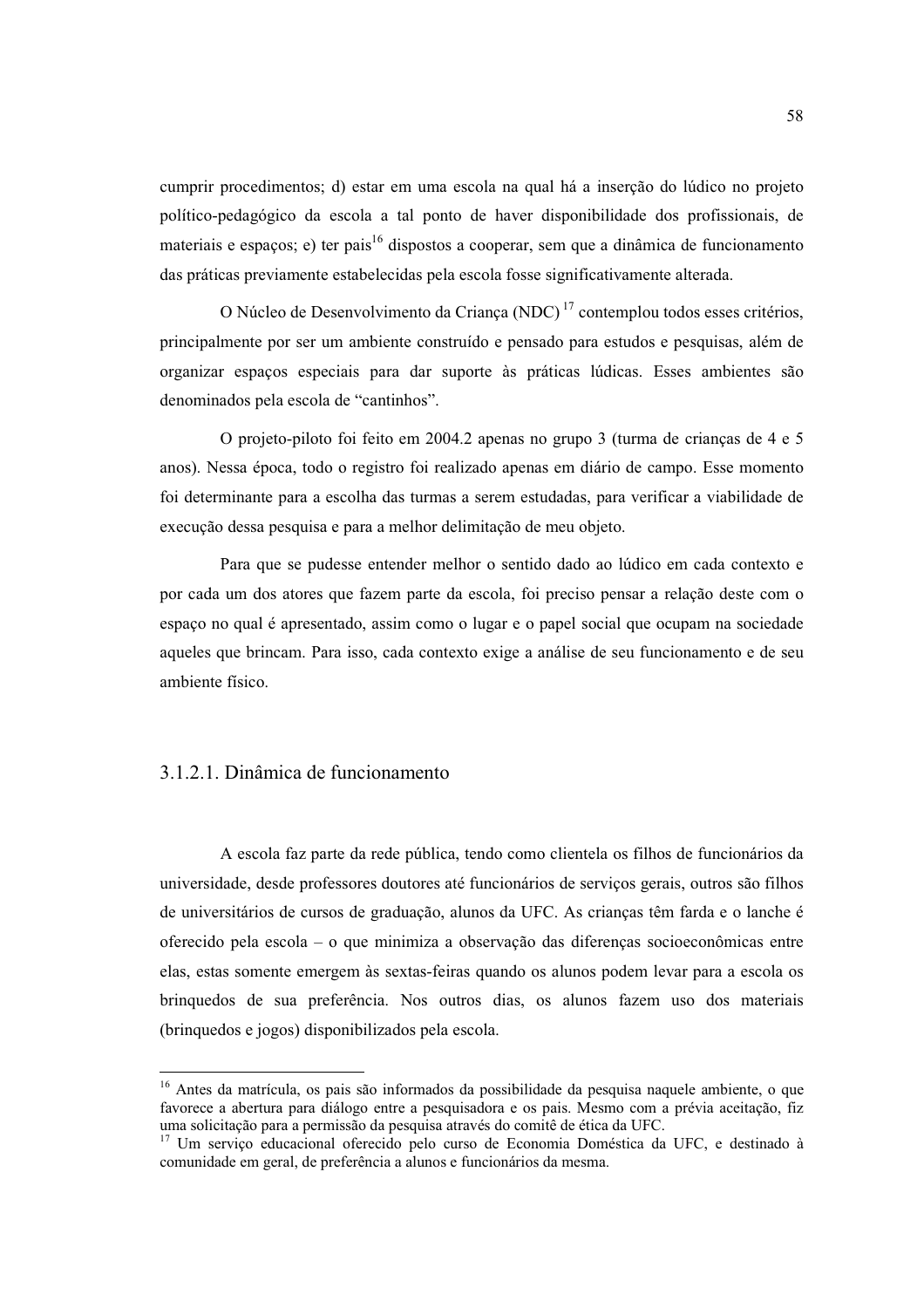Cada sala é composta por 17 alunos. No período da manhã estão as crianças mais novas, divididas pela escola nos grupos<sup>18</sup> 1 (crianças entre 2 e 3 anos) e 2 (3 e 4 anos). No período da tarde encontramos as crianças maiores, separadas nos grupo 3 (4 e 5 anos) e 4 (5 e  $6$  anos).

Duas professoras ficam responsáveis por cada sala. Elas passam por um teste de seleção para professor substituto da universidade para trabalhar na educação infantil, tendo, no mínimo, uma graduação. Muitas vezes, além das professoras, as salas têm pelo menos dois estagiários ou pesquisadores. A grande quantidade de profissionais na sala de aula parece não causar estranheza para as crianças, uma vez que isso é muito recorrente.

## 3.1.3.2. Rotina: organização das atividades por tempo

A rotina diária segue o mesmo padrão para todas as turmas: 1<sup>o</sup>) as crianças chegam na escola e ficam brincando no pátio aguardando o início das atividades; 2<sup>o</sup>) a professora chama os alunos para o primeiro momento na sala de aula: a acolhida que acontece na roda de conversa; 3<sup>o</sup>) acontece uma atividade sistemática que está de acordo com o projeto proposto para o grupo e que pode acontecer na roda de conversa ou nas mesinhas, se for realizado algo gráfico. À medida que as crianças vão terminando, as mesmas vão para os cantinhos, enquanto as outras terminam; 4°) primeiro tempo dos cantinhos; 5°) é servido o lanche, as crianças saem dos cantinhos para as mesinhas;  $6^{\circ}$ ) a hora do pátio;  $7^{\circ}$ ) as crianças voltam para a roda de conversa e, assim que todas chegam, começa a contação de história que, algumas vezes, é precedida da entrega e explicação de tarefas de casa; 8<sup>o</sup>) a depender do dia, acontece uma aula de música, de arte, ou outra atividade sistemática é realizada; 9<sup>o</sup>) segundo momento dos cantinhos, que somente termina na hora de sair para o pátio para o retorno para casa.

A escola também fazia algumas atividades fora do ambiente escolar. Acompanhei a visita dos grupos 1 e 2 à cavalaria da polícia militar e a visita das mesmas turmas ao Laboratório de Biologia da UFC, como parte do projeto sobre vida marinha.

 $18$  Os grupos de crianças 1, 2 e 3 eram antigamente denominados pela escola, respectivamente, como maternal 1, 2 e o jardim 1.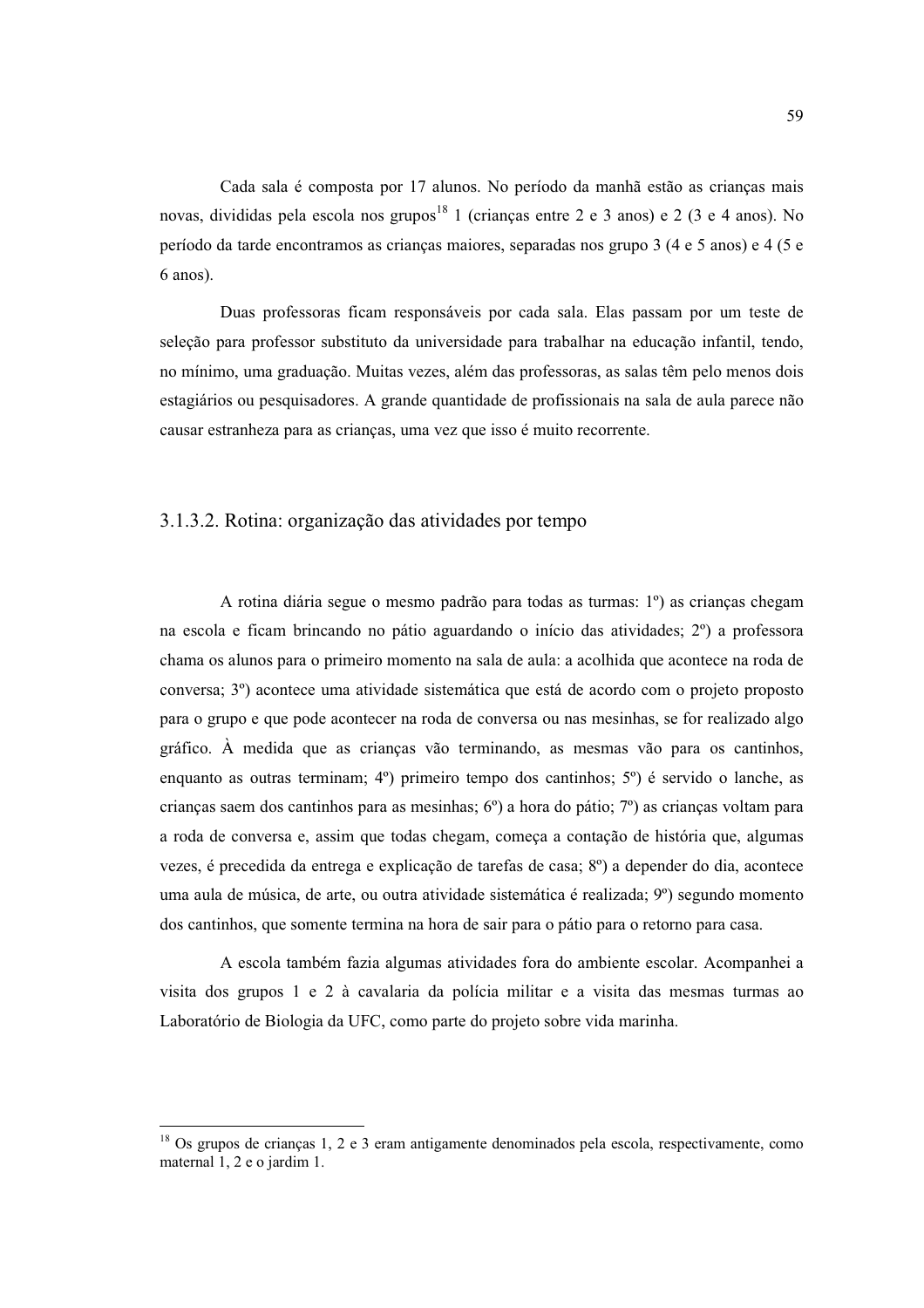### 3.1.4.3. Espaço físico

Nesta seção descrevo o suporte material, pensado e escolhido de acordo com os objetivos previamente delimitados pela instituição escolar, para as práticas dos atores que compõem essa realidade. É importante deixar claro que:

> [...] a cultura não se restringe às práticas materiais; não se restringe, por exemplo, à produção e ao uso de ferramentas para realizar determinada tarefa. [...] a questão, entretanto, é pensarmos a cultura para além do domínio material – isso é, do domínio dos objetos e das práticas envolvidas com esses objetos. A questão é pensarmos a cultura, também e ao mesmo tempo, no domínio do simbólico: como significamos os objetos e as práticas e, ao fazermos isso, como abstraímos e transferimos esses significados para outros contextos; e, ao fazermos essa transferência, como os ressignificamos. (VEIGA NETO, 2001, p. 57).

Com essa citação quero chamar a atenção de que minha análise sobre as práticas lúdicas tem início no suporte material que a cultura lúdica e pedagógica dos adultos ofertam às crianças, indo muito além da análise desses suportes materiais. É importante considerar que o material colocado ao acesso da criança não determina, mas dialoga com as ações dos sujeitos que fazem uso do mesmo.

Nesse sentido, o suporte material usado para brincadeira e/ou qualquer outra atividade infantil analisada nessa pesquisa é visto tanto quanto realidade física concreta como pelo significado que é capaz de adquirir na relação com o(s) sujeito(s) pesquisado(s).

A escola é composta por dois pátios bem amplos, com as respectivas salas e banheiros ao lado. O pátio que fica na entrada da escola tem forma de L e é composto por uma casinha-escorrega, dois balanços, uma gangorra, um trepa-trepa e uma piscina, que somente é cheia nos dias marcados para o banho de piscina. Pela proximidade da sala de aula do grupo 1 (pela manhã) e do grupo 3 (à tarde) são esses grupos que mais fazem uso desse pátio, assim como os grupos 2 e 4 usam mais o outro pátio, situado nos fundos da escola.

O segundo pátio é bem mais amplo que o primeiro e também possui todos esses brinquedos, em tamanhos maiores. Muitas vezes, as crianças da outra sala, vêm brincar nesse pátio também.

As duas salas de aula são bastante amplas e cada uma é dividida em cantinhos, são eles: cantinho da dramatização ou do faz-de-conta, cantinho dos blocos, cantinho dos jogos, cantinho das artes, mesas para as crianças e roda de conversa. São previstas ações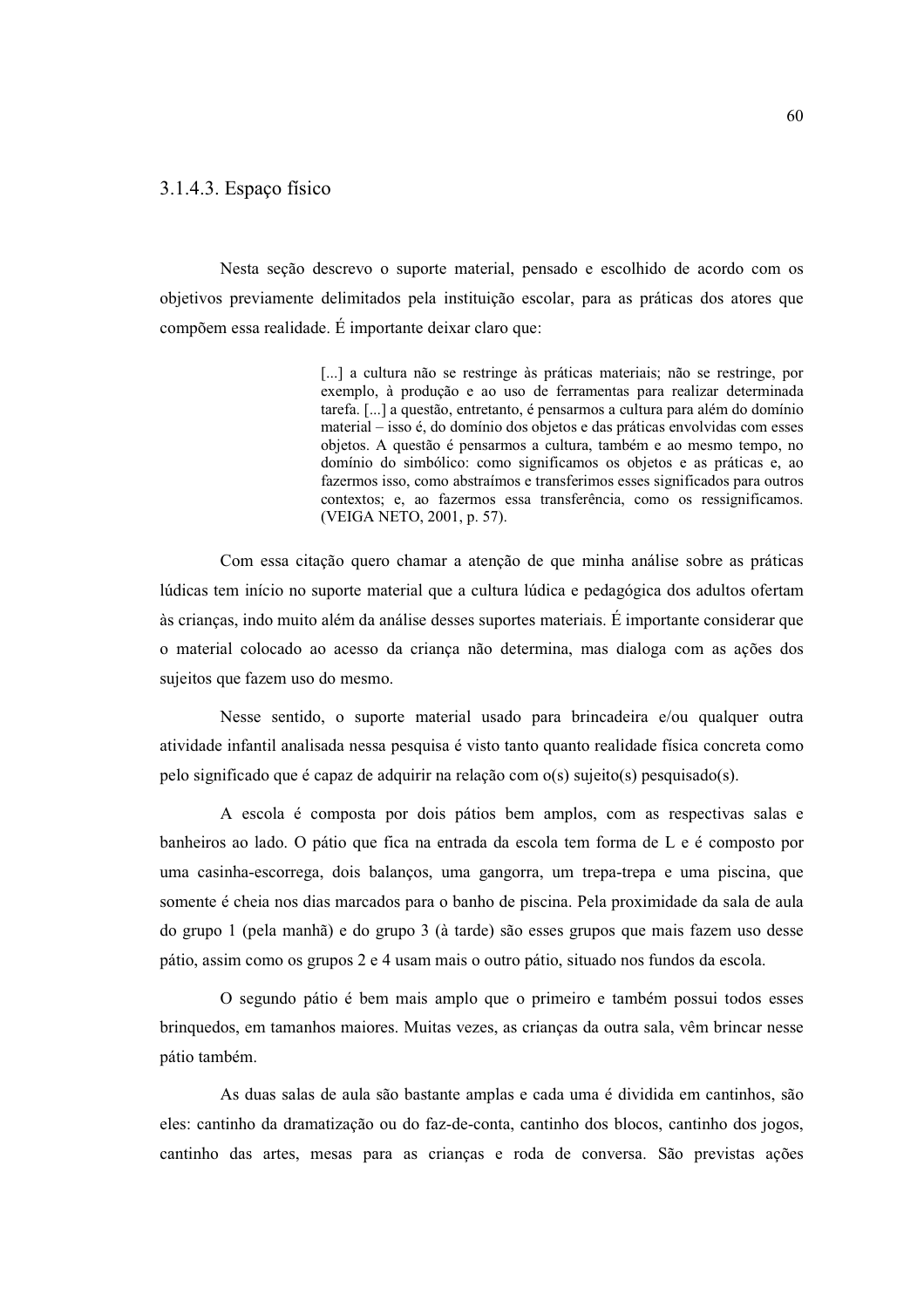diferenciadas de acordo com os cantinhos: tal como brincadeiras de faz-de-conta, no qual a representação simbólica predomina; jogos de construção através de uma variedade grande de materiais exigindo criatividade, raciocínio e coordenação motora por parte da criança.

Os cantinhos da dramatização, dos blocos e dos jogos são usados sempre em um mesmo momento, para atividades livres. Cada criança escolhe o cantinho de sua preferência. O tempo de utilização desses espaços diminui de acordo com a idade, ou seja, ao grupo 1 é oferecido um tempo maior para as atividades desses cantinhos que no grupo 2 e assim sucessivamente.

Cada um desses espaços tem uma grande quantidade de brinquedos – escolhidos pela equipe de profissionais da escola – que são acessíveis a qualquer criança (através de móveis abertos e baixos) e que podem ser explorados livremente por cada uma delas. No cantinho da dramatização encontram-se os suportes materiais necessários para a realização das brincadeiras de faz-de-conta, assim como fantasias para as crianças, bonecas, material de cozinha, malas, uma mesinha, uma rede de balanço, dentre outros materiais que reproduzem o mundo adulto, como instrumentos de trabalho e outros.

O cantinho dos blocos é o lugar destinado aos jogos de montar. Nele encontram-se uma diversidade de bringuedos que exigem a coordenação motora da criança, como peças de encaixe dos mais diversos materiais (desde o plástico até a madeira). Também há miniatura de animais, os *Power Rangers<sup>19</sup>*, blocos lógicos, pecas de madeira, além de carrinhos e caminhões.

No cantinho dos jogos existe uma variedade de jogos de encaixe (do tipo quebracabeça), de tabuleiro, de memória dentre outros. Nele tem uma mesa grande para que as crianças possam jogar sentadas.

Apesar de dar suporte às atividades livres, os cantinhos também tinham suas regras de funcionamento. Os brinquedos, dos quais eram compostos os cantinhos, não poderiam sair para o pátio, com exceção do grupo 1 que, inicialmente, tinha essa flexibilidade e que, no decorrer do ano letivo a frequência em levar esses materiais para o pátio ia diminuindo. Houve também uma situação em que as professoras do grupo 3 permitiram que duas crianças que estavam doentes levassem alguns brinquedos para brincarem na parte coberta do pátio.

<sup>&</sup>lt;sup>19</sup> Bonecos articulados que representam os personagens de um filme e uma série com esse mesmo nome.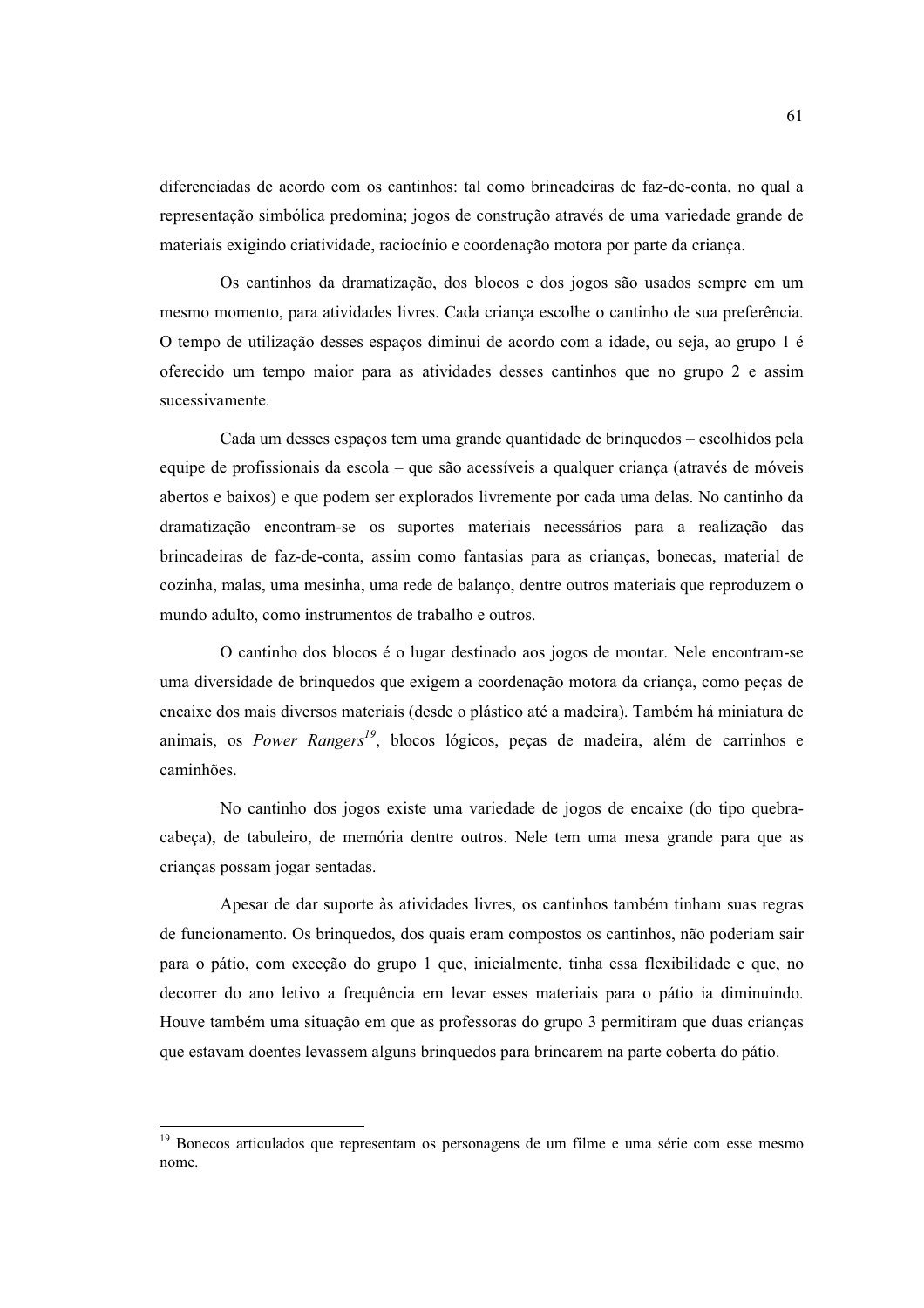Existem duas hipóteses, não necessariamente excludentes, que podem explicar essa questão. A primeira é que a instituição, através dos professores e sua preocupação com o planejamento e os objetivos a serem cumpridos, elaboram uma rotina que vai gerando regras e que acaba se normalizando e formando hábitos nas crianças de maneira tal que estas não tenham necessidade de levar os brinquedos para o parque.

Essa rotina imposta<sup>20</sup> pelas professoras é bem pertinente ao desenvolvimento da imaginação das crianças, pois gera conflitos tais que faz com que a criança construa outros meios para a representação do objeto imagético como suporte da atividade lúdica que a mesma quer fazer. Nesse sentido, a própria atividade simbólica é favorecida, uma vez que o objeto real não está presente. O que quero dizer é que sem a boneca, usa-se uma folha ou um graveto para representá-la, exigindo novas habilidades para a realização da mesma atividade.

A segunda hipótese é de que à medida que o desenvolvimento da crianca avanca, ela precisa menos do suporte imagético do brinquedo do que precisava anteriormente. Nesse sentido, ela internaliza esse suporte, deixando-o presente de outra forma.

Isso é semelhante ao que Vygotsky (2000) descreve em relação à linguagem. Nessa perspectiva, poder-se-ia supor que o brinquedo aparece primeiramente como instrumento e, posteriormente, torna-se signo.

Em sua teoria, Vygotsky (2000) caracteriza instrumento como um objeto social que mede a relação entre o indivíduo e o mundo, carregando consigo: uma função para o qual foi criado, e o modo de utilização desenvolvido durante a história do trabalho coletivo. É interessante observar que, ao definir brinquedo, Brougère (2001) faz uso de aspectos semelhantes.

Por sua vez, os signos são instrumentos psicológicos orientados para o próprio sujeito de forma a permitir um maior controle voluntário do sujeito sobre sua atividade, auxiliando nos processos psicológicos.

Essas perspectivas teóricas permitem pensar na hipótese acima, considerando que os instrumentos são marcas externas que, aos poucos, vão sendo internalizadas de modo a se tornarem processos internos de mediação (signos) que se organizarão em estruturas mais complexas e articuladas chamadas "sistemas simbólicos".

<sup>&</sup>lt;sup>20</sup> A utilização desse termo pode soar forte, mas está amparada na compreensão da vivência de uma sociedade adultocêntrica que impõe objetivos para a atividade das crianças de modo a guiar suas ações para o que eles consideram ser desejável para o seu desenvolvimento.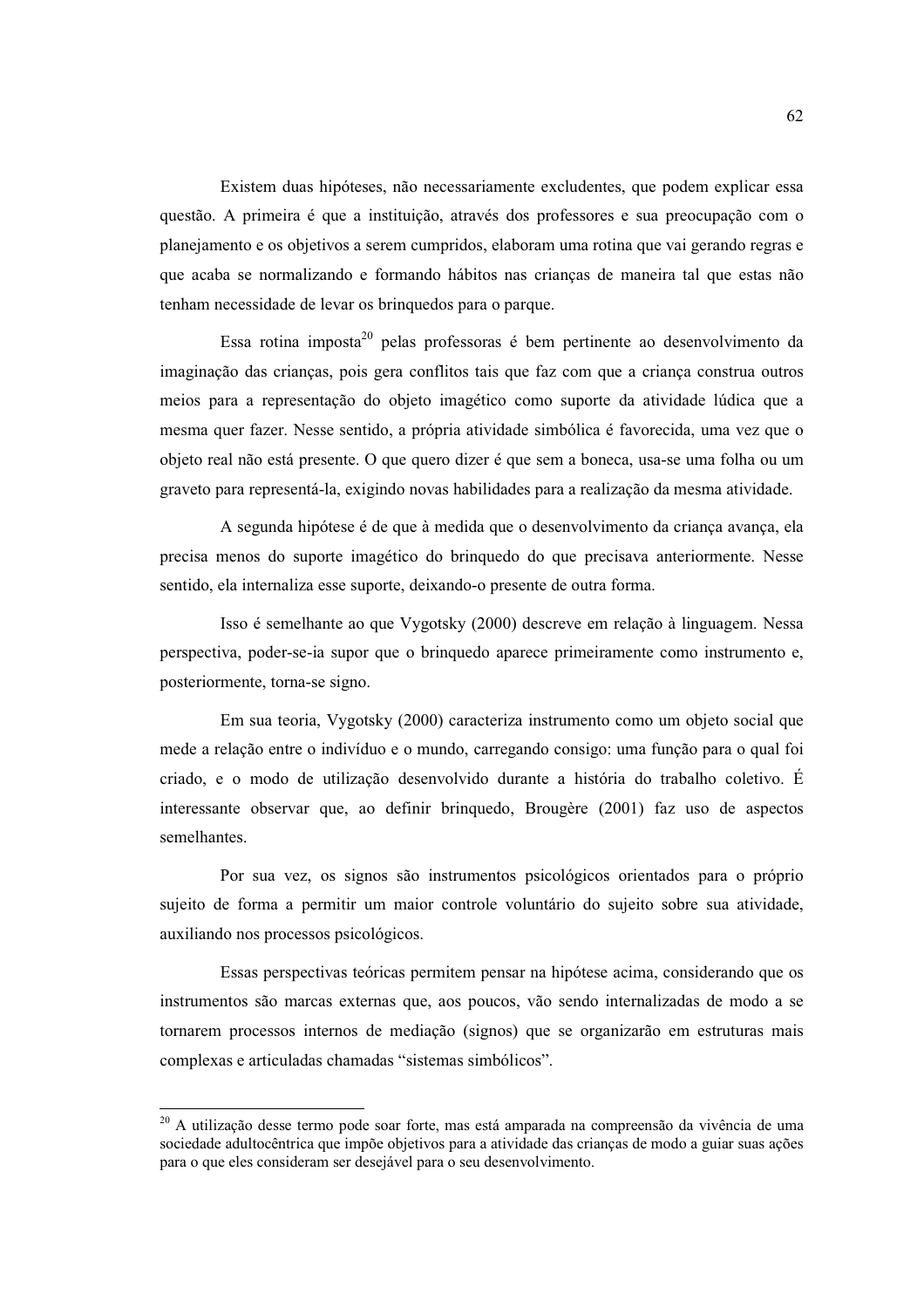Nessa relação, tanto o bringuedo-instrumento quanto o bringuedo-signo são mediadores. No entanto, enquanto o primeiro somente modifica a realidade, o segundo age no comportamento do sujeito, tendo uma função autorreguladora.

Além dos cantinhos descritos anteriormente, há ainda esses:

O cantinho das artes é usado para atividades de pintura, massinha, confecção de algum material. Esse espaco é composto por algumas mesinhas coletivas, por uma pia e móveis abertos em que são dispostos os materiais da salinha, tais como: pincéis, tintas, massinhas de modelar. Nas paredes estão fixadas uma série de imagens de obras de arte famosas, e vários aventais para serem utilizados pelas crianças. Nesse local as atividades são, em sua maioria, dirigidas.

O espaço das mesas é usado tanto para atividades sistematizadas, quanto para as atividades dos cantinhos, quando a criança pega o material que quer usar em algum dos cantinhos e leva para realizar em uma das mesas, onde diariamente o lanche também é servido

A roda de conversa é o cantinho da acolhida. Ele é usado para dar início às atividades de sala, logo após o parque. Isso acontece, principalmente, no início da manhã e depois do recreio. Após o intervalo, esse espaço sempre é utilizado para a contação de histórias. Aqui existe uma enorme diversidade de atividades, pode-se encontrar tanto atividades sistematizadas, como atividades lúdicas propostas ou não pelos professores. As aulas de música e as atividades oferecidas pelos alunos da graduação em economia doméstica ou psicologia, na maior parte das vezes aconteceram nesse espaço.

### 3.2 A inserção do pesquisador no meio escolar

Alice em conversa com o gato de Cheshire diz: "O senhor poderia me dizer, por favor, qual o caminho que devo tomar para sair daqui? Isso depende muito de para onde você quer ir, respondeu o gato. Não me importo muito para onde..., retrucou Alice Então não importa o caminho que você escolha, disse o gato. ... contanto que dê em algum lugar, Alice completou. Oh, você pode ter certeza que vai chegar, disse o gato, se você caminhar bastante".

(Lewis Carroll)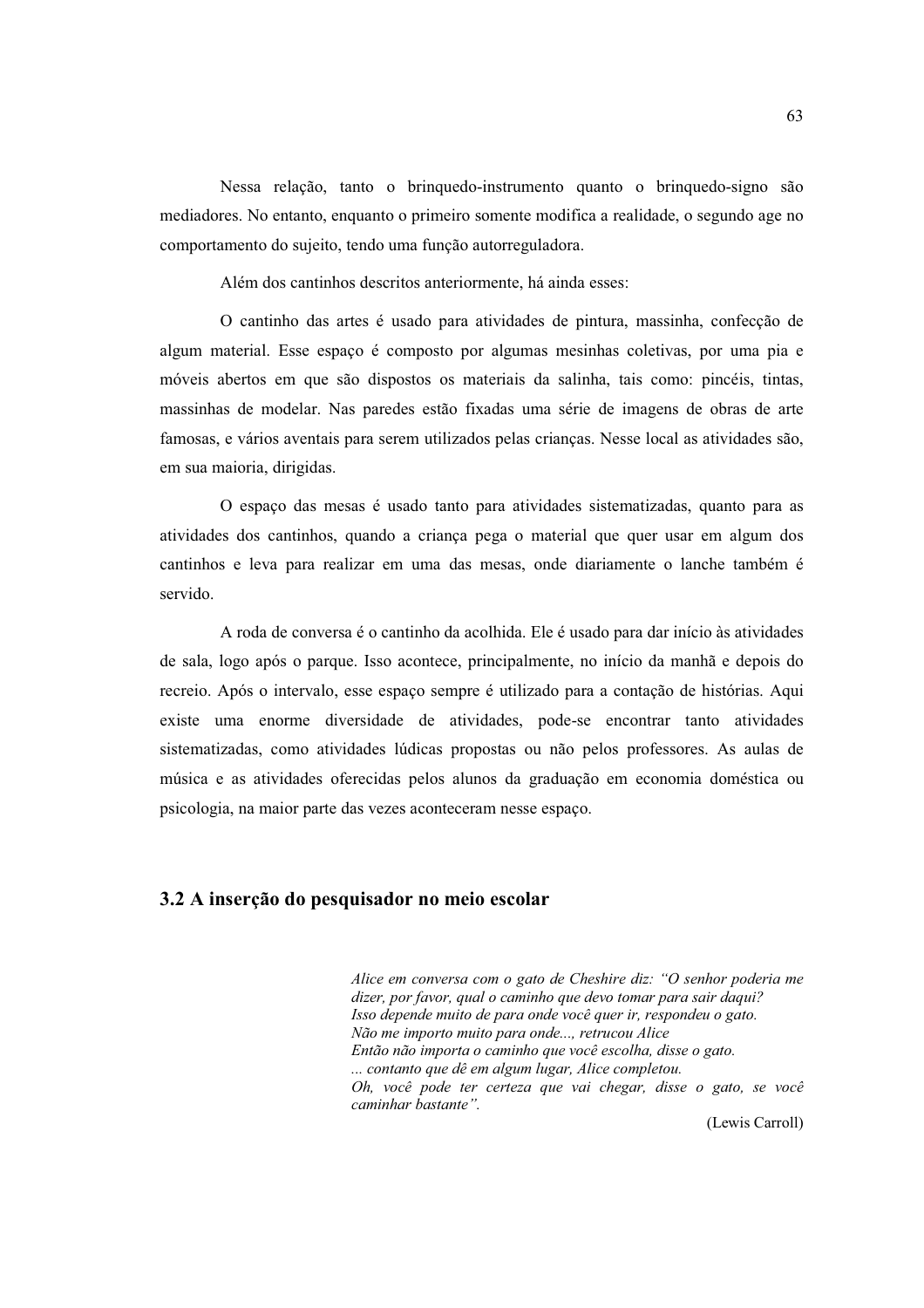Esse diálogo de Alice com o gato de Cheshire serve de ilustração para o trabalho do pesquisador que pretende realizar uma etnografia com criancas. A pergunta feita por Alice para o gato é semelhante à que eu me fiz quando me inseri na escola de educação infantil. Isso porque na pesquisa etnográfica, como diz André (1995, p. 47):

> O grupo social é estudado a partir de seus próprios pontos de vista, suas categorias de pensamento, sua lógica. Na busca das significações do "outro", o investigador deve, pois, ultrapassar seus métodos e valores, admitindo outras lógicas de pensar e entender o mundo.

Nesse sentido, assim como Alice, embora eu partisse de algumas hipóteses não era sozinha que iria percorrer esse caminho, e sim através das negociações com os sujeitos da pesquisa. Essa abertura às novas possibilidades é parte constitutiva do trabalho etnográfico. Isso porque:

> [...] [a] contribuição da etnografia para a pesquisa das situações escolares decorre da atitude aberta e flexível que deve manter o pesquisador durante a coleta e a análise dos dados, o que lhe permite detectar ângulos novos do problema estudado. Essa perspectiva trouxe às pesquisas que focalizam a escola um enriquecimento muito grande tanto do ponto de vista metodológico, pela possibilidade de ajustes durante o processo, quanto do ponto de vista teórico, pela identificação de elementos não previstos no planejamento inicial da pesquisa, mas essenciais para a análise e a compreensão da prática pedagógica. (ANDRÉ, 1995, p. 12).

O grande desafio a ser superado ao fazer uso da etnografia dentro da realidade escolar foi lidar com uma realidade muito próxima a mim e que não me era estranha em um primeiro momento, pois eu já havia sido aluna em um contexto de pré-escola. A solução para isso era desenvolver um olhar distanciado, de forma a estranhar cada situação pela qual eu passava, tentando não me deixar dominar por representações previamente existentes.

A atitude de estranhamento foi facilitada por alguns elementos, tais como o fato de não estar mais ali na condição de aluno, mas de pesquisadora; nem ser mais criança, mas adulta.

Outro grande desafio era, sendo adulto, ser uma observadora participante entre as crianças já que a presença do pesquisador se constitui um problema metodológico. A grande questão aqui é que eu pretendia me inserir na realidade escolar para investigar como o lúdico emerge em cada contexto dessa realidade, mas do ponto de vista das próprias criancas, ou seja, queria entender como nos seus modos de brincar, elas dão sentido às suas atividades.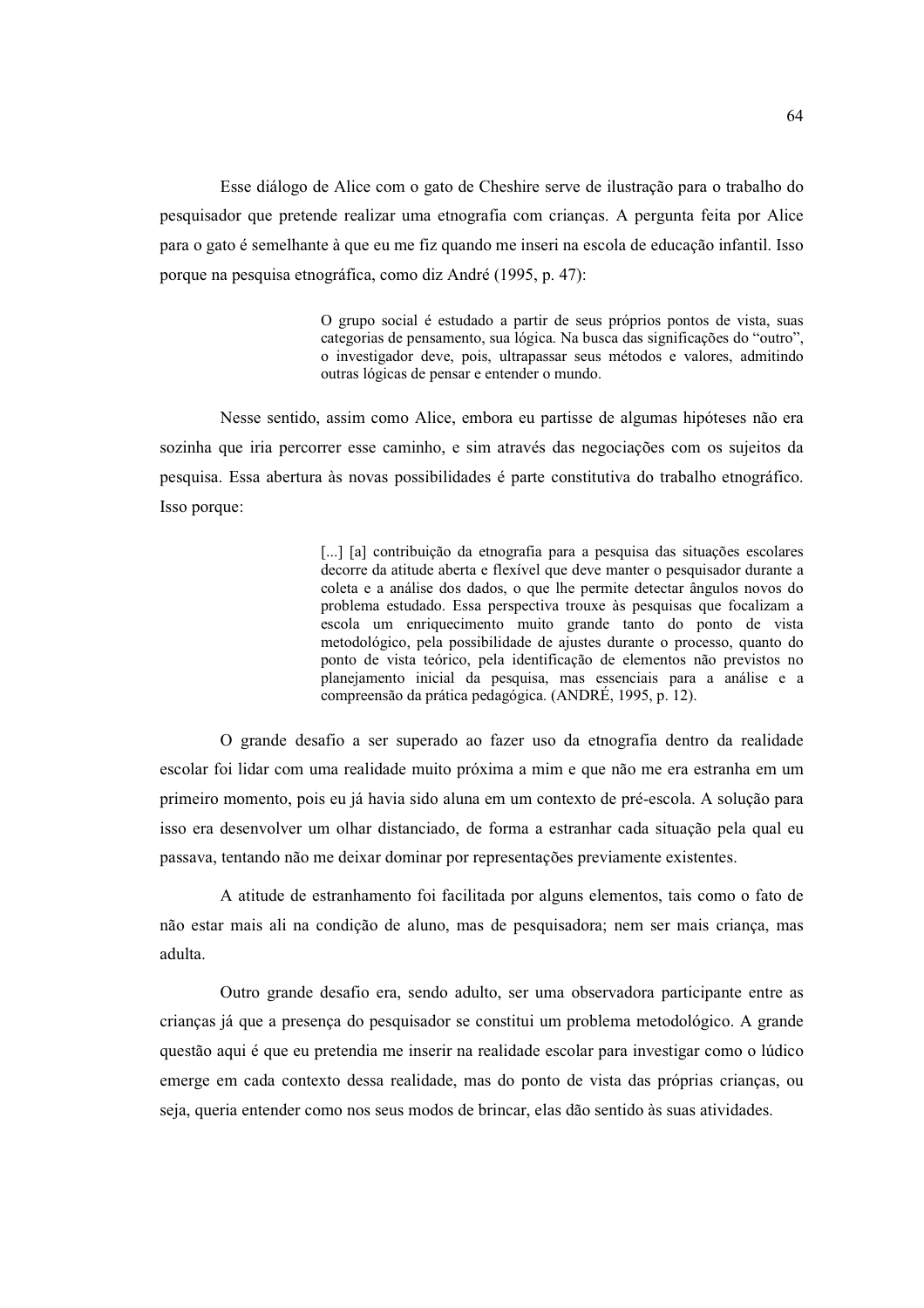O lugar ocupado pelo adulto na escola é bem delimitado, tanto pelo sistema institucional como pelas representações de escola. Até mesmo as crianças mais novas, têm atitudes diferenciadas quando estão entre adultos e quando estão entre os seus pares. Essa questão só podia ser modificada através da relação que eu construiria com elas. A minha posição social era a de adulta, mas como estabelecer uma relação diferenciada com as criancas?

Inicialmente, pretendi fazer uma etnografia do lúdico na realidade escolar, seguindo o que Geertz (1989, p. 15) chamou de "descrição densa", que se caracteriza por ser interpretativa e microscópica. Para ele, "[...] o que ela interpreta é o fluxo do discurso social e a interpretação envolvida consiste em tentar salvar o 'dito' num tal discurso da sua possibilidade de extinguir-se e fixá-lo em formas pesquisáveis." Muitas questões teóricas me chamaram atenção para o cuidado que se deve ter com esse registro quando se tem como meta o estudo do lúdico dentro da realidade escolar.

O etnógrafo, embora possa modificar algumas atitudes dos seus pesquisados somente com sua presença, não cumpre uma obrigação curricular naquele ambiente tal como chamar atenção para determinadas atitudes infantis, como empurrar o colega (mesmo que a justificativa seja a de que é uma brincadeira) ou direcionar comportamentos, como dizer que aquele momento não é pra tirar o sapato.

Dentro do contexto educacional, o adulto ocupa um papel diferenciado do etnógrafo que pesquisa culturas diferentes, uma vez que o funcionamento escolar acontece devido ao planejamento e experiência do professor que escolhe as atividades a serem realizadas. Dentro desse contexto, ele é a referência da criança (e a censura também, se pensarmos em termos piagetianos, em relação a heteronomia), devido a isso o aluno pode ter certa censura ao brincar diante dos profissionais daquele ambiente. Por exemplo, como não interferir nas brincadeiras infantis quando uma criança pode cair de um escorregador?

Mesmo antes de minha inserção no contexto escolar sabia que caracterizar o lúdico que emerge dos diversos contextos da educação infantil exigiria de mim muito mais do que a descrição do que se passava na realidade escolar. Era necessário entender o processo de construção do papel de aluno e a internalização do papel do professor, desde os primeiros dias de contato com essa realidade. Assim como precisava apreender os mecanismos sutis de controle usados pelos adultos para direcionar os desejos individuais de cada criança para as atividades coletivas a serem realizadas.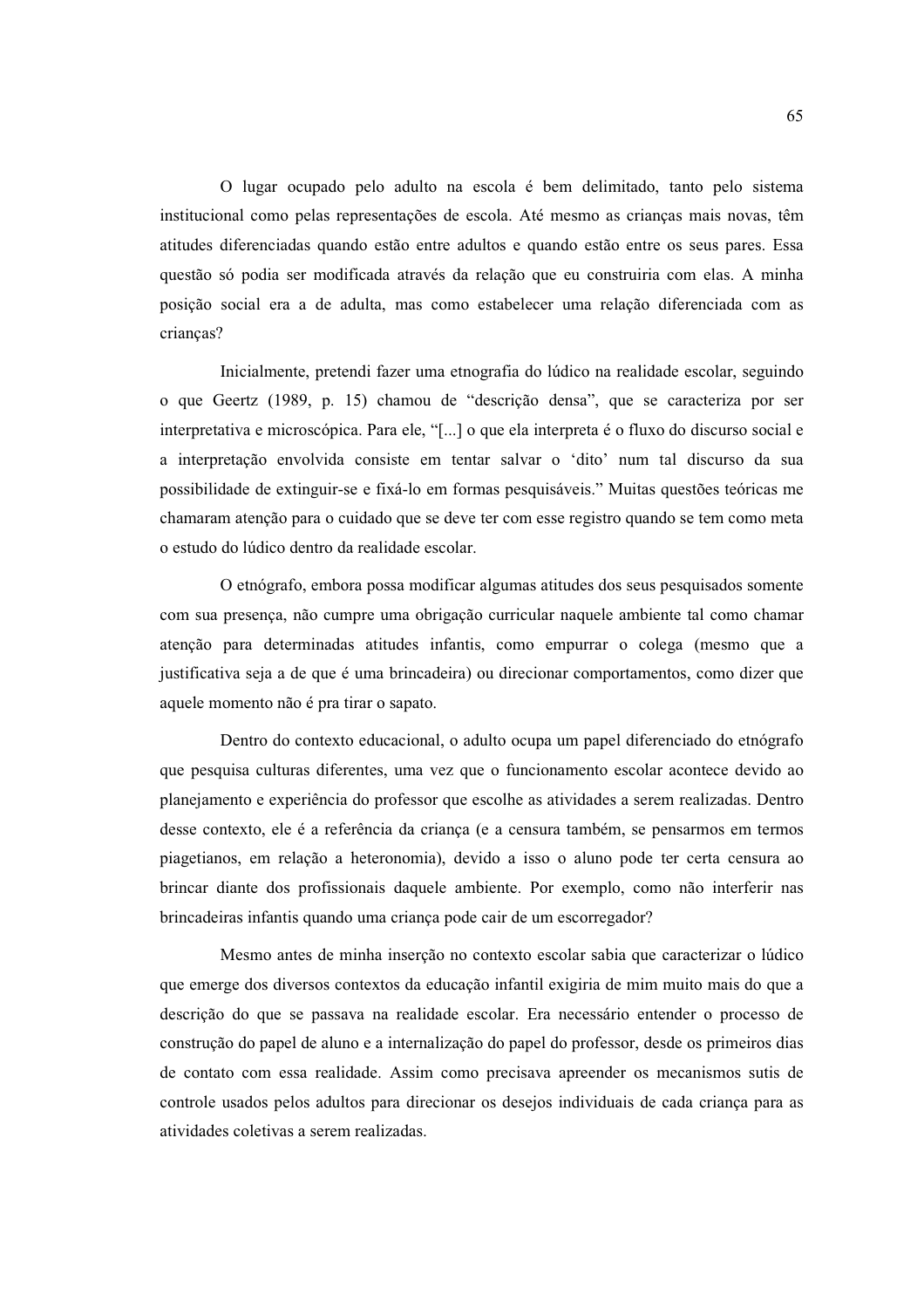O registro dos dados se deu de duas maneiras, em dois momentos distintos: 1) no primeiro mês, fiz uso apenas do diário de campo; 2) do segundo mês em diante, o registro foi realizado através de filmagem, e caderno de registro. Depois de conversar com as professoras, sobre a utilização da filmadora, foi acordado que para respeitar o processo de familiarização das crianças com o ambiente e com as pessoas que circulavam por ele, inicialmente não a usaria. Dessa forma, entrei no contexto escolar com apenas um caderno nas mãos: na primeira hora consegui certo distanciamento, mas logo começaram as solicitações por parte das crianças e, quando me dei conta, estava "brincando" com as mesmas.

O diário de campo é composto de registros detalhados<sup>21</sup>, como transcrição de falas, descrição detalhada de situações e outras observações sobre o que chamou minha atenção juntamente com o registro de minhas impressões pessoais.

Durante o primeiro mês e meio construí minha relação com as crianças de forma que minha presença de adulta não fosse suficiente para inibir determinadas ações que não seriam aceitas pelas professoras ou equipe pedagógica naquele contexto, sem que fosse feita alguma censura ou direcionamento. Esse primeiro momento da pesquisa foi extremamente importante para o estabelecimento dessas relações, somente depois de introduzir a câmera me dei conta do papel diferencial do uso desse instrumento.

Esse primeiro momento foi muito importante para o estabelecimento de uma relação com cada crianca e com cada professora, uma vez que a inserção da filmadora me distanciou um pouco dos sujeitos da pesquisa por ter que me preocupar com o foco da filmagem e com meu posicionamento no momento da filmagem, eu não estava tão disponível para eles. A filmadora não deixa de ser um objeto real colocado entre mim e os outros, o que acabou gerando essa e outras modificações no contexto e nas relações estabelecidas.

Outro exemplo, antes de inserir a filmadora, eu evitava (por motivos já explicitados anteriormente) chamar a atenção das crianças no sentido de direcionar seu comportamento, mas com esse recurso eu não podia permitir que as mesmas mexessem na câmera quando a mesma estava sobre o tripé e acabei impondo alguns limites e, com isso, construindo uma nova relação com eles.

A filmadora não tira mais a atenção das crianças do que a minha presença, uma vez que as criancas só vinham a mim quando não havia nenhuma outra atividade mais interessante

<sup>&</sup>lt;sup>21</sup> Os diários de campo feitos antes da introdução da filmadora têm um registro bem mais detalhado do que os realizados após a introdução da filmadora.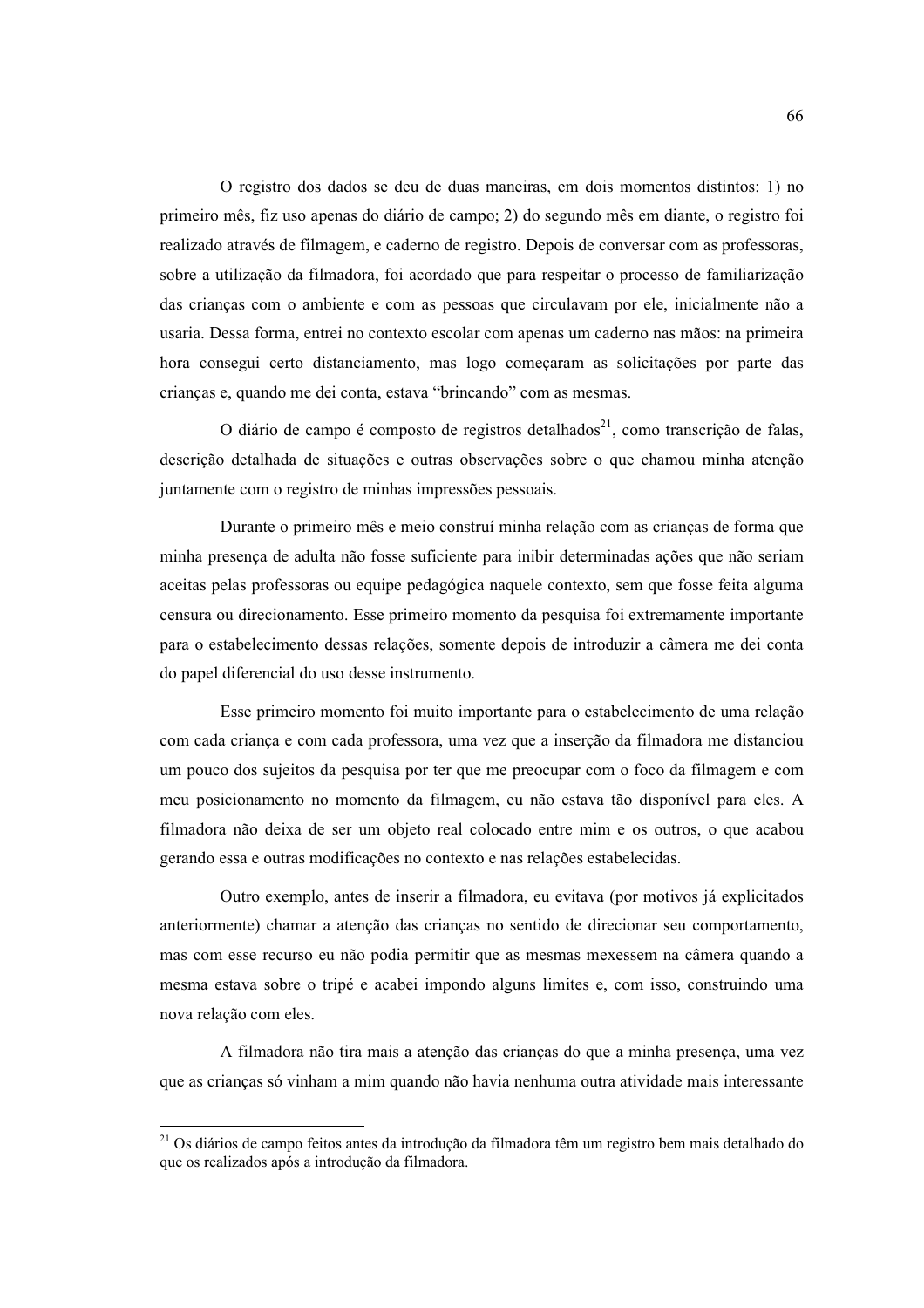para elas. Nesse sentido, não era a minha pessoa ou a filmadora que "distraíam" ou tiravam a criança da atividade, mas talvez uma busca por parte das crianças de uma atividade interessante, capaz de fazerem as mesmas se depararem com algo novo.

A principal diferenca está na forma de interação, uma vez que eu coloco um objeto entre mim e as crianças, acabo por me afastar embora as crianças insistissem em usar a câmera como objeto para se aproximarem de mim, querendo ver o que estou vendo ou querendo me ver através da sua lente, não poderia permitir uma vez que era um instrumento caro e não poderia ser coletivizado. Todas as crianças entendiam a relação que deveria ter com a máquina e acabaram deixando-me como figura de fundo também.

Em resumo, a inserção sem câmera, apenas com diário de campo, é mais confortável para o pesquisador uma vez que ele só está imerso nas relações que estão se dando naquele momento. Com a câmera, o olhar se fecha mais, uma vez que o foco da câmera é só um e existem preocupações técnicas como o foco, o som, a tremedeira das mãos ainda não acostumadas com a situação. Para o registro que queria aqui, era impossível não realizar essas filmagens. Em um primeiro momento, não consegui apreender a riqueza de dados que ela fornecia, foi necessário assistir, mais de uma vez, às cenas que, à primeira vista, passavam despercebidas.

Na escola as interações acontecem com tanta rapidez que seria ainda mais difícil realizar uma análise mais aprofundada das mesmas sem a utilização de outros recursos, como a filmadora. A técnica de videografía foi escolhida para me auxiliar na coleta de dados, uma vez que a dinâmica escolar é muito rápida e muito detalhe pode passar despercebido sem uma análise mais micro das relações que se estabeleceriam ali.

No decorrer de minha análise fica clara a pertinência da escolha dos instrumentos metodológicos utilizados para o alcance dos objetivos propostos. Através deles, acompanhei, durante toda a primeira semana, a rotina das crianças que iriam compor o grupo 1. O primeiro dia de aula embora seja apenas o início de mais um ano letivo para a instituição escolar, era o início da vida escolar de 17 crianças desse grupo. Crianças que também acompanharam minha estréia como pesquisadora imersa em uma escola de educação infantil.

Desde o primeiro dia, me questionava sobre qual seria a melhor posição para ficar e que atitudes eu deveria ter diante das professoras e dos alunos. Isso porque uma intervenção verbal ou atitude minha, seria extremamente importante para a construção das relações que iriam se estabelecer comigo, e isso era o que mais me preocupava.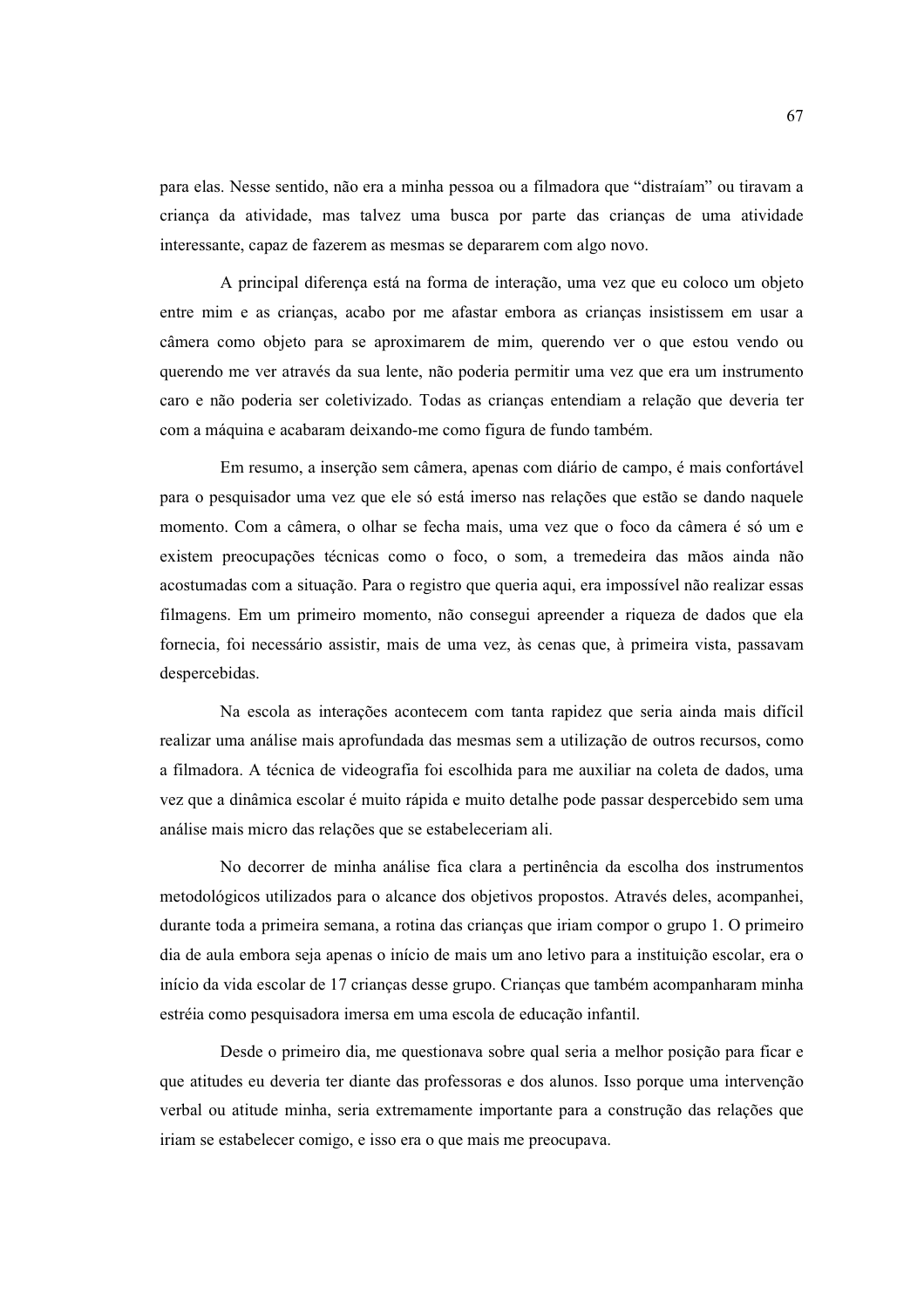Durante a primeira semana participei de todos os momentos do grupo 1, desde a chegada das crianças até sua saída. Isso foi muito importante, pois acompanhei de perto a construção da relação dessas crianças com a instituição, já que era o primeiro contato delas com o mundo escolar. A ênfase nesse grupo se deu exatamente por cada uma das crianças dos outros grupos já possuírem pelo menos um ano de experiência com a realidade escolar.

Os dados a serem usados na pesquisa constam de situações recortadas a partir das observações realizadas no decorrer de um ano letivo de uma escola de educação infantil. Um corpus registrado em diário de campo e DVDs. Este será considerado o material de estudo e foi coletado no decorrer de 2006.

A pesquisa foi realizada da seguinte forma: primeiramente, entrei em contato com a escola e realizei o projeto-piloto, de onde tirei algumas diretrizes para a realização da pesquisa. Em segundo lugar, desde o primeiro dia do ano letivo, estive inserida na realidade escolar de três grupos de crianças da educação infantil, dando andamento à coleta de dados relativa ao projeto.

Voltei minha atenção às interações entre as crianças, dessas com os professores e comigo, a pesquisadora. As interações foram filmadas e transcritas para serem analisadas à luz do referencial teórico proposto.

As observações foram realizadas diariamente, no primeiro semestre. No segundo semestre, a periodicidade diminuiu bastante, chegando a ser quinzenal.

Cada grupo escolhido teve importância diferente para a pesquisa. O primeiro grupo diz respeito às crianças (pelo menos a maior parte delas) que nunca estiveram inseridas em um contexto de escolarização formal. Elas mostraram a força das representações que as próprias crianças têm da escola, mesmo sem ter experiência. As crianças desse grupo questionaram o tempo todo a mim, trazendo elementos importantes para que eu pudesse pensar sobre o papel de pesquisador.

O segundo e o terceiro grupos já estão, respectivamente, há 1 e 2 anos nesse contexto. As crianças desses grupos questionam bem menos que as dos primeiros grupos as "imposições" escolares e a relação com os demais dentro da instituição, embora, claramente já tenham construído outros mecanismos para lidarem com as regras e determinações institucionais.

A inserção nos três grupos mostrou-se importante principalmente no decorrer das análises, quando eu tentava levantar os aspectos em comum com os demais grupos e os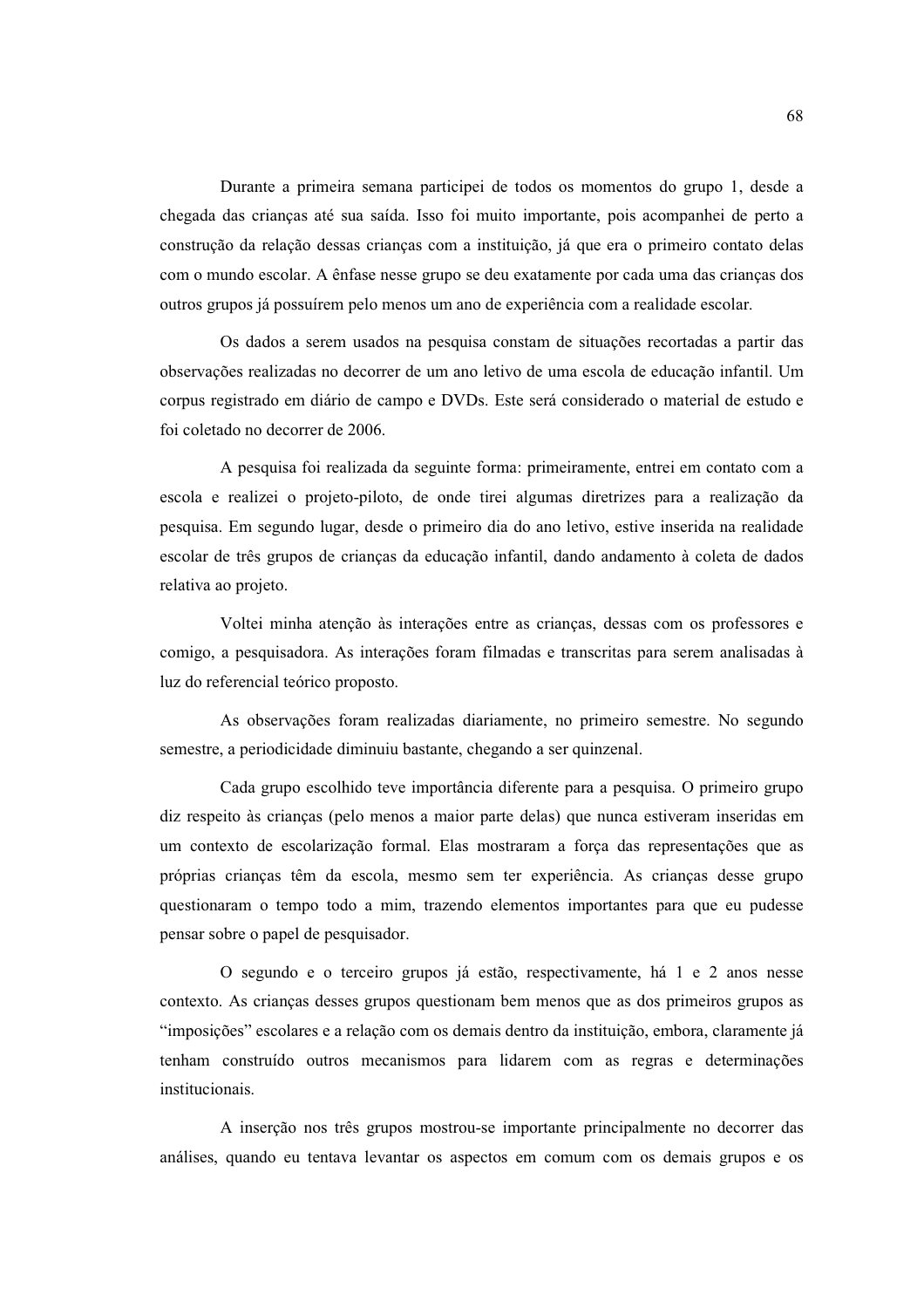aspectos em que os grupos divergiam. A construção do fio condutor que norteou essa tese teve início nessas análises mais gerais.

Também tentei compreender que sentidos os grupos deram aos mecanismos de regulação apresentados pela instituição, e quais foram suas formas. A análise das práticas lúdicas no decorrer do ano letivo permitiu observar se a atividade lúdica se modifica e como isso acontece, além das repercussões que essas modificações exercem sobre as crianças.

Nos dias em que estive na escola, acompanhei todas as atividades da mesma turma. Em alguns dias, na hora do parque (intervalo) os dois grupos foram observados ao mesmo tempo, assim como quando as atividades foram realizadas com as outras turmas.

O critério de escolha para a gravação das situações a serem posteriormente analisadas sobre o dia-a-dia escolar, era a atmosfera lúdica que estava sendo gerada pela mesma, caracterizada por uma situação de cumplicidade entre os participantes, a confecção de regras pelos mesmos, as risadas, olhares que se trocam, dentre outras ações que mostram uma suspensão ou ressignificação das regras institucionais e o estabelecimento de outras. Como quando Lucas, sentado à mesa para realizar uma atividade curricular, depara-se com seus lápis e, sozinho, em silêncio, os coloca para brigar, enquanto a turma presta atenção na explicação do exercício. Cada cena foi analisada tendo em vista o contexto em que emergiam as falas, as relações que foram se estabelecendo, os objetos envolvidos e as ações gestuais.

Outro aspecto que determinou minha observação, em detrimento de tantas outras ações das crianças, foi a relação entre as mesmas. Foi dada prioridade às atividades que foram, espontaneamente, iniciadas pelas crianças ou aquelas em que relações ou regras estavam sendo discutidas pelas mesmas, além das atividades curriculares em sala de aula. As atividades puramente de exercício motor<sup>22</sup> – como correr, fazer uso do parque (subir na escada para descer no escorrega), executar algo solicitado pela professora - foram consideradas secundárias, só sendo filmadas quando as outras não estavam acontecendo.

Nesse sentido, os dados foram compostos das descrições provenientes de situações observadas, incluindo os diálogos realizados entre as crianças, e destas com os profissionais da instituição, a pesquisadora ou pais ou das crianças entre si, no decorrer da brincadeira.

<sup>&</sup>lt;sup>22</sup> De acordo com a classificação de Stern (s.d. apud PIAGET, 1978) pode-se chamar de jogos individuais de conquista do corpo. Ou, de acordo com a classificação de Piaget, é possível chamar de jogos de exercício.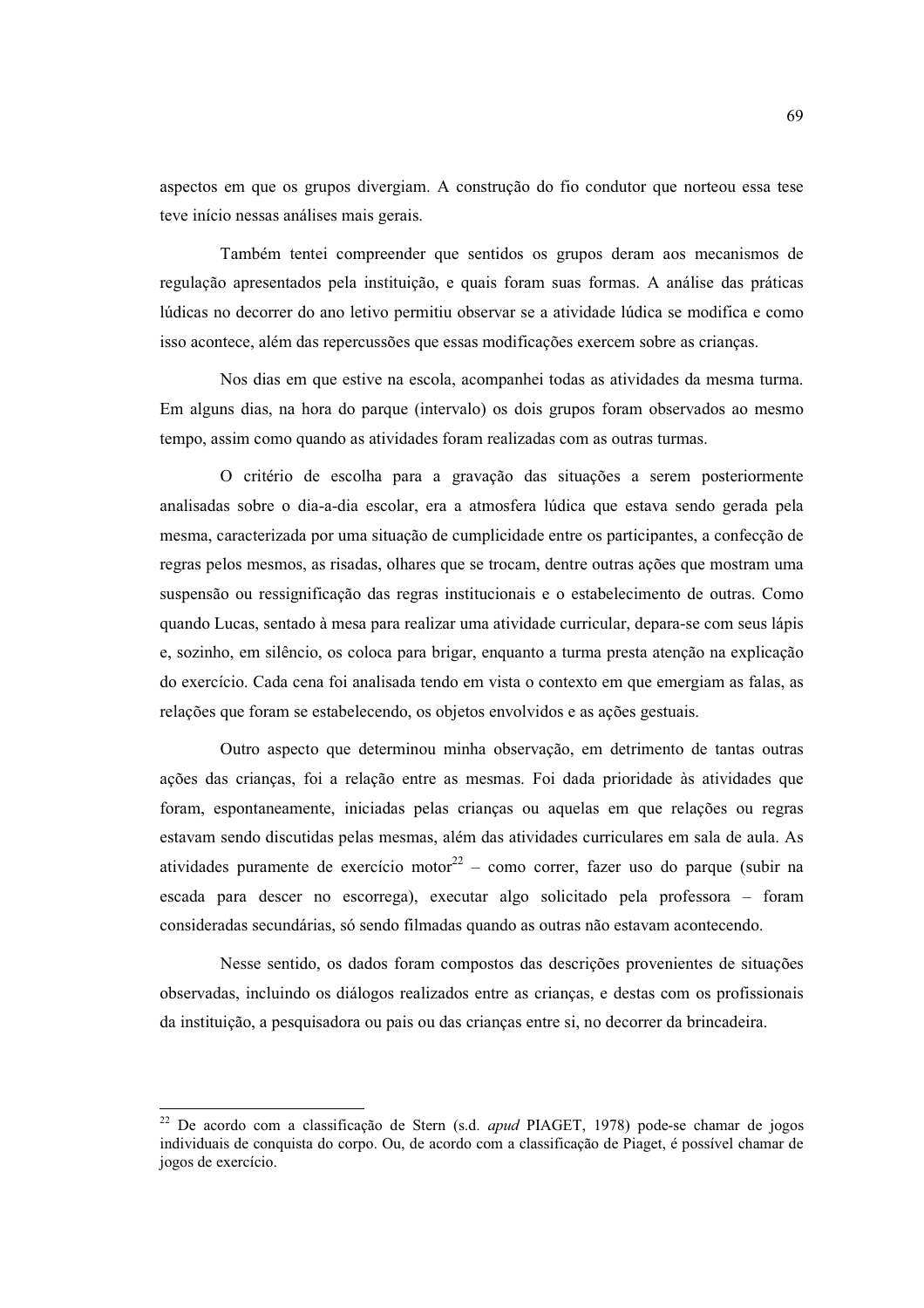Embora o caminho trilhado no campo de pesquisa tenha sido esbocado pelas criancas, a finalização foi minha. Nesse sentido, o percurso escrito nessas páginas é de minha inteira responsabilidade. Na escrita do texto da pesquisa, optei pela suspensão da relação temporal entre as cenas e, dar um outro colorido à realidade escolar que vivenciei, reconstruindo-a através da minha lente. Muitos episódios não estarão apresentados de forma cronológica, mas quando isso for necessário para a análise, respeitarei o tempo e o indicarei em algumas linhas.

No decorrer das análises, observei, nos três grupos, uma atividade similar que era proposta para os alunos como brincadeira, mas que havia sido planejada por cada dupla de professoras. Essas cenas foram selecionadas tendo como base a recorrência nas três turmas, com isso, uma atividade com essa característica foi selecionada por mim para que fosse discutida, com cada dupla de professoras, como em uma entrevista.

A entrevista com as professoras aconteceu em três momentos, uma para cada dupla de professoras. Nesse momento, apresentei a cena selecionada para cada dupla de professoras e discutíamos então os elementos que faziam daquela atividade uma brincadeira.

Esse momento também entrou no *corpus* da pesquisa como objeto de análise de dados, pois carrega os registros, obtidos através da videogravação e do diário de campo, da observação das atividades das crianças, da dinâmica de funcionamento da escola, das atividades pedagógicas e da entrevista com as professoras sobre uma de suas atividades propostas como lúdica.

As categorias de análise dividem-se em dois grandes eixos: a implicação da instituição sobre as formas de brincar da criança, que por sua vez são reguladas pelos saberes sobre a infância – chamados aqui de dispositivos institucionais –; e os modos de fazer, produzidos e/ou elaborados a partir da ação e/ou discurso sobre o brincar dos atores face a esses dispositivos.

#### 3.2.1 Interações das crianças com a pesquisadora

De acordo com André (1995, p. 6) "[...] as interações de sala de aula ocorrem sempre num contexto permeado por uma multiplicidade de significados que, por sua vez, fazem parte de um universo cultural que deve ser estudado pelo pesquisador."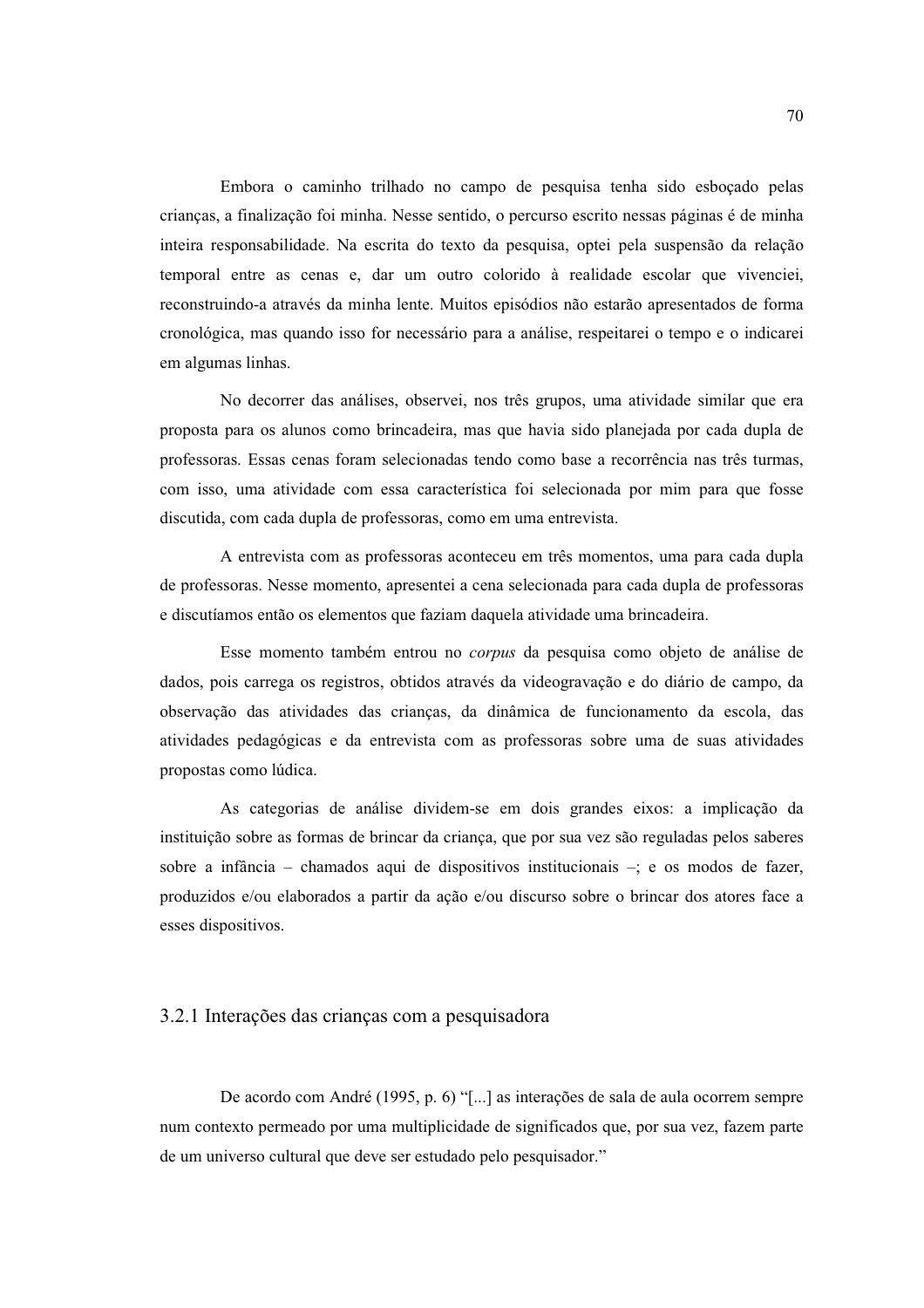Há uma cultura da sala de aula que merece ser estudada. Nela existem hierarquias determinadas pelos diversos atores que assumem dois principais papéis: o de aluno e o de professor. Nesse item, acrescento um terceiro ator: o pesquisador, que cumpre o papel de observador atento às relações que ali acontecem. Vale lembrar que a observação é uma ação, um exercício que pode incomodar, ou não, aos outros atores.

Embora participando de todos os espaços da escola, observei que a sala de aula tinha uma especificidade que a distinguia dos demais contextos, oferecendo outros lugares enunciativos pelas suas características. As representações sobre a escola são provenientes, principalmente, desse ambiente. A importância do estudo da realidade da sala de aula é explicitada na fala de Penin (1999, p. 140):

> No âmbito da classe, encontramos a marca social do processo educativo na constatação de que as ações dos diferentes participantes se relacionam de forma estreita e forte com as características do "ambiente", independentemente das idiossincrasias individuais.

Penin (1999) mostra ainda que a dinâmica da sala de aula se modifica com a mudança de professora ou ausência dela ou na presença de outros adultos como inspetores ou pesquisadores. Vale ressaltar a importância de analisar as interações dessa sala, tanto entre os alunos, como entre professor e alunos.

Essa citação ilustra como os papéis enunciativos do cenário escolar geram discursos diversos e, como eles constroem uma relação diferente da que as crianças estabelecem com as professoras, permitido o aparecimento de algumas cenas importantes para análise da ocorrência do lúdico na educação infantil.

Em uma pesquisa cujo lúdico é analisado como objeto, sendo o lócus a escola, não se pode deixar de analisar a qualidade da relação entre pesquisador e criança e sua repercussão para a coleta de dados. Primeiramente, pela própria definição da atividade lúdica como do âmbito da criança e, em segundo lugar, pelo fato de a escola ser o ambiente pensado para oferecer às crianças atividades dirigidas que viabilizem sua aprendizagem.

Na pesquisa de campo, as crianças se mostraram, ao mesmo tempo, protagonistas de meu estudo e investigadores curiosos; durante muitas vezes eu passei a ser o sujeito estudado por elas e, com isso, por mim mesma. É para pensar sobre o que é construído através da relação dialógica entre sujeitos e pesquisadora que exponho aqui a análise de uma cena, retirada do diário de campo, no ambiente de sala de aula, especificamente no cantinho dos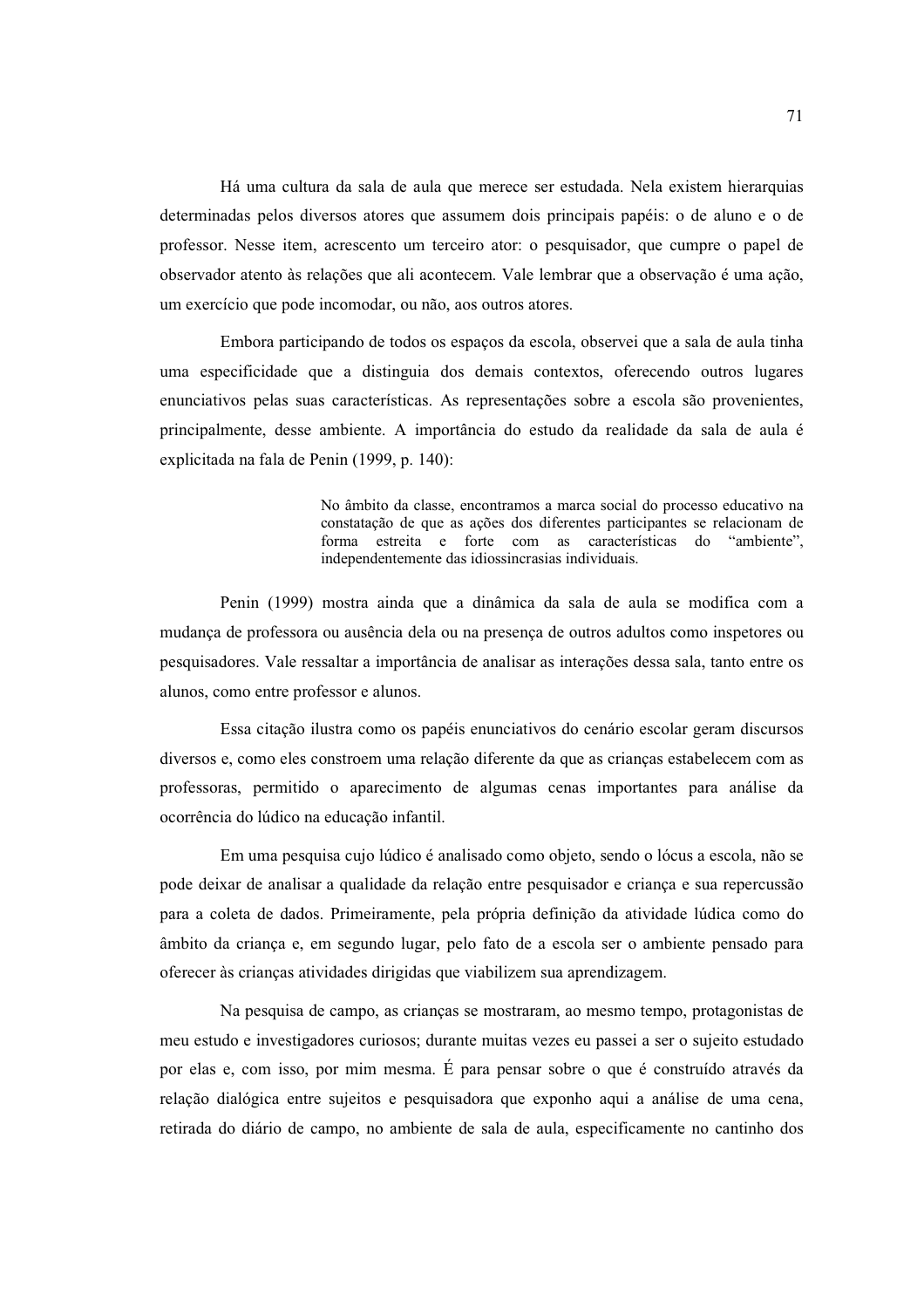blocos<sup>23</sup>. Para análise dessa e de outras cenas considerei, segundo André (1995, p. 46), "[...] o contexto histórico-social, o suporte material, as posicões e as imagens dos interlocutores" (professores, alunos e pesquisadora).

Pedrinho, depois de três semanas de aula, convida-me para brincar no cantinho dos blocos. No primeiro mês, é permitido às crianças do grupo 1 a escolha pelos cantinhos até mesmo no horário do pátio. A justificativa é que os mesmos ainda estão em fase de adaptação ao funcionamento da instituição escolar, devido a isso há uma flexibilidade maior em relação às escolhas do ambiente para realização das atividades livres.

> Como estávamos na hora do pátio, as outras crianças e as professoras estavam no pátio. Depois de algum tempo Pedro pergunta:

Pedro: Cadê a professora?

[Digo que não sei e passo o questionamento para Bruno, que imediatamente vai até a porta e constata que ela está no pátio com as outras crianças. Pouco depois, Pedro coloca o corpo do boneco integralmente na boca. Levando-me a perguntar].

Pesquisadora: É pra comer?

Pedro: É. [Responde sem tirar o boneco da boca].

[Fico calada e continuo a montar os carrinhos, como estava fazendo antes de sua pergunta.

Bruno: [que brincava conosco] Isso não é comida, isso é Power Rangers! A professora vai brigar com você.

[Pedrinho, ainda com o Power Rangers na boca, tenta falar, mas consegue apenas emitir sons, e oferece a perna do boneco a Bruno].

Bruno: Isso é pé, não pode comer não.

Pouco tempo depois as professoras entram com as outras crianças, chamando-os para a roda de conversa. A rotina institucional continua até que Pedrinho me convida para brincar e, mais uma vez, eu peço para ele perguntar para a professora se pode fazer isso naquele momento. Ela diz que poderíamos ir para os cantinhos. Fui com ele ao cantinho dos blocos. Depois de algum tempo de brincadeiras, de ter ido para o cantinho dos jogos e voltar para o cantinho dos blocos, onde eu havia ficado, ele me pergunta se poderia tirar o sapato. Pedi que ele perguntasse à professora. Ele perguntou, voltou-se para mim e levantou o seguinte questionamento: "Como é seu nome?"; "Geórgia"; "E o que é que você faz aqui na escola?"

<sup>&</sup>lt;sup>23</sup> O cantinho dos blocos é um ambiente delimitado por estantes baixas que dão suporte a materiais diversos como: jogos de construção (de madeira e de plástico), boliche, carrinhos, animais e bonecos como Power Rangers.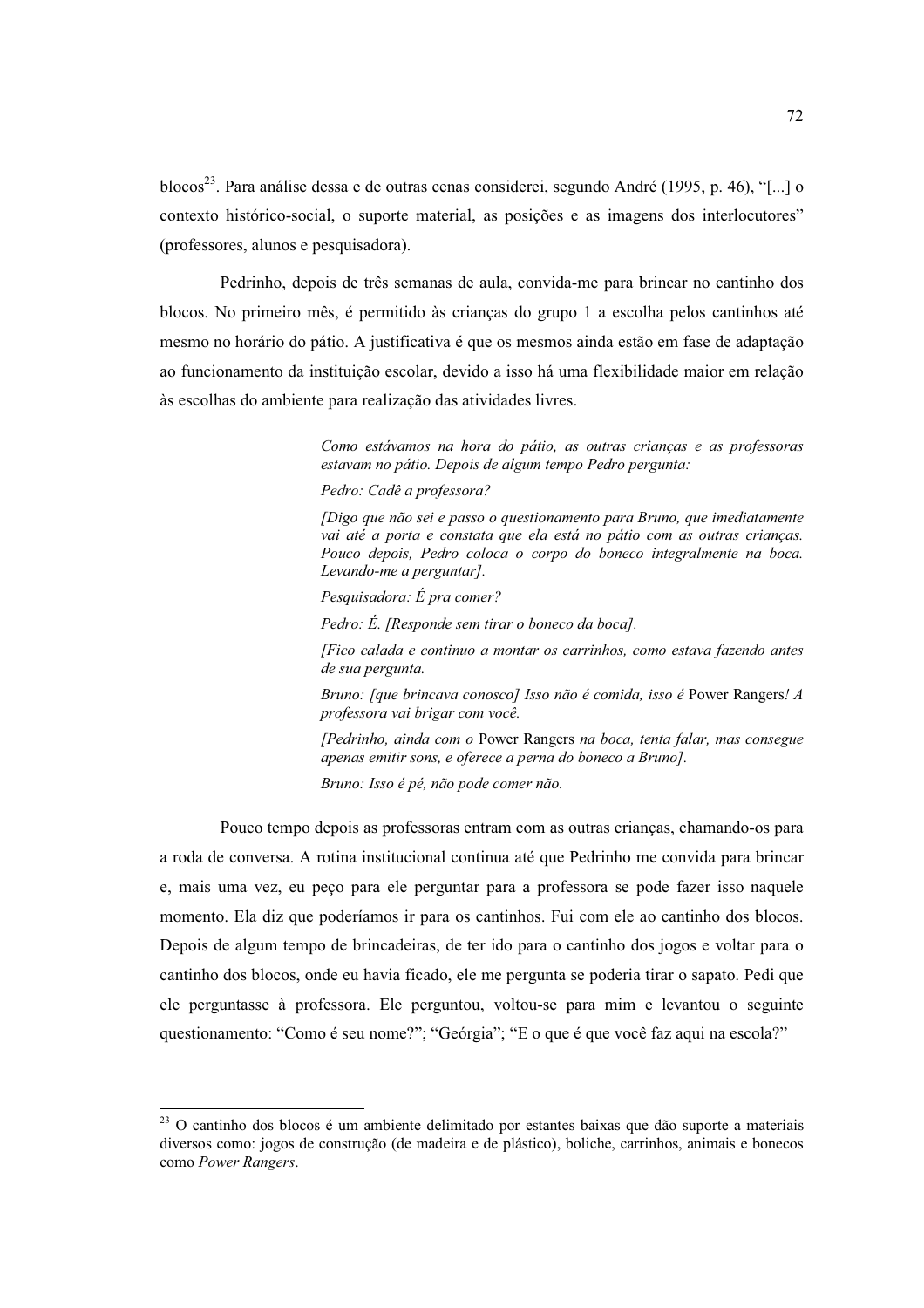Antes que eu pudesse pensar em responder sua pergunta, Pedrinho sai para o cantinho do faz-de-conta, não parecia estar preocupado com minha resposta. Volta com o ferro de engomar para passar no caderno onde eu fazia minhas anotações.

Essa situação retrata a tentativa de uma crianca, em seu primeiro ano escolar, de entender como se dá o funcionamento institucional e que papéis estão sendo ocupados pelas pessoas à sua volta. Seus questionamentos dão visibilidade à percepção que têm sobre o papel da pesquisadora inserida naquele ambiente que, como adulta, deveria conduzir as ações das criancas.

Essa situação aconteceu no início do ano letivo, quando eu ainda não estava filmando. O registro apresentado aqui foi detalhado no diário de campo.

De acordo com Prado (2002, p. 101), a cultura infantil se constitui:

Na capacidade das crianças de transformar a natureza e, no interior das relações sociais, de estabelecer múltiplas relações com seus pares, com crianças de outras idades e com outros adultos, criando e inventando novas brincadeiras e novos significados.

É possível acrescentar à observação da autora que, além da dificuldade do pesquisador de ouvir e de perguntar às crianças, existe uma relação hierárquica que deve ser mencionada e devidamente analisada, do contrário, pode nos levar a cometermos equívocos em nossas análises. Uma vez que a criança, como mostra a cena analisada, não passa à margem disso. Ela sabe bem os papéis que deve ocupar, mas também parece saber como pode negociar esses papéis com os adultos.

A seguir, outro momento que representa bem não só a relação entre pesquisador e criança, mas a forma como a segunda cria uma situação lúdica, envolvendo a pesquisadora, para que, juntamente com seus colegas, possa interferir na ação desta.

A seguinte situação aconteceu no fim do primeiro semestre. Estava no pátio filmando a atividade dos meninos do grupo 3 que, por vezes se assemelha a uma brincadeira de pegapega, por outras nem parecia brincadeira ou jogo. Os mesmos corriam por todo o pátio, para todos os lados sem uma regra, ou aparente interação com os outros. Até que Sandro para em minha frente e inicia o seguinte diálogo, seguido de suas ações:

> Sandro: Ela está espionando a gente! Pesquisadora: Socorro! Agora eu estou presa. Sandro: Vamos fazer aquela prisão? Vamos fazer aquela prisão de novo? Pesauisadora: Bora, onde é que eu vou ficar presa?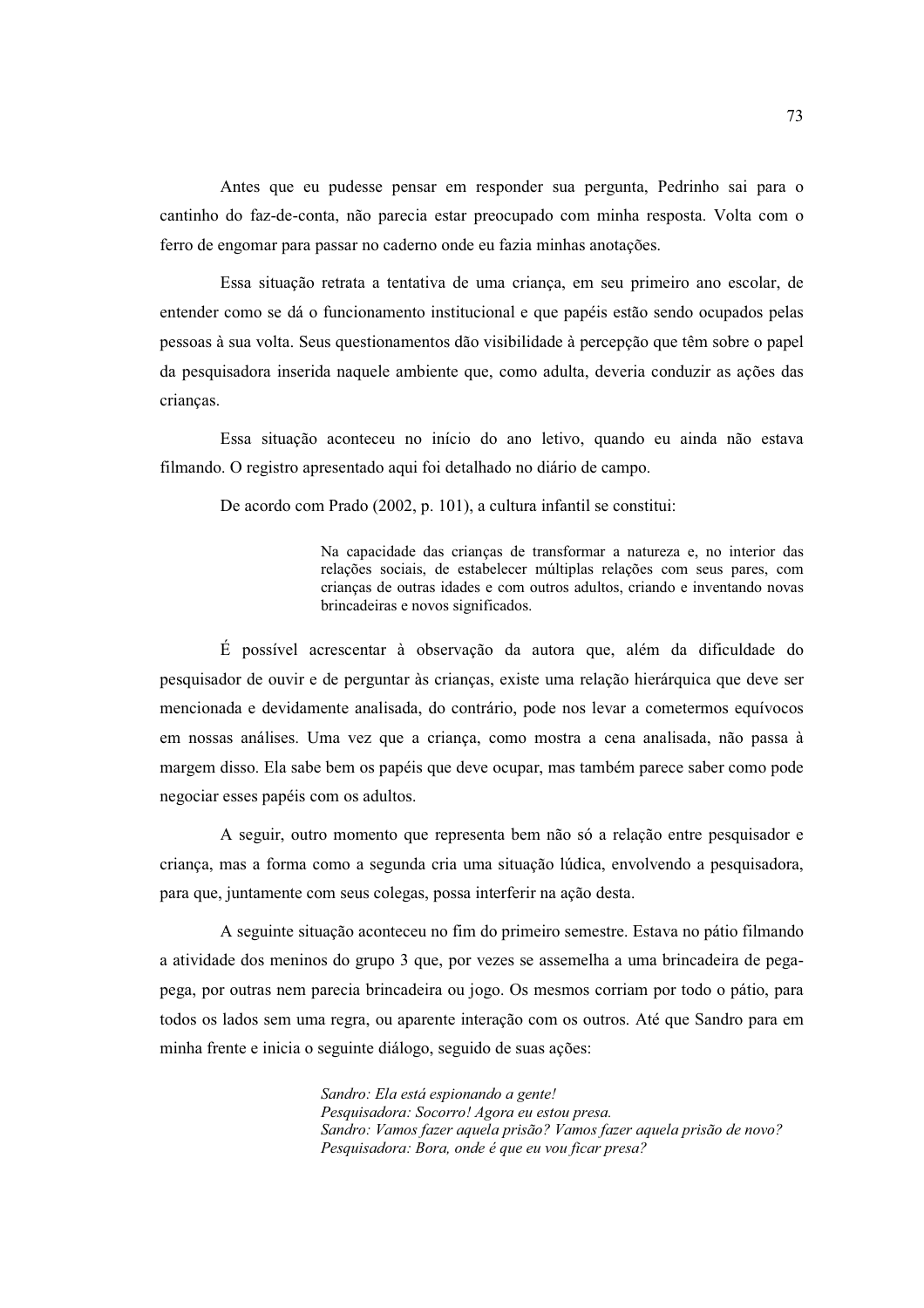Cauã: Felipe! Felipe! Ela te filmou. Leandro: Eu sei! Sandro: Eu tô fazendo uma prisão pra ela. Leandro: Como que ela não tá na prisão? Sandro: É que eu tô fazendo ainda. Leandro: Senão ela vai fugir. Pesquisadora: E aí eu não vou poder espionar vocês? Sandro: Não. Caio: Só se for... Sandro: A gente que vai espionar a gente... Você lembra? Pesquisadora: E como é que eu vou fazer o filme de vocês na hora do parque? Leandro: É só ver com o olho, não é com a boca. [correm atrás de João] Pesquisadora: Sandro, e como é que eu vou fazer o filme de vocês brincando no parque? Sandro: Filmando, né, se quiser. Felipe! Segura ela. Ronaldo, atacar! [Enquanto as outras crianças correm, Sandro faz a prisão. Risca o chão de areia com um graveto. Fazendo traços no chão.] Sandro: Ta aí a prisão. Pode ficar na prisão. Pesquisadora: Eu tenho que ir pra prisão? Sandro: Tem. Pesquisadora: Eu tenho que ir de verdade? Sandro: É. Pesquisadora: E aí, quem é que vai me levar. Sandro: Eu. Pesquisadora: Onde é a prisão? A prisão não é aqui não? Sandro: É aqui, é aqui. Pesquisadora: E na prisão eu posso filmar vocês? Sandro: Pode, tá aqui. Ronaldo: Mas não espionar. Pesquisadora: Pronto. Então aqui eu não estou espionando, estou só filmando. É? As crianças comemoram. Sandro: A prisão é bem aqui Pesquisadora: A prisão é aí? Sandro: É, vem. Pesquisadora: E como é que eu saio? Pode sair e passar desse risco? Leandro: Não, não pode sair não. Sandro: Só se for assim, pulando. Só se for pulando. Pesquisadora: E agora... Eu tenho um espaço bem pequeno, não é?.  $\left[\ldots\right]$ João: Macho, ela vai tentar fugir. Pesquisadora: Eu estou filmando como é que... As brincadeiras de vocês. Como é que eu vou filmar as brincadeiras de vocês se eu tiver aqui nessa prisão?  $\left[\ldots\right]$ Sandro: Sua prisão é agui, viu? Leandro: Pronto! Aí, prisãozona. Pesquisadora: E aí? Eu posso sair daqui, desse canto? Leandro: Pulando. Sandro: Só quando acabar o parque. Leandro: Taí, olha, sua prisão. Tem que ficar aqui. A sua prisão é aqui. Pesquisadora: Onde é? Sandro: É aqui, e fechando os olhos.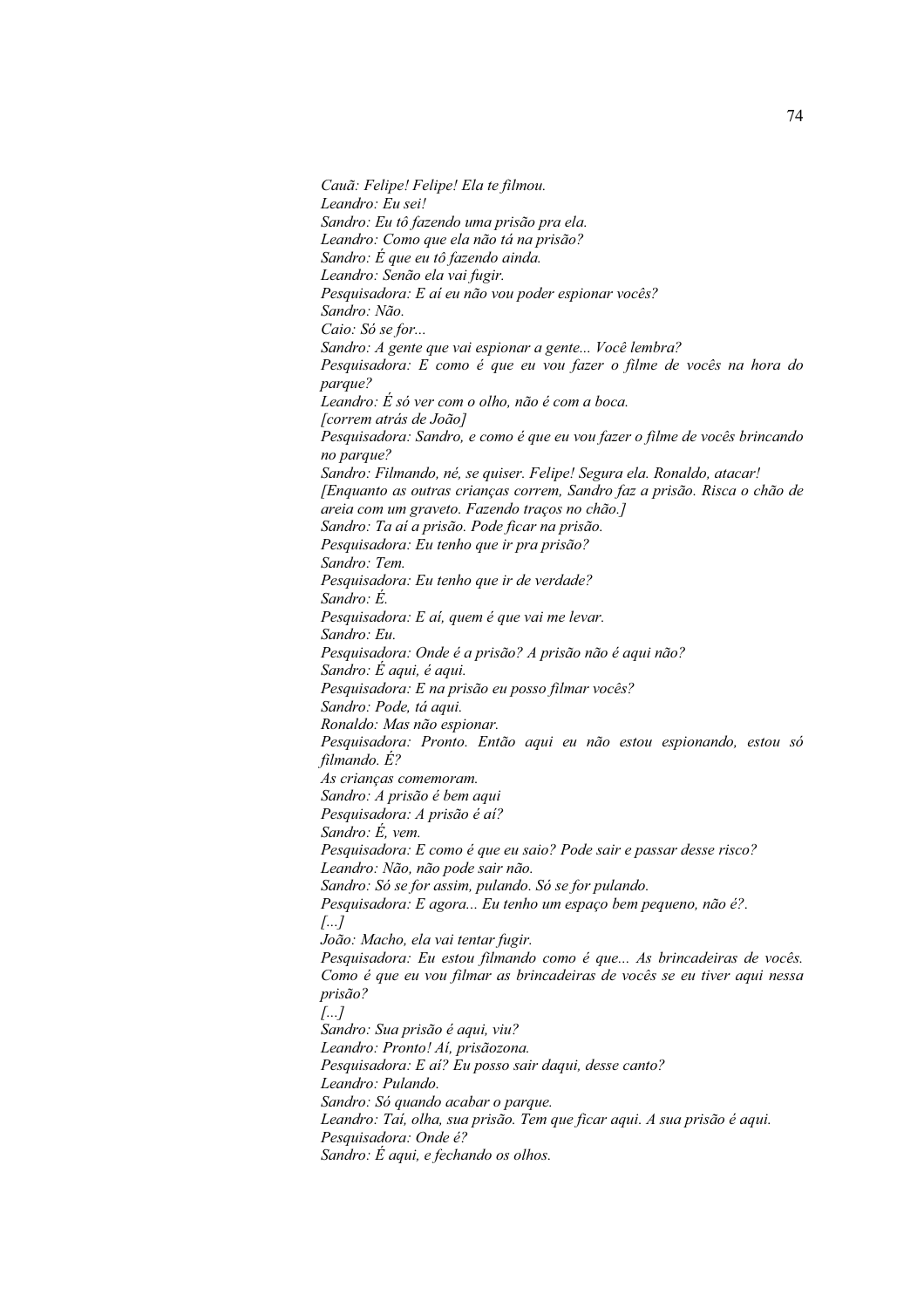Pesquisadora: E como é que eu vou filmar as brincadeiras de vocês? Sandro: A gente ta brincando e a câmera é que filma. Pesquisadora: Mas a câmera só filma se eu olhar, não é não? Sandro: A gente só vai ficar aqui. Vai, fecha os olhos. [Eu fecho os olhos e as criancas todas comemoram, rindo bastante e gritando. As crianças se balançam no parque] Pesquisadora: Vocês estão me enganando, não estão? [Meninos balançam-se no parque] João: Vamos brincar de... Sandro: Não, vamos brincar de espionar ela.

Essa última frase dita por Sandro ilustra a idéia desenvolvida por Costa (2001) na qual o sentido do lúdico para a crianca passa pela inversão de papéis, tal como aconteceu nessa situação.

A diferença entre essa cena e a primeira está na negociação das atividades a serem realizadas pela pesquisadora e pela criança. Nessa, a criança já tem domínio da rotina escolar, talvez por isso cria uma situação lúdica para reposicionar o pesquisador, modificando os lugares enunciativos, para com isso poder negociar as regras da observação que estava sendo feita dos mesmos.

No episódio do Pedrinho, a crianca ainda está construindo hipóteses sobre as pessoas que estão presentes naquele contexto, que papéis estão sendo ocupados pelos adultos e pelas crianças, por isso questiona o papel do pesquisador no contexto escolar quando o mesmo não lhe diz o que fazer. Aqui Sandro já pressupõe esse papel e cria uma situação imaginária que exige as modificações dos papéis, tanto dele como da pesquisadora, para que ele possa direcionar a ação desse ator.

Aqui a criança faz uso da palavra "espionar" em referência à ação da pesquisadora de filmar. Segundo eles, eu poderia filmá-los, mas não espioná-los e como eu poderia apenas filmá-los? Se permanecesse no local indicado por eles, onde parecia haver certa neutralidade. Aqui a situação lúdica foi escolhida pela criança para enunciar o lugar que o pesquisador deveria ocupar. Essa estratégia sutil utilizada pelo sujeito da pesquisa mostra que os mesmos não se sujeitaram à minha imposição física de adulto, buscando pensar essa relação.

Parece que a situação lúdica permite a desconstrução da assimetria de relação adultocriança, juntamente com as relações de poder provenientes dela e cria uma nova relação na qual as pessoas envolvidas têm o mesmo *status*, por serem brincantes, independente de sua idade, ou outra característica (COSTA, 2001). Isso parece ter permitido às crianças darem ordens a mim (pesquisadora), uma vez que aceitei os termos da brincadeira, negociando suas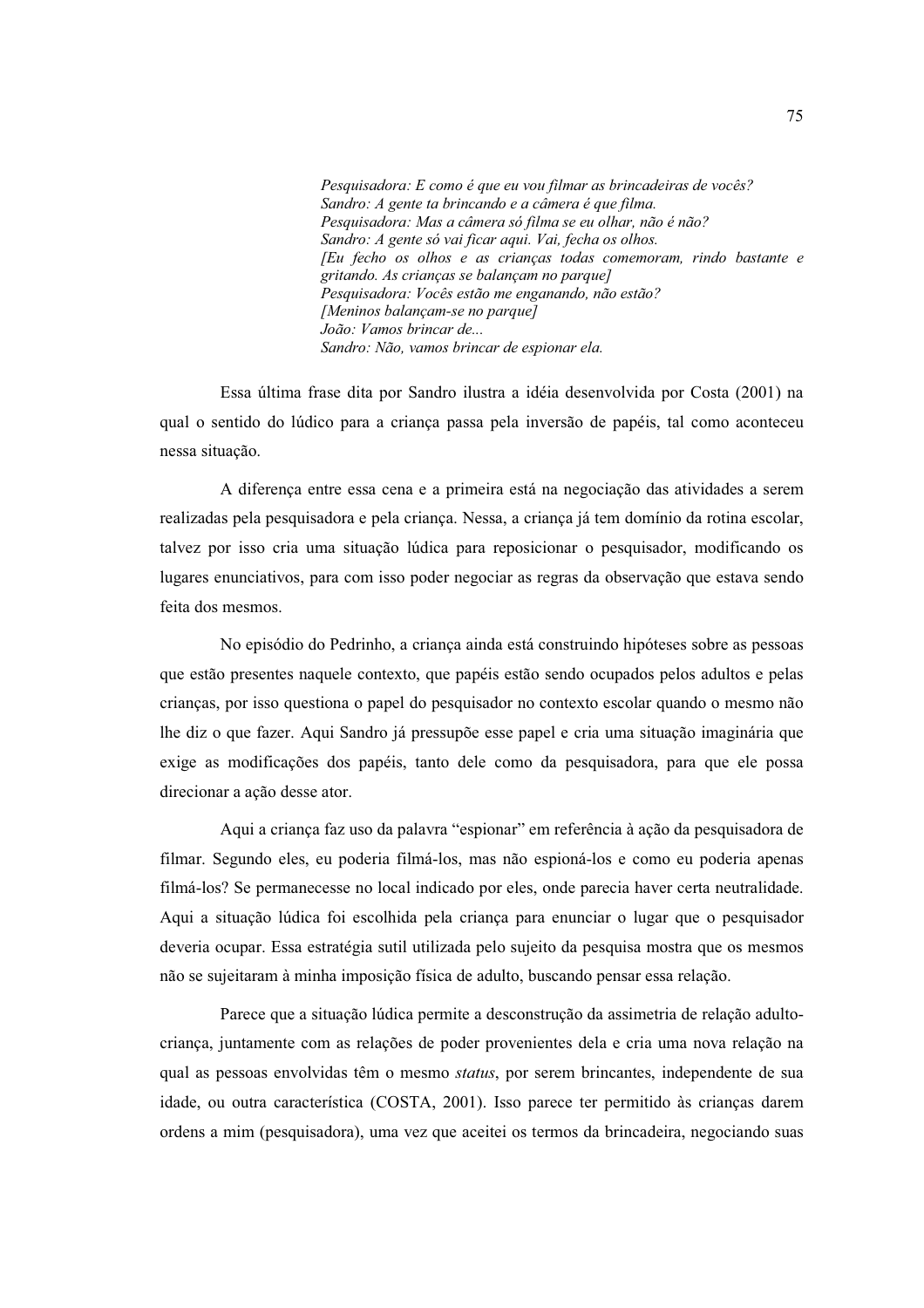regras. A análise tomada a partir da prática lúdica proposta por essa crianca nos leva a pensar conforme Kohan (2003, p. 72):

> Com efeito, não existe o Poder por um lado e os indivíduos por outro, mas indivíduos exercendo poderes no que ele [Foucault] chama de a arte do governo. "Governo" não quer dizer, nesta ótica, aparato estatal, mas o modo como se dirige, em qualquer âmbito, a conduta dos indivíduos. Governar, diz Foucault, é estruturar o possível campo de ação dos outros.

A atuação da criança interpela o pesquisador levando-o a pensar questões relativas à pesquisa. Na cena anterior, a criança, no primeiro semestre de sua vida escolar é protagonista e intervém de forma a exigir o posicionamento do adulto face a seu papel. Por outro lado, a seguinte cena ilustra o impacto da influência do pesquisador nas brincadeiras infantis:

> Marina e Isis estão no balanço. E dizem para mim que estou estragando a brincadeira. Como eu continuo por lá, dizem: Marina: Tchau, vai pra lá. A gente é o Power Rangers. Pesquisadora: Mas por que é que eu estou estragando a brincadeira? Marina: Porque está. Pesquisadora: É? Marina: Tá estragando a nossa brincadeira. Pesquisadora: E eu não estou brincando com vocês, não? Isis: Pode. Marina: Tá não, não é, Isis?

É interessante que no grupo 1, somente Marina me colocava em situações das quais eu não podia participar das brincadeiras, uma vez que observar a brincadeira é uma forma de participar dela também. Esse seu comportamento foi diminuindo ao longo do semestre. No grupo 2, Bia protagonizava essa fala de censura à minha participação como observadora de suas práticas. No grupo 3 essa situação somente aconteceu ao fim do semestre, quando as criancas já me conheciam bastante, não tendo nenhum registro no seu início, e talvez por perceberem a abertura propiciada pelo meu papel como pesquisadora. Mariana, do grupo 3 também já me pediu privacidade, mas também somente no fim do primeiro semestre letivo.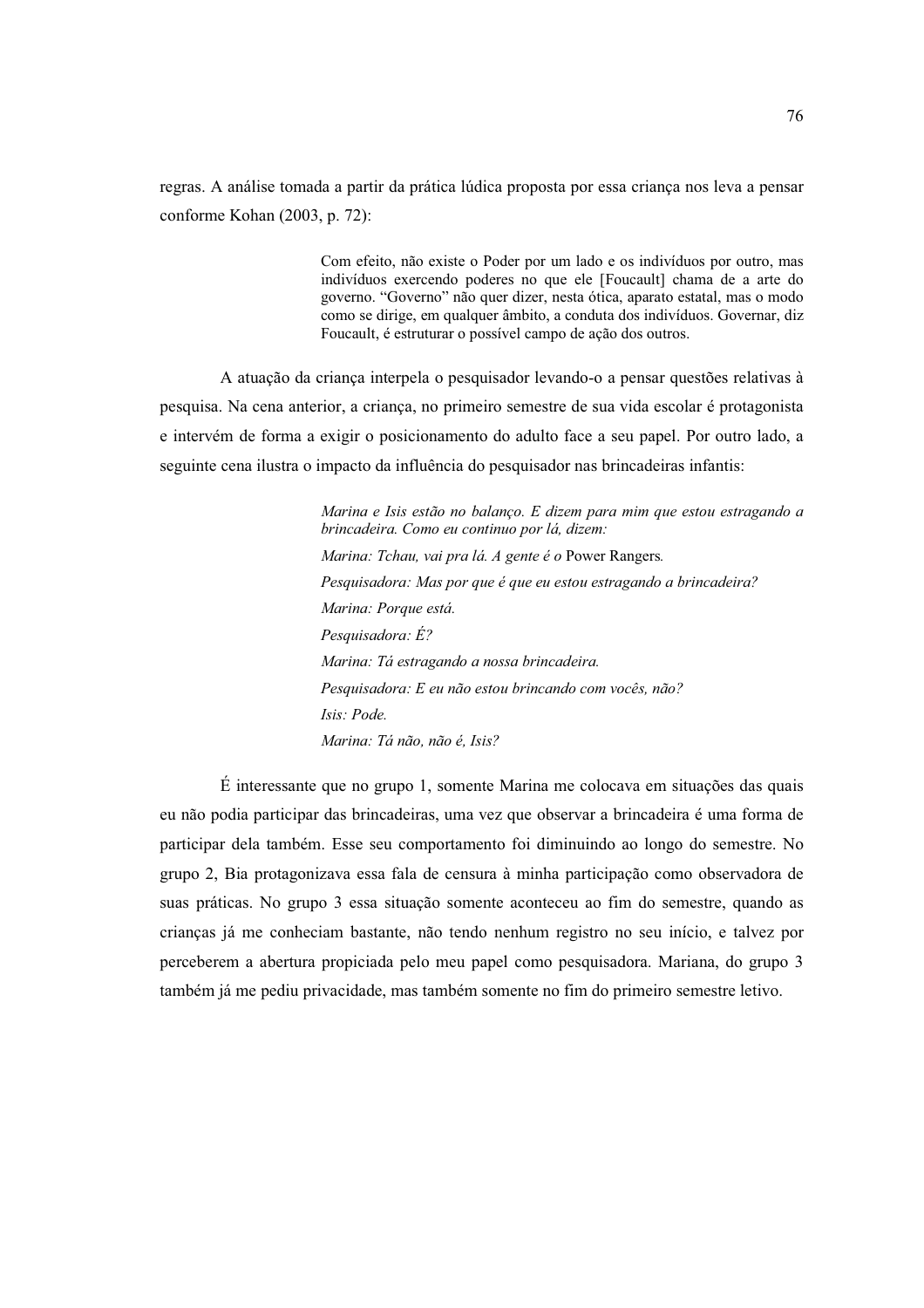## 3.3 O caminho percorrido até a construção das categorias de análise

Há dois discursos já devidamente instituídos e normalizados, que se opõem, e é a partir deles que começo a discussão: a brincadeira carrega em si todo um significado de improdutiva e, por outro lado, a instituição escolar, desde os seus primórdios e hoje mais ainda, tem como objetivo fornecer os conhecimentos desenvolvidos culturalmente para que os mesmos possam ser usados, pelos adultos do futuro, como ferramentas no mercado produtivo. Esses pontos serão analisados em sua intercessão, porque o olhar aqui estará voltado para o contexto de troca entre ambos, ou seja, o que muda a partir da interação de um com o outro, quando a brincadeira emerge em um contexto não planejado e a partir da iniciativa dos alunos, no decorrer da atividade do professor ou em outros contextos.

E no que concerne ao professor o foco do estudo recairá sobre as atividades lúdicas que ele planeja e executa. O objeto específico dessa investigação é o sentido que o lúdico assume para esses atores nas mais diversas situações de interação.

O corpus foi tratado através dos seguintes procedimentos analíticos:

- 1) Primeiramente, analisei o contexto social imediato para verificarmos que interações geram atividades lúdicas, sejam elas mediadas por materiais considerados lúdicos ou não, quer sejam elas construídas pelo discurso. A cada cena procurava atividades (tanto didáticas quanto lúdicas) em que as crianças travassem um diálogo sobre a mesma, através de uma possível negociação de sentidos;
- 2) Transcrição detalhada da cena videogravada de maneira a explicitar o contexto enunciativo, ou seja, as condições de produção do discurso, a fim de compreender a ação lúdica das crianças frente aos seus interlocutores e em sua relação com os contextos;
- 3) Elaboração de um quadro comparativo das cenas transcritas destacando aquelas atividades consideradas lúdicas pelas professoras e cuja condução era recorrente nos três grupos:
- 4) Seleção de uma cena de cada grupo acerca de uma atividade desenvolvida pelo professor em sala de aula, com as seguintes características: ter sido realizada dentro do contexto da sala de aula; ter sido apresentada para as crianças como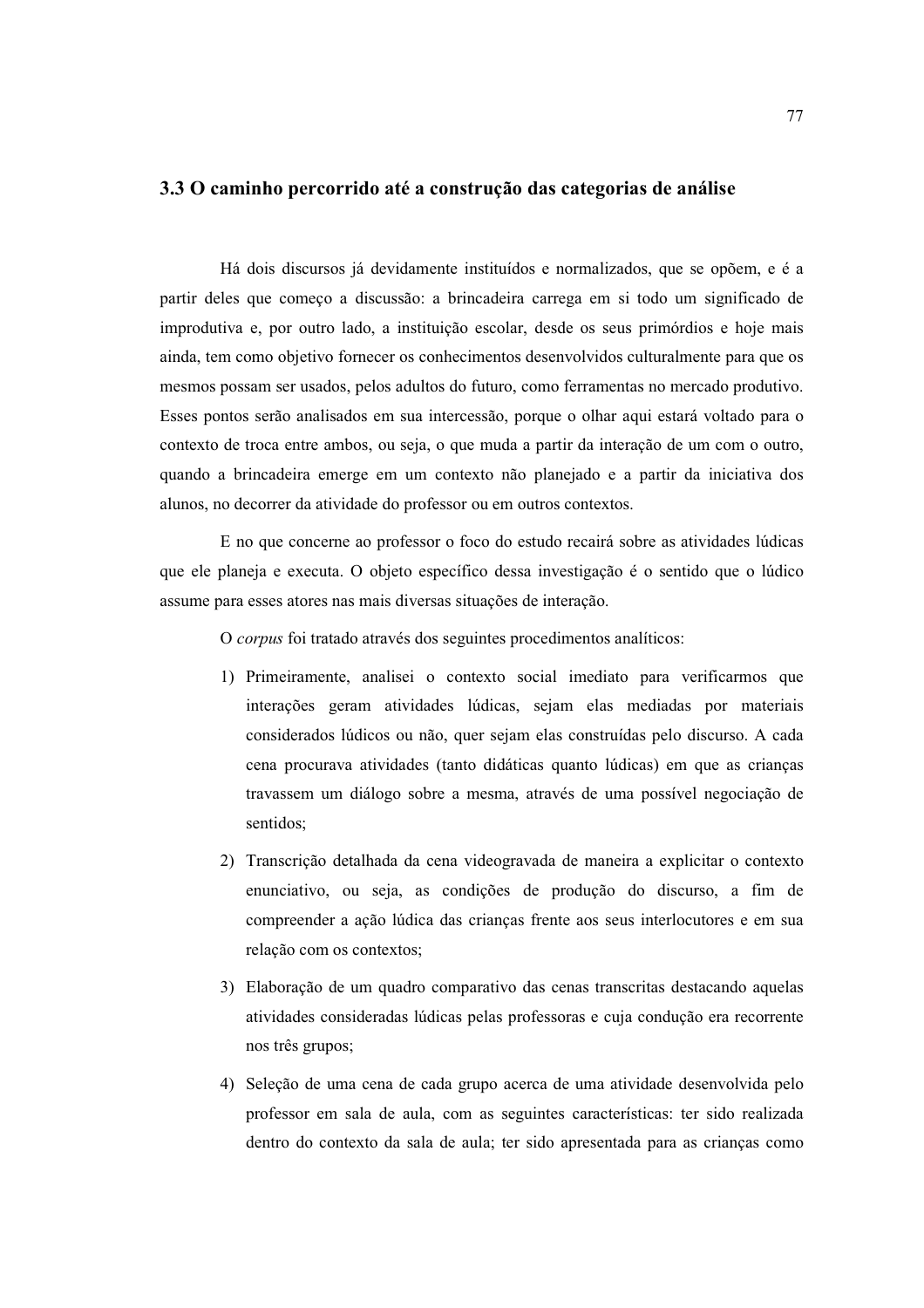uma brincadeira (a professora tendo verbalizado isso); a atividade ter finalidades didáticas, visando alguma aprendizagem prevista na proposta curricular;

5) Apresentação da referida cena para cada dupla de professoras, antes de iniciar a entrevista, de forma que as mesmas pudessem, a partir da observação de sua própria ação, fornecer indicadores para o sentido institucional do lúdico.

Com isso, assim como em relação às crianças, procurei interagir com as professoras, pela necessidade de compreender o sentido de suas práticas.

Por ocasião da entrevista realizada com as professoras, realizada ao final do ano letivo, mostrei uma cena para elas, e perguntei: "O que vocês têm a dizer sobre essas cenas?" O objetivo era saber que sentido tinha a organização daquela atividade naquele momento, e que sentido davam agora que estavam no lugar de observadoras, ou seja, para apreender que lógicas estão presentes na construção das atividades que elas consideram lúdicas.

A idéia de apresentar o vídeo para as professoras foi proveniente do artigo de Clot (2005) no qual ele apresenta um dispositivo metodológico que usa, denominado *autoconfrontação*. A apropriação dessa proposta metodológica foi interessante pelo fato de a mesma permitir, tal qual como diz o autor, a produção de um movimento de confrontação dialógica sobre a atividade de trabalho sem limites *a priori*.

Esse encontro foi muito rico e será analisado no capítulo sobre os modos de fazer/dizer das professoras.

Para apreender esse sentido que o lúdico estava tomando, acompanhei o dia-a-dia das crianças nos diferentes espaços institucionais, tendo como pressuposto o fato de que o brincar desenvolve-se em um contexto menos sistemático e planejado, enquanto a sala de aula é marcada pela forte divisão de papéis.

Uma situação lúdica permitiria que as crianças chegassem às suas próprias conclusões e modificassem as regras, caso pudessem ver que ela não é boa para todos. Nessa situação, as crianças têm que encontrar seu espaço. Na situação de sala de aula, com a professora mediando, o espaço é concedido para algumas crianças pela autoridade da professora sobre o restante do grupo.

As questões dessa pesquisa incidem sobre os sujeitos da interação, não enquanto subjetividades particulares, mas enquanto posições ou papéis ocupados por cada um dos atores na situação considerada. O foco incide sobre os modos como os sujeitos fazem para por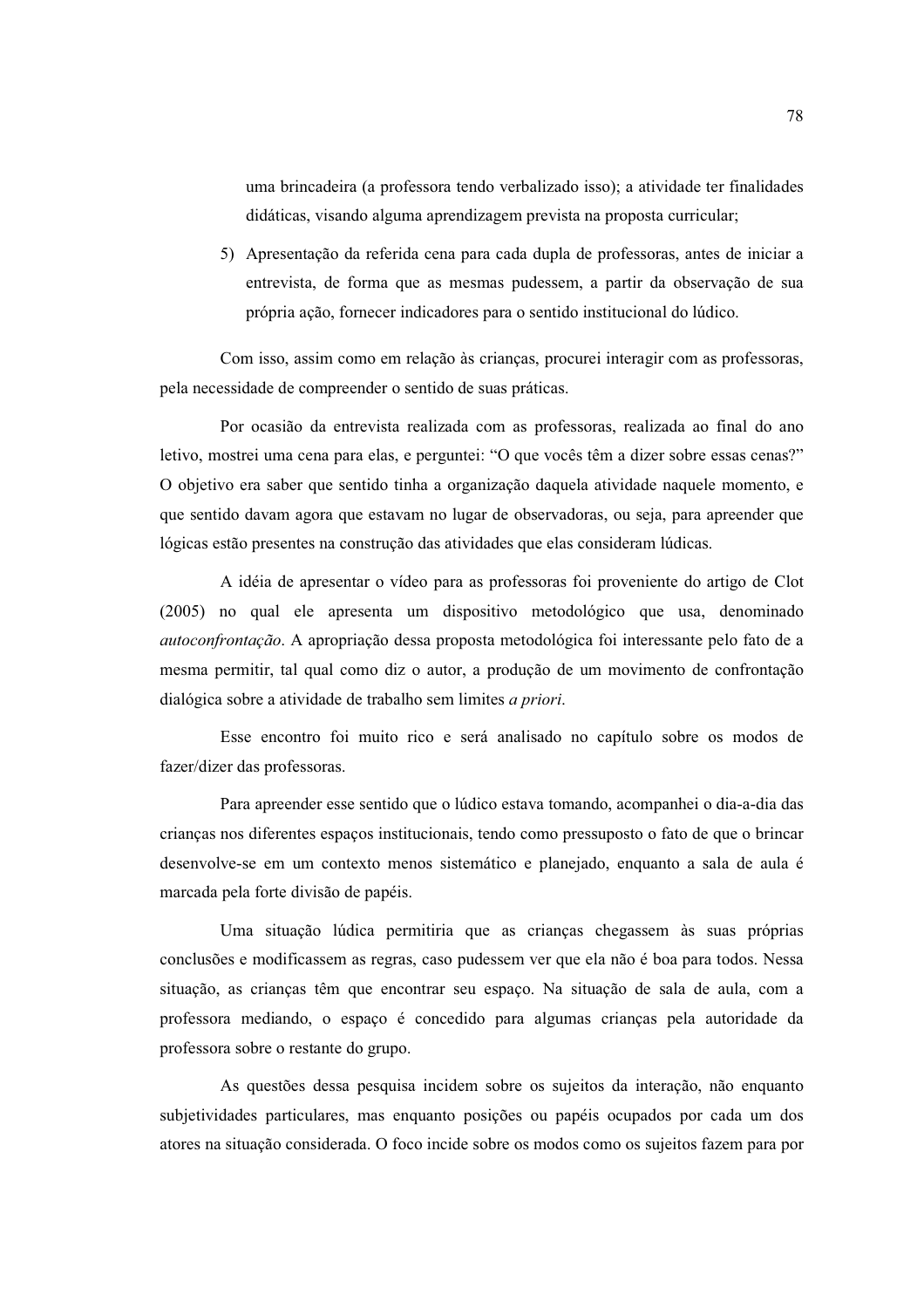em funcionamento as práticas da cultura lúdica e escolar, pensando que o sujeito é atravessado por diferentes vozes, a depender de sua posição em uma dada relação.

Com esse pensamento decidi pela realização de uma análise microgenética caracterizada como uma:

> [...] forma de construção de dados que requer a atenção a detalhes e o recorte de episódios interativos, sendo o exame orientado para o funcionamento dos sujeitos focais, as relações intersubjetivas e as condições sociais da situação, resultando num relato minucioso dos acontecimentos. (GÓES, 1997, p. 9).

Partindo dessa perspectiva, analisei as falas das professoras e as situações cotidianas da vida escolar de uma escola de educação infantil, enquanto construções discursivas, tendo em vista, principalmente, as negociações e/ou modificações dos papéis nas diferentes situações, o contexto da enunciação e a relação entre os participantes do discurso.

A partir de então me propus a pensar como a atividade lúdica aparece marcada pelos diversos contextos, que lógicas de ação estão subjacentes a ela, e como se manifestam na construção dos intercâmbios sociais ali produzidos. Assim, delimitei duas categorias de análise, quais sejam:

- $-$  Os dispositivos institucionais são os parâmetros que, regulados pelos saberes sobre a infância e o brincar da criança, instituem os contextos lúdicos;
- $-$  As maneiras de fazer são as estratégias utilizadas por criancas e professores no marco referencial dos dispositivos institucionais, tanto da cultura lúdica quanto da cultura escolar, para fazer valer suas posições.

O sujeito brincante se constitui a partir desses dois pontos não de um ou de outro, mas do cruzamento de ambos. É na interação entre os dispositivos institucionais e as maneiras de fazer que o sujeito brincante se constitui.

Seu posicionamento depende do compartilhamento com a posição ocupada pelo outro. O sujeito é posto em uma posição ou em outra na relação com um outro. Isso quer dizer que o sujeito pode ou não ocupar o papel dado pelo outro, mesmo este sendo um adulto, isso porque o sujeito em interação sempre se posiciona e, ao se posicionar sobre o outro, posiciona o outro em determinado lugar.

O desenvolvimento dos eixos de análise permitirá responder aos seguintes questionamentos: 1) Se o tipo de apropriação do brincar pela escola promove uma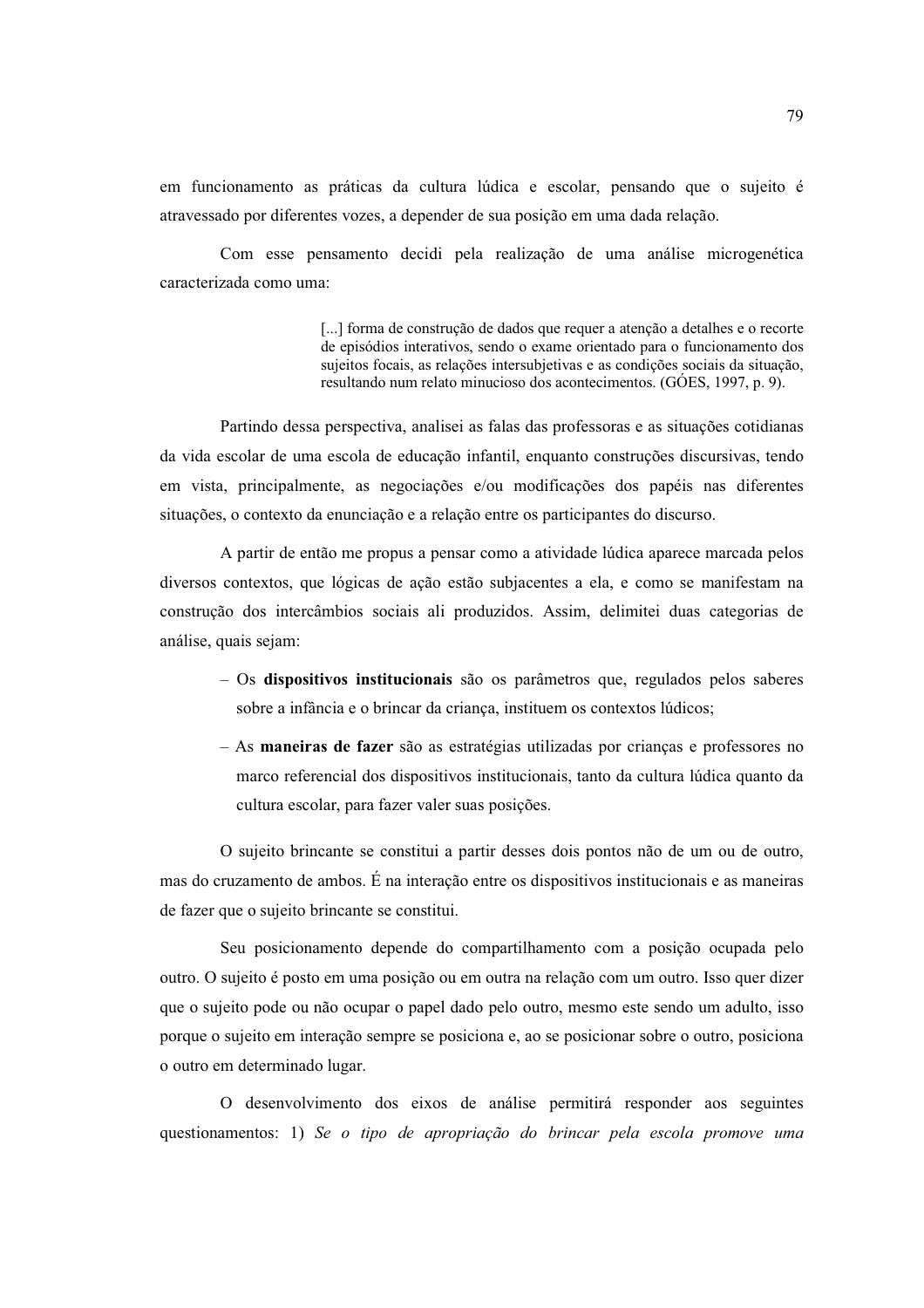cristalização do lúdico que, utilizado para esses fins, perde suas principais características e passa a ter outras? 2) Se a utilização do lúdico como recurso didático pela escola deve ser revista para que não seja apresentada de uma maneira engessada e sim como proposta flexível que está sempre adquirindo novas dimensões?

Para poder responder a essas indagações, parto da análise da palavra jogo em Brougère (1998). O autor apresenta três sentidos atribuídos essa palavra: primeiramente, apresenta a palavra jogo, significando ação de jogar, que pode ser realizada pelos mais diferentes atores ou, mais especificamente, como sinônimo de atividade lúdica. O jogo, assim como foi definido por Brougère (1998), somente pode ser analisado a partir das **maneiras de** fazer das crianças e da entrevista com as professoras sobre suas maneiras de fazer.

A palavra jogo entendida como um sistema de regras parece ser a que mais caracteriza a brincadeira existente na realidade escolar, planejada e prevista pela proposta curricular para a educação infantil, servindo de ilustração para os dispositivos institucionais. Embora as crianças construam seus sistemas de regras, como mostra Costa (2001), o fato dos mesmos não serem explicitados pelas crianças no decorrer das cenas filmadas, não me permitiu a realização da análise microgenética dessa forma de definir o jogo.

A escola centra-se bastante na construção e na análise do *tipo de material*, ou seja, da terceira compreensão do significado da palavra jogo, que deve mediar as atividades das crianças, deixando para segundo plano a observação de como as interações vão se dando a partir da mediação das crianças com esses brinquedos ou jogos. O jogo entendido como material a ser utilizado foi analisado tanto a partir dos dispositivos institucionais quanto de seus modos de fazer das crianças, e das professoras.

No próximo capítulo analisarei os Dispositivos Institucionais, conceito retirado de Foucault para compor minhas categorias de análise, que foram construídas a partir da perspectiva dos professores e dos alunos.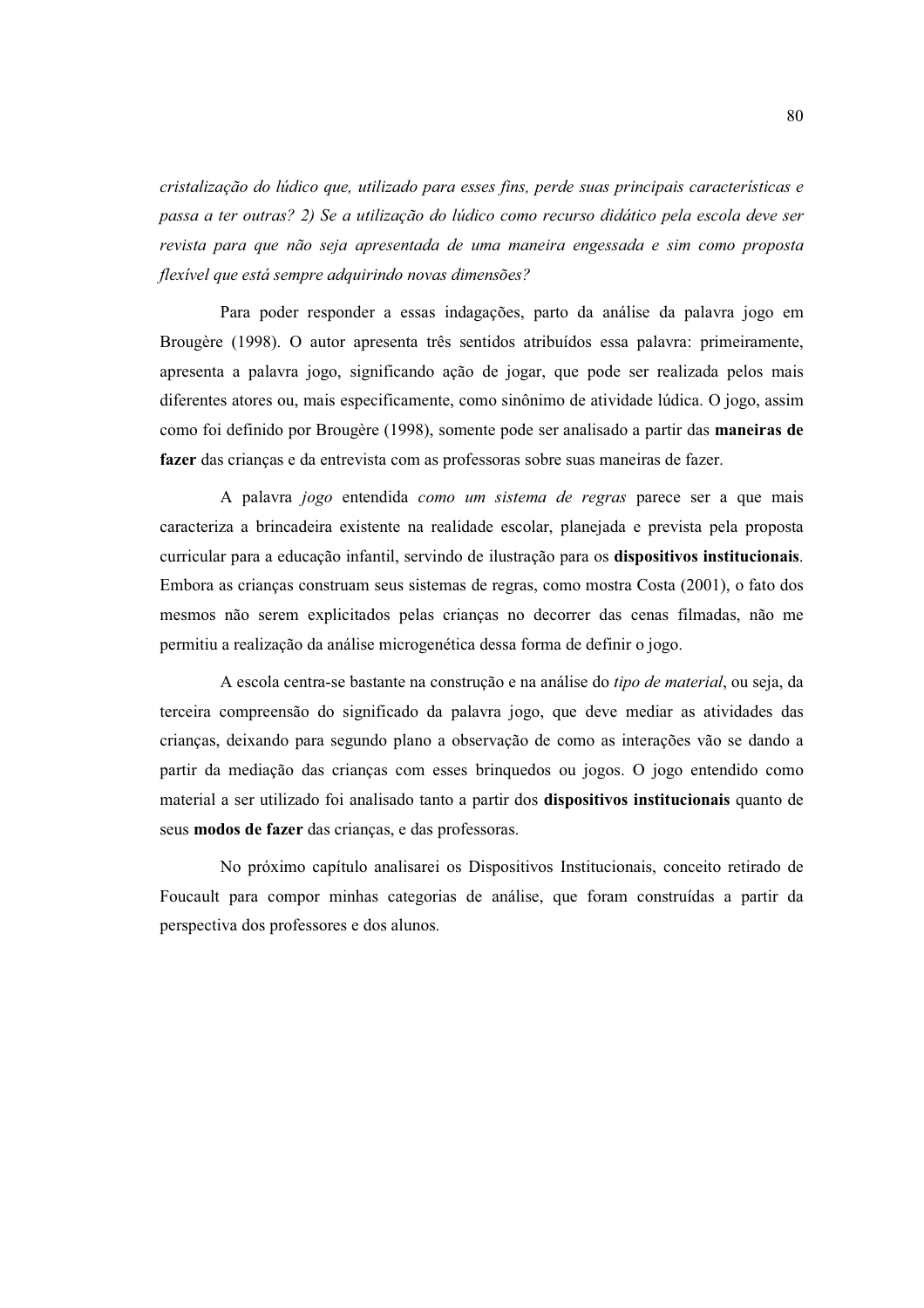# **CAPÍTULO 4**

# SOBRE OS DISPOSITIVOS INSTITUCIONAIS

Não escrevo a partir de um lugar privilegiado, neutro, incontaminado; sou tão produzida pelos discursos que tenho a presunção de comentar, como todas as hipotéticas crianças que são por eles descritas e constituídas.

(Isabel Bujes)

Para a construção de nossas categorias de análise tomamos de empréstimo as abordagens teóricas de Foucault (1987) e De Certeau (1994). Foucault denomina governamentalidade o que descrevemos aqui como dispositivos institucionais. Esse conceito pode ser caracterizado como:

> Por "governamentalidade", eu entendo o conjunto constituído pelas instituições, procedimentos, análises e reflexões, cálculos e táticas que permitem exercer essa forma bastante específica e complexa de poder, que tem por alvo a população [...]. (Revel, 2005, p. 54)

Aqui dispositivos institucionais são definidos pelos mesmos autores como "procedimentos técnicos" elaborados com um fim disciplinar que tem como objetivos: organizar o espaço institucional; selecionar seus suportes materiais, suas atividades, seu tempo, sua rotina; até mesmo regular a relação do sujeito com o corpo e o movimento.

Os dispositivos institucionais são redes discursivas que dinamizam a prática institucional – no caso a instituição educacional em questão –, determinando, entre outras coisas: a organização do espaço e do tempo na rotina escolar; a estrutura física, o que inclui a seleção dos materiais didáticos e brinquedos; a oferta de atividades planejadas e oferecidas pelo professor para a sua turma, através de uma determinada modalidade didática e; as regras que conduzem a relação com o corpo e o movimento.

Esses dispositivos emergem nos mais variados graus de instância e mediação tais como os saberes sobre a infância, as políticas que definem as diretrizes educacionais, o projeto político-pedagógico construído pela escola, o discurso proferido pelo professor e até pelas próprias crianças, quando querem controlar a ação de um outro colega ou delas mesmas.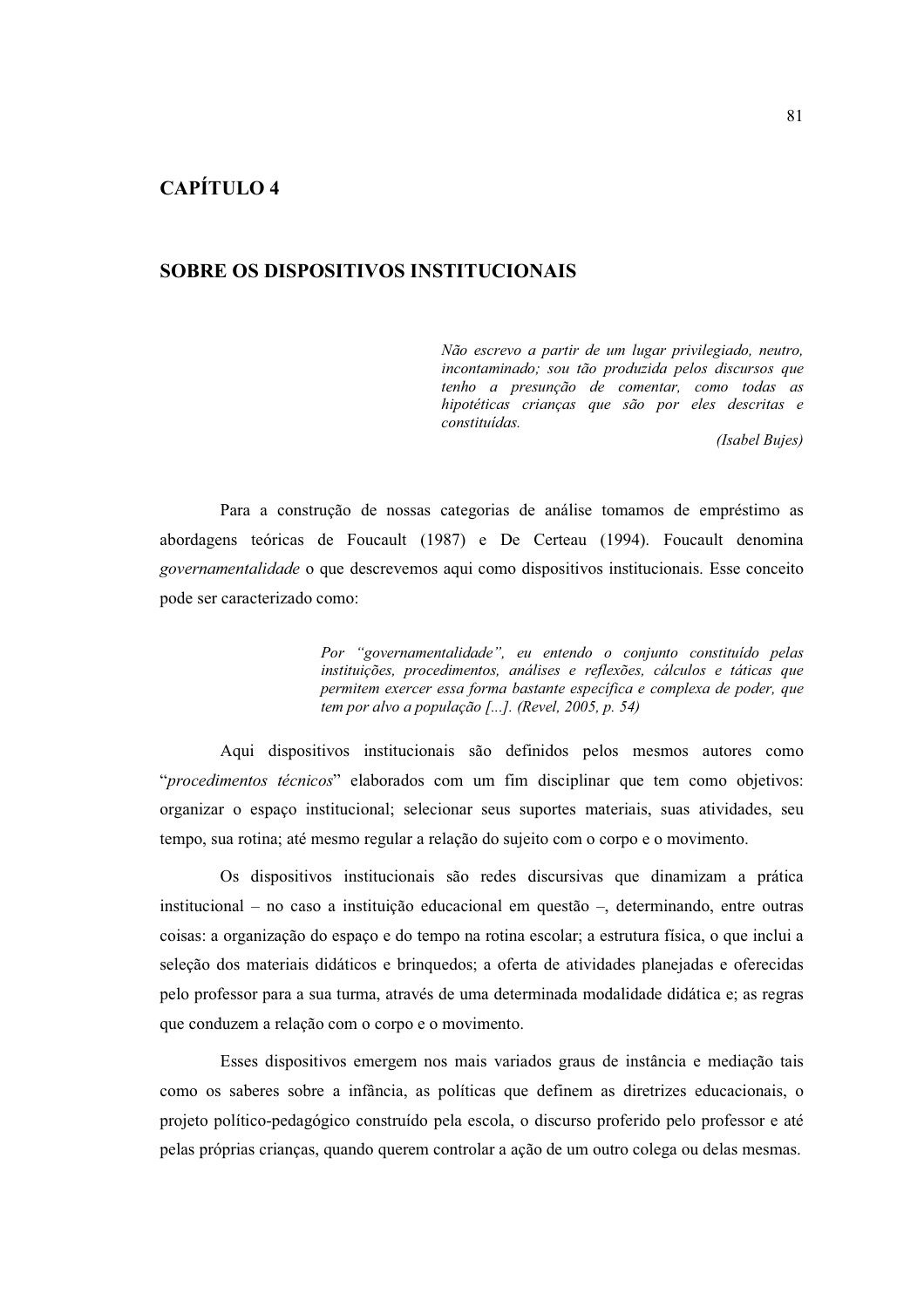A análise das entrevistas realizadas com as professoras faz referência a uma dimensão de dispositivos institucionais provenientes de teorias e regulamentos elaborados por diversas instâncias sociais e que pretendem regular as ações docentes, fundamentando e dando suporte teórico às suas práticas e, por conseguência, a dos alunos que vivem a realidade escolar.

Bujes (2002), em sua pesquisa, fazendo uso das ferramentas conceituais construídas por Foucault denomina o Referencial Curricular Nacional para a Educação Infantil (RCNEI, 2001) como um *dispositivo pedagógico*. Oferecendo-nos mais elementos para compor essa categoria de análise.

Com isso é possível afirmar que na escola os dispositivos institucionais também são fixados e produzidos sobre a ação de brincar, de forma a definir o espaço físico e simbólico que deve servir de cenário para o brincar da criança, ou seja, os contextos lúdicos.

No que se refere aos saberes sobre a infância, o lúdico, um dos vários elementos que são usados pela instituição, através da figura do professor e para o mesmo, aparece como dispositivo, sendo oferecido com o objetivo de tornar a aula mais significativa. Esse aspecto do lúdico fica bem caracterizado através das entrevistas e mostra-se com certa recorrência no discurso institucional, bem apropriado e devidamente verbalizado pelas seis professoras entrevistadas, quando estas analisam seus modos de fazer.

Para pensar sobre os dispositivos institucionais que apoiam ou não as ações de brincar, analisei as diferentes manifestações discursivas – que emergiram das interações nos espaços da escola, entre professores e alunos - que evocam, em seu conteúdo, os limites e possibilidades para ações nesses ambientes.

A fala da professora<sup>24</sup> acerca de uma atividade de formação de palavras, realizada em sala de aula com os alunos do grupo 3, através da utilização de dois dados de sílabas, ilustra a relação entre os dispositivos institucionais e o brincar:

> [...] pra gente trabalhar essa parte de silabas e palavras, pra não falar só em sílabas, assim, uma coisa solta pra crianca $^{25}$ , a gente procura fazer um jogo. Através de um jogo e, contextualizado, onde a criança vai perceber que ali formam as sílabas, o som das palavras e que tem palavras que começam com aquela silaba. Então, a gente pensou nos dois dados pra isso, pra não ficar só no lá, lé, li, ló, lu. E trabalhando com o nome deles ou o

<sup>&</sup>lt;sup>24</sup> Não identificarei nenhuma das professoras, a não ser quando houver diferenças significativas em suas práticas ou discursos que repercutissem nessa pesquisa, de modo a exigir a identificação de cada uma das professoras.<br><sup>25</sup> Os grifos feitos por mim têm o objetivo de chamar a atenção do leitor para as palavras utilizadas

pelos sujeitos da pesquisa.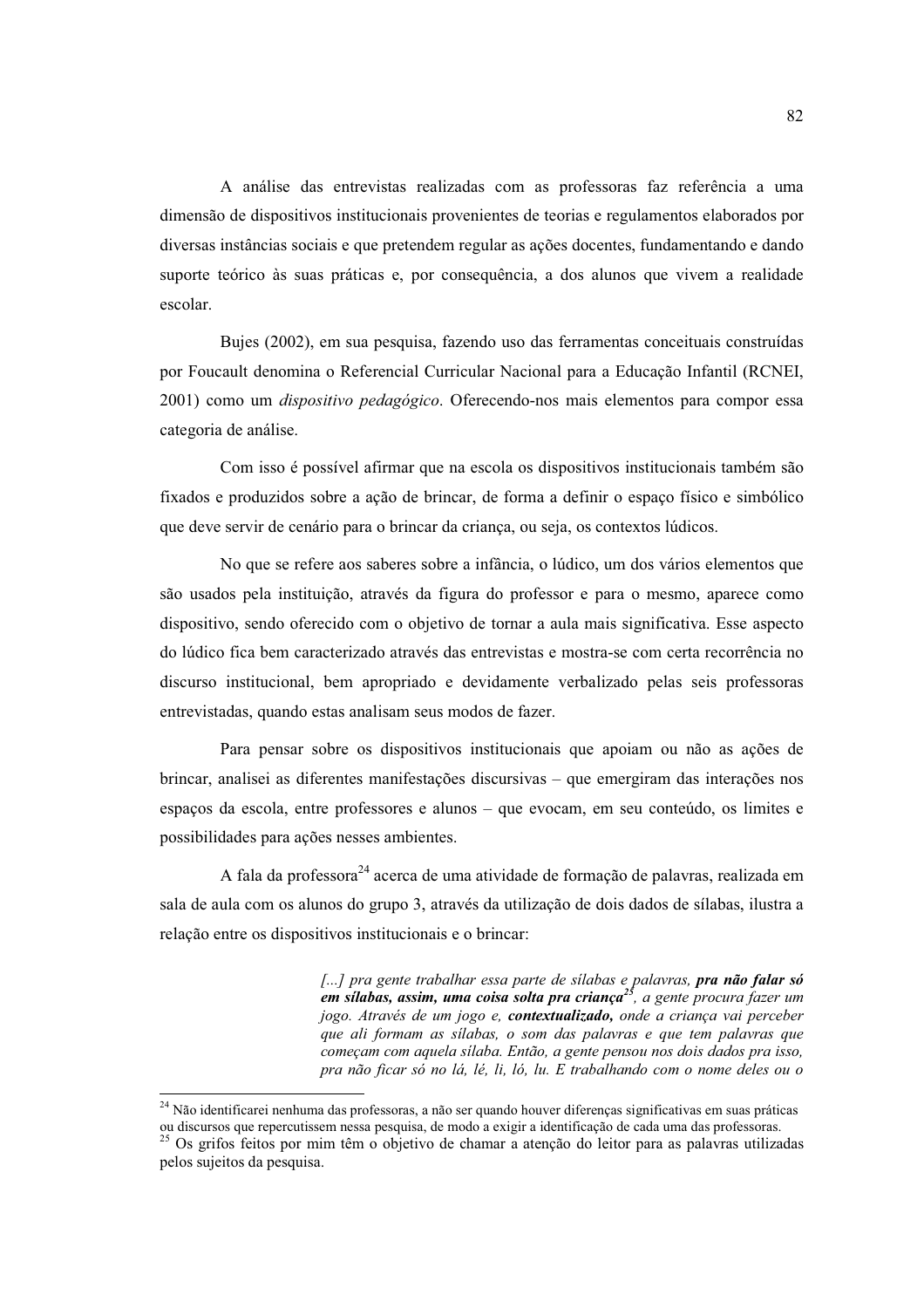nome que eles conhecem, palavras que formam através das silabas dos dados e o jogo está muito assim, porque eles participam da brincadeira, eles jogam o dado. Então assim, acho interessante por isso. Pra não ficar solto mesmo o trabalho da linguagem.

A atividade referida na citação acima tem como material lúdico dois dados, que possuem uma sílaba em cada um de seus lados. O procedimento consistia em jogar os dois dados ao mesmo tempo e, juntando as sílabas de cada um, formar uma palavra. É interessante observar que a professora afirma que faz uso dessa atividade para que o conteúdo não fique "solto". Parece que esse solto refere-se a uma atividade descontextualizada. Nessa situação o professor usa o lúdico como mediador do ato pedagógico, uma ferramenta que por si só, garante a atribuição de significados para a atividade curricular e previamente planejada.

Aqui a professora faz uso do dado (que possui, em cada um dos seus lados, uma sílaba previamente escolhida por ela) como material lúdico, como instrumento para realizar uma transposição didática.

Essa situação ilustra a inclusão do lúdico na educação infantil, fruto de um determinado modelo prescrito pelo RCNEI (2001), que insere o lúdico na Educação Infantil, abrindo a possibilidade do professor se apropriar dessa ferramenta para dinamizar suas aulas. Essa exigência aumenta a possibilidade de negociação entre os atores, embora não consiga modificar as posições enunciativas. Essas só podem ser negociadas a partir dos modos de fazer, que é uma negociação de sentidos.

A partir de situações como essas, é pertinente levantar os seguintes questionamentos: só as atividades lúdicas conferem significado às acões das criancas? Uma atividade só teria significado se apresentada através de uma situação lúdica? É a característica lúdica que dá significado à atividade ou à relação que os alunos estabelecem com a mesma?

Nosso texto segue analisando os dispositivos institucionais a partir dos elementos que os constituem: 1) os contextos que são pensados para compor o cotidiano escolar; 2) o material escolhido para ser utilizado pelos alunos que fazem parte da comunidade escolar, de tal forma que possa gerar ações para que os objetivos da escola possam ser alcançados.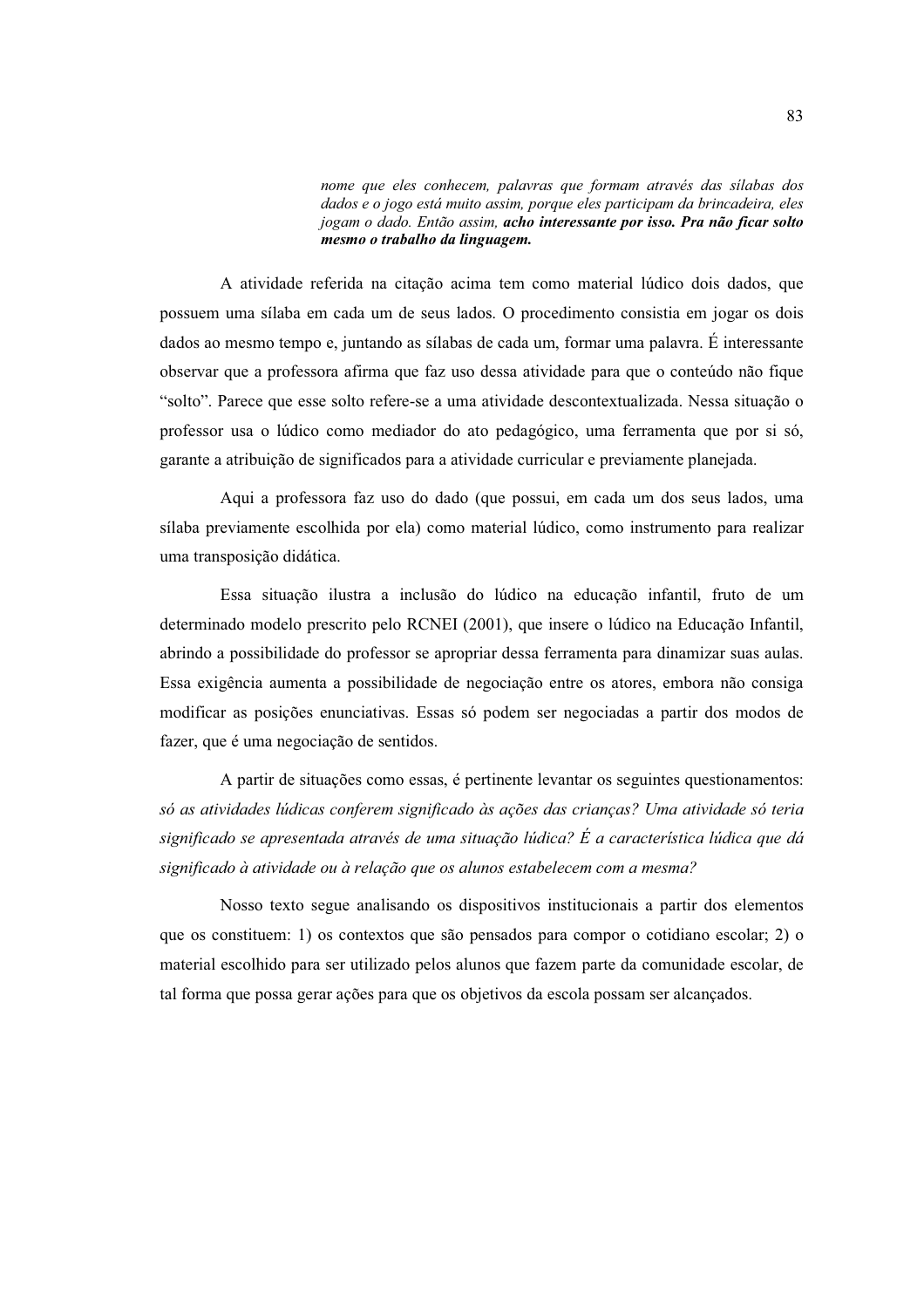# 4.1 Diversidade dos dispositivos institucionais: os contextos que lhes dão suporte

[...] o poder não é nem repressivo nem destrutivo, mas sim produtivo: ele inventa estratégias que o potencializam; ele engendra saberes que o justificam e encobrem; ele nos desobriga da violência e, assim, ele economiza os custos da dominação.

(Veiga Neto)

Aqui analiso a emergência das regras institucionais, que regulam a utilização dos espacos da sala de aula, em sua relação com as ações das crianças nesses ambientes. Gostaria de ressaltar que, em nossas análises, a escolha dos materiais que compõem cada um desses espaços em que está dividida a sala de aula não se dá por acaso, é regulamentada por saberes que têm por objetivo certa *governabilidade*. Uso a nomenclatura de Foucault (2005) que apresenta um conjunto de regras como dispositivos usados por uma máquina invisível que regula comportamentos.

Retomando a questão dos espacos, os três cantinhos que discuto aqui (dramatização, blocos e jogos), além do espaço da roda de conversa, são lugares previamente demarcados pelo mobiliário dentro do espaço físico da sala de aula e destinados às atividades distintas daquelas dirigidas pelas professoras, tal como o pátio, lugar da brincadeira livre. Sendo assim, as ações de crianças e adultos, em qualquer um desses espaços, são reguladas por leis diferentes das que regem as atividades didático-pedagógicas, exceto no que diz respeito aos horários e ao tempo de permanência - duas instâncias que, devido à exigência da rotina escolar e do planejamento pedagógico, acabam atravessando toda e qualquer atividade realizada na escola.

Até aqui está claro que o contexto onde a ação é realizada, juntamente com os objetos utilizados e a relação entre os parceiros envolvidos, são determinantes para pensarmos sobre as condições de produção do discurso sobre o lúdico que, por sua vez, nos auxiliará a investigar como se dá a articulação de sentido do lúdico para os diferentes atores no contexto escolar.

Embora cada um dos três cantinhos se diferenciem pelos suportes materiais que disponibilizam para a criança, o que há de comum entre eles é a sua funcionalidade, ou seja, prestar-se à realização das atividades lúdicas.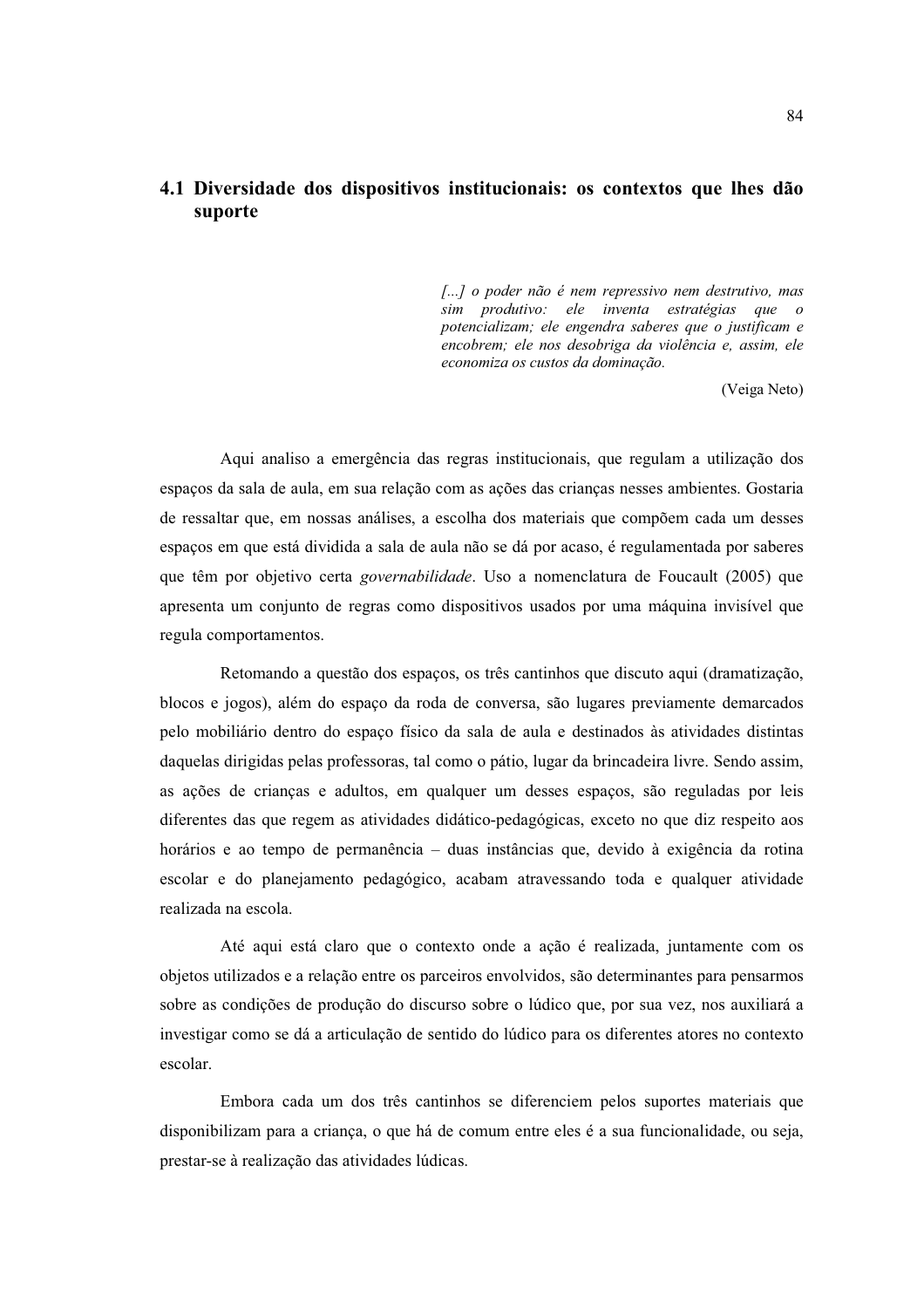As atividades realizadas nesses cantinhos são de iniciativa do aluno e a intervenção da professora acontece em um grau bem menor, assim como no pátio. O tipo de intervenção que o professor faz nesses espaços, em relação ao pátio, limita-se a estimular a utilização de diferentes cantinhos, diversificando suas experiências, quando percebem que as crianças sempre procuram o mesmo cantinho. Para atender a essa exigência de rotatividade fez-se necessário a delimitação do tempo que cada criança pode permanecer nos cantinhos.

Essa prescrição era, sobretudo, aplicada ao grupo das crianças de 4 e 5 anos que já entraram naquela escola havia pelo menos dois anos. Essas criancas já têm suas preferências e, devido a isso, restringem suas experiências nos outros cantinhos. A exigência de utilização de todos os cantinhos rompe a inércia da utilização do material para atividades semelhantes.

O cantinho preferencial das meninas é o da dramatização. Ele é composto por materiais que lembram uma casa, assim como roupas dos contos de fadas e outras, além das bonecas-bebês. Já os meninos preferem o cantinho dos blocos, onde há peças de madeira e plástico, ferramentas de brinquedo, como serrote, bonecos do Power Rangers e outros de guerra, animais e carrinhos. O cantinho dos jogos parece neutro quanto ao gênero. Nele podemos encontrar desde os quebra-cabecas até jogos de tabuleiro, incluindo jogos de construção.

Aqui apresento as interações que aconteceram no contexto dos cantinhos situados no espaco físico da sala de aula, mas que não funcionam de forma sistematizada, uma vez que a disponibilidade e a diversidade do material lúdico que compõem cada um dos três cantinhos acabam por incentivar a emergência das mais variadas práticas lúdicas.

## 4.1.1 A roda de conversa

A roda de conversa é um lugar que assume características diferentes, ora com atividades sistemáticas, ora com atividades livres, de acordo com o tempo da rotina escolar. Depois da tolerância para o início das aulas, o grupo todo se reúne no ambiente da roda de conversa.

Essa é uma parte da sala, também dividida por móveis baixos, mas que não possui nenhum material disponível para compô-la. Caracteriza-se apenas pelo círculo desenhado no chão.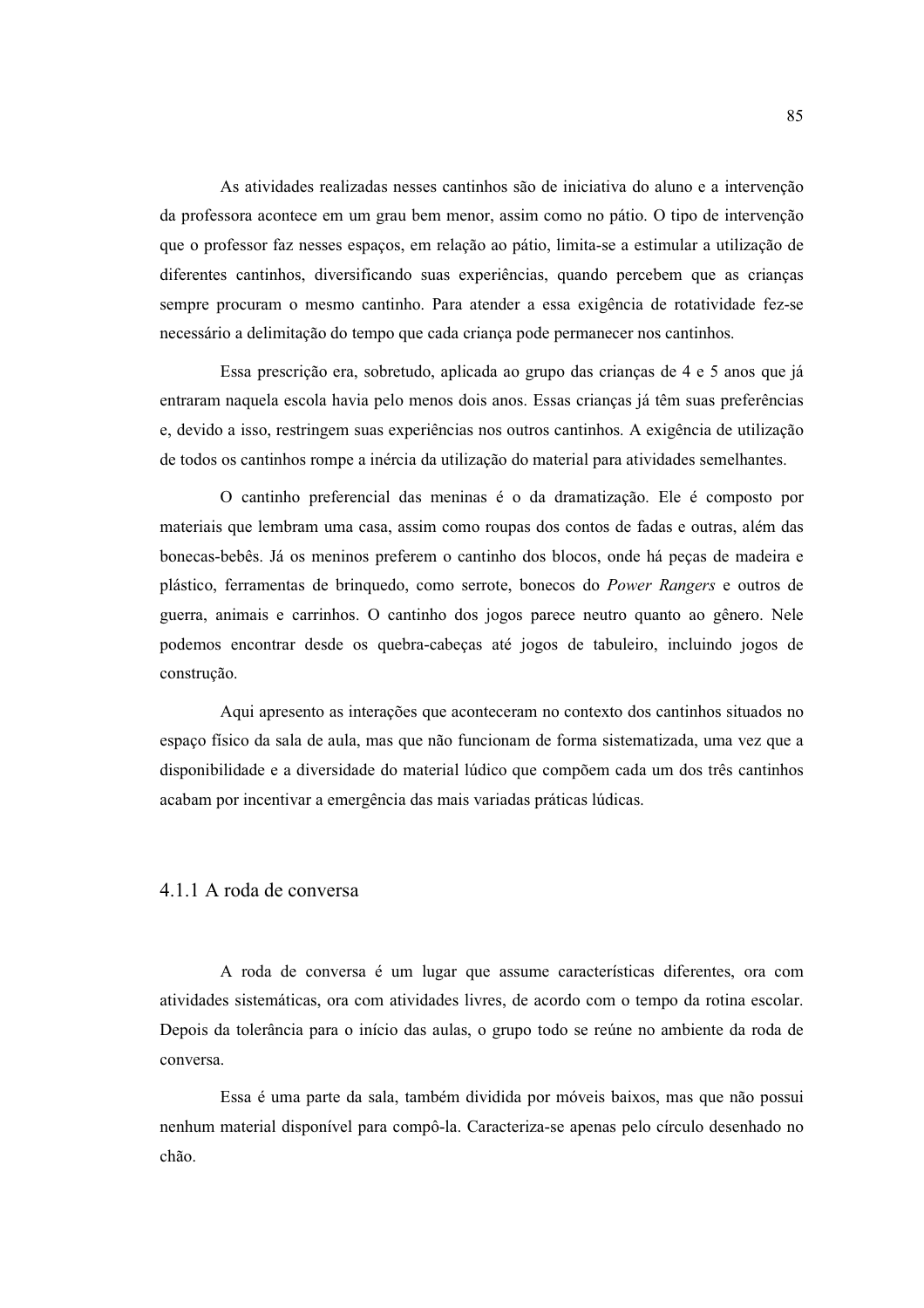A primeira conversa do dia tem início de modo bem informal, com a professora perguntando sobre situações que aconteceram no período que estavam fora do contexto escolar. Depois desse momento, inicia a verificação dos presentes e ausentes daquele dia, através da utilização de fichas com nome próprio e fotos das crianças.

A disciplina, como mecanismo de controle do comportamento, é explicitada no momento da roda de conversa, tal como ilustra a situação abaixo. A atividade<sup>26</sup> a seguir foi realizada no grupo 1, quando a professora fez uso de blocos lógicos, material considerado lúdico-educativo.

Professora: Olha, agora todo mundo sentadinho...

Tá com o bumbum em cima da linha, Breno? [Diz a Professora enquanto coloca os blocos lógicos no centro da roda].

Professora: Espera aí, Gabriela. Em cima da linha.

Professora: Essa nossa brincadeira... Aqui dentro do meu saquinho tem umas formas parecidas com essas que estão aí no chão, tá certo? Cada crianca vai tirar uma forma daqui e vai dizer qual é, e vai procurar a perecida. Vai começar com o Mateus. Pega uma. Pois pega! Pronto! -<br>Segura. Agora é a Mariana. Mateus, que cor é essa que você pegou, Mateus? Senta, Marina! Pedro Jorge, tá com o bumbum em cima da linha? Agora é o João Lucas! Que forma é essa?

- Um retângulo. [Diz João Lucas].

profa: Tira um, Camille.

Camille tirou do saco um quadrado azul, mas ela tirou um círculo azul. Isso! Qual é essa, Luan? Vai pegar um retângulo vermelho. É o Luan. Senta com o bumbum em cima da linha, Pedro Jorge. É pra ficar, é. (Diz a professora)

Professora: Isso, Artur, Sabe qual é, Amanda? Qual é esse, Amanda, que forma é essa? É o círculo.

Vai já chegar no Pedro Jorge. [Diz a professora, talvez por perceber a inquietação do mesmo].

Procura uma lá pra ver, Jordan; que cor é essa? [Diz a professora de forma a incentivar a criança a realizar a atividade?].

[Ana Clara tira uma peça do saquinho].

Professora: Bora, Ana Clara. Triângulo amarelo. Isso. Leva pra mesa, só uma.

Ao terminar essa atividade, as crianças levaram suas pecinhas para a mesa para desenhá-las em uma folha.

<sup>&</sup>lt;sup>26</sup> Essa situação foi apresentada às professoras do grupo 1, para discussão sobre os elementos lúdicos presentes nela. Tal como descrito na metodologia dessa pesquisa.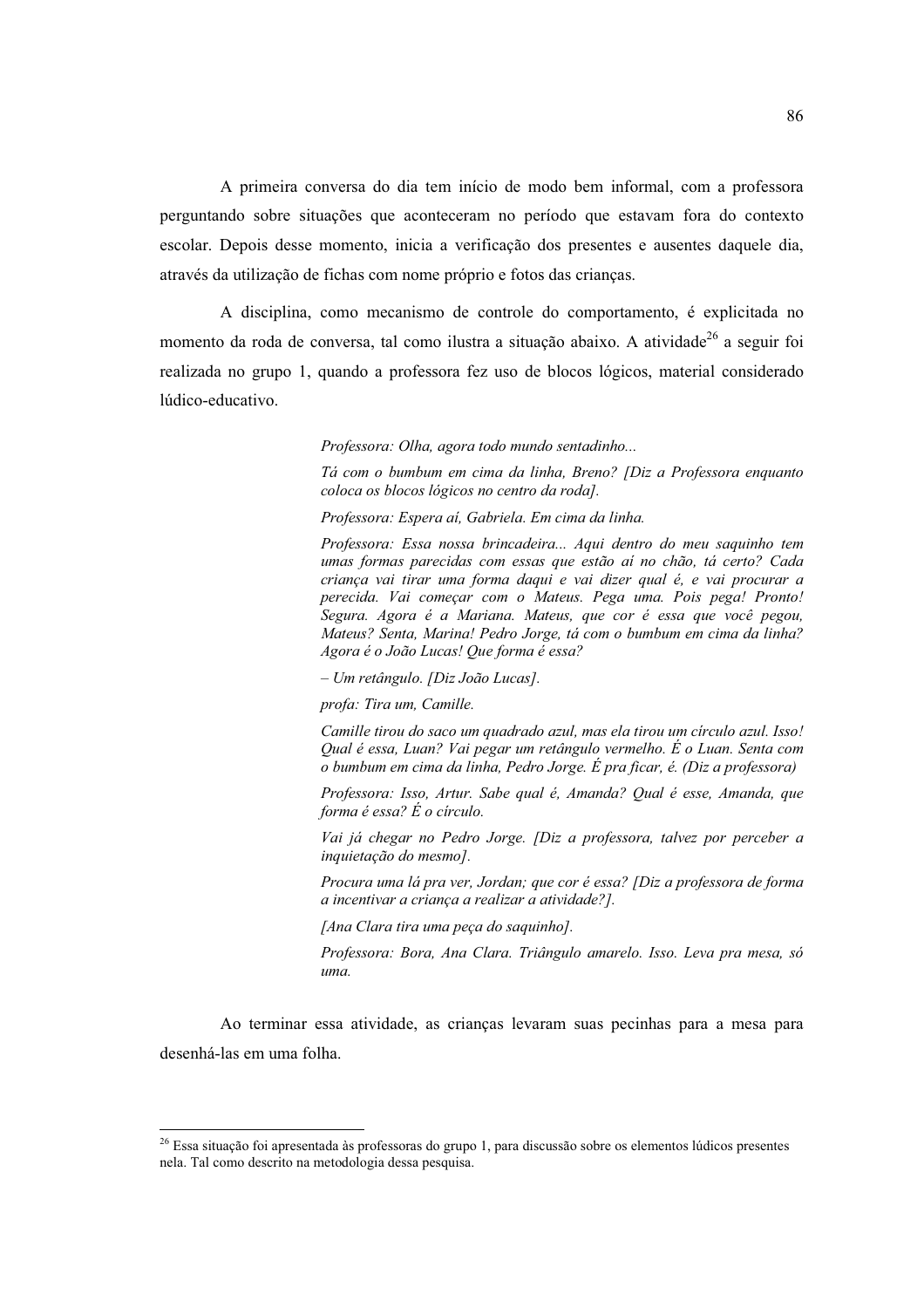No decorrer da atividade, considerada brincadeira por parte da professora, notei por várias vezes a preocupação com a postura: as criancas devem estar sentadas e o bumbum deve estar em cima da linha. Nas atividades realizadas nas mesinhas, não houve uma preocupação com a forma como a criança realizou a atividade. Vi muitas crianças fazendo a atividade em pé, sem haver intervenção por parte da professora.

Foucault nos fala do mecanismo de disciplinarização dos corpos como algo que aprisiona, ao mesmo tempo em que faz de nós seres mais produtivos. E na roda de conversa esse dispositivo aparece de inúmeras formas. Tal como o mesmo autor afirma:

> O poder disciplinar é com efeito um poder que, em vez de se apropriar e de retirar, tem como função maior "adestrar"; ou sem dúvida adestrar para retirar e se apropriar ainda mais e melhor. Ele não amarra as forças para reduzi-las; procura ligá-las para multiplicá-las e utilizá-las num todo (FOUCAULT, 2005, p. 143).

Nesse sentido, a linha desenhada para que a criança coloque seu bumbum age como um desses dispositivos.

O episódio a seguir acontece no grupo 3, depois da hora do pátio, enquanto professores e outros alunos se organizam para retomar suas atividades. Ele mostra que, no campo do lúdico, a perspectiva de professores e alunos nem sempre coincidem.

De acordo com a rotina escolar, a atividade posterior ao pátio é a contação de história, que acontece na roda de conversa, contexto de natureza essencialmente didática, pois é de iniciativa das professoras e cumpre um planejamento já previamente estabelecido. Enquanto espera a retomada das atividades por parte das professoras, nosso protagonista pega um livro e senta-se em uma cadeira para contar uma história:

João: Não sabe nem contar?

(Diego, que está sentado na cadeira que será ocupada pela professora enquanto a mesma organiza a tarefa de casa para entregar aos alunos, antes da leitura da história - não se intimida com a afirmação do colega e continua].

Diego: A história de hoje... [Levanta o livro que está em sua mão para que todos possam ver. No entanto, com exceção de João, nenhum de seus colegas está prestando atenção nele].

 $\sqrt{a}$ ...

Diego: Olha a tarefa de hoje.

João: É a história de hoje, não é a tarefa não!

[João insiste em corrigir o amigo. Até que o mesmo senta-se de frente a ele. Diego começa a contar a história. Caio está a seu lado].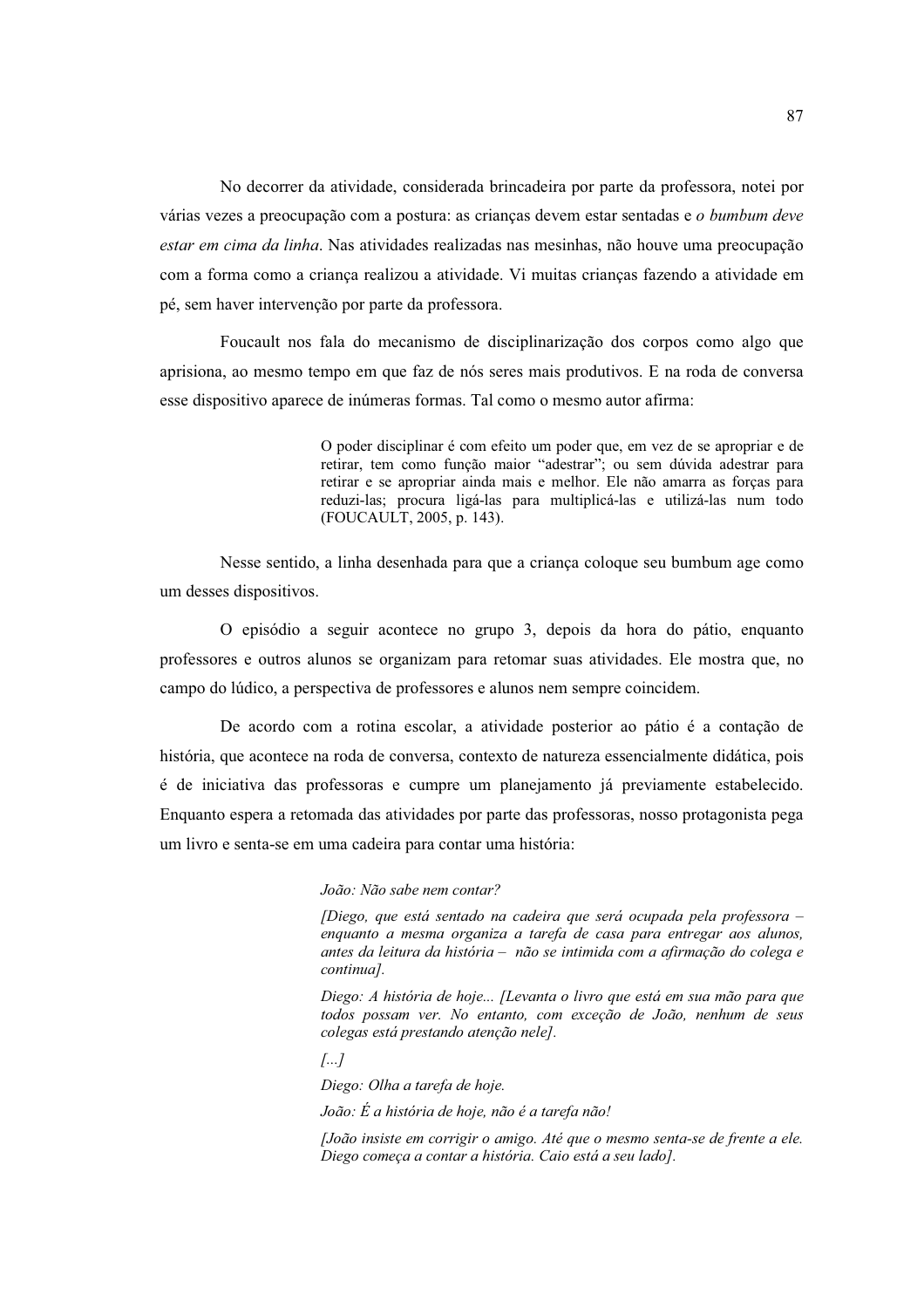## [A professora chega para dar continuidade às atividades que, de acordo com ela, seria a contação de história pela professora. Antes de a mesma dizer qualquer coisa, uma das criancas dizl

Luiza: O Diego vai contar a história hoje? Prof<sup>a</sup>: Diego, conta a história hoje? Quer contar? [Diego balança a cabeça negativamente]. Prof<sup>a</sup>.: Então me dá que eu vou contar.

 $\left[\ldots\right]$ 

A cena termina no movimento de encontro das duas racionalidades existentes: adulto e infância, posições alteritárias diferentes que possuem modos de funcionamento diferentes e não redutíveis. Por isso, faz-se necessário analisar a situação a partir dessas duas posições enunciativas.

Por diversas vezes os interesses entre alunos e professores se encontram, mas isso não acontece nessa situação. Diego deixa claro que distingue o contexto lúdico do contexto didático ao recusar o papel de contador de histórias oferecido pela professora. O que Diego traz deixa transparecer a existência de contradições na prática pedagógica, que leva-nos a pensar na complexidade das relações entre crianças e professores, atravessadas pelo lúdico dentro do contexto escolar.

O fato de a criança não ter aceitado o papel só mostra que há um dispositivo operando nessa fronteira, mesmo que a professora tenha sugerido a inversão de papéis. O sentido da ação de Diego não é partilhado pelo professor, já que o mesmo não tem interesse de se fazer entender pelo seu público, apesar de pensar nisso; o mesmo só tem como objetivo ocupar a posição enunciativa do professor.

Percebemos que há necessidade de um olhar mais atento para as condições de produção do lúdico para os diversos atores.

Nessa situação, Diego contava a história para seus colegas até que a professora pergunta se é ele quem vai contar a história de hoje. Antes desse momento, o mesmo estava no lugar da professora e falava com sua autoridade, apesar das críticas feitas por João. No momento em que a professora volta a assumir a sala, introduzindo uma música ela reconstrói o cenário didático, retoma as atividades e, levando em conta a ideia sugerida por uma de suas alunas, abre um espaço para Diego contar a história de seu livro, mas o mesmo não aceitou. A partir desse dia a professora institui que cada criança terá um espaço para as crianças contarem histórias para as outras.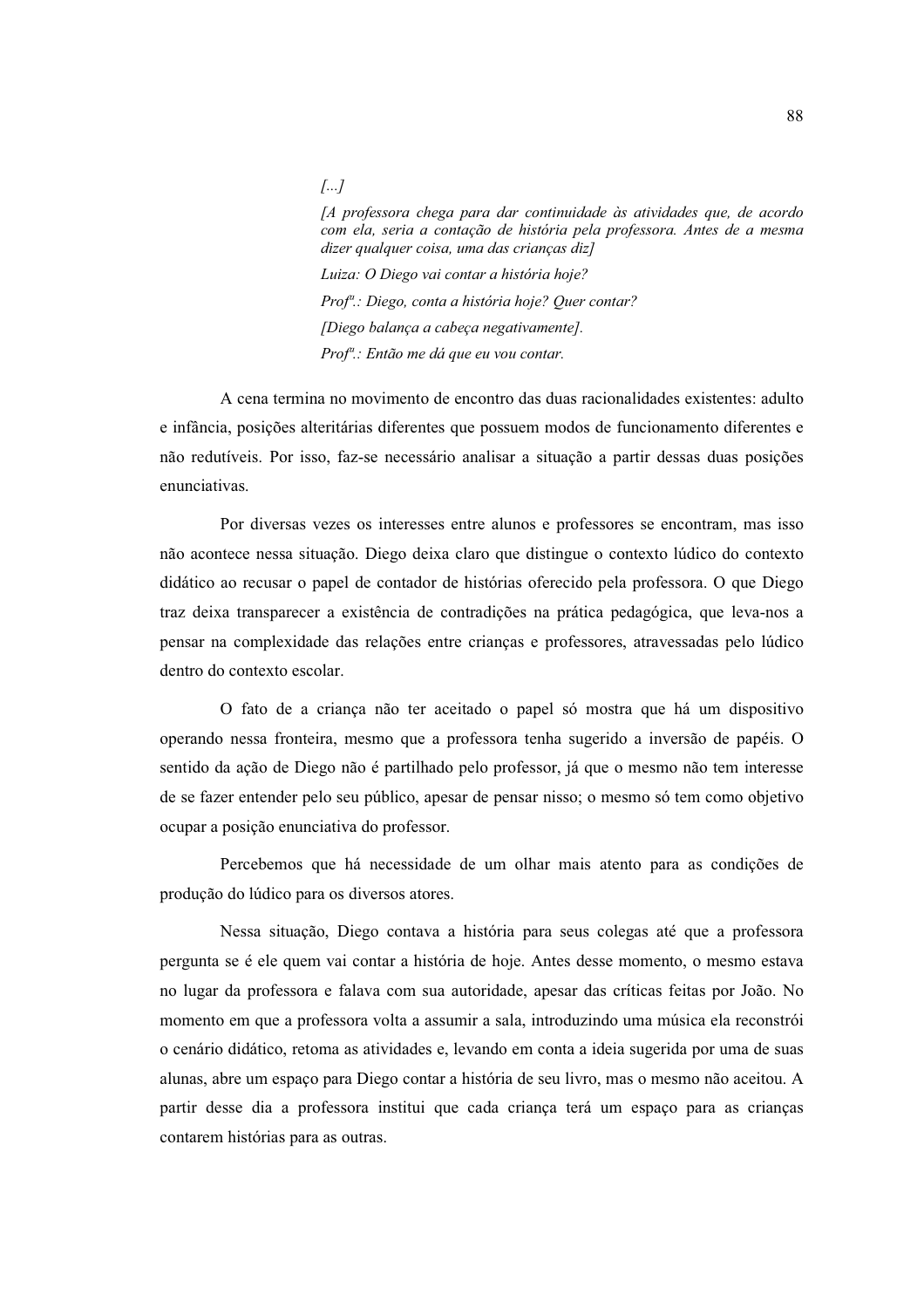Quando a professora sugere que Diego ocupe seu lugar, embora mostre que a professora considere as demandas de seus alunos, isso ainda não é suficiente para modificar o contexto enunciativo, sendo efetiva a troca de papéis. É do lugar de professora que a mesma propõe a troca de papéis. A criança faz, muito bem, a leitura dos lugares institucionais e isso talvez explique a recusa dele.

Eduardo é o co-enunciador do Diego, enquanto João usa dos dispositivos institucionais para se contrapor à ação de Diego. Este, por sua vez, institui um enquadre que é alheio ao lugar do outro.

É possível fazer uma reflexão a partir das seguintes questões: *por que Diego recusou* a oportunidade dada pela professora? O que o motivou a contar uma história sem a solicitação da professora e o impediu de realizar a mesma ação quando foi convidado para  $tal?$ 

As análises foram realizadas a partir dos contextos de uso em que as atividades aconteciam. Tendo isso em vista, cada contexto exige uma análise detalhada de seu funcionamento e de seu ambiente físico. As relações se estabelecem em contexto, principalmente através das regras que são instituídas para cada um desses lugares.

Essa outra cena também acontece na hora da história (depois da hora do pátio), mas no grupo 2. Aqui o professor, juntamente com os alunos, já havia combinado que duas histórias seriam contadas: uma pelo aluno e a outra pela professora. Nesse dia Gustavo vai contar a história, para isso a professora inicia dizendo:

> - O Gustavo vai contar a história pra gente, hoje. Vem, Gustavo. [A professora diz, oferecendo sua cadeira para Gustavo].

> [Gustavo senta-se no lugar da professora. A professora dá um livro para que ele faça a leitura.]

> Prof<sup>a</sup>.: Deita, deita pro Gustavo contar. O Gustavo vai querer que todo mundo faça silêncio para prestar atenção à história, certo?

Gustavo: Era uma vez...

[Todas as crianças dão risadas].

Prof<sup>a</sup>.: Um momentinho, um momentinho. Gente, vocês não estão colaborando com o Gustavo. Tem gente cantando e batendo a mão. Tem que respeitar o colega, todo mundo vai respeitar? Todo mundo vai escutar?  $\acute{O}$ , manda na boauinha e escuta, tá?

Ana: [Chorando] A Talita pisou no meu dedo.

 $Prof^a$ :  $\hat{O}$ , Ana Talita!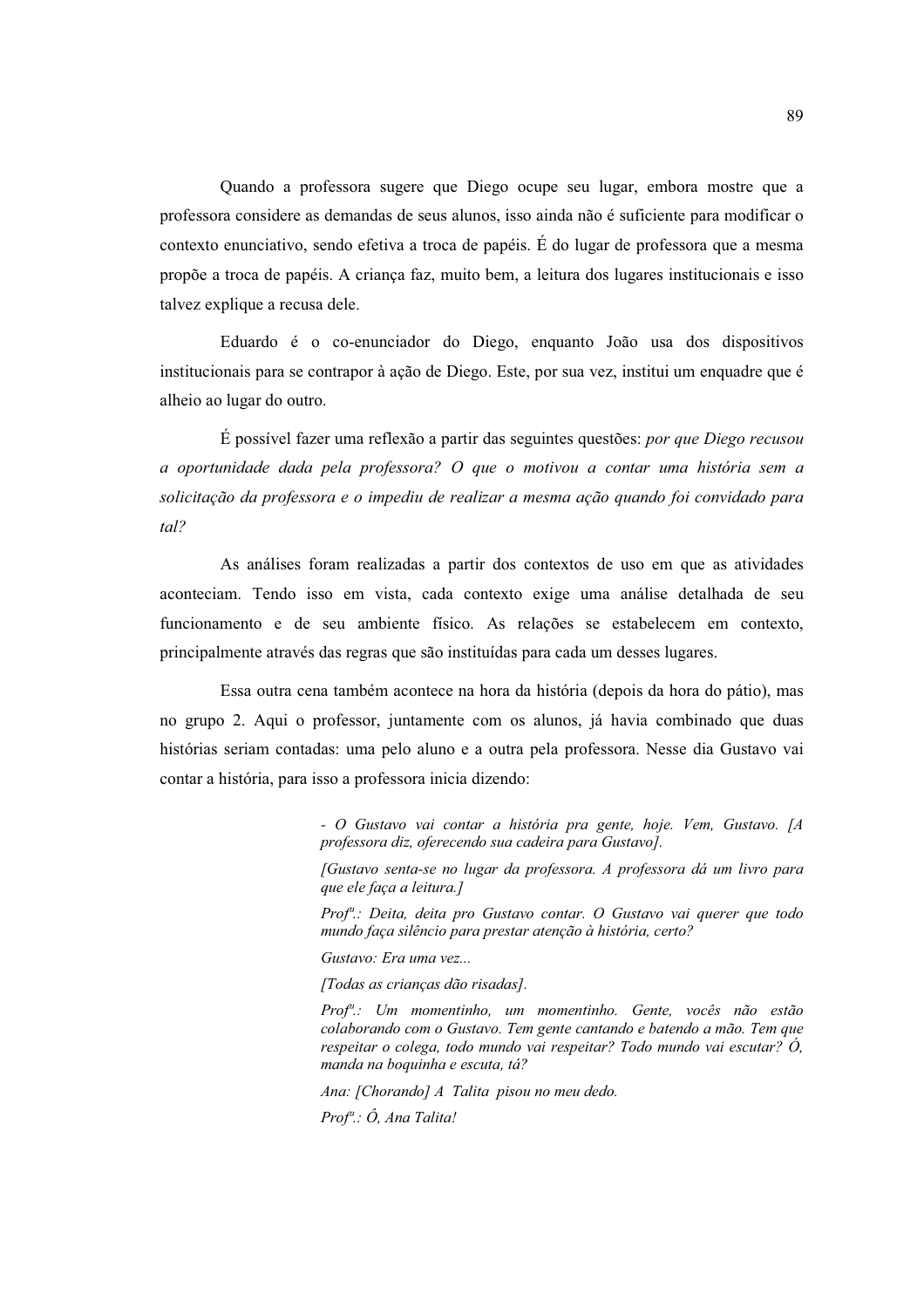#### [A professora organiza a turma, mudando-os de posição. Gustavo mostra a história].

Essa situação deixa bem claro as posições enunciativas presentes ali. O fato de Gustavo estar sentado à cadeira da professora para contar uma história, não quer dizer que houve troca de papéis. Desde o início, a organização e a disposição das crianças é feita pela professora indicando que o papel de professor está sendo ocupado por ela. As risadas das crianças também são um indicativo de que a criança está ali na condição de aluno.

## 4.1.2 O cantinho da dramatização

Os dispositivos institucionais que regem a prática pedagógica dão suporte à criação de um espaço para o desenvolvimento da estrutura simbólica: o cantinho da dramatização.

Na rotina escolar, os cantinhos poderiam ser usados depois de alguma atividade que fosse encerrada antes do tempo previsto; nos quinze minutos finais da manhã ou da tarde e nos dias de chuva, quando o parque não pode ser usado. Os cantinhos são bastante usados, principalmente pelo grupo 1. Na primeira semana o dia-a-dia escolar era no parque e nos cantinhos. Aos poucos, a rotina escolar foi tomando forma até que, no segundo semestre, as crianças passaram a respeitar o horário dos cantinhos.

No primeiro semestre do ano letivo ouvi da professora a seguinte frase: "Na hora da roda de conversa não pode ter brinquedo." No entanto, conforme Costa (2004), quando o brinquedo não está presente, o corpo, o gesto, a outra criança, a professora e até a pesquisadora podem transformar-se em brinquedo. Era essa minha hipótese e o que tentei, a partir das lentes da câmera, observar, pois esse aspecto poderia me dar elementos para entender a articulação de sentidos do lúdico entre os diferentes atores da cena escolar.

# 4.1.3 O pátio como espaço institucional

[...] as relações de poder se dão de modo cada vez mais sutil e eficiente quanto mais livres forem os sujeitos.

(Veiga Neto).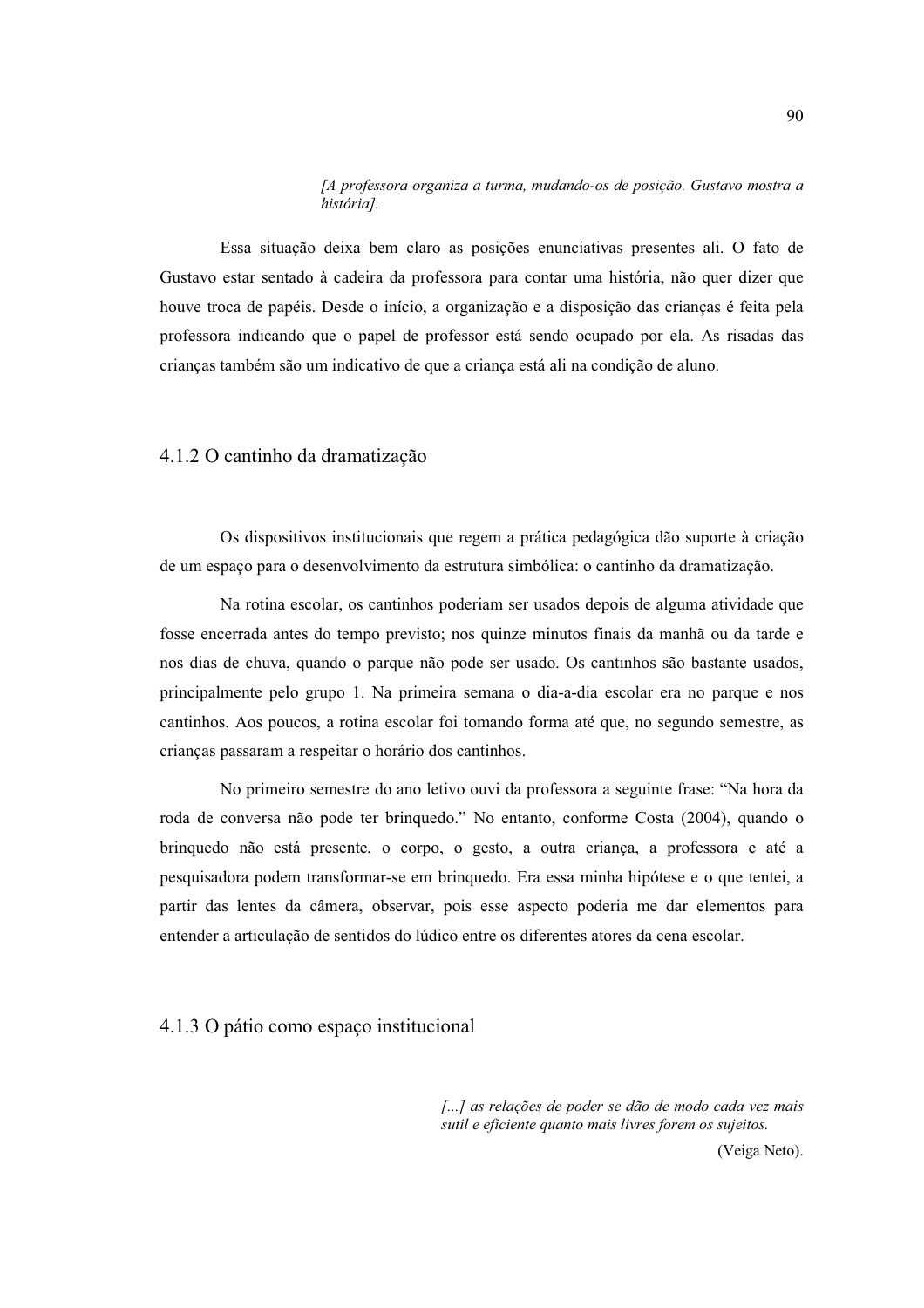O pátio é analisado aqui como dispositivo institucional por ter sido criado para isso, tendo sido proposto com um tempo determinado, seguido ao lanche, e por ter sido construído em um espaço amplo, como um lugar para a atividade livre.

Talvez a caracterização do parque como um ambiente em que os professores não intervém, a não ser quando chamados, provoque uma série de resistências que as crianças fazem ao pesquisador, através de uma leitura própria do corpo estranho que ali está – uma vez que na sala de aula ou nos cantinhos que fazem parte de seu ambiente, em nenhum momento o pesquisador é convidado a sair por estar atrapalhando a brincadeira.

A brincadeira no pátio corre solta, principalmente porque não é momento para intervenções das professoras e as crianças podem explorar o espaço e os brinquedos da maneira que acharem mais conveniente. Brown (2006, p. 67), a partir de pesquisa realizada, explica que:

> A ausência de supervisão e de estímulos diretos por parte do adulto não significa, talvez surpreendentemente, que as crianças operam sem constrangimento. A interação dos muitos fatores que influenciam o comportamento das crianças é complexa.

Mesmo assim, as professoras estão sempre por ali, e a intervenção das mesmas só acontece quando as crianças solicitam ou quando observam que a brincadeira pode colocar a própria criança ou alguma outra em risco; a situação seguinte ilustra isso:

> Ronaldo brinca com o caminhão na areia. Diego está enterrando o caminhão dele. Paulo: Ei, faz assim, você tem que enterrar o meu caminhão. Vai. [Falando para Carlos]. Carlos: [Inaudível] Não pega nessa areia. Ronaldo aproxima-se e vai logo pegando na areia. Carlos: Não, na areia não pode! Ronaldo: Tá [Continua colocando a areia com a outra mão]. Diego: [Faz barulho de caminhão] Olha aí, cara. Paulo: Vamos pegar a areia do Diego todinha! Dudu: Eca, pegando na areia de cocô. Ronaldo: Que cocô, menino! Dudu: Pega no chão e ainda bota as mãos no cabelo, e o Diego também. Márcio: Bora dizer pra professora! Dudu: Bora Márcio: Professora, o Diego tá pegando na areia e o Diego também.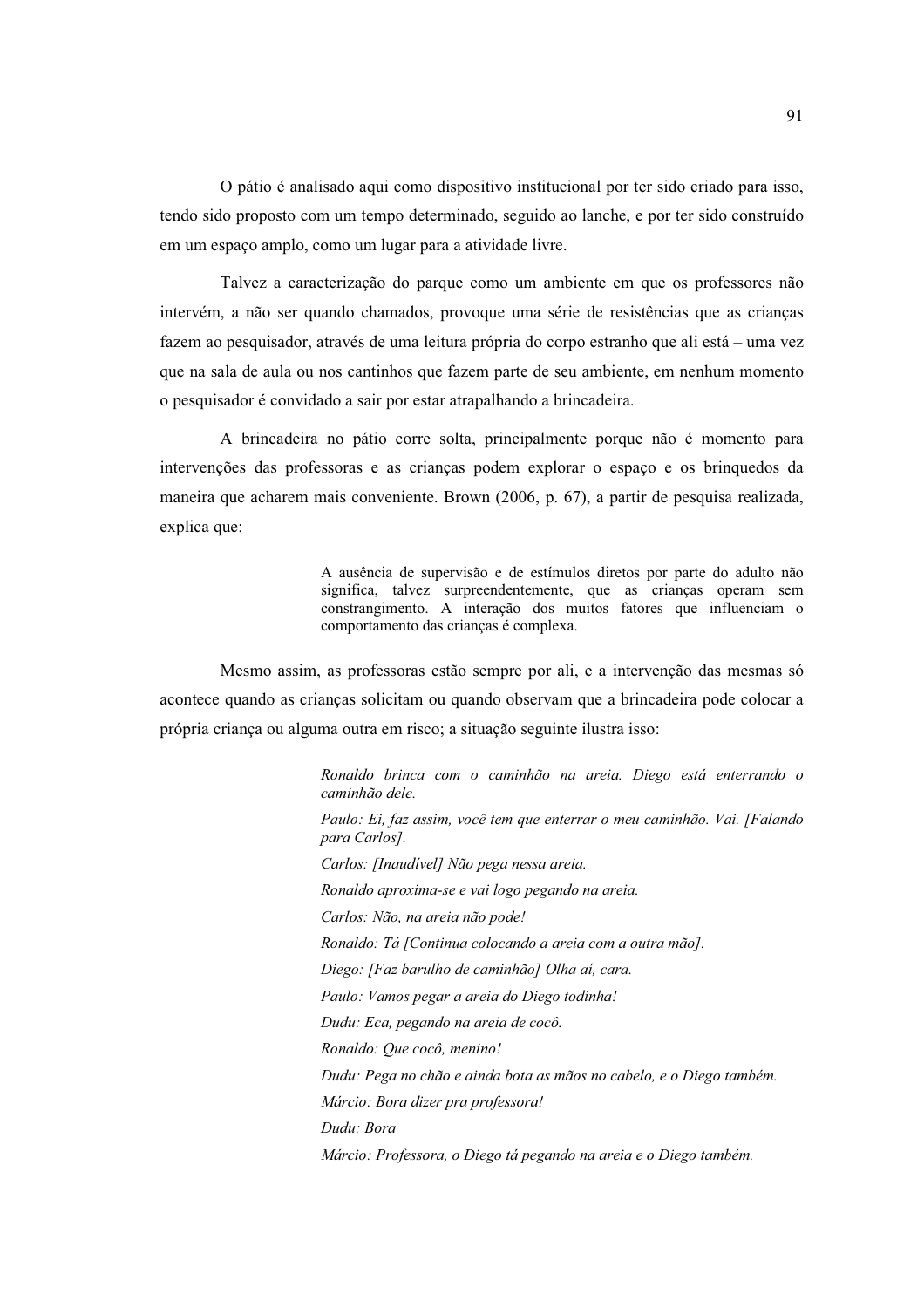#### Prof<sup>a</sup>.: Diego! Diego! Não faz isso não. Vai lavar as mãos, Diego. Vocês três, lavar as mãos! Diego, Carlos.

Nesse exemplo todas as crianças sabem que a areia da escola é suja, no entanto, esse fato não é mais forte que a vontade de encher o carrinho de areia. Até que uma das crianças decide dizer para a professora que alguns dos meninos estão brincando com areia. Se considerarmos a ação de pegar na areia uma transgressão, uma vez que a professora já havia pedido que não brincassem na areia por que a mesma não era limpa, as crianças descumpriram regras previamente colocadas, por isso houve o pedido por parte das outras crianças, para a intervenção da professora.

Para brincar no pátio é preciso que algumas regras sejam cumpridas. Uma delas é de não levar bringuedos da sala de aula para o pátio, nesse sentido a criança tem a liberdade de brincar como quiser, mas apenas com o que o parque oferece, com exceção das sextas-feiras, dia instituído para levar brinquedos de casa, esses podem ser levados para o parque. Quando alguma criança está doente e não pode ir para o parque, as professoras permitem que ele brinque na área coberta com os brinquedos da sala, mas é somente nessa condição. Para as crianças do grupo 1 essas regras não foram ainda bem assimiladas e existe muito a utilização de brinquedo dos cantinhos no parque $^{27}$ .

Nem sempre consegui acompanhar as brincadeiras do pátio, uma vez que a aproximação de um adulto gerava certo alvoroço e, algumas vezes, eu me transformava em "brinquedo". Outras vezes a brincadeira era tão dinâmica que me faltava fôlego para ir atrás.

A turma 1 exigia muito da atenção dos adultos que os cercavam, já que era a primeira vez que os mesmos tinham ido para a escola. Acredito que Ana Clara tenha percebido que eu estava apenas sentada nos batentes da escada, escrevendo em meu caderno enquanto todos os outros adultos estavam envolvidos em outras atividades. Talvez por isso tenha me convidado a vê-la, de perto, descer pelo escorregador e seu convite foi prontamente aceito por mim.

Como resultado, minha pesquisa confirmou o que muitas pesquisas já apontaram: que o pátio carrega uma possibilidade ampla de exercício do lúdico, modificando de um modo tal a relação entre professores e alunos que, muitas vezes, nesse contexto o professor assume o lugar de brincante. Nesse sentido, o pátio parece ter o poder de flexibilizar as relações hierárquicas presentes na escola, ampliando o espaço para lúdico.

 $27$  Ver análise das crianças em relação aos brinquedos, na seção anterior.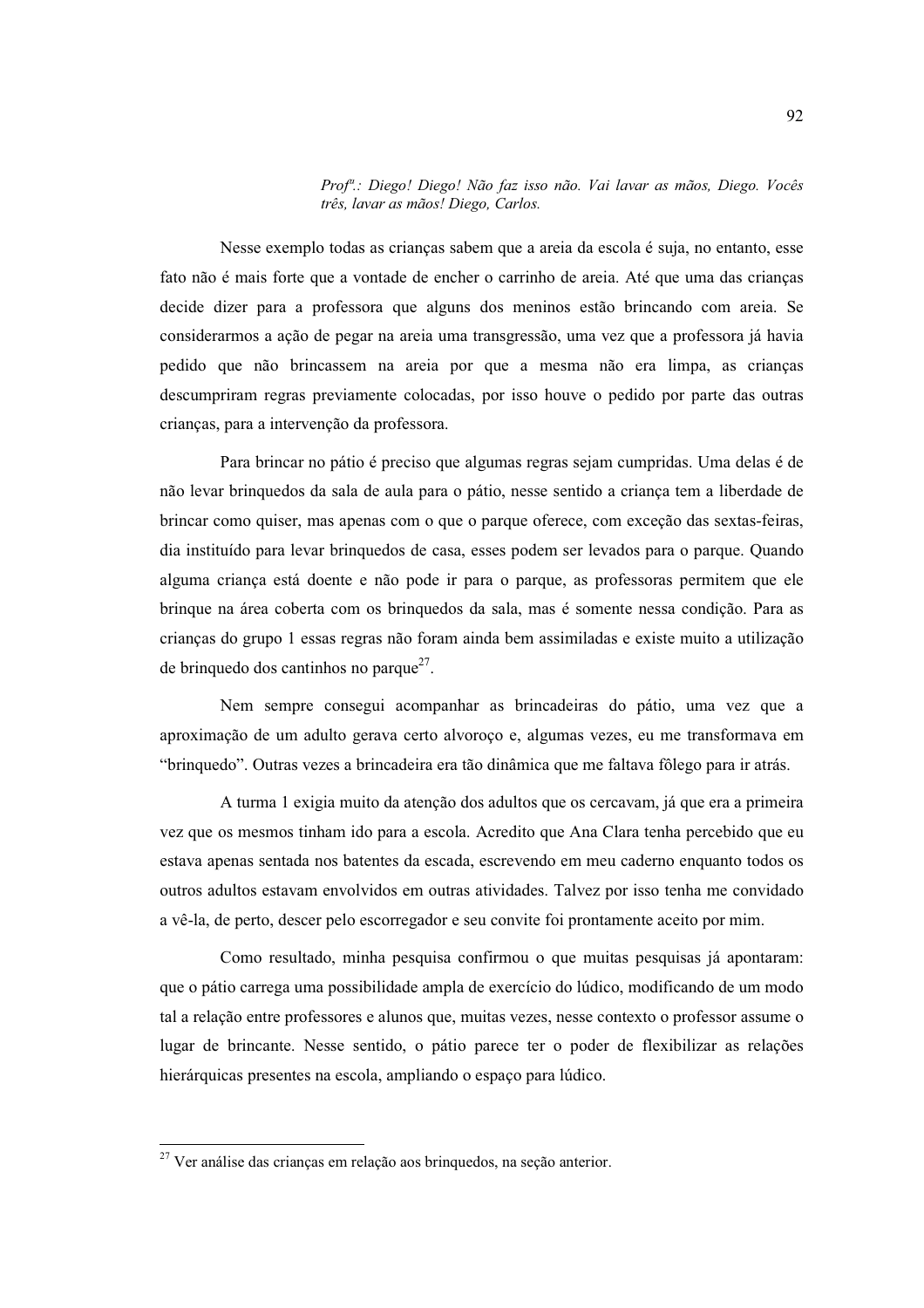Muitas brincadeiras de pátio têm inspiração televisiva, nesses momentos as crianças, desde o grupo 1 até o 3, protagonizam a vivência de personagens extraídos principalmente dos desenhos animados. Os Power Rangers se destacam como tema preferido das brincadeiras, não só entre os meninos, mas entre as meninas também.

Chegando à escola, as crianças brincam no mesmo pátio. Carina, que antes brincava com Marina e Isis, do grupo 1, tenta interagir com as crianças do grupo 2.

Carina [Na casinha-escorrega]: Eu sou Power Rangers.

Marina: Você não é o Power Rangers, é só eu e a Isis. Você é o monstro. Vem Isis, me diz se você é a rosa ou a amarela.

Carina: Eu sou Power Rangers.

Isis: Eu sou a amarela.

Carina: Eu sou também.

Marina: Você não é Power Rangers. Você é o monstro.

Carina: Não é o monstro, não é monstro. A Marina me disse que eu sou monstro [dirigindo-se à professora]. Eu sou o monstro?

Prof<sup>a</sup>.: Não, você não é o monstro, não. Você é uma gata.

Carina: Power Rangers.

Prof<sup>a</sup>.: Você é um doce de coco.

Carina: Não, é Power Rangers.

Prof".: Power Rangers.

Assim que Carina escuta isso, vira-se e vai para o escorrega.

[...] Bia e Eldo brincam de superar desafios impostos por eles mesmos, dizendo: "Ninguém sabe fazer isso." Toda a brincadeira gira em torno  $disso$ 

Bia: Só se for Power Rangers, você não é!

Camille: [Inaudivel].

Bia: Você não é Power Rangers. Não é.

Eldo: Você não estava aqui logo.

Bia: Você não estava aqui logo, estava brincando com aquela Marina.

Eldo: Mas só pode chegou aqui primeiro.

Camille: Eu sei, mas...

Eldo: Mas só pode se ser grande e primeiro.

Camille: Eu sou [ou seria "eu sei"] também.

Eldo [Vira-se e volta-se para o brinquedo, fazendo-o voltar]: Olha o que eu machuquei.

Bia: Isso aí não... Isso é bem pequenininho.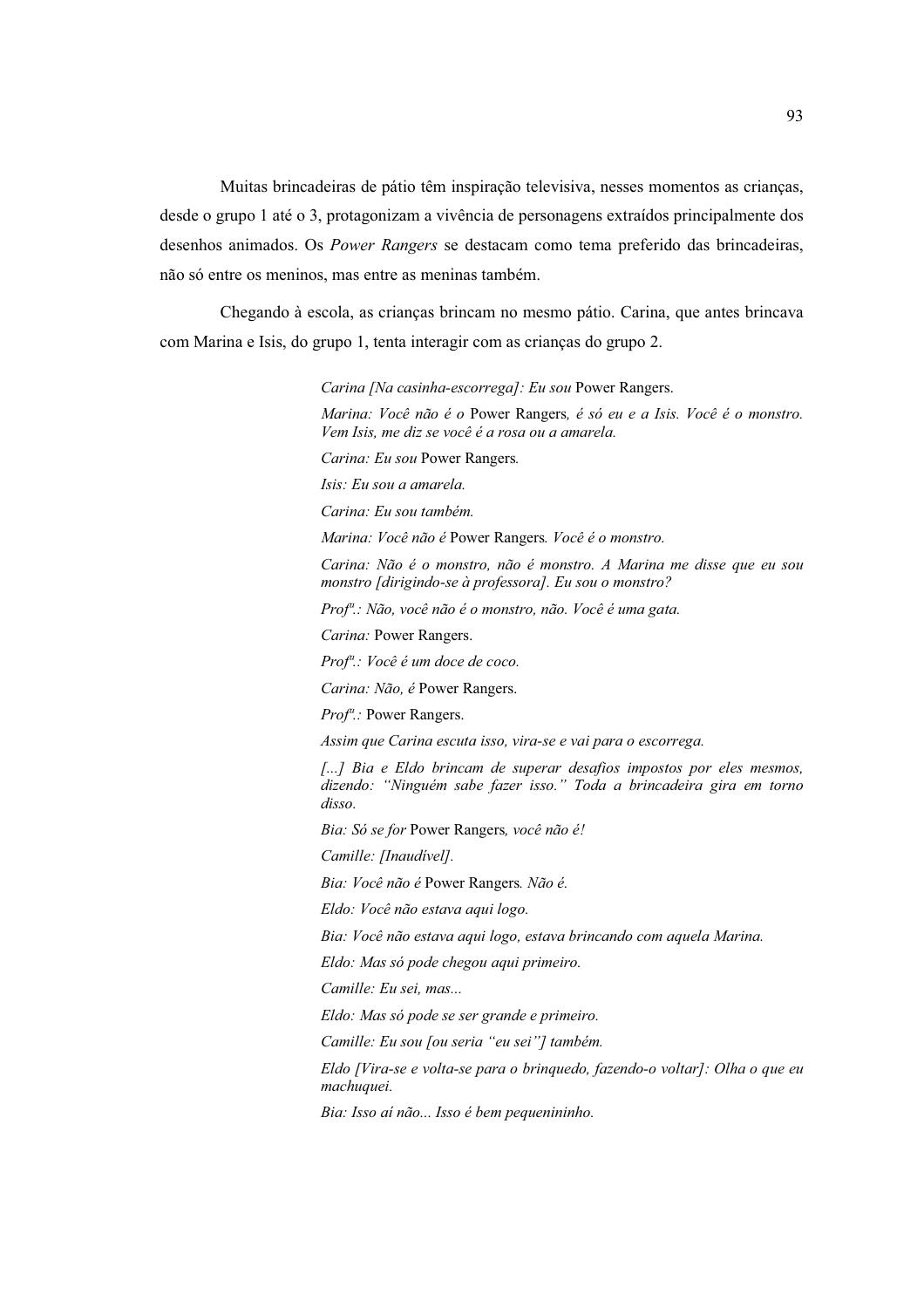As criancas do grupo 2 e 3 brincam de *Power Rangers* sem mencionar o que estão fazendo, só se sabe quando em determinado momento, elas dão o grito de guerra dos *Power* Rangers. As do grupo 1 invocam o tempo todo o nome do Power Rangers.

A apropriação do universo cultural dos *animes* tem por baixo uma outra cultura: a cultura televisiva. Como outra cultura, ela não tem significação em si mesma, mas quando compartilhada com outros participantes da mesma cultura. Um aspecto a ser considerado na brincadeira de pátio que tem como tema algo televisivo é levantado por Brougère (2004, p.271) quando afirma: "A atração do coletivo prevalece, a possibilidade de fazer sozinha o que ela quer não é suficiente para contrabalançar o prazer de brincar com iguais. Nesse sentido, a cultura televisiva leva um elemento comum às brincadeiras das crianças."

## 4.1.4 Atividade lúdica versus atividade sistemática

Antes de fazer a análise do material coletado supomos que os elementos que distinguiam as atividades lúdicas das sistematizadas poderiam ser revelados através do grau de iniciativa e protagonismo das criancas ao realizá-las. Teoricamente as primeiras tenderiam a aparecer como mais livres que as outras, por serem caracterizadas como atividades que possuem uma polissemia aberta.

Curiosamente, a análise microgenética de algumas situações gravadas mostrou que a atividade sistemática pode oferecer maior abertura polissêmica do que as atividades lúdicas, quando propostas pelo professor em sala de aula.

Considerando que quando a professora propõe a atividade sistemática ela tem em vista um produto final para a mesma, o foco nesse objetivo prescinde da explicitação do processo e mesmo do acompanhamento de cada passo de sua realização, o que acaba por oportunizar uma larga margem de experimentação por parte das crianças. Muitas dessas crianças criam uma situação lúdica para realizar a atividade. Fazem exceção os casos de crianças que visivelmente estão com dificuldades na realização da tarefa solicitada.

Por outro lado, quando a professora propõe a atividade lúdica, ela visa trabalhar conteúdos curriculares de maneiras "sutis", tornando irrelevante o resultado final da atividade por dar ênfase ao acompanhamento de cada passo do processo de realização da mesma por parte dos alunos, o que acaba restringindo as formas de ação da criança.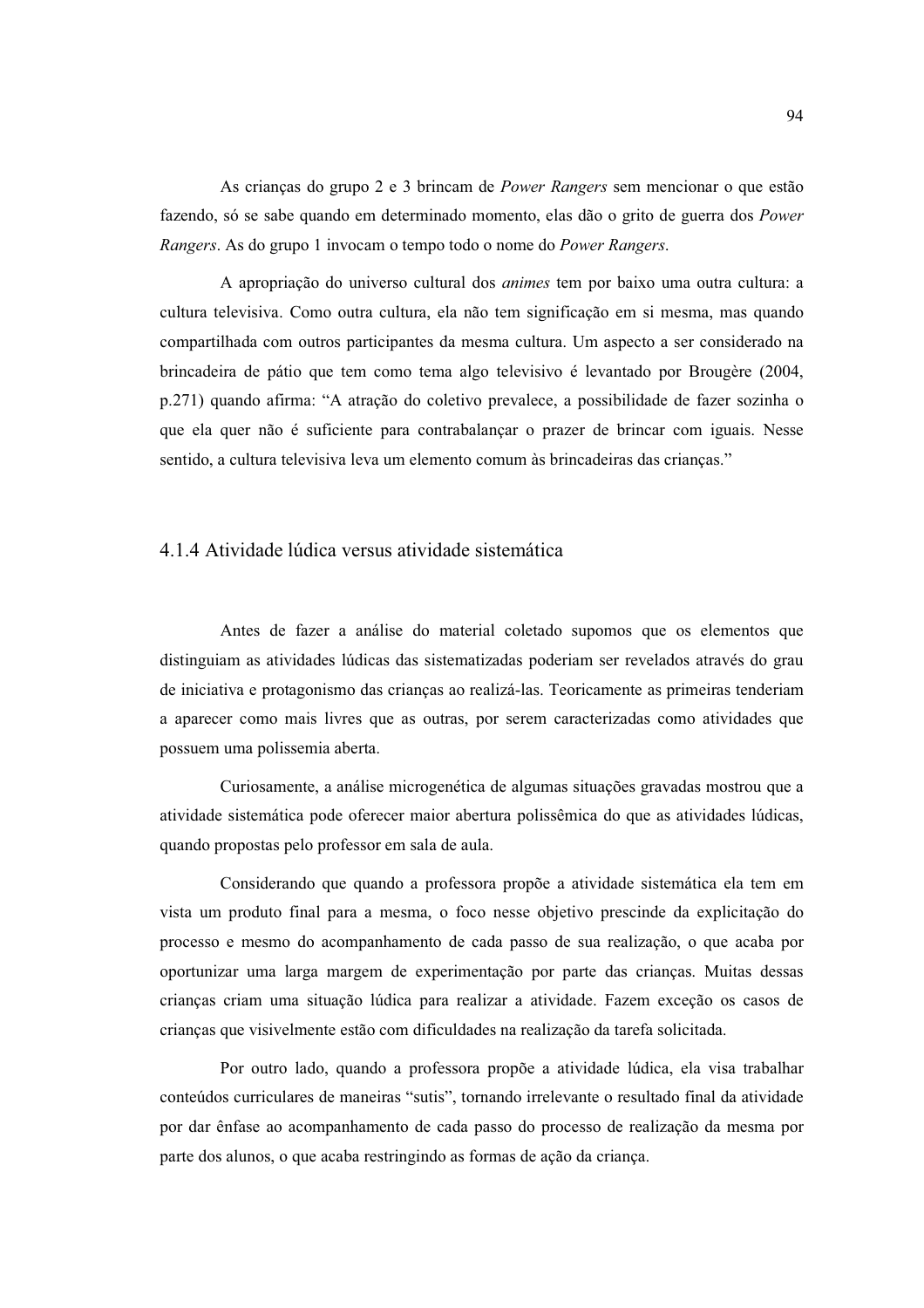Depois da roda de conversa as criancas sentam-se para dar início às atividades sistematizadas. As professoras do grupo 2 oferecem uma atividade para montar a sequência lógica de uma história. Cada parte da história a ser montada se encontra em um mesmo papel. Essa atividade, a professora apresenta da seguinte forma:

> Você vai cortar o desenho e colar aqui nesse espaço: o que apareceu primeiro? O que foi que aconteceu? As criancas falam muito no decorrer da atividade e, em nenhum momento, a professora chama atenção das falas paralelas. Muito bem, Maurício. Pronto! A gente já terminou essa parte, não -<br>terminou? Agora não tem outro pontilhado aqui? Você vai cortar ele de novo. Vão ficar três pedacinhos separados, viu Maurício? A gente vai separar em três pedacinhos. [...] Só que a gente vai organizar de acordo com a história.

Tal como colocado por Wajskop (2001, p. 67):

Nesse tipo de atividade, apesar de a professora manejar e estruturar o tempo no interior da classe, assinalando os períodos de atividades permitidos aos alunos através das perguntas e das orientações que lhes fazia mediada pelo exercício proposto, as crianças interagiam constantemente. Ao fazê-lo compartilhavam opiniões e conhecimentos sobre o mundo que as rodeia e sobre elas mesmas, podendo construir suas visões de mundo particulares em linguagem própria [...].

Os dispositivos institucionais também são usados pelos alunos que não somente se apropriam destes, como os utilizam para regular as ações dos colegas. Essas situações foram encontradas, no contexto da sala de aula, nos grupos 2 e 3.

Depois da roda de conversa e distribuição das tarefas de casa, as crianças se organizam para voltarem para suas casas, antes da última atividade do dia que será um filme (cinema) trazido por uma das crianças e que tenha relação com o projeto do grupo. Quando Diego, Ronaldo, João e Paulo (que se encontra sentado na rede, com o livro que deveria ter sido guardado) entram no cantinho da dramatização e começam a conversar, Luana passando para guardar a sua tarefa de casa, exclama em alto e bom som: "Não é hora de brincar!". Imediatamente, e sem questionar a colega, os alunos se retiram do cantinho. Os mesmos ficam esperando a professora chamá-los para entrar na sala do "cinema", explorando outros espaços da sala, menos os cantinhos.

Chamamos atenção para a plurivocalidade no discurso de Luana quando fala por ela esse interesse de também fazer uso do cantinho, mas a mesma usa como argumento à sua fala a voz da instituição. Com isso Luana evoca dois discursos, o seu e o que caracteriza sua apropriação dos Dispositivos Institucionais por parte das crianças.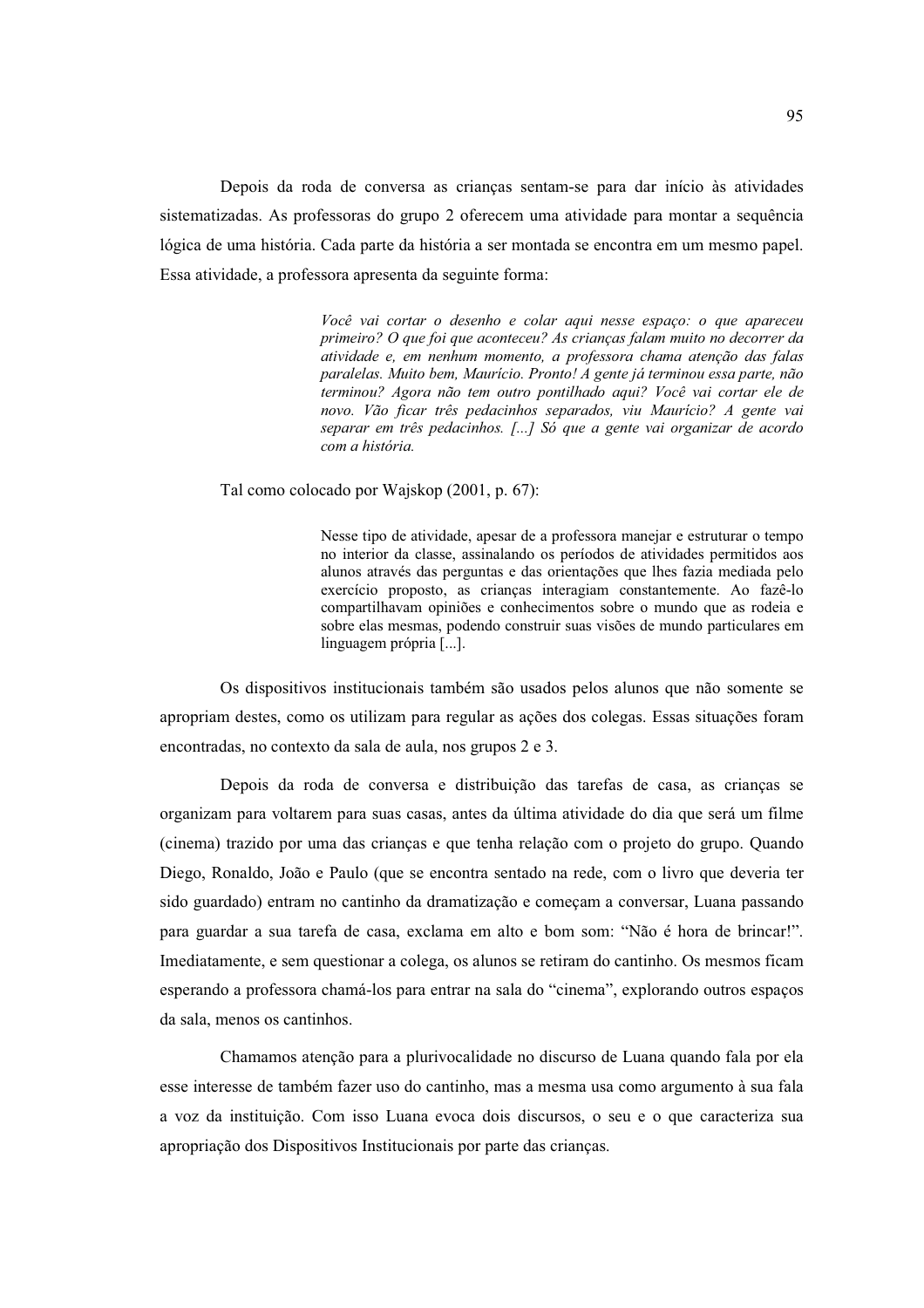Aqui a fala de Luana pode ser identificada como representativa do lugar da professora, colocando a aluna em um lugar enunciativo diferentemente do seu. O interessante é que embora a mesma fale dessa forma e faça uso de uma entonação mais assertiva, não foi encontrada nenhuma das professoras nesse lugar enunciativo.

A utilização dos dispositivos educacionais pela própria criança aparece até mesmo no início do ano letivo pelas crianças do grupo 1. Nessa cena, todas as crianças estão fazendo uma atividade sistemática de escrita do nome próprio, proposta pela professora. Eu começo a filmar quando Pablo e Andréa já estão no cantinho da dramatização e uma das professoras entra para buscá-lo (conduzindo-o pela mão) para que o mesmo termine sua atividade.

Andréa, que está deitada na rede, ao ver isso diz: "Tô dodói! Tô dodói! Ei! [Chamando a atenção da professora] Tô dodói." A professora pergunta: "Tá dodói?" E voltase para Pablo, para auxiliá-lo no término de sua atividade.

Ambos sentam-se em uma cadeira na frente do cantinho e Pablo diz para a professora: "Olha a Andréa, a Andréa na rede." A professora diz: "Certo! É porque a Andréa já fez o dela." Ensina Pablo a fazer a atividade, que volta-se para a atividade a ser feita. Essa situação nos mostra que os Dispositivos Institucionais não são somente usados pelos professores, os mesmos são apropriados e utilizados pelas próprias crianças.

Em um movimento de organização textual, discutiremos o dispositivo institucional da perspectiva do brinquedo e dos espaços que compõem o ambiente escolar e que foram previamente pensados e organizados a fim de possibilitar a realização dos objetivos institucionais.

# 4.2 O brinquedo como dispositivo institucional

Só podemos compreender o que o brinquedo faz à criança ao olhar o que a criança faz com o seu brinquedo.

(Gilles Brougére)

Os brinquedos disponibilizados pela escola para a composição dos cantinhos também podem caracterizar alguns dos dispositivos institucionais, uma vez que a presença deles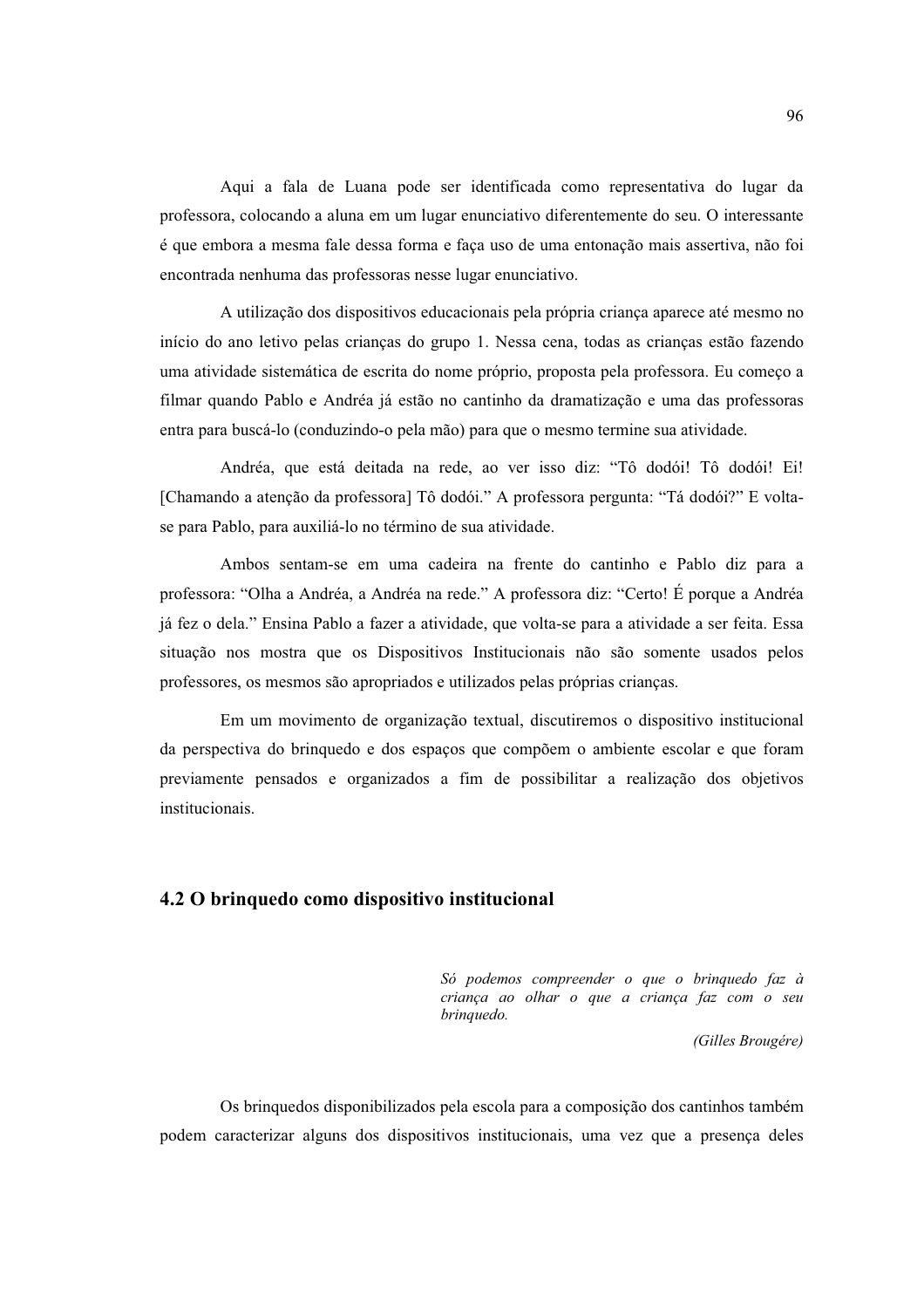naquele contexto é regulamentada por uma expectativa da escola, a fim de que os mesmos gerem determinadas acões, de uma forma ou de outra, já esperadas e inscritas no próprio material da instituição.

O entendimento do brincar como construção cultural, nos leva a pensar que as brincadeiras são fruto tanto das interações construídas no cotidiano da criança como dos objetos disponíveis nos mais variados contextos pelos quais as crianças circulam.

A influência que a escola tenta exercer sobre a criança através da escolha de seus materiais será analisada aqui tendo em vista tanto o objeto proposto quanto o processo de produção de sentido construído a partir dos contextos de uso desse suporte material.

A cena abaixo descrita é uma ilustração de como na atividade lúdica o sentido não é determinado apenas pelo material, mas resulta da negociação de sentido entre alunos e a professora.

Os alunos do grupo 1 (2 e 3 anos) estão no cantinho dos blocos, explorando os brinquedos quando uma das crianças se pergunta:

> Maria: Cadê a faca? Prof<sup>a</sup>: A faca pra quê? Pra que a faca, Maria? Maria: [Inaudivel] bandido. Prof<sup>a</sup>.: Bandido? [...] O Juca estava sendo era **cirurgião**. [Através dessa fala a professora sugere outras formas de fazer uso do mesmo instrumento].  $\left[\ldots\right]$ Pesquisadora: Que é isso? [Pergunta para Maria que segura um serrote de brinquedo]. Maria: Uma Faca. Pesquisadora: Uma faca? Maria: Eu vou cortar você! Pesquisadora: Pra me cortar? Maria: Eu vou cortar você. Eu vou cortar você. Pesquisadora: A mim? Maria: É. Ei, eu vou cortar ela [Dirigindo-se a Carlos]. Pesquisadora: Socorro! Socorro! Maria: Ei, [Fala quase no ouvido do Carlos] a gente somos os **bandidos**,  $n\acute{e}$ ? Carlos:  $\acute{E}$ . Pesquisadora: E eu sou quem? Maria: A princesa.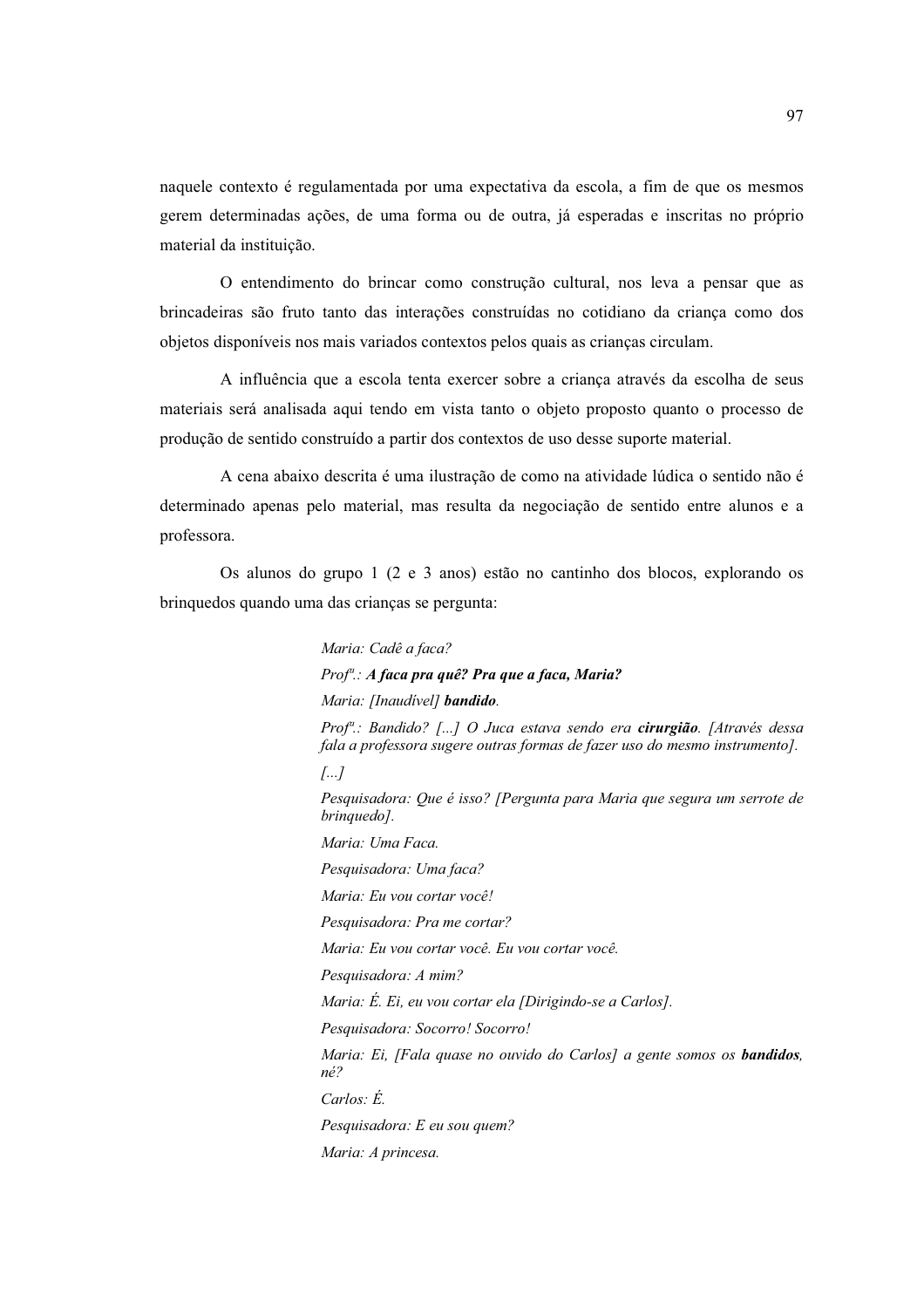Pesquisadora: Cadê o príncipe para me salvar? Carlos: Tô aqui! Pesquisadora: Tu é o príncipe ou o **bandido**? [Referindo-se ao combinado que fizera com Maria de ser o bandido]. Carlos: [Inaudivel] Agora eu sou o bandido! Marina: Vamos atirar nela [Aponta para mim com o serrote]. Pei-pei-peipei-pei-pei-pei! Arnaldo, que acompanha a situação de longe, também **aponta para mim** 

com o ferro de engomar, mas não "atira". A cena apresentada gira em torno de um serrote de brinquedo de material plástico (achado no cantinho dos blocos, onde se encontra a maior parte dos brinquedos preferidos

pelos meninos), confeccionado com a função de servir como ferramenta para construção, de forma a desenvolver a coordenação motora ampla e fina. A cena mostra que, embora os dispositivos institucionais tenham selecionado materiais de modo a favorecer a realização de determinadas ações – no que diz respeito aos modos de fazer – os atores acabam por atribuir sentidos diferentes ao mesmo material, usando-os de acordo com a sua vontade.

A discussão que a professora levanta diz respeito ao modo de utilização do objeto procurado pela criança, ou seja, sua função. De seu lugar enunciativo, a professora enfatiza a dimensão funcional do brinquedo em detrimento da dimensão simbólica. Isso não devia se dar ao contrário?

Através de suas ações, as crianças mostram a produção de uma lógica própria tendo como suporte a autonomia oferecida pelo bringuedo. Tal como afirma Brougère (2004, p.  $250$ :

> [...] a criança não recebe o brinquedo passivamente, ela é levada a interpretá-lo, podemos até dizer que assim que o utiliza ela o interpreta, a tal ponto a especificidade do brinquedo é solicitar uma atitude ativa da criança, ao contrário de outras imagens que recebemos de maneira mais passiva, pelo menos aparentemente.

Nesse trecho, o serrote é denominado faca por parte de uma das crianças, enquanto no discurso do professor o mesmo objeto aparece como bisturi e, para outra criança, o brinquedo se transforma em revólver. Na mesma cena, pode-se observar outra criança "transformando" o ferro de engomar em revólver.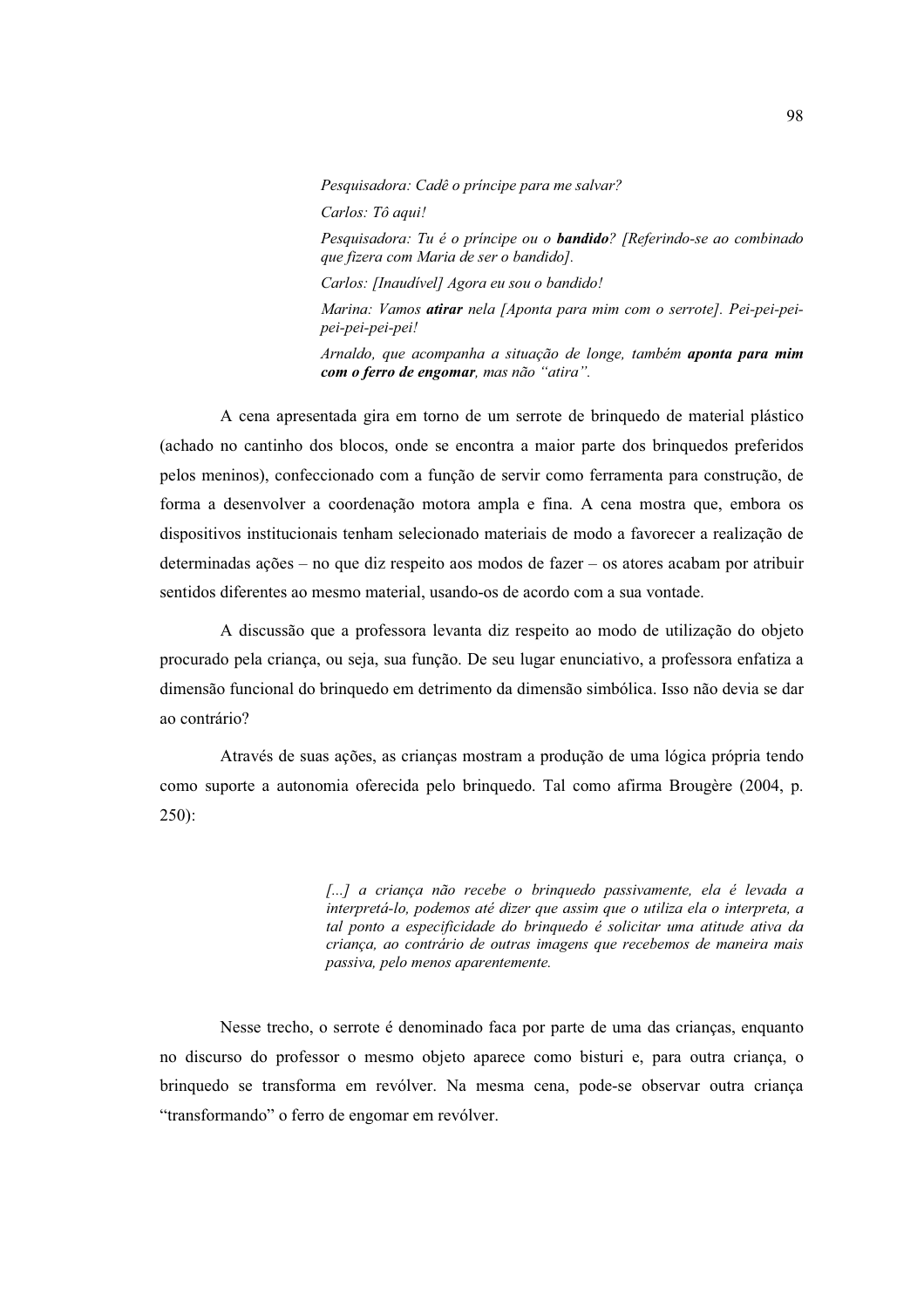O sentido dado pelas crianças para o bringuedo e a sua utilização, por várias vezes foi questionada pela professora, através da pergunta feita sobre o uso do mesmo. A expectativa da professora parece ser a de que a criança, ao manipular o objeto, atribua uma funcionalidade compatível com uma ação socialmente aceita do material utilizado, dessa forma, uma faca é bem utilizada quando está nas mãos de um médico e não de um bandido.

Os elementos presentes nesta cena mostram o brincar enquanto acontecimento interativo, uma diversidade de interesses que negociam os sentidos, nem sempre coincidentes e, muitas vezes, antagônicos, atribuídos quer seja aos objetos, quer seja às ações.

Nas escolas isso fica ilustrado através da utilização de figuras lúdicas na decoração das paredes, dos armários e da maior parte da estrutura física da instituição.

No discurso dos professores transparece uma criteriosa seleção do material – por eles denominado "material concreto (lógico)" - e da maneira de utilizá-lo nas situações caracterizadas como lúdicas. O material assim denominado consistia em blocos lógicos, dados, dominós de letras e palavras, dentre outros.

Neste momento, analiso o material lúdico como suporte dos modos de fazer buscando encontrar, na fala de cada uma das professoras, elementos que possam vir a caracterizar o lúdico, tal qual na fala seguinte:

> Porque prende mais a atenção... A criança fica mais... E é mais legal, com certeza [do que]uma aula chata, no quadro...

A professora afirma que a ludicidade tem repercussão sobre o processo cognitivo de atenção. Podemos pensar que isso acontece na medida em que a gratuidade (uma das características da ludicidade) está presente, pois depende da vontade do brincante, mais do que do material ou local onde a atividade acontece. No entanto, aqui a professora explicita que o material é importante uma vez que, se uma atividade com os mesmos fins acontece no quadro, a mesma se tornaria chata.

Em muitas falas verificamos que o lúdico aparece em contraposição ao didático, ao pedagógico. Sendo, esse último, caracterizado através de palavras negativas, enquanto o lúdico aparece como as atividades de resgate dos sujeitos. Essa idéia apareceu, de várias formas, na fala de todas as professoras e me fez pensar que o lúdico está sendo cada vez mais utilizado pela escola, não somente por sua importância, mas pela sutil depreciação que o didático e o sistematizado estão sofrendo nos dias de hoje.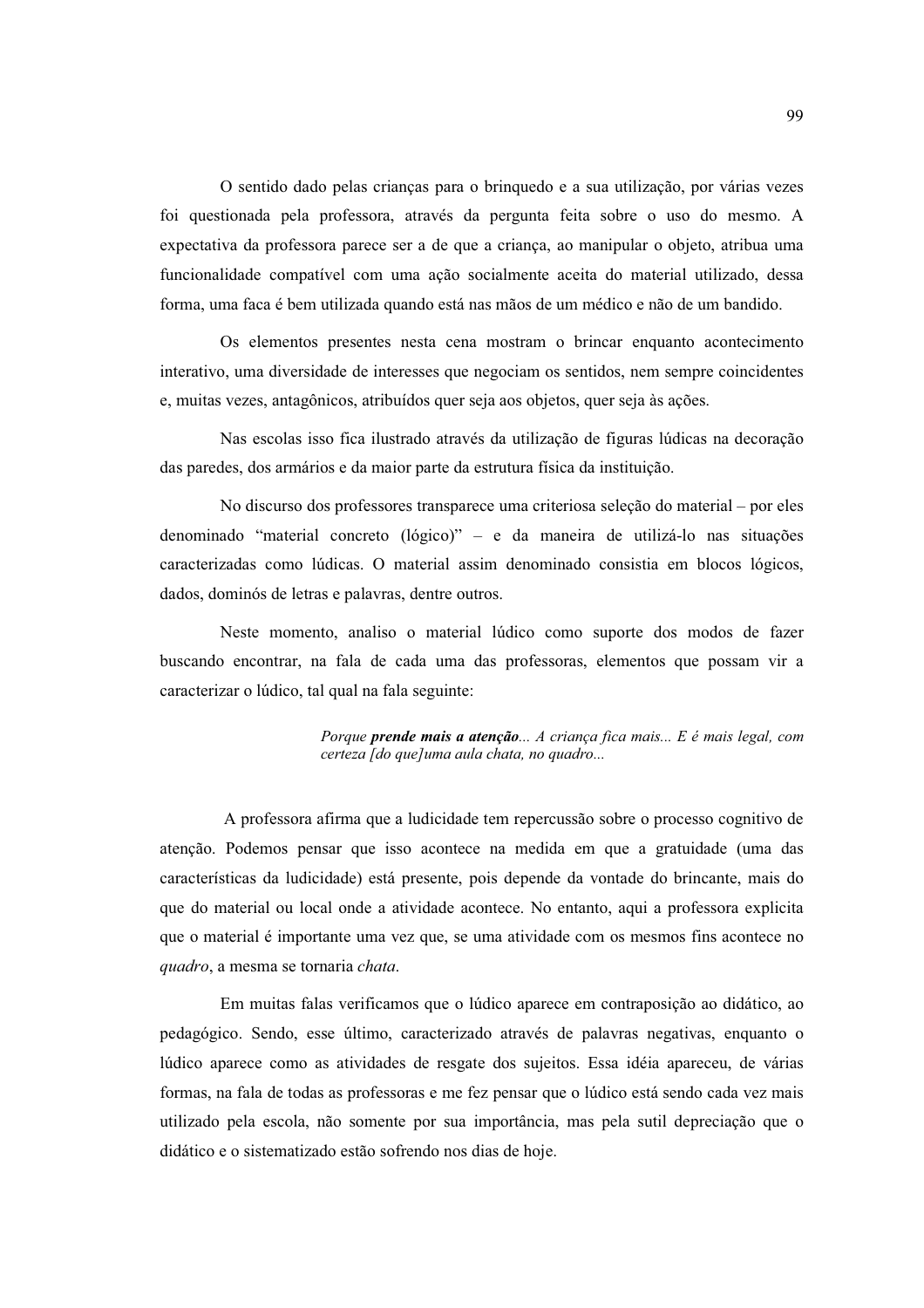Outra característica dos modos de fazer aparece em relação ao material utilizado no desenvolvimento das atividades pedagógicas, é encontrada na fala seguinte:

> [...] mas se fosse livre, de psicomotricidade, e tal. Também vai ter que ter o jogo [referindo-se à atividade livre], o objeto em si porque precisa do material. Mas se ela [a criança] tiver também, ela vai construir o faz-deconta em cima de um objeto qualquer. Eu acho que tem que ter. Criança é muito concreta, quer pegar, quer ver.

> Então a gente tem que estar motivando essa criança com uma coisa concreta mesmo.

Em cada uma dessas falas, as professoras igualam o lúdico ao concreto, como se ambos fossem sinônimos. O pensamento explicitado aqui é uma representação que traz a marca da compreensão de desenvolvimento para Piaget e interpretação de sua teoria pela pedagogia quando a professora, compreendendo que a criança ainda está desenvolvendo a habilidade de fazer uso do pensamento lógico precisando, para isso, manipular materiais concretos, tais como o Material Dourado, desenvolvido por Montessori, mas amplamente utilizado pelas escolas construtivistas fundamentadas em Piaget.

Para essa teoria, o concreto, longe de ser algo somente material, refere-se a algo que a crianca conhece, independente de ser material e manipulável ou de ser uma representação. O concreto serve como suporte a uma ação. Na fala seguinte, uma das professoras do primeiro grupo apresenta um questionamento diferenciado à essa utilização do material concreto:

> Talvez trabalhar com jogos esteja um pouco sendo confundido. [...] criança está sempre ativa participando do conhecimento. Nós achamos que é o lúdico livre, brincadeira assim. São duas coisas que tem que ser separado, e como a gente trabalha com um... Assim... com um material concreto achamos que estamos sendo lúdicos.

Os elementos trazidos por essa fala são centrais para esse trabalho, pois nos faz pensar sobre o lugar do lúdico na educação infantil<sup>28</sup> e vão de encontro à representação mais comum sobre o lúdico que pode ser caracterizada pelas duas falas abaixo:

> Esses brinquedos pedagógicos nos servem [para] aprender jogando. Aí o jogo tem que ser sinônimo de brincadeira, de ludicidade. Sem material e sem entrar no mundo da crianca mesmo, vai ficar muito sério, vai ficar muito estático.

<sup>&</sup>lt;sup>28</sup> Não discuto com detalhes essa fala, por essa ser uma preocupação minha também que está sendo pensada desde as primeiras linhas dessa pesquisa. Nesse momento, meu objetivo é levantar, na fala das professoras, algumas das características das práticas lúdicas.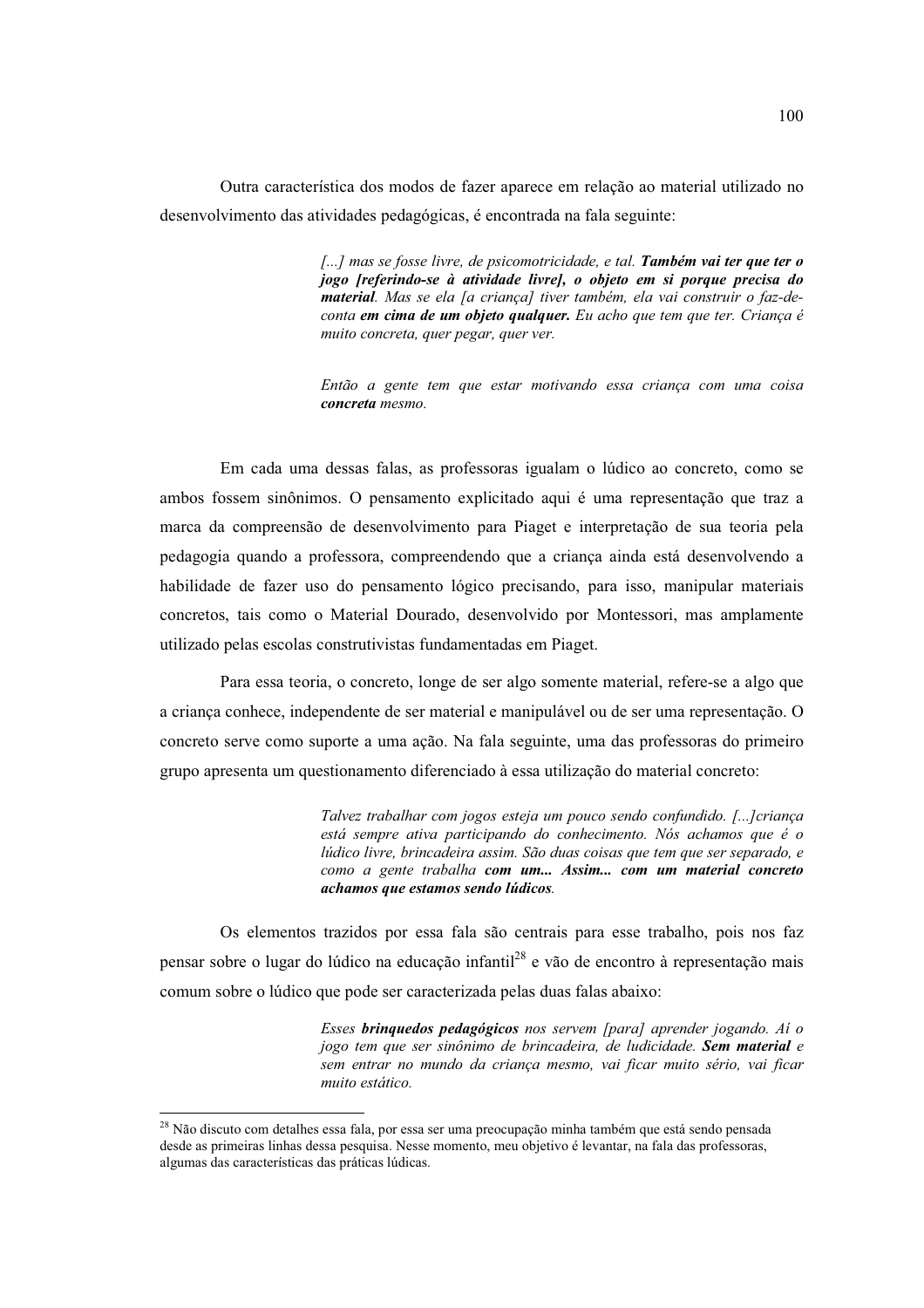[...] nós pensamos no seguinte... Eles entrarem em contato com todo o material, com toda a forma e a brincadeira era o jogo do dado. Eles jogaram, jogaram pela forma. Depois eles vão só desenhar a forma... Vão desenhar e pintar. Acho que é mais didático mesmo. Mas a brincadeira é isso, é o jogo de dado, jogar e procurar e encontrar a peça igual.

É preciso ressaltar que, apesar dos brinquedos dos cantinhos serem disponibilizados para os três grupos, os interesses, os modos de brincar e as interações assumem diferentes facetas em cada grupo.

As representações da professora parecem perder força a cada grupo, uma vez que no grupo 3 a relação entre lúdico e concreto é cada vez mais distante, talvez pela grande atividade simbólica das crianças dessa idade, tornando-as menos dependente do brinquedo como suporte de suas brincadeiras. A partir desse momento, a utilização desse recurso se dá pelo desejo ou por uma questão cultural.

Vimos, através das fala das professoras, a existência de uma estreita relação entre o recurso material utilizado para dar suporte as atividades e o lúdico. Considerando como material lúdico algo concreto, no sentido de palpável tal como um dado, um jogo ou um brinquedo. Outro aspecto que vem à tona é a caracterização do lúdico em oposição ao didático que, no discurso, usa como materiais somente a lousa ou o quadro branco.

Nos modos de fazer esse discurso sobre o material usado para as atividades lúdicas se amplia e verificamos a utilização de vários materiais que poderiam ser considerados lúdicos, tal como os blocos lógicos, para a realização das atividades de cunho didático.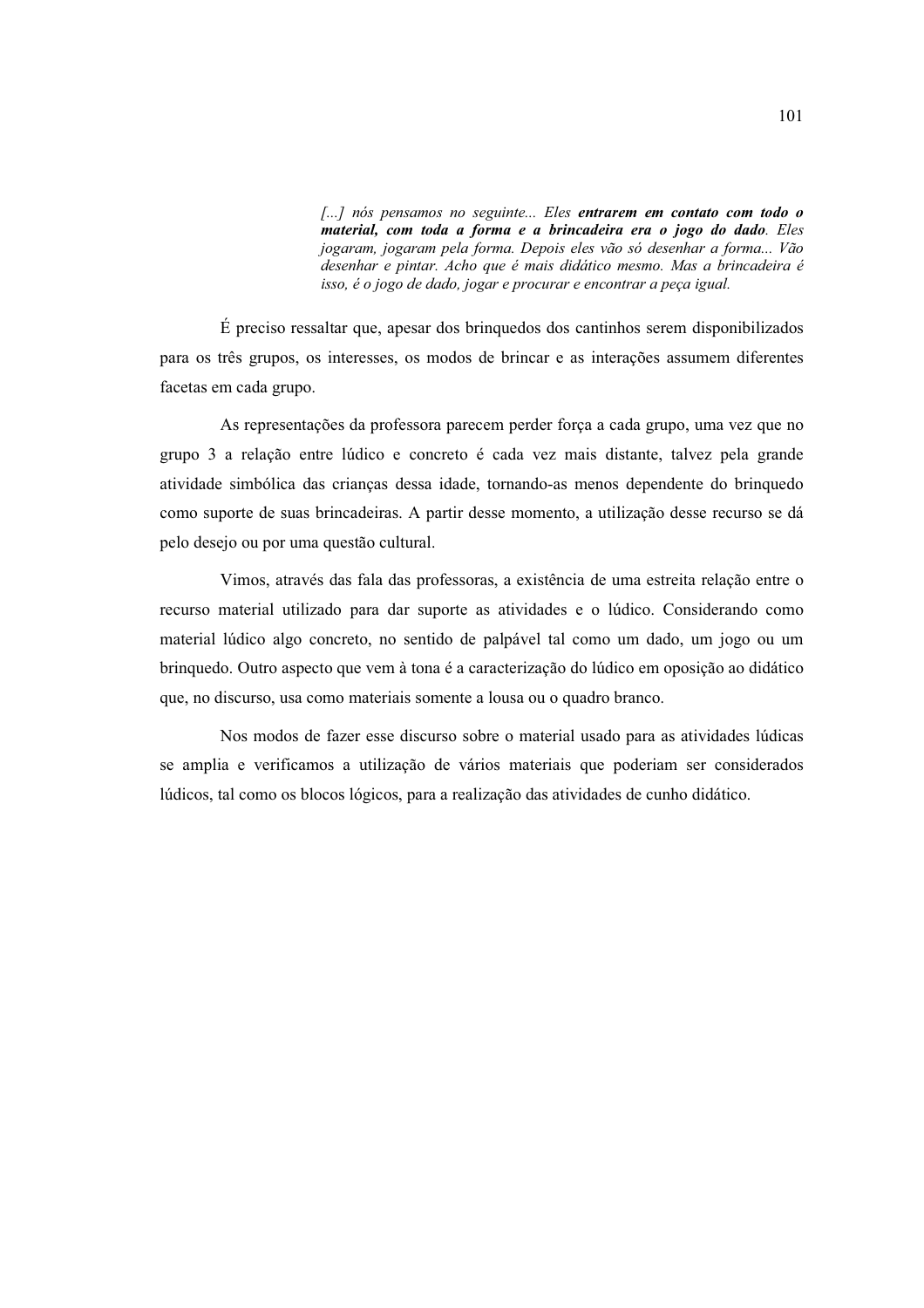# **CAPÍTULO 5**

## **SOBRE AS MANEIRAS DE FAZER**

[...] as maneiras de fazer constituem as mil práticas pelas quais usuários se reapropriam do espaço organizado pelas técnicas da produção sócio-cultural

(Michel De Certeau)

Aqui trago a discussão sobre o segundo eixo das duas categorias criadas através das análises, sendo a mesma composta pelos dispositivos que a criança e os professores utilizam para realizar suas ações. As maneiras de fazer são práticas repletas de significado para os sujeitos, revelando as lógicas de ação dos mesmos em determinado contexto enunciativo.

Faz-se importante observar que nas maneiras de fazer existem Dispositivos Institucionais implícitos, por regulares algumas ações, sem serem explicitados.

De modos diferentes, professores e alunos utilizam suas práticas para delimitar o seu terreno, desenvolver uma cultura própria, e até a utilizam como forma de ressignificar, ou mesmo de manter certa resistência aos dispositivos institucionais.

À medida que as ações das professoras são pensadas e significadas à luz das teorias sobre a educação, suas maneiras de fazer levam em conta outras referências que não só a sua experiência, se distinguindo das ações realizadas pelas crianças.

As atividades propostas pelas professoras têm como critério de escolha tanto as representações que elas construíram ao longo de sua vida, mas também o conhecimento que as mesmas acumularam no decorrer de seus estudos, além disso suas ações ainda são modificadas a partir das negociações realizadas com seus alunos no decorrer das atividades.

Com o objetivo de oferecer para a sociedade sujeitos produtivos, a escola precisa padronizar as ações dos profissionais que a compõem, através do conhecimento pedagógico e da legislação vigente. Ainda na educação infantil, a escola tenta normalizar o pedagógico usando o lúdico como um excelente exemplo dos modos de fazer.

Com isso podemos dizer que os modos de fazer contemplam o lúdico e o didático em uma mesma perspectiva.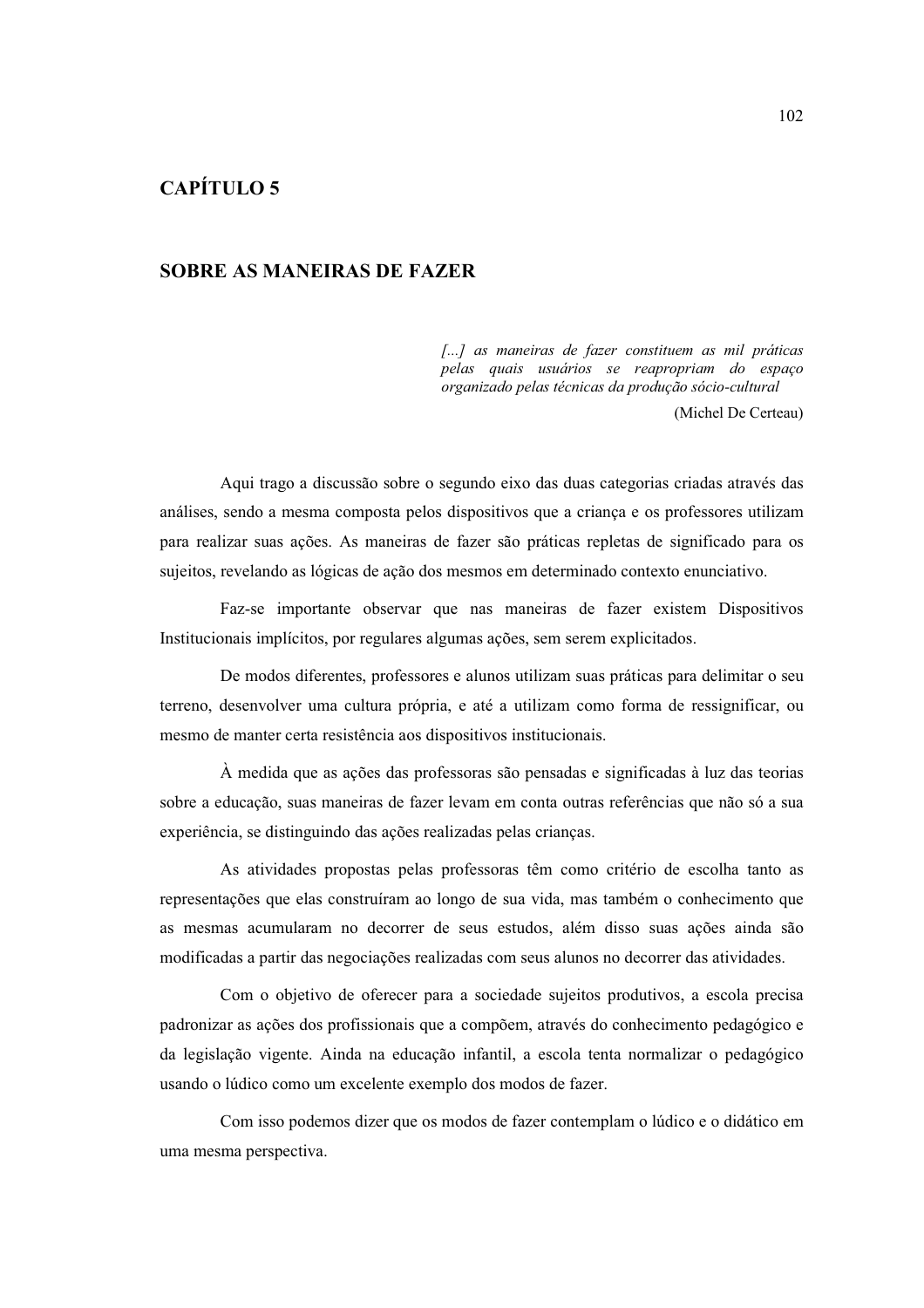As maneiras de dizer das professoras puderam aparecer, principalmente, na situação de entrevista, enquanto as dos alunos apareceram através da realização de suas atividades, no seu fazer. Algumas vezes eu perguntava o que a criança estava fazendo. Em uma das situações Joana (do grupo 1) estava subindo no trepa-trepa, quando eu a perguntei sobre o que estava fazendo, e ela respondeu: "Subindo."

# 5.1 Caracterizando as atividades a partir de seus modos de fazer

A grande diferença entre o agora e nossa meninice é que, atualmente, quase sempre sabemos que estamos iogando e quando meninos, quase nunca sabíamos que jogávamos.

(João Batista Freire)

Nesse item procuro apresentar as características das atividades lúdicas e das atividades sistemáticas no que diz respeito à vivência dos atores da realidade escolar no exercício destas.

Nesta análise fiz uso da caracterização de enquadre lúdico e pedagógico descrita por Costa (2004). A autora, a partir de pesquisa de campo, distingue o lúdico e o pedagógico em relação ao tempo de realização das atividades, o espaço destinado, o papel dos atores envolvidos, seus objetivos, recursos materiais para sua realização e os requisitos funcionais necessários para a definição da atividade.

No decorrer da análise microgenética do material coletado, observei que a forma como a atividade sistemática e a atividade lúdica eram realizadas revelava estruturas completamente diferentes das mesmas atividades quando analisadas pela perspectiva dos modos de fazer.

Das atividades sistemáticas realizadas no contexto da sala de aula, pude observar que estas seguiam o seguinte percurso: a) a professora distribuía os materiais a serem usados pelas crianças; b) seguia-se a explicação do que se queria (objetivo final das atividades), por exemplo: que recortassem cinco palavras com a letra C, ou que desenhassem a história, dentre outras; c) supervisão das atividades para verificação de possíveis dificuldades; d) intervenção realizada somente para as crianças que se encontravam com dificuldades.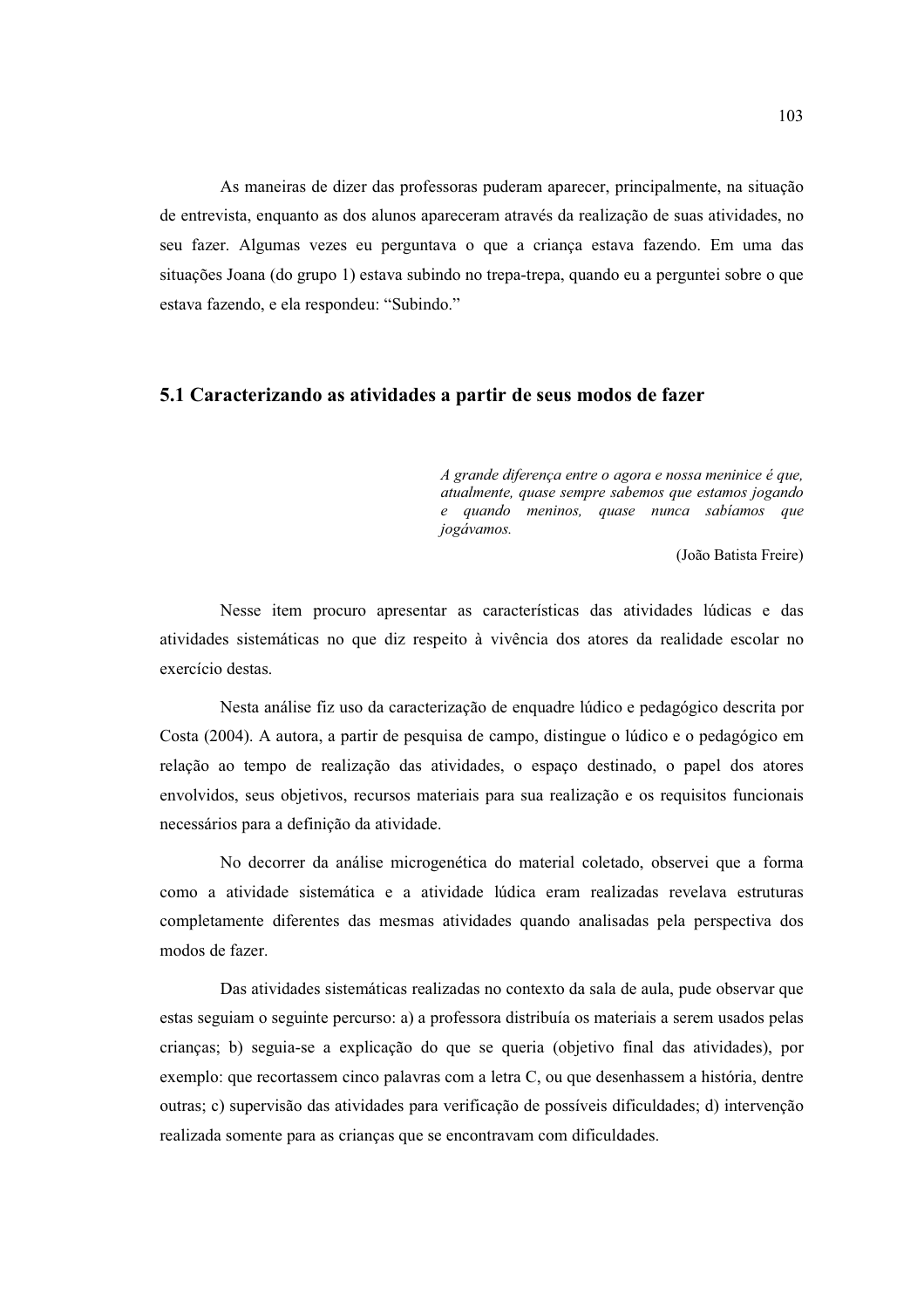$\hat{E}$  importante levar em conta que o procedimento para realização dessas atividades não era explicitado pelas professoras e ficava a critério das criancas. Somente quando percebia que uma criança estava com dificuldades, as professoras explicitavam um procedimento para que esta seguisse, como modelo. Dessa forma, a exigência em relação à atividade caía sobre o seu resultado e não sobre a forma de proceder para terminá-la.

No que diz respeito às atividades lúdicas, observamos quando as mesmas eram propostas às crianças no contexto da sala de aula, na maior parte das vezes, tinham sua temática, seus papéis, seus conteúdos e até mesmo seu desenvolvimento mais controlado pelos adultos do que as atividades sistemáticas.

A repercussão da aplicação da brincadeira como entendida acima, está bem ilustrada por Wajskop (2001, p. 23-24) quando afirma que:

> Ao mesmo tempo em que bloqueia a organização independente das crianças para a brincadeira, essas práticas pré-escolares, através do trabalho lúdico didatizado, infantilizam os alunos, como se sua ação simbólica servisse apenas para exercitar e facilitar (para o professor), a transmissão de determinada visão de mundo, definida a priori pela escola.

Considerando a estrutura dessas atividades, o problema não seria didatizar a atividade lúdica, uma vez que a atividade didática, como foi mostrada em diversas cenas, pareceu, em seu procedimento, permitir uma abertura criativa por parte do aluno, mesmo que exija a utilização de instrumentos, como tesoura, para sua realização. A questão é pensar que as atividades lúdicas e didáticas são complementares, por permitirem experiências diversificadas.

Essa pesquisa aponta para o problema criado na construção das representações sobre essas duas atividades. É importante explicitar que embora estejamos tentando delimitar as fronteiras entre lúdico e sistemático, não perdemos de vista que em qualquer atividade encontramos elementos lúdicos e sistemáticos em uma constante interação.

Com isso, construí um modelo idealizado do que seja uma atividade sistemática e uma atividade lúdica, como se seus modos de fazer fossem os mesmos para todos os contextos. Este pode ser ilustrado através da seguinte fala extraída da entrevista realizada com as professoras da escola pesquisada: "A gente tem que estar sempre bolando algumas idéias, é melhor que eles participem e pra eles também. Eles vão ter mais motivação."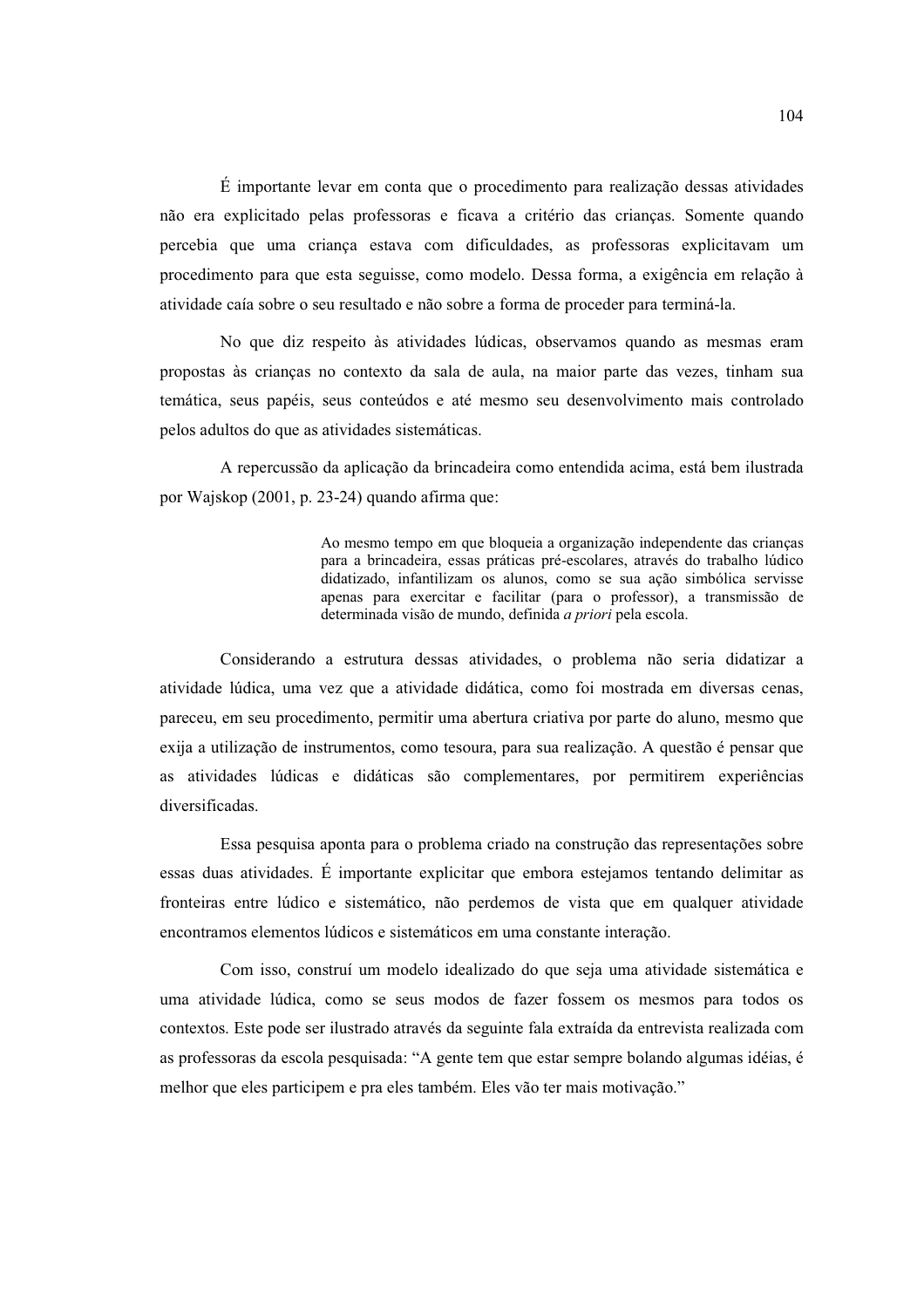## 5.2 O brincar nos diversos grupos etários

No grupo 1, os grupos de brincadeiras ainda estão sendo formados, na maior parte das vezes as crianças brincam sozinhas, interagindo com os objetos e com as pessoas que estão ao seu lado. O primeiro grupo que se constituiu foi o da Marina, Isis e Camille, onde as duas primeiras diziam que Camille não podia brincar com elas, e esta argumentava contestando. O que nos dá prova das iniciativas de negociação entre o grupo.

No entanto, tendo uma forte presença da teoria de Vygotsky (1994) e Brougère (1998), minha interpretação vai ao sentido de que a apropriação da cultura do brincar ainda está em construção e irá evoluir não só a partir das relações entre as crianças, mas também da interação da criança com os professores que entram na brincadeira, permitindo que a criança entenda o fluxo de relação existente entre ela e as coisas.

Um exemplo é a utilização do telefone. O telefone é um dos instrumentos que consegue levar as crianças ao mundo imaginário. Através dele, as crianças "conversam" com seus pais, chamam "médicos" e estabelecem diálogos, respeitando os turnos da fala, ao fazer uso desse suporte.

O telefone permite, de maneira bastante simples, a passagem da crianca para o mundo representacional. Através de seu uso podemos observar a emergência de rudimentos de uma meta comunicação. Outros materiais como panelinhas e bonecas ainda não parecem transportar as criancas para outro mundo, a não ser com a intervenção da professora ou de algum outro colega que, quando em interação, atingia a sua zona de desenvolvimento proximal.

Nos cantinhos, as crianças do grupo mais novo passam mais tempo explorando o material com o qual estão brincando do que construindo um espaço simbólico tal que se possa chamar de uma brincadeira propriamente dita, com regras implícitas e uma situação imaginária explícita (VYGOTSKY, 1994). A organização do espaço de brincadeira também acontece bastante, aqui as crianças trocam as coisas de lugar, mas a situação imaginária não fica clara para o observador nas cenas das crianças do grupo 1 no cantinho da dramatização.

Como as experiências são diferentes, Pedrinho tem uma atividade simbólica que o destaca dos outros colegas. No que diz respeito à representação simbólica ele já manipula os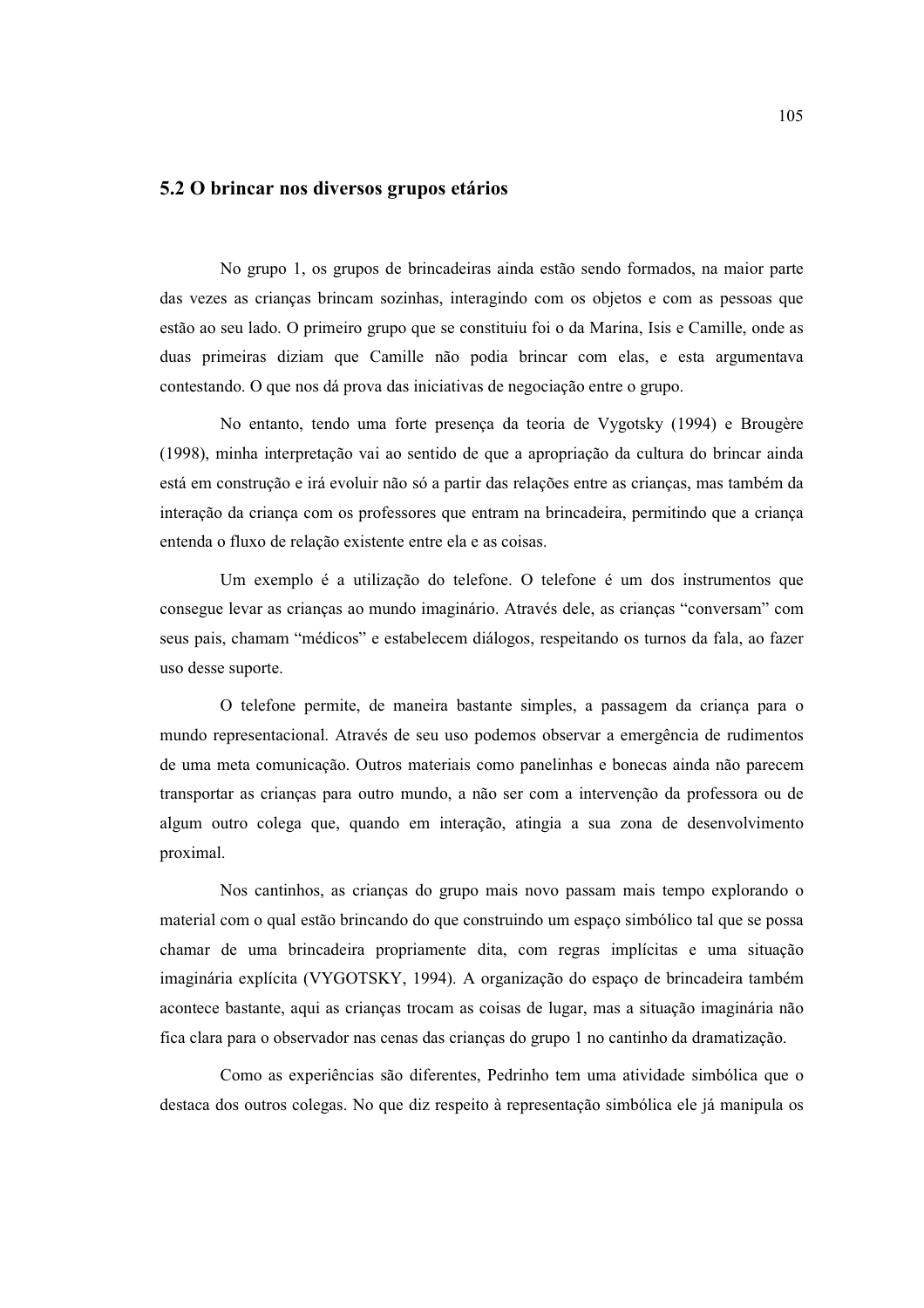objetos como significação, no cantinho da dramatização: ele pega a bacia que é usada como pia e a utiliza como uma direção de carro ou caminhão.

Foi possível ver isso no 2<sup>°</sup> semestre, quando Caio (grupo 1) segurou o trilho de um trem como um revólver e passou minutos rodando ele no dedo, exatamente como se pode fazer com um revólver, mas não atira, nem faz nenhuma ação que efetivamente explicite a criação de uma situação imaginária através desse material.

No grupo das crianças mais novas existe um enorme desejo de colocar os vestidos de princesa. No primeiro semestre foi difícil fazer as crianças entenderem a hora do cantinho de faz-de-conta. Assim que chegavam, as meninas corriam para pegar um vestido e assim se transformarem em princesas. Outro momento importante era a hora de dançar com o vestido, que se balançava e o mesmo rodava junto ao movimento realizado por elas.

A importância da alegoria também se modifica de acordo com o gênero, os meninos não demonstravam interesse por roupas, com exceção de Luan que, aos poucos, foi assumindo sua vontade e, quase ao mesmo tempo em que as meninas, escolhia uma roupa toda preta para caracterizá-lo melhor

As crianças com maior idade parecem gozar de mais liberdade no que diz respeito à utilização ou não do brinquedo do que o grupo das crianças mais novas, que parecem precisar do material para que a brincadeira possa ter início. As crianças mais velhas constroem uma simbologia de forma que o brinquedo é apenas o suporte. Para as crianças mais novas o material disponível é responsável pelo aparecimento das brincadeiras, assim vão acontecendo de acordo com o brinquedo. Isso ilustra o quanto às crianças operam com os dispositivos oferecidos pela instituição.

As crianças recém-ingressas na escola, que fazem parte do grupo 1, parecem fazer um maior uso de um suporte concreto do que as crianças dos grupos seguintes que em nenhum momento das gravações sentiram necessidade de colocar roupas para brincar.

Outra questão interessante que aparece no segundo semestre é a brincadeira com o grupo, no qual existe a articulação de regras implícitas que se complementam e acabam por configurar uma situação imaginária em que todos os participantes estão envolvidos. Nesse episódio, as crianças criam diversas situações, dentre elas a ação de dormir foi motivo de risada. Isso me chamou atenção, uma vez que as crianças dos outros grupos levam a sério as ações que devem se desenrolar na brincadeira. Será que realizar uma ação real em uma situação imaginária é engraçado para essas crianças?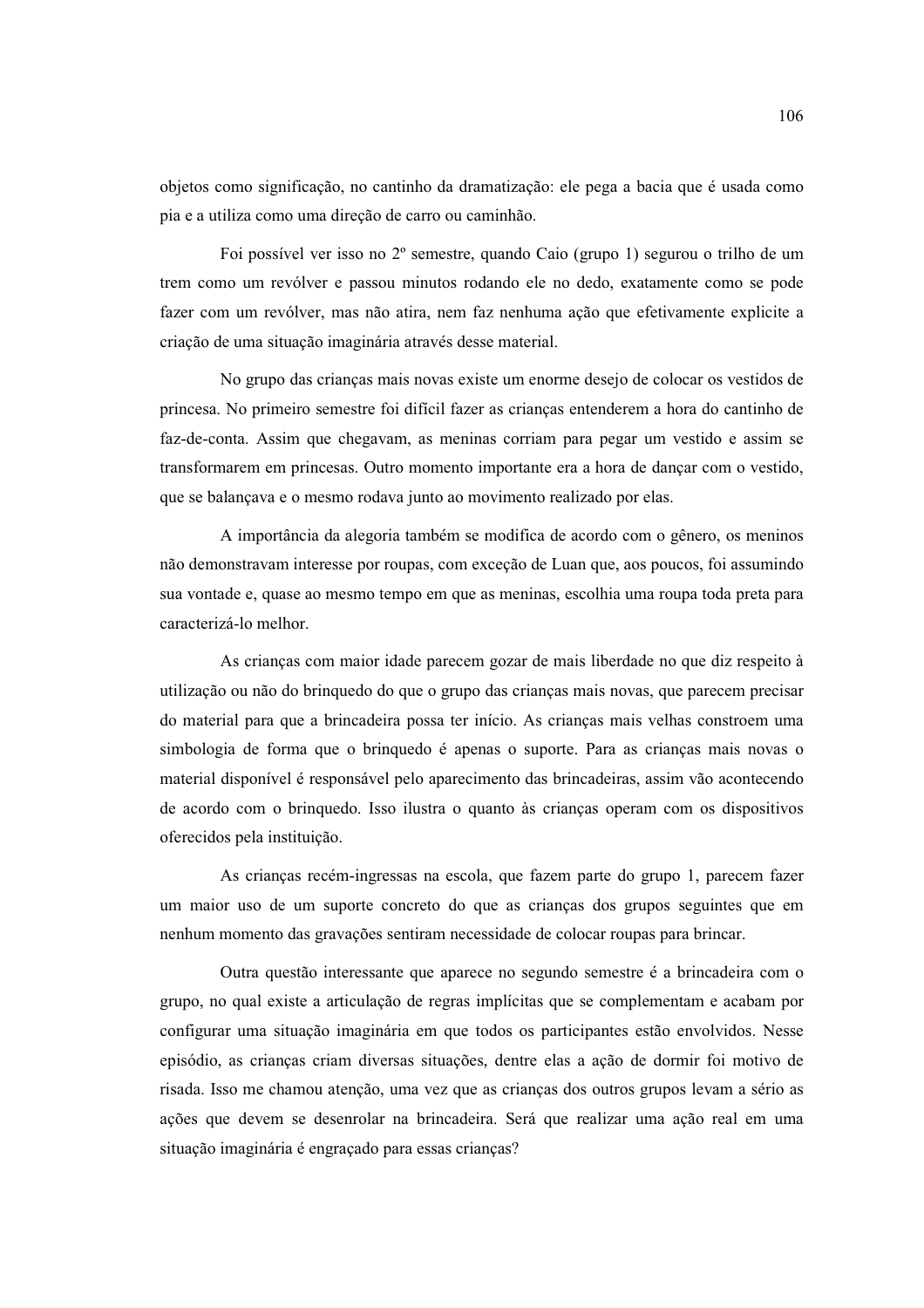Talvez o interessante para essas criancas seja se dar conta de que estão em um mesmo circuito de significações, criando uma situação de cumplicidade entre os brincantes.

Talvez a graça da atividade esteja na novidade de se deparar com um mundo novo: o da imaginação. Esse mundo que, de acordo com Vygotsky (1994), surge da própria ação da criança que, auxiliada pelo instrumental do brincar que é o brinquedo, constroem suas representações.

A relação com o brinquedo, como suporte material para a brincadeira, pareceu se modificar no decorrer dos grupos, tornando-se cada vez menos dependente do suporte material do brinquedo em suas brincadeiras.

O grupo 2 já apresenta maior desenvoltura ao atribuir significações aos objetos. As crianças desse grupo usam bastante o material presente no pátio, como folhas e galhos para representarem objetos como dinheiro, comidinha, e outros. A utilização desse tipo de suporte material para a realização das brincadeiras nesse grupo é bem maior que no grupo anterior e um pouco maior que no grupo 3 que recorre bem menos a esse material, uma vez que os gestos e a fala é que determinam a condução da brincadeira.

O segundo grupo, juntamente com o terceiro, não demonstrou interesse em vestir roupas, a não ser em uma situação que aconteceu com Ana no cantinho do faz-de-conta, quando a mesma brincava que iria para uma festa e precisava colocar a roupa de festa. A utilização de roupas como suporte simbólico para se transformarem em princesas não aconteceu em minha presenca.

No grupo 3, o gesto e a fala são recursos predominantes na determinação da significação, a divisão de gênero aparece com bastante forca. Os grupos de brincadeira são divididos entre meninas e meninos de maneira bastante clara. Algumas vezes esse grupo brinca junto, mas na maior parte do tempo que o grupo passa no parque, os gêneros estão divididos

Na sala de aula e nos cantinhos, essa separação entre os grupos toma outra forma, pois a escolha se dá mais por afinidades. O cantinho do faz-de-conta quase nunca é procurado pelos meninos, exceto Davi e Luiz Felipe que muitas vezes têm que ouvir de seus colegas que aquele cantinho é das meninas. Isso não fez com que eles deixassem de ir para esse espaço.

Quando os meninos entram no cantinho do faz-de-conta, além do objetivo de criar situações imaginárias, percebi a exploração de novos espaços. A parte interior do forno desse cantinho foi tão explorada pelos meninos que os mesmos acabaram quebrando a porta.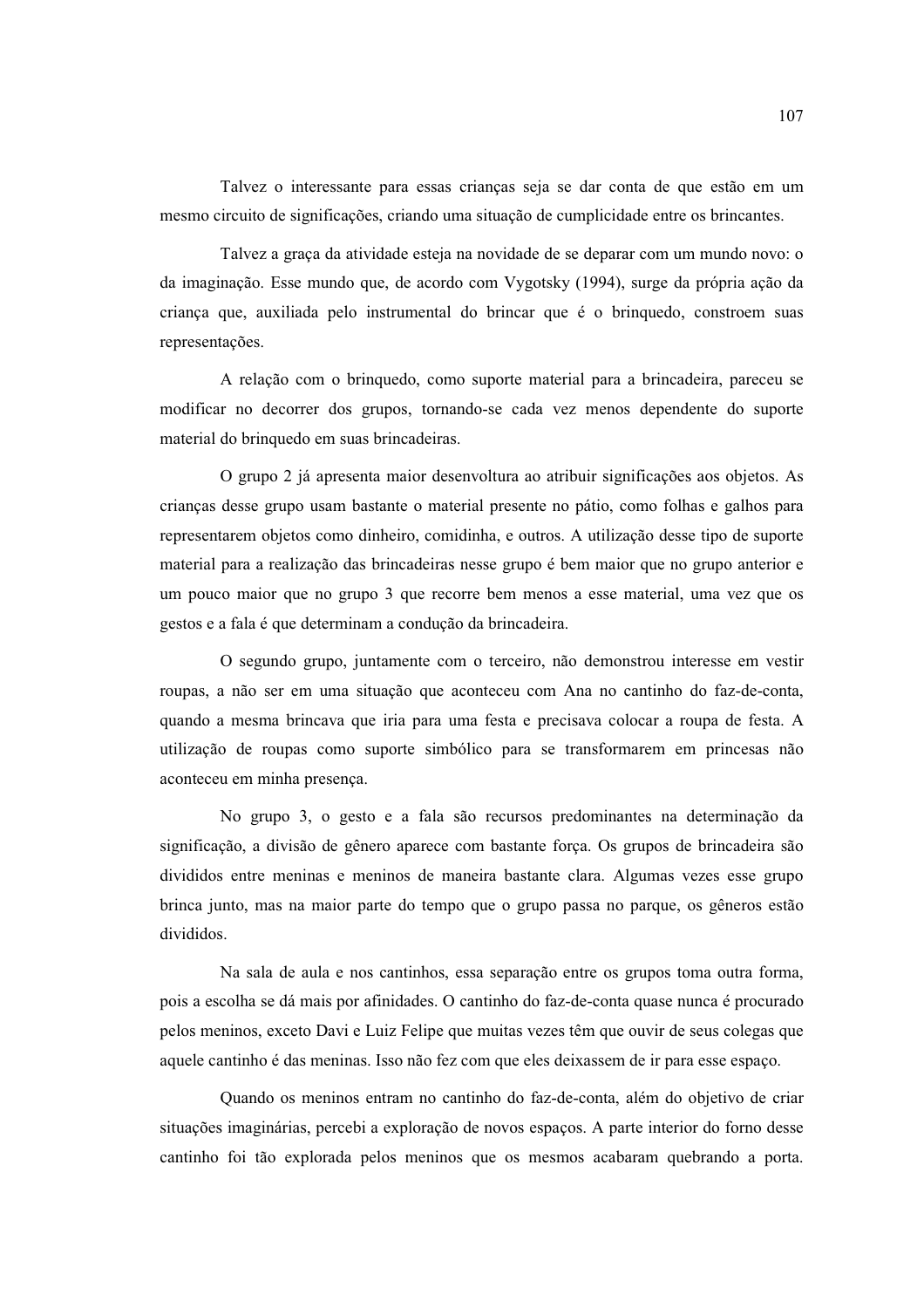Aparentemente, os mesmos criaram um jogo de coragem no qual cada um deles entrava no formo e os que ficavam fora fechavam sua porta pos alguns instantes.

Enquanto as meninas desse grupo preferem o cantinho da dramatização e a criação de brincadeiras que tratem das relações cotidianas, através do qual os papéis de mãe, pai e filho sempre aparecem, realizando suas representações imaginárias. Aqui a mãe fica cuidando dos filhos, enquanto o pai vai trabalhar. Nesse ponto, é importante ressaltar que as meninas iam buscar os meninos para que os mesmos pudessem ocupar esse papel. Isso era fácil para os meninos, uma vez que bastava que eles entrassem no cantinho, pegassem sua maleta (instrumento de trabalho) e se despedissem da família. Logo depois os mesmos estavam livres para realizar as suas atividades.

Mais do que nos outros grupos, o jogo de regras, muitas vezes com competição, aparece em um momento como esse. Quando brincam no cantinho dos blocos os meninos pouco procuram os carrinhos ou os bonecos do *Power Rangers*, eles preferem os jogos de construção ou a bola e a raquete, que levam para o lugar da roda de conversa e criam um jogo, com o estabelecimento das funções, regras e tempo.

A utilização simbólica de materiais encontrados no pátio, de um modo geral, é maior que no grupo 1, mas menor que no grupo 2. Longe de indicar o desprendimento que esse grupo têm ao material usado para brincar, que é demonstrado pela grande utilização do material imagético no cantinho do faz-de-conta, não só por parte das meninas, mas dos meninos também, isso mostra que a amplitude das brincadeiras alcançadas pelas crianças é enorme e que o repertório de brincadeiras é escolhido de acordo com o contexto em que estão inseridas. Nesse sentido, para os meninos o pátio é lugar das brincadeiras de ação no qual eles precisam explorar todos os espaços. Para as meninas, é o momento de se estabelecer relações positivas entre si, através de conversas com as outras, que acontecem principalmente em cima da casinha-escorrega. Diferentemente dos meninos, as meninas pouco brincam de explorar, em suas brincadeiras o simbolismo predomina em detrimento dos jogos de ação, aparentemente tão importante para os meninos.

Winnicott (1974, p. 18-19) faz a seguinte afirmação quando discute sobre os objetos transicionais:

> Seu destino é permitir que seja descatexizado, de maneira que com o curso dos anos, se torne não tanto esquecido, mas relegado ao limbo. Com isso quero dizer que, na saúde, o objeto transicional "vai para dentro"; tampouco o sentimento a seu respeito necessariamente sofre repressão. Não é esquecido e não é pranteado. Perde o significado, e isso se deve ao fato de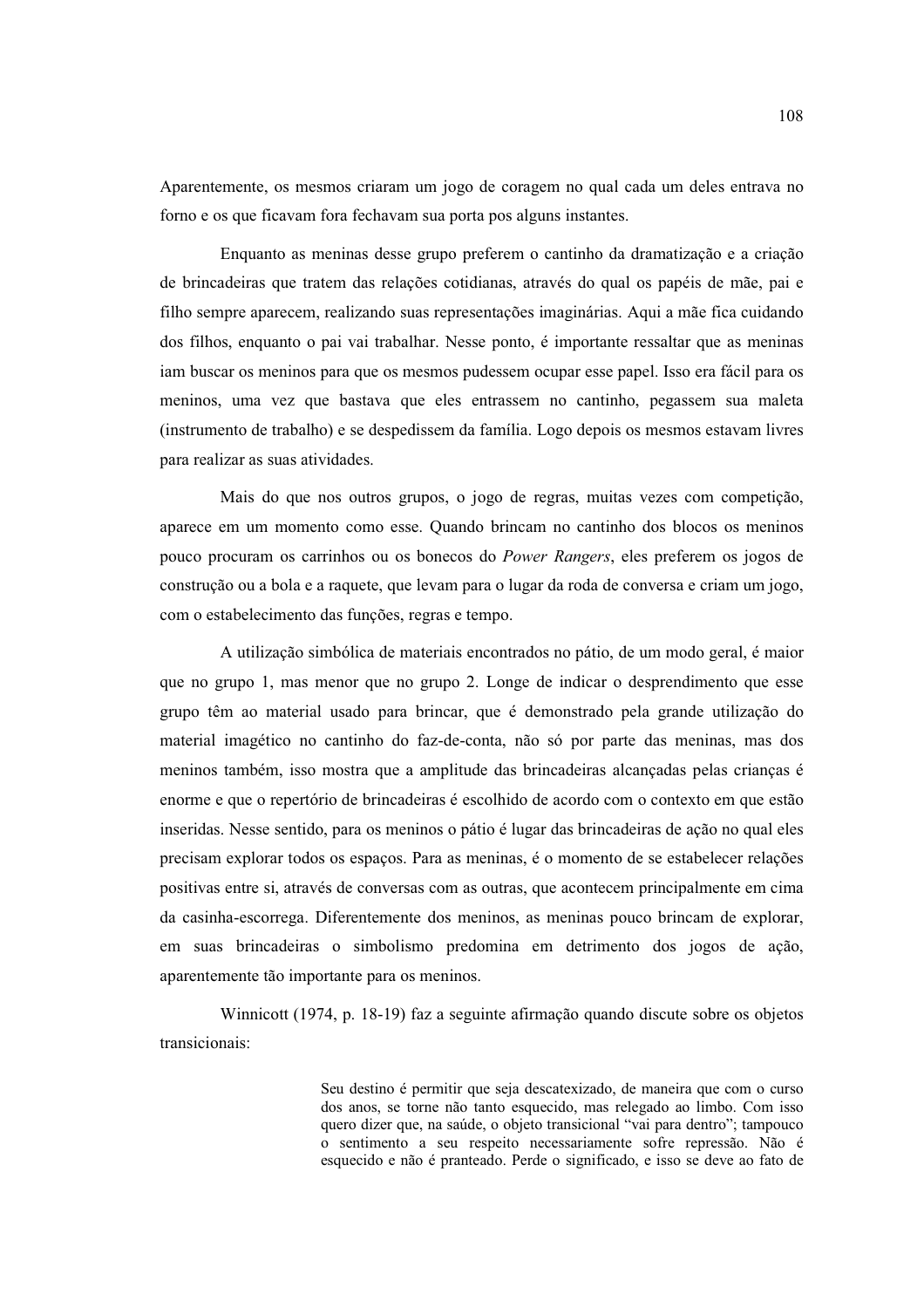que os fenômenos transicionais se tornaram difusos, se espalharam por todo o território intermediário entre a "realidade psíquica interna" e "o mundo externo, tal como percebido por duas pessoas em comum", isto é, por todo campo cultural.

As criancas do grupo 1 também precisam do bringuedo, mas de uma maneira diferente das crianças do grupo 2, que os incorporam em suas atividades simbólicas. As crianças do grupo 1 se dedicam a exploração do suporte físico do brinquedo e sua funcionalidade, ou seja, aparentemente sem envolvê-los em alguma situação imaginária, tal qual se os denominassem filhos ou elaborassem uma história sobre os mesmos, colocam o carrinho para andar, os bonecos para brigar. Isso pode ser ilustrado com a situação em que perguntei para uma criança do grupo 1 que batia duas peças de forma contínua: "Pesquisadora: Você está brincando de quê? / Criança: De bater isso aqui [batendo uma peça no bujão de gás de plástico]."

Esse episódio ilustra que a crianca descreve o que estava fazendo e não diz o que aquilo significa. Não se pode perder de vista o fato de esse relato verbal acontecer assim pela limitação da expressão verbal das crianças com essa idade. No entanto, em outros momentos vemos a riqueza linguística da criança dessa idade contradizer essa hipótese, ou podemos fazer uma interpretação da criança através de suas ações, mesmo sem nenhuma utilização da linguagem.

Pode-se pensar o brincar quando a criança inicia a frequência à escola através da descrição, realizada em diário de campo, das atividades de uma das crianças do grupo 1, no decorrer de alguns minutos de observação. Pedrinho dirige-se a mim perguntando: "Posso brincar com os Power Rangers?" Mostra-os, mas não brinca com eles. Mostra-me a chave de fenda e diz que é perigosa. Mostra o carro quebrado. Pega o telefone e diz que o pai dele quer falar comigo. Pega dois caminhões. Volta para os Power Rangers. Pega o telefone novamente. Convida-me novamente a brincar de Power Rangers, mas quer entrar no cantinho da dramatização. Pega a batedeira e faz barulho. Pega bola, vê espelho e o faz como raquete. Volta para a batedeira. Abre o forno, pega pão, coloca na panela, volta a colocar no forno. Pergunto: "O que você está fazendo?" Ele responde: "O almoço." Volta para a batedeira verbalizando: "Eu tô fazendo café." Retira a panela do forno e coloca sobre a mesa e diz: "Tá na hora de almocar." Pega uma boneca e me dá. Eu pergunto: "O que eu faco com ela?" Ele diz: "Coloca ela pra dormir." Depois pega o almoço e dá pra a boneca que está deitada.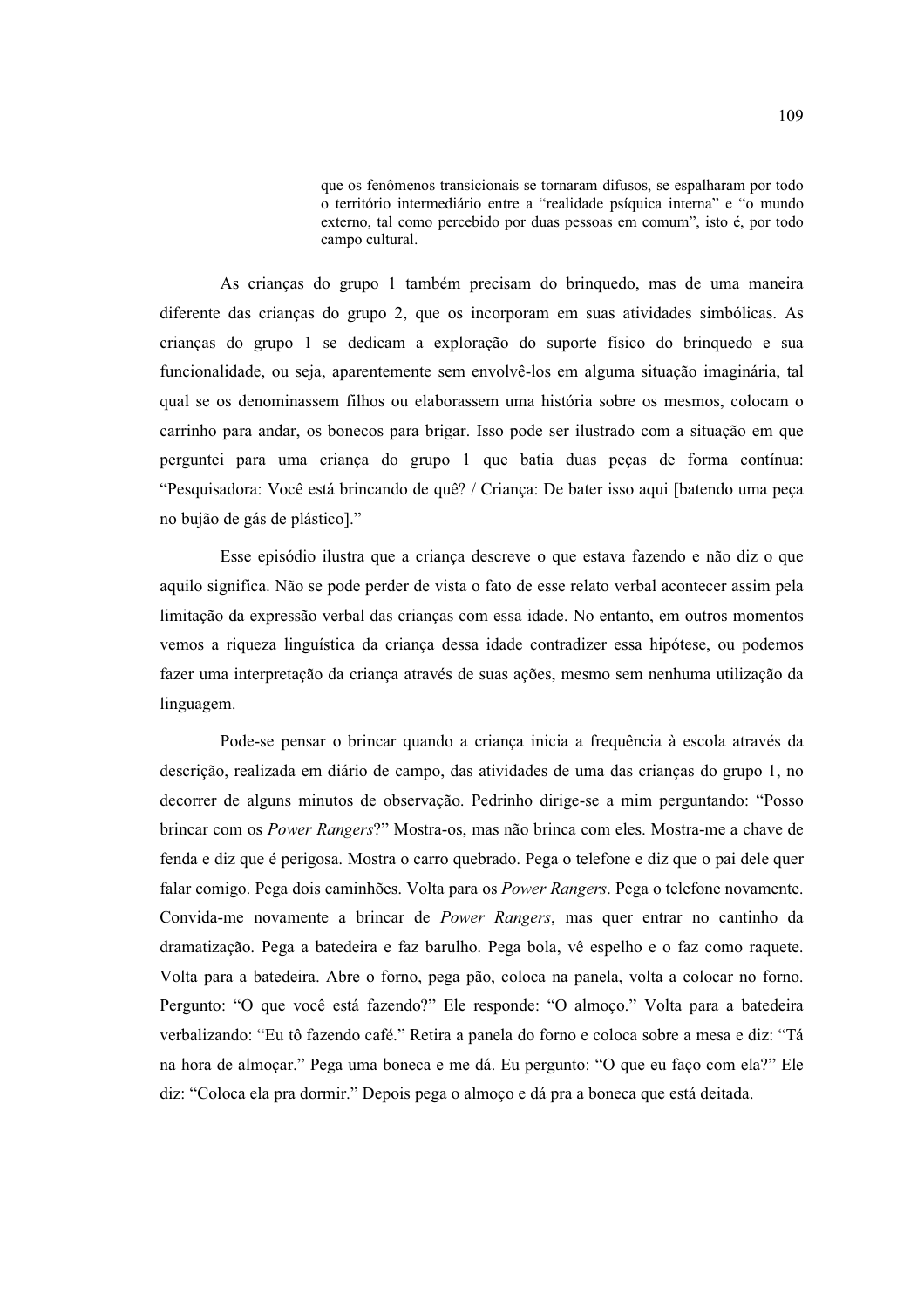Essa situação mostra que alguns materiais imagéticos dão mais suporte à atividade imaginária, como é o caso do telefone e dos utensílios do cantinho da dramatização. O carrinho, os Power Rangers já requerem uma apropriação cultural maior, uma vez que a forma de lutar é adquirida.

As crianças do grupo 1, ao atirar com o revólver construídos por eles mesmos, olham para ele, bem mais do que para ação que está sendo realizada. Em um primeiro momento, existe uma preocupação em usar bem aquele instrumento e em menor escala no efeito que o mesmo produz. Os meninos do grupo 3, mais do que usar as armas, discutem quem deveria ter morrido e o porquê, a ação que eles realizam é tão importante quanto o efeito que ela produziu, embora a utilização e necessidade do suporte imagético tenha sua importância modificada. Dessa forma, os mesmos fazem uso do bringuedo, mas não dependem dele para iniciar e desenvolverem sua brincadeira.

No cantinho de faz-de-conta isso também aparece ao "fingir" comer os brinquedos, as crianças do grupo 1 os mordem, mesmo depois da intervenção de adultos para os cuidados com a higiene. No grupo 2 essa cena não aconteceu, nem também no grupo 3.

Para o adulto, o lúdico parece ser concebido como a linguagem universal de todas as crianças. As crianças conseguem entender a importância que o adulto atribui à utilização do simbolismo da brincadeira, e o utilizam para conseguir aquilo que realmente querem. Os professores, assim como as criancas, também acreditam nisso e fazem uso desse artifício para dar sentido ao conteúdo que deve ser apresentado aos seus alunos.

A seguinte situação foi escolhida para caracterizar essa categoria de análise proposta por explicitar um dos "modos de fazer" da criança, através da construção de um sentido para o lúdico do cotidiano escolar, nos oferecendo elementos para pensar a utilização do mesmo como instrumento para conduzir o comportamento da professora de forma que a mesma permitisse a permanência da criança em um dos ambientes da sala de aula, enquanto esta deveria estar no pátio. O que será analisado aqui é a estratégia "lúdica" usada pela criança para romper a rotina escolar.

O diálogo acontece entre uma criança e uma professora do grupo 1, na hora do parque, mas no cantinho da dramatização. Tudo começou quando uma professora entrou na sala para chamar cinco crianças que estavam no cantinho de faz-de-conta.

> Prof<sup>a</sup>.: Bruno é hora do parque. Fernanda é hora do parque. Não é hora de casinha, tem que brincar nos brinquedos [Referindo-se aos brinquedos do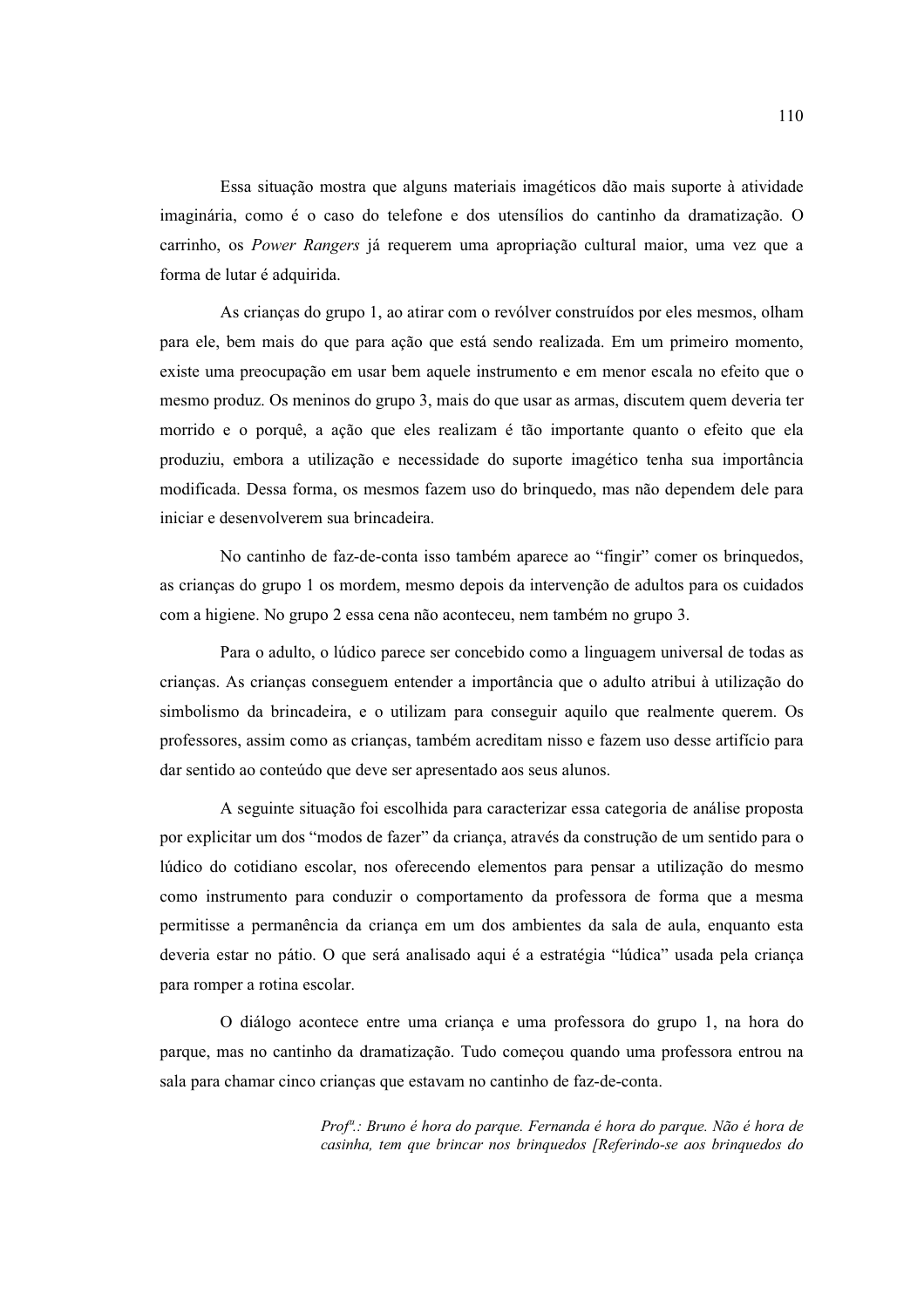pátio]. Ei, é hora do parque, Cecília. É hora do parque, Leonardo. É hora do parque, Renatinha [que está ao telefone].

 $\Lambda$  medida que vai citando os nomes, as crianças vão saindo sem questionar a professora, exceto Renata. A professora pega o telefone e coloca na orelha fazendo de conta que está falando].

Prof<sup>a</sup>.: Alô, mamãe. Tchau, até mais tarde.

[Na tentativa de finalizar a atividade realizada pela criança. Aqui a professora tem o cuidado de direcionar a criança para a atividade prevista pela rotina curricular, sem desestimular a atividade simbólica proposta pela mesma, através de seu comportamento de "falar ao telefone".].

Renata: Ela não é a sua mãe, é minha mãe.

Prof<sup>a</sup>.: É a tua mãe. Alô mãe da Renatinha. [Explicita sua fala para que a criança a entenda].

Renata: Não. [A criança insiste em ficar ao telefone].

Prof<sup>a</sup>: Espera aí! [Falou isso por que a criança não a deixava colocar o telefone no ouvido]. Alô mãe da Renatinha.

Renata: Alô.

Prof<sup>a</sup>: [...] no telefone. Bora, meu amor. É hora de parque. Eu estou dizendo que é pra ir pra lá. [Aqui a professora explicita uma regra escolar, que organiza a rotina das crianças, um dos dispositivos institucionais].

Levi: [Inaudivel]. [Aqui ele fala algo sobre a permanência da Renata enquanto os outros saíam. Exige que a regra seja aplicada a todos].

Prof<sup>a</sup>.: A Renatinha vem, ela está só desligando o telefone. [A professora percebe a fala de Levi como um pedido para voltar para o cantinho e justifica a permanência da criança lá] Brincar no parque. Tchau, mamãe e papai. Tchau mãe da Renatinha. Assim, olha. [A professora coloca o telefone no gancho].

[Cibele entra novamente no cantinho e a professora sai com ela, deixando Renata guardando o telefone].

Prof<sup>a</sup>.: Tô mandando sair. [Com Cibele].

Prof<sup>a</sup>.: Vá botar lá! [Entende que Renata quer colocar o telefone no lugar, pois a mesma levanta-se com ele na direção de onde o mesmo é guardado].

[Só que, com a desculpa de guardar o telefone, Renata é a única que continua na sala, com o telefone. Depois de algum tempo, Renata volta para a mesa onde estava].

A professora volta.

Prof<sup>a</sup>.: Eu não vou deixar ninguém na casinha, porque não é hora de casinha. Eu já falei. Bota aqui, olha. [Pedindo que Isa coloque o telefone no lugar dele]. A professora mesmo coloca o telefone e pega a criança pela mão, conduzindo-a para o parque. A criança ainda pega outro brinquedo, mas deixa-o em cima da mesa, desistindo dele.

Essa cena dura exatamente dois minutos. Nela, dois aspectos chamaram a atenção. O primeiro é a criança que cria a situação fazendo uso da compreensão que a professora tem sobre o lúdico e o outro, que não deixa de estar vinculado a esse, é o fato de a professora ter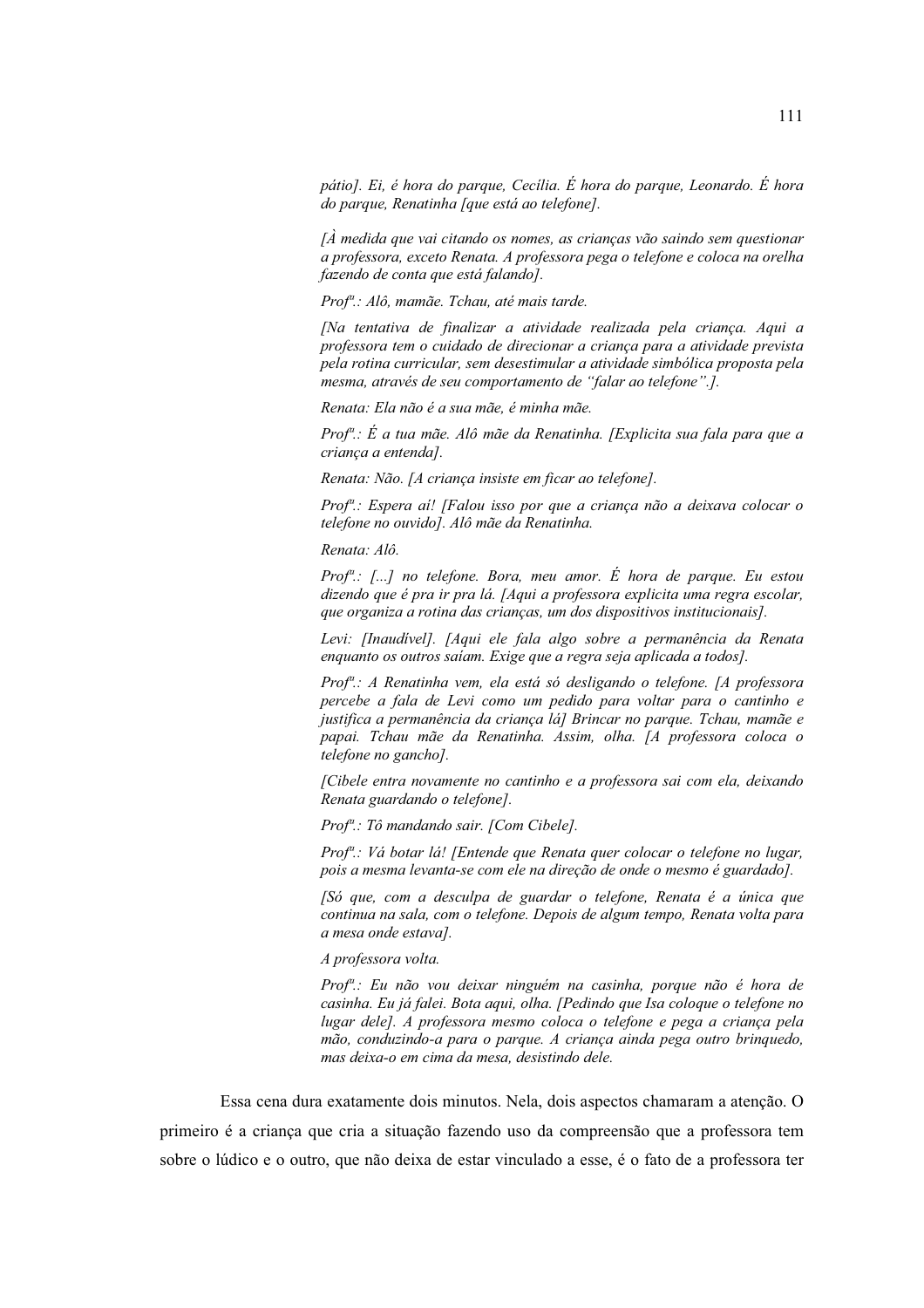mais dificuldades em retirar essa crianca em relação às outras exatamente pela ação da criança em fazer uso do argumento lúdico para permanecer mais tempo no local.

Pode-se perceber que enquanto Renata insiste na fala (imaginária) com sua mãe, as outras crianças retiradas pela professora do cantinho da dramatização, estavam apenas explorando os objetos, nenhuma delas demonstra para a professora que está envolvida em uma atividade simbólica, com exceção da Renata.

Talvez aqui fique claro que a criança fez um bom uso do argumento lúdico usado pela escola, certamente aqui ela não tinha consciência da força de sua ação como as professoras têm quando chamam as crianças para uma atividade sistemática, fazendo uso do apelo de que é uma brincadeira. Renata mostra aqui que o contexto de uso do lúdico é claro para ela e que a mesma está exercendo seu poder através desse conhecimento.

Será que a professora teve dificuldade em retirar essa criança do cantinho, pois leu a situação como se somente Renata tivesse criado uma situação imaginária, uma vez que falava fluentemente ao telefone, como não se expressa cotidianamente? Quanto às características dessa criança, chama atenção que de todas que estavam no cantinho, ela é a que aparenta mais ações infantis, pois a mesma é a única que passa parte da hora do parque com dedo na boca e sentada no colo da professora.

Essa característica de dependência pode ser vista em muitos momentos: na roda de conversa, no parque. Na roda de conversa Renata sempre quer o colo de alguma das professoras e, na maior parte do tempo, está com o dedo na boca. No parque também está no colo ou sempre próxima das professoras, pouco procura brincar sozinha ou com os outros colegas. Enquanto Leonardo assistia à brincadeira de Renata e os outros exploravam os materiais da sala, pois não havia indícios que o que havia ali era uma situação imaginária a não ser a criada por Renata.

Pouco tempo depois, Renata volta para o cantinho do faz-de-conta e, juntamente com Mateus, balançam as bonecas na rede, falam ao telefone, voltam a balançar as bonecas dessa vez cantando: "Nana, neném...", até que outra professora entra na sala e diz: "Tá na hora do parque." Renata fica olhando para ela, como se esperasse dela alguma atitude. No entanto, ela entra e sai da sala, sem falar mais nada. Alguns segundos depois a professora volta para a sala e diz: "Não pode entrar na casinha agora. Eu já falei sobre isso", conduzindo as criancas para o parque.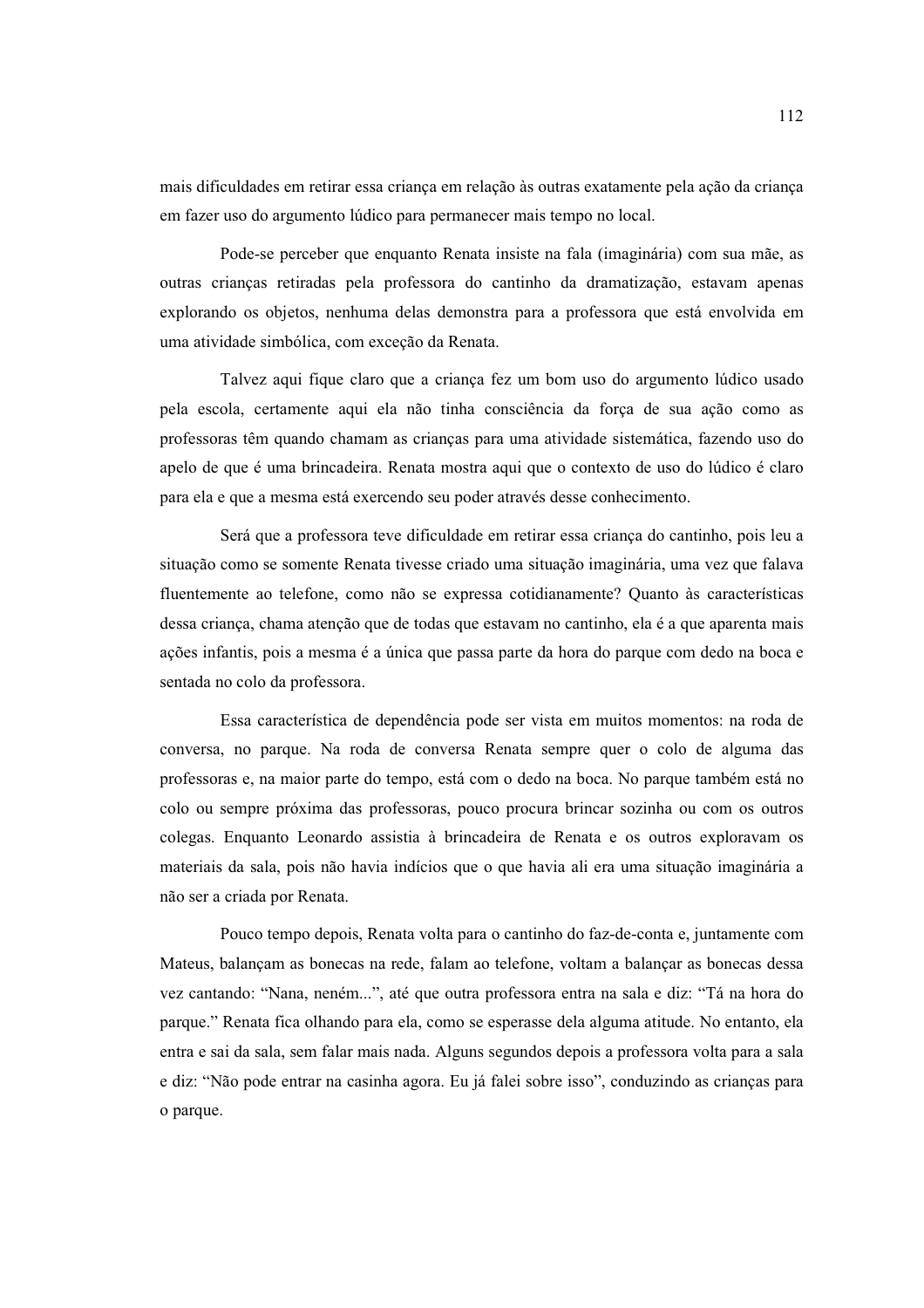Essa cena ilustra a tática utilizada pela crianca para conseguir burlar a rotina escolar. A professora, presa pelo discurso sobre a importância da atividade simbólica lúdica, acaba por flexibilizar sua ação para permitir a continuidade da brincadeira da criança.

A utilização do bringuedo foi analisada anteriormente enquanto dispositivo institucional. Aqui analiso a apropriação que uma criança faz de um objeto para usá-lo como brinquedo. Para ilustrar, apresento uma situação que acontece no pátio da escola em que a criança apropria-se do tripé da filmadora e o usa como arma.

### 5.3 O brincar proposto pelas professoras

[...] entre professor e aluno, independentemente da dimensão objetiva dos conteúdos escolares, interpõe-se, sempre, um verdadeiro intercâmbio de elementos inconscientes, fantasmáticos, que podem ser apreendidos apenas a partir da manifestação de uma desordem qualquer.

(Santiago).

Encontrei as professoras envolvidas em práticas lúdicas tanto no contexto do pátio, quanto no de sala de aula. Para cada um desses espacos a posição enunciativa do professor pode mudar ou não. Quando a atividade lúdica em que a professora está envolvida acontece na sala de aula, em todas as situações analisadas, esta foi de iniciativa das professoras. Quando esse tipo de atividade acontecia no pátio, era construída de forma interativa, algumas vezes proposta pelo professor, outras pelos alunos, sendo construída da relação entre ambos.

A análise dos modos de fazer permitiu a produção de uma articulação entre as ações e atitudes dos atores no decorrer das cenas de brincadeiras e de atividades sistemáticas nos contextos da sala de aula, dos cantinhos e do pátio, assim como a caracterização das mesmas.

O discurso das professoras sobre uma atividade realizada na sala de aula e apresentada como lúdica por elas é analisada aqui. Essas falas foram provenientes de uma situação de entrevista que teve como suporte a observação dessa situação e posterior discussão sobre a mesma, tendo como objetivo levantar as características da atividade lúdica realizada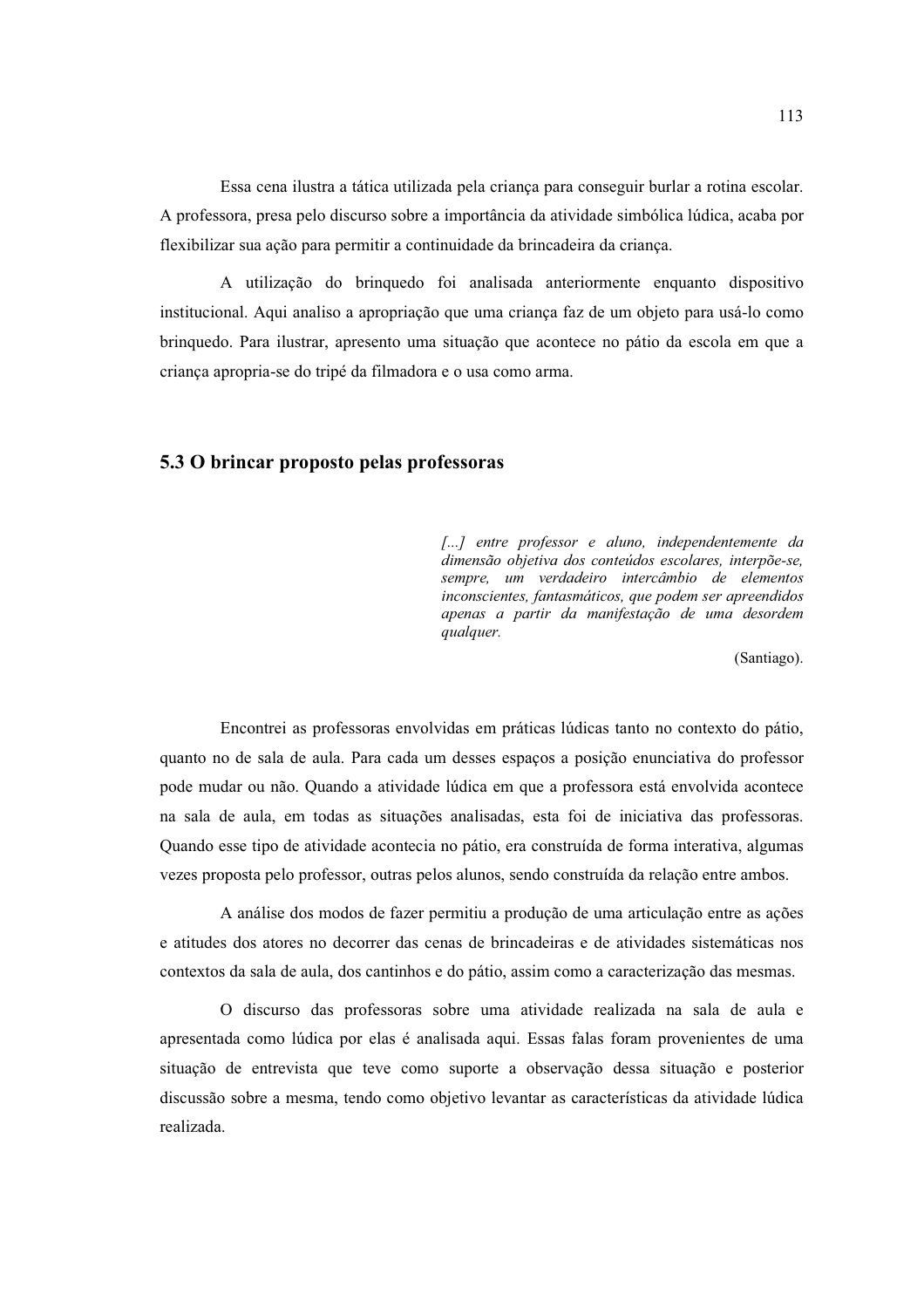#### 5.3.1 Da entrevista com as professoras

A metodologia aplicada nesse item sofreu modificação, uma vez que dos dados coletados através de observação ou de filmagem, uma cena de cada turma, foi selecionada por mim. O critério de seleção da atividade era o fato de ter sido aplicada pelas professoras na própria turma e, para essa aplicação, a professora tenha explicitado que a atividade se tratava de uma brincadeira. A cena foi mostrada, na íntegra, para as professoras da turma e, após a apresentação da cena fiz algumas perguntas a elas.

É importante esclarecer que não intervim na escolha das atividades realizadas pelas crianças na cena filmada e que esse momento não estava previsto por mim para acontecer. No entanto, no decorrer de minhas análises observei que semelhantes estruturas de atividades aconteciam nos três grupos. Quando fiz as transcrições percebi que em algumas atividades o convite era feito não como atividade didática e sim como brincadeira. Nesse momento, resolvi me aprofundar no que a professora chamava de brincadeira e em como isso acontecia.

As professoras do grupo 1 apresentei a cena "Formas"; para as professoras do grupo 2 apresentei a cena "Centopéia Numérica"; e a cena "Dado lúdico", para as docentes do grupo 3. Como disse anteriormente, embora as atividades sejam bem diferentes para cada grupo, a estrutura dessas atividades foi considerada a mesma, pois nas três as professoras chamam as crianças para a realização da atividade dizendo tratar-se de uma brincadeira.

O que me intrigava mais era saber por que o convite era para uma brincadeira e não para uma atividade (pedagógica). Qual era a função do emprego do signo jogo ou brincadeira? O que mudaria nisso?

Antes de adentrar no material coletado, é preciso ter em vista que a sala de aula promove interações discursivas específicas a esse espaço. Isso justifica por que estudar a emergência do lúdico no contexto da sala de aula e não somente na ludoteca ou no parque. Para Foucault (1970), o discurso não é apenas uma função comunicativa do ser humano, as pessoas se inserem em lugares que impõem certas contradições discursivas, onde o que se diz é regulado.

A sala de aula será colocada não somente como espaço físico, mas como espaço social. Nesse espaço existem papéis sociais diferentes. O professor ocupa um lugar diferencial em relação ao aluno e vice-versa, lugares esses definidos pela relação com o saber.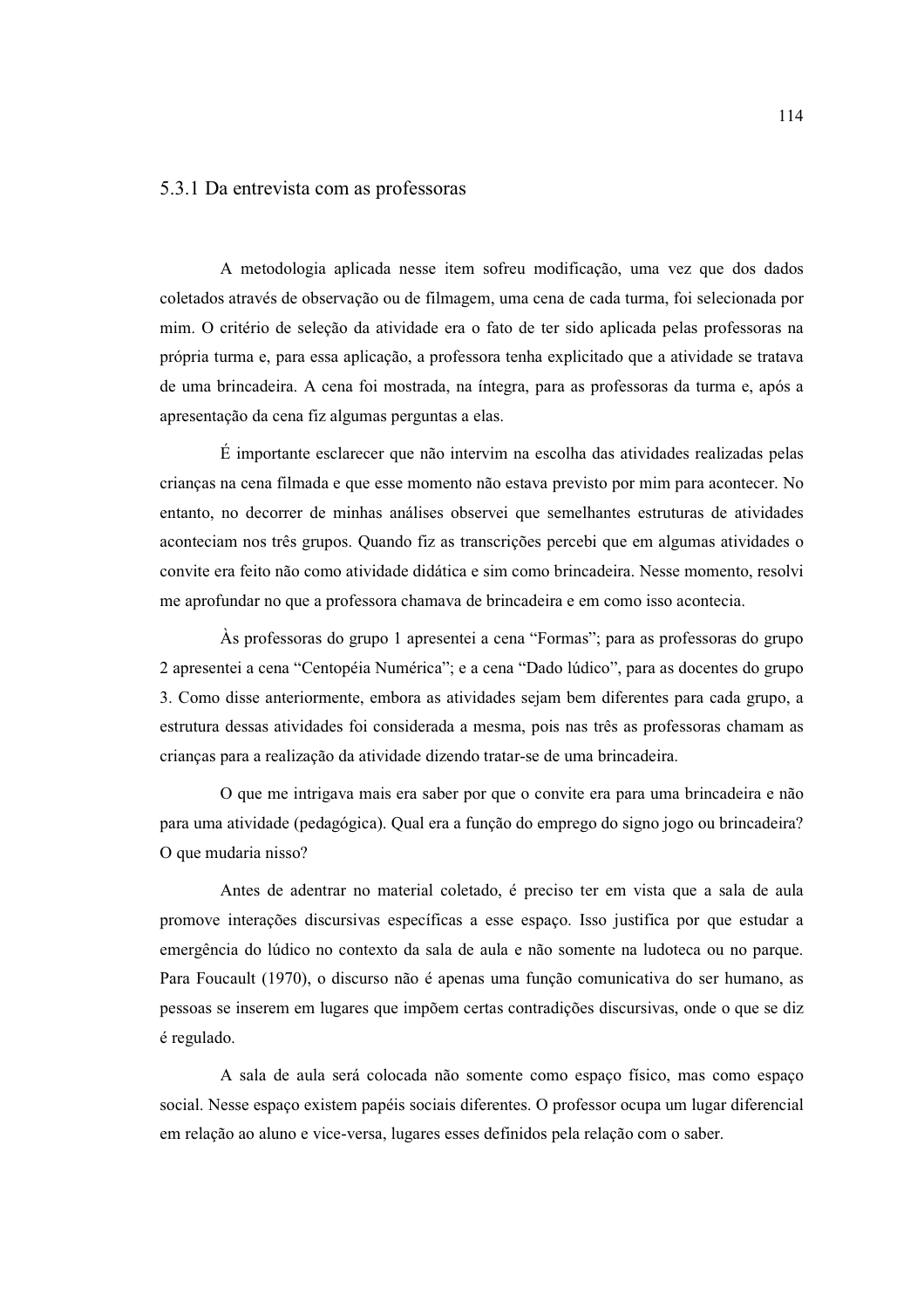A situação da sala de aula é institucionalizada<sup>29</sup> e cada um (professor e alunos) deve ocupar papéis previamente delimitados naquele contexto. Nesse sentido, a prática lúdica deverá emergir somente quando o professor permitir, pois cabe a ele a organização e o planejamento das atividades e cabe aos alunos o cumprimento de suas diretrizes? Como isso acontece? A prática lúdica que irá emergir estará diretamente relacionada com a concepção que o professor tem de crianca e de lúdico, ou seja, estará impregnada da concepção do professor? Se a "situação dá forma à enunciação" (BAKHTIN, 2002, p. 114), que situação a professora está levando em conta para chamar essa atividade de brincadeira? Que espaço, de fato, é concedido à criança dentro dos limites da sala de aula? Até onde vai a iniciativa da crianca?

A partir da caracterização de Costa (2004), a sala de aula é vista como um espaço controlado por regras institucionais onde as situações são previamente estabelecidas para que objetivos, anteriormente determinados, sejam atingidos. Nessa situação até o lúdico é apresentado como recurso metodológico. Ela é um ambiente previamente organizado e que segue uma rotina própria para que consiga alcançar, no decorrer de um espaço de tempo, os objetivos determinados pelo currículo escolar. Nesse espaço encontram-se os materiais e objetos que o adulto acredita servirem para impulsionar o desenvolvimento da criança, entre eles os brinquedos.

Através dessas três cenas apresentadas para as professoras foi possível perceber a articulação entre os dispositivos institucionais que aparecem como enunciadores e sua repercussão em sua prática profissional.

A atividade caracterizada pelas professoras do grupo 1 como brincadeira é a seguinte: "A brincadeira... A gente brincou com esses dados só procurando a cor, não foi?" A professora remete-se a uma atividade anteriormente realizada com a turma, e continua: "Hoje nós vamos procurar a cor e a forma."

Nesse momento, a professora pega algumas peças e pergunta a forma da mesma. Inicialmente, a maior parte das crianças refere-se à cor, ela insiste na atividade até que todas refiram-se ao formato da peca.

<sup>&</sup>lt;sup>29</sup> Quando caracterizo o ambiente como institucionalizado quero dizer que ele possui determinadas regras a serem consideradas pelos seus participantes e que, por sua vez, esses possuem papéis previamente instituídos. O que é importante ressaltar é que na vida social participamos de diversas instituições nas quais assumimos papéis e que tem grandes repercussões na construção de nossa subjetividade.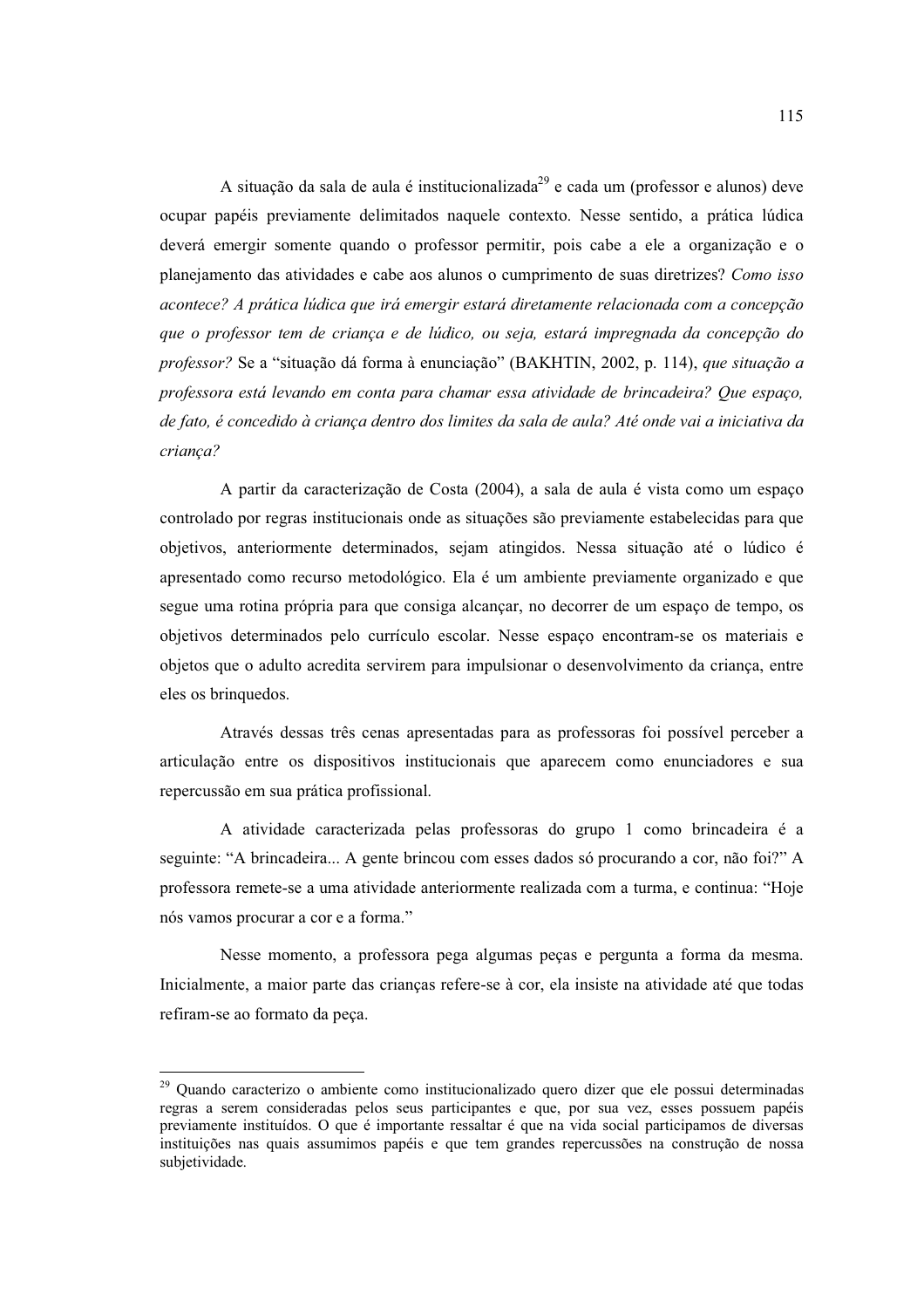Prof<sup>a</sup>.: Então olha... Então a brincadeira que a gente... Nós vamos fazer é assim: a gente vai jogar o dado. Aí, olha, deu o quadrado azul. Aí tem que vir aqui, procurar o quadrado azul, tá certo? Quem jogar, tem que procurar a forma. Começa daqui, olha. Não, quem começa é o Artur e o Mateus.

Prof<sup>a</sup>. 2: Quem começa é o Artur e o Mateus [Havia dois dados, uma para cada crianca]. Vai. Um, dois, três e já.

Prof<sup>a</sup>.: Só quem tiver com o bumbum na linha. O círculo, Mateus. O círculo.

Prof<sup>a</sup>. 2: Que forma é essa?

Lucas: Azul, olha, é azul.

Prof<sup>a</sup>.: Olha aqui, Gabriela. Procura um desse jeito aqui. Um circulo. Não, agora, não. Um círculo azul, Gabriele. É azul. Pois procura aqui um azul.

[A brincadeira segue para que todos participem até que a professora pede para que as crianças peguem suas peças e dirijam-se à mesa para realizar a parte gráfica da atividade, quando as criancas desenharão suas pecas no papell.

No grupo 3, a situação descrita como brincadeira pelas professoras é a seguinte:

A professora está com um dado, com letras e pergunta:

Prof<sup>a</sup>: Que letra é essa?

[Ela mostra um dos lados do dado e se dirige a algumas crianças para que possam repondê-la. Depois de explicitada as seis consoantes do dado, explical.

Prof<sup>a</sup>.: Então, quando a gente junta uma letra com outra letra, tá certo? A brincadeira é o seguinte: a gente vai e vão pensar em uma palavra com aquele primeiro pedacinho.

Diego: Só uma?

Prof<sup>a</sup>.: Há, é muito fácil, né? Muito bem. Presta atenção que eu posso pedir ajuda de algum de vocês.

Prof".: "O", "F". Pode ser "OF" ou "FO"?

O grupo responde em coro: "FO".

Prof".: Hein, pode ser "O", "F"? Tem que ser a Darla. O "F" e o "O". Hein, Darla? O "F" e "O".

Prof<sup>a</sup>.: Ela está pensando, gente.

Darla: Foca.

Prof<sup>a</sup>.: Foca. Como será o "CA"? A Darla falou "FO", o primeiro pedacinho.

Lia: Como será o "CA"? Tá aqui o "FO", como será o "CA"?

 $Prof^a$ : FO-CA [Diz separando claramente as silabas].

Prof<sup>a</sup>: Agora é a vez da... do Paulo. A gente, se cair aqui vale? "D", "A". Paulo, como é que eu leio, "D", "A"?

[E dessa forma o jogo prossegue, passando por cada um dos alunos].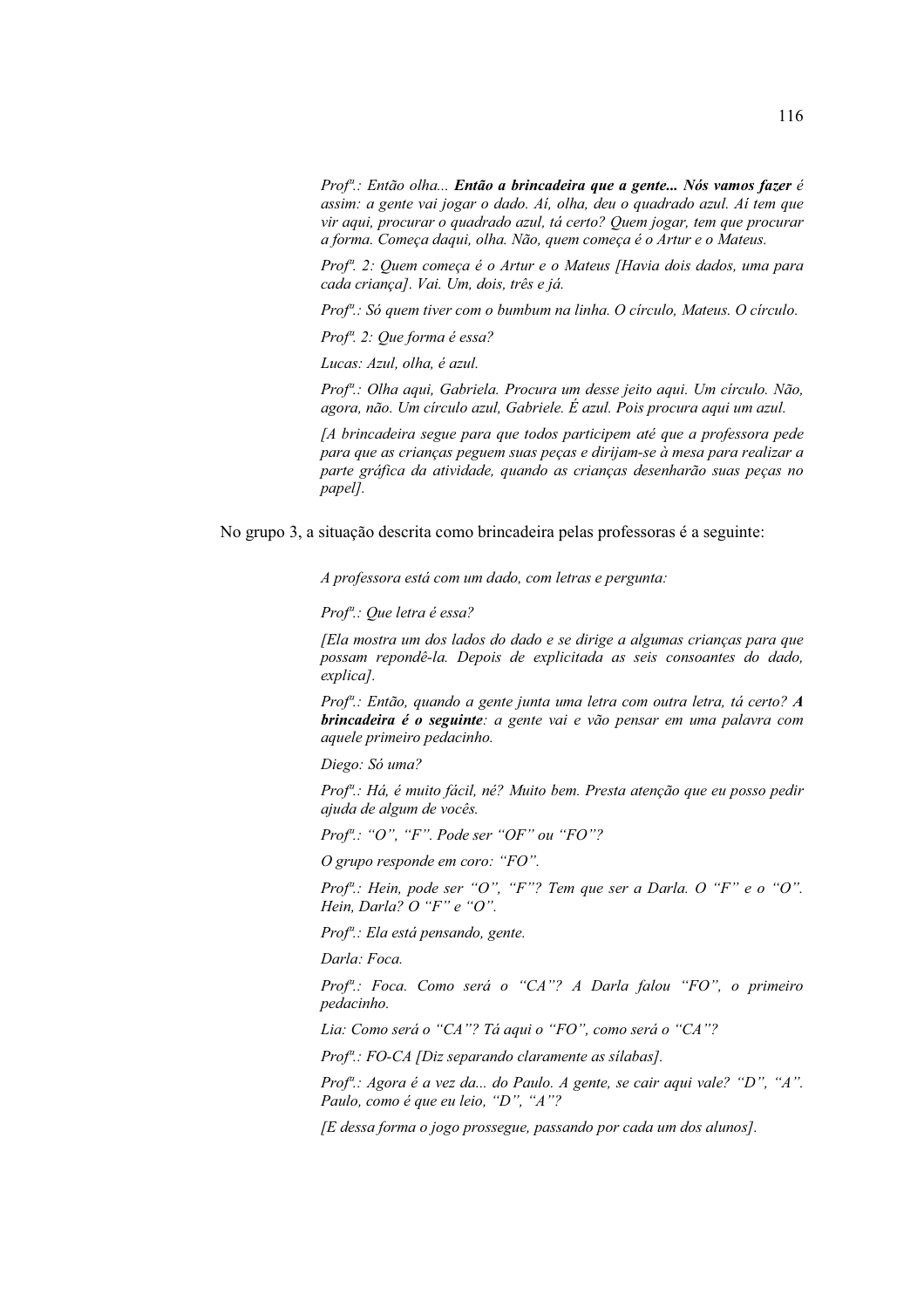O envolvimento da crianca é relativo a uma série de fatores, dentre eles a habilidade em relação ao conteúdo proposto. Esse aspecto aparece quando analisamos as criancas em atividade, notamos que, nessa atividade, Diego é a criança mais entusiasmada, querendo inclusive ajudar alguns colegas, enquanto Júlio e Lia realizam a tarefa sem demonstrar tanto interesse. É interessante observar que o primeiro ainda tem dificuldades em ler e a segunda já é leitora, mas Diego há pouco descobriu a leitura e está conseguindo ler algumas palayras.

A observação da participação das crianças nessa atividade me fez perceber que Diego adorou a atividade, pois a mesma se apresentava como um desafio para ele. Três outras crianças que já estavam bem fluentes na leitura, juntamente com outras que ainda estavam com um nível de leitura muito insipiente, não prestaram atenção quando a atividade era feita pelos colegas, só se voltaram para a atividade na sua vez. Nos outros momentos começavam conversas paralelas.

Com isso, podemos pensar que não era somente o dado (material lúdico) que, devido às suas características conduziu a criança à construção de significados, mas também o nível de compreensão que o sujeito tinha daquela situação. Exatamente o que Vygotsky (1994) vai chamar de Zona de Desenvolvimento Proximal.

Essa situação nos leva a pensar que a relação da criança com as práticas lúdicas apresentadas pelo professor dependem, também, do nível de desenvolvimento do conteúdo proposto para cada crianca. Um mesmo contexto para criancas diferentes pode mobilizar conhecimentos distintos.

Em sua obra, ao enfatizar a aprendizagem significativa, Vygotsky (2000) relata a relação entre a zona de desenvolvimento proximal (ZDP) e a real, ou seja, aspectos que não somente dizem respeito a um determinado tipo de atividade ou a outro, mas às relações que a criança consegue estabelecer entre o que ela já conhece da situação com aquilo que ainda é novo para ela, mediado por alguém que pode ser um adulto ou um colega.

Pode-se pensar na possibilidade de que o interesse da criança pelas atividades didáticas apresentadas como brincadeiras ou não, seja resultado no fato de que o conteúdo que compõe as mesmas deve ter atingido sua ZDP, enquanto as crianças que não se interessam estão a um nível aquém ou além do que a brincadeira propõe.

Isso fica bem claro quando são analisadas as atividades sistemáticas e lúdicas que envolviam leitura a partir da perspectiva de cada um dos alunos. Na sala haviam quatro crianças que ainda tinham muita dificuldade em ler, enquanto três crianças já eram leitores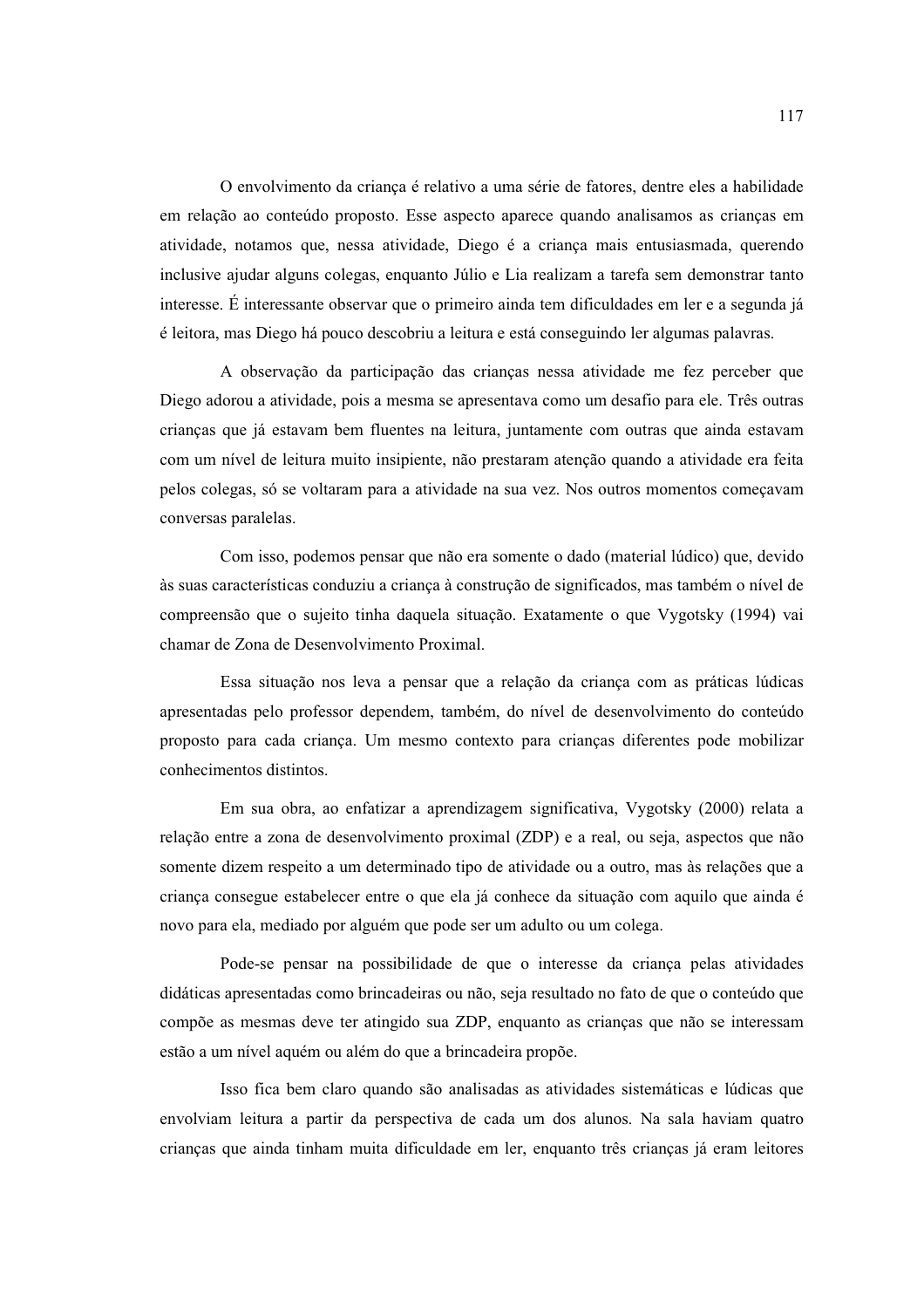fluentes, as outras não tinham tanta dificuldade, mas ainda não poderiam ser consideradas leitoras

Vygotsky (1994) afirma que o brincar pode fazer emergir a ZDP, na medida em que possibilita a crianca ir além de suas capacidades atuais. Como as criancas dirigem suas brincadeiras, elas sabem exatamente qual é o ponto, nem antes nem depois porque elas estão à frente o tempo todo, mesmo que precisem negociar com outra criança.

As cenas revelam, a partir das análises feitas, que o lúdico pode emergir das situações menos esperadas, como das atividades sistemáticas. Também observei que uma atividade apresentada como lúdica pelos professores não determina a realização desta como prática lúdica por parte das crianças.

Em situações que acontecem no espaço da sala de aula, a leitura não pode ter sentido de brincar, principalmente porque a professora toma para si o controle da situação. No entanto, os modos de fazer acabam por fragilizar os dispositivos. Dessa forma, a situação não é lúdica no sentido que os atores dão ao parque, mas pode ser lúdica no sentido que o professor dá.

Outra preocupação que parece fortalecer a presença do lúdico nas atividades da educação infantil e que se tornou presente na fala das professoras, através da entrevista, foi a articulação entre a atividade cognitiva com as atividades corporais, assim como a teoria de Wallon (1968) ressalta. Esse aspecto pode se ilustrado pela fala a seguir:

> [...] tu perguntou como é, por que é que se transforma em brincadeira. Porque é um momento alegre, um momento divertido, não é aquela coisa: bê-a-bá! Então a criança não se obriga a ficar, a ficar esperando sua vez, estático, não! Você vê que ele se movimenta, eles saem correndo [...] Só o fato dele jogar o dado pra cima já é uma coisa, já é diferente, já muda a rotina de uma sala de aula tradicional, que é aquela coisa todo mundo estático. Não, aí a gente vai promovendo essa... Essa coisa legal de brincar, de jogar o dado pra cima, de vir aqui participar, certo?

Essa articulação do lúdico com o movimento é muito recorrente no discurso das professoras durante a entrevista. Elas atribuem uma forte repercussão da possibilidade de realizar atividades motoras para que as crianças possam pensar com mais liberdade. Essa relação entre atividade motora e pensamento pode ser encontrada em Wallon (1968).

Embora não tenha nem mesmo me referido ao pedagógico, a fala sobre ele, para complementar o sentido do lúdico aparece nas falas de todas as professoras.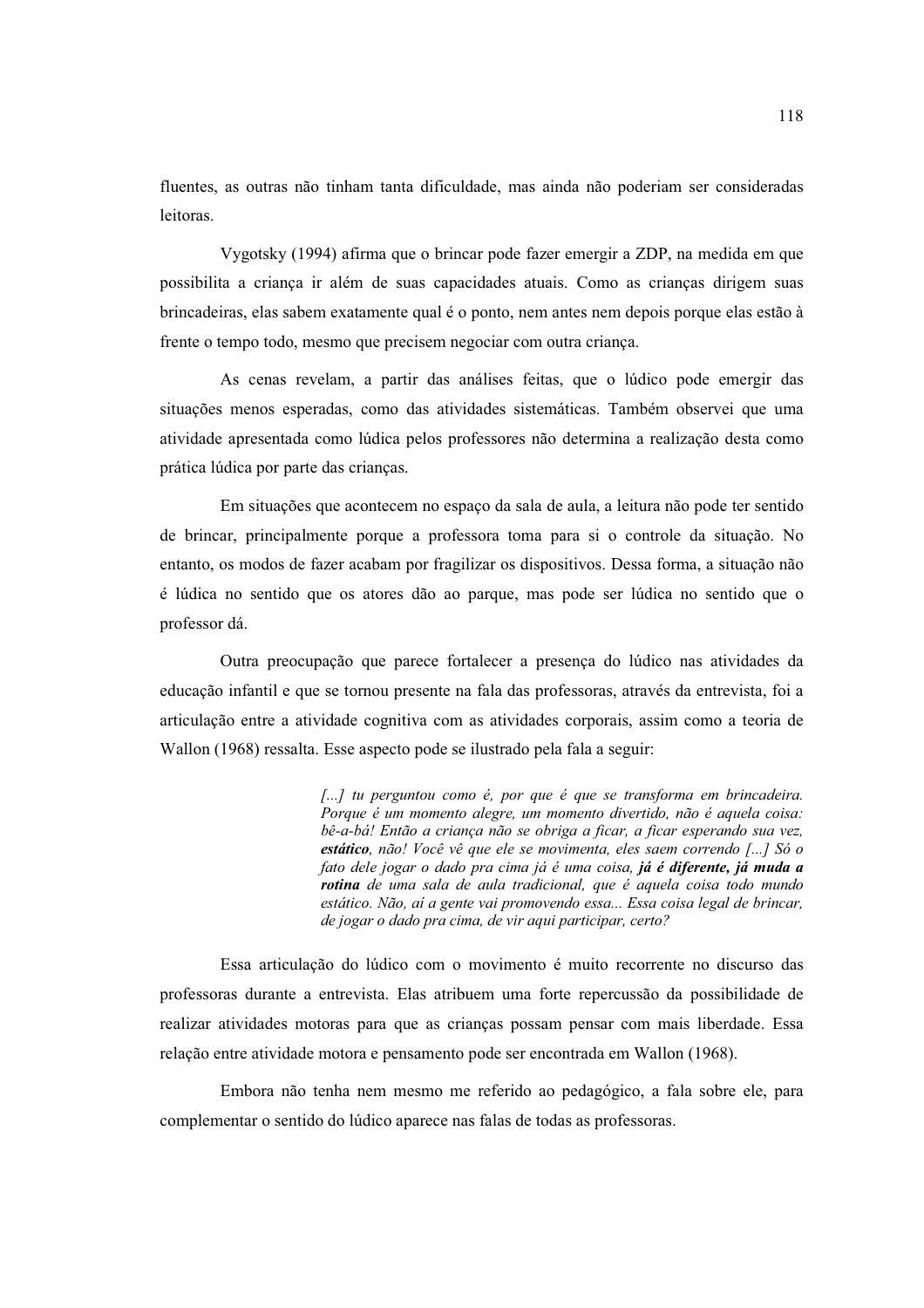No entanto, fazer uso da expressão corporal como característica lúdica para a realização de atividades em sala de aula pode desvirtuar o caminho planejado pela professora, dando origem a uma outra atividade, com outros objetivos.

Um bom exemplo disso foi observado ainda no projeto-piloto, quando me deparei com uma cena na qual a atividade realizada foi modificada para que pudesse trabalhar com os aspectos motores, juntamente com os cognitivos. Tratava-se de uma atividade de leitura, na qual as crianças tinham que escolher uma tira de papel que tinha uma palavra escrita, para que pudessem fazer a leitura desta para os colegas. Com a demora da atividade as professoras resolveram colocar o papel nas costas do colega para quem conseguisse tirar o papel das costas do colega, fosse o primeiro a ler.

As outras crianças realmente começaram a participar, pois torciam para os colegas, no entanto, assim que a disputa terminava, as mesmas voltavam sua atenção para outras coisas, deixando de lado o objetivo principal da atividade que era o acompanhamento da leitura realizada pelo colega.

As crianças demonstram uma grande capacidade de negociação uma vez que elas não saem do *setting*, o que mostra grande versatilidade por parte da criança para lidar com essas fronteiras. Já para o professor é mais difícil.

A situação acima ilustra que a criação da competição entre os alunos não é condição sine qua non para que se caracterize uma situação como lúdica. Aqui o desafio da escola parece ser o de fazer as crianças encontrarem o lúdico na atividade de leitura de palavras.

Dessa forma, há de pensarmos se é uma exigência para toda atividade lúdica a manipulação do corpo. No entanto, esse relato aponta não só para a relação do lúdico com o corpo e o movimento, mas com a quebra da rotina esperada para uma sala de aula e para o caráter de obrigatoriedade exigido nesse contexto e que pode ser modificado através da atividade lúdica

Outro relato produzido sobre a atividade lúdica realizada em sala de aula vai no sentido de envolver o aluno nesta atividade, mas do que submetê-lo a algo já pensado e pronto. Quando aparece com esse sentido, o lúdico parece favorecer a mobilização dos interesses do aluno na atividade, de uma forma ativa. As falas das professoras que ilustram esse aspecto são as seguintes:

> A gente quer **uma ação dele também**. Ele só olhar, talvez... A compreensão. Mas ele se envolvendo, ele entrando, não é a brincadeira? Até sendo o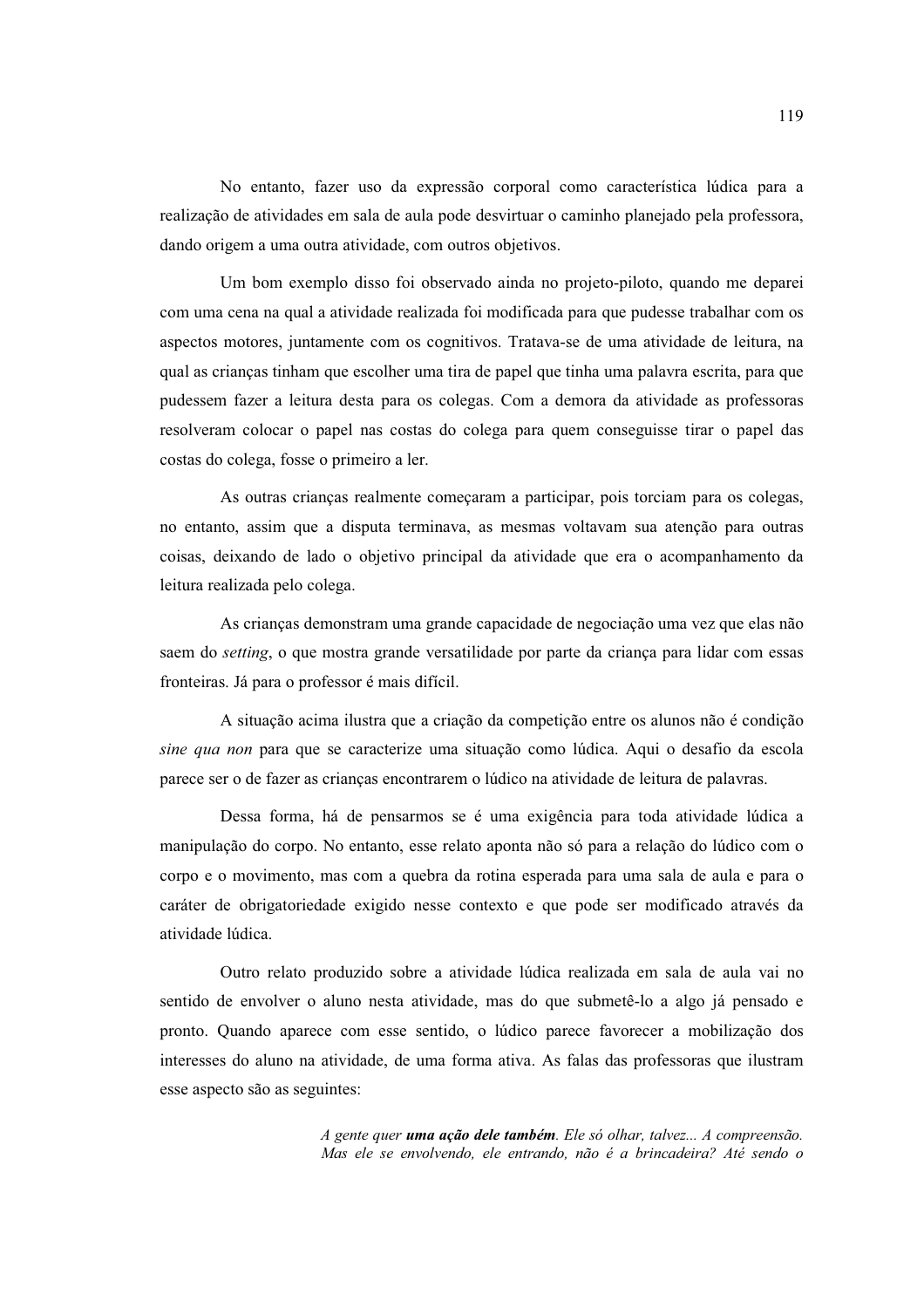numeral seja mais fácil. Tanto que você vê a movimentação deles. (Professora do grupo 1).

Um exemplo de uma criança que, tendo como suporte seus conhecimentos prévios sobre as figuras geométricas, faz um exercício de encontrar essas formas nos objetos de seu dia-a-dia. Explicitando para seus colegas e sua professora. A professora aproveita essa fala e a usa como estratégia de ajuda na compreensão da atividade que acaba de propor às criancas.

Nessa situação a professora do grupo 1 senta-se na roda de conversa e inicia a explicação da atividade, através de perguntas sobre o material (blocos lógicos) que será usado como apoio para a atividade a ser realizada. A professora usa o elemento dado pelo aluno para apresentar o material que será usado para a realização da atividade. No entanto, não são todos os alunos que conseguem encontrar nos objetos as figuras geométricas.

> Prof<sup>a</sup>.: E o que é essa forma aqui? [A professora mostra um retângulo para seus alunos]. Juca: Retângulo. Igual ao formato da minha cama.  $Prof<sup>a</sup>$  : Ah, o formato da tua cama? Olha o que foi que o Juca me disse: que o formato da cama dele é esse formato de um retângulo. Juca... Isabel: A minha também! Maria: A minha também! [Várias outras crianças também repetem essa frase]. Prof<sup>a</sup>: Todas as camas têm formato de retângulo?  $\left[\ldots\right]$  $Prof^{a}: E$  qual é o formato que tem o prato? Arnaldo: Ei, o meu retângulo é uma cama enorme! Prof<sup>a</sup>: Olha o que o Arnaldo disse. O Arnaldo disse que a cama dele é um retângulo enorme. Prof<sup>a</sup>. 2: É mesmo, Arnaldo?  $\sqrt{a}$ ... Maria: A minha também... Pra mim dormir. Ei, professora... Prof<sup>a</sup>. 2: Olha! Escutem a Rosa perguntar [Referindo-se a ela mesma]. Prof<sup>a</sup>.: Olha! Tá certo, agora, olha, Vocês me disseram que o formato da cama é retângulo. E o formato do prato? Isabel: É bolinha.  $Prof^{a}: E. E como e' o nome da bolinha?$ Juca: Circulo. Prof<sup>a</sup>.: O prato tem o formato do círculo.  $\left[\ldots\right]$ Prof<sup>a</sup>: Essa bolinha... O nome dela é círculo.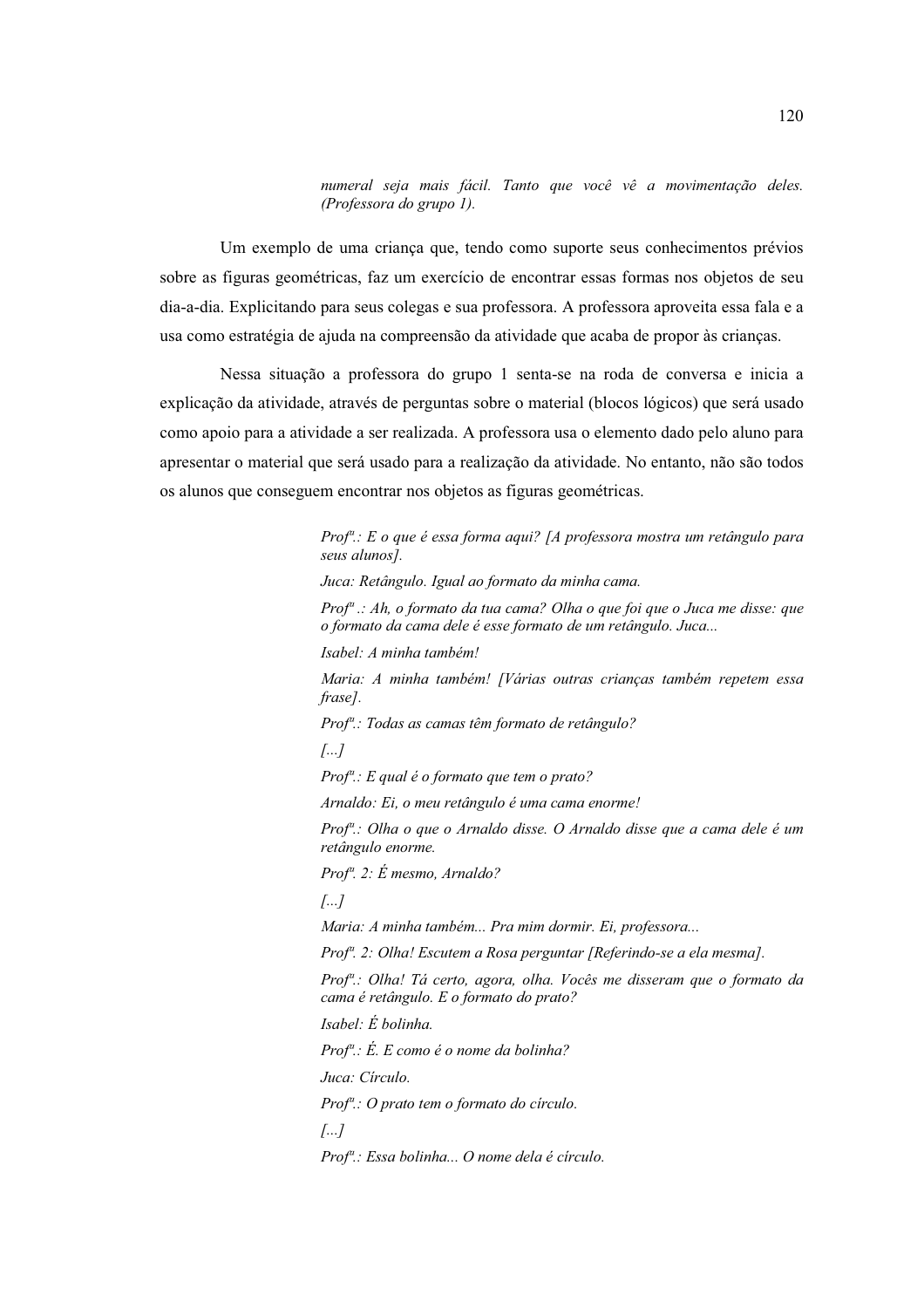Prof".  $2: Isso.$ 

Claudia: Círculo... Só rolado.

 $\sqrt{a}$ ...

Prof<sup>a</sup>.: Que é que tem em casa alguma coisa quadrada? O que é que é quadrado?

 $\left[\ldots\right]$ 

Juca: A janela.

Prof<sup>a</sup>.: A janela da casa do Juca.

Isabel: [Pegando uma peca].

Prof<sup>a</sup>.: Pronto! O quadrado, não é? [Pega a peça da Isabel e mostra]. A tua janela é quadrada ou é retângulo? A tua janela é parecida com quadrado ou com retângulo?

Arnaldo: A minha é retângulo.

Isabel: A minha também é retângulo.

Maria: E a minha é assim, olha!

Prof<sup>a</sup>: Não pode vir pegar aqui! Eu quero saber o que é que tem na casa da gente que é o formato do triângulo.

Juca: Telhado.

Prof<sup>a</sup>.: Telhado é triângulo?

Juca: É.

Prof<sup>a</sup>.: Só tem o telhado é, que é triângulo?

Marina: Tem uma janela lá em casa.

Prof<sup>a</sup>: A tua janela é desse jeito? [Mostra a forma do triângulo].

Cláudia: Não.

Prof<sup>a</sup>: A tua janela é desse jeito? [Mostra a forma do quadrado].

Prof<sup>a</sup>.: É? E qual é esse jeito? Qual é o nome desse formato?

Cláudia: Quadrado.

Esse episódio mostra que Juca talvez se sinta atraído pela situação, não por ser realizada com os blocos lógicos, ou seja, através de material concreto ou lúdico (por este ser colorido), mas porque ele já tem elementos para desprender-se da atividade proposta e criar outras formas de pensar os elementos a serem trabalhados através dela. No decorrer de todo esse trecho, Juca não pega em nenhum material, todas as comparações que ele faz tem elementos do seu dia-a-dia, mesmo que não estejam presentes, mas que lhes são familiares.

Já outras crianças, ainda no início da atividade e no decorrer dela, que se mostraram dispersas são os alunos que ainda estão se apropriando desse conhecimento, mostrando uma necessidade grande de manipular as peças do bloco lógico, mais do que nomeá-las ou relacioná-las a outros objetos.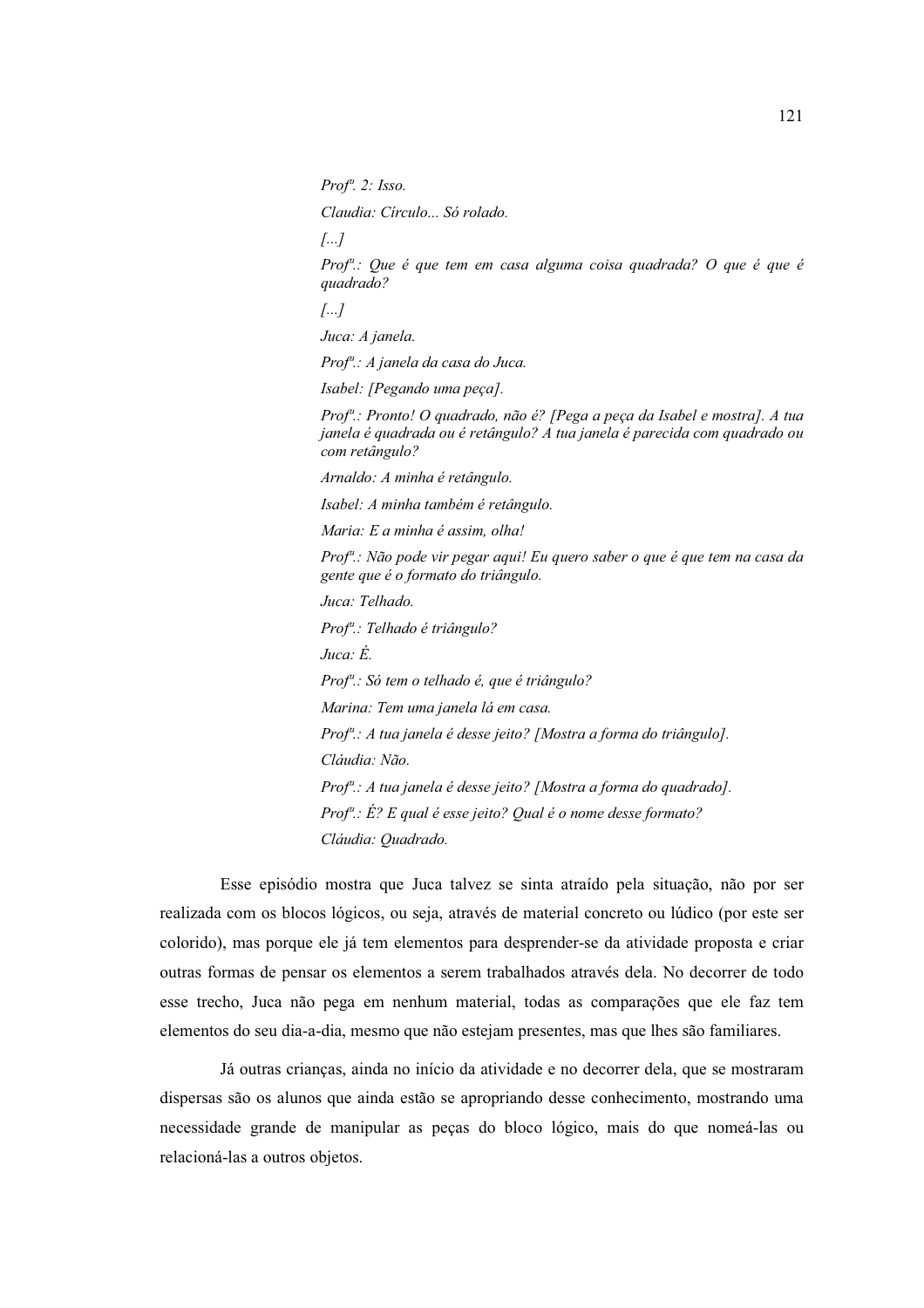Que ideia está subjacente a essa concepção de ato pedagógico?

Muitas das atividades lúdicas são usadas com o mesmo objetivo das atividades sistemáticas. A partir do discurso das professoras, o que vai diferenciá-las é o tipo de material, as interações permitidas, a relação com o corpo e a contextualização proposta pela atividade.

> Uma atividade tão simples dessa como sílaba e vogal, como consoante e vogal... Na verdade nós estamos trabalhando com consoante e vogal, mas de uma forma que a criança não perceba que... De acordo com a estrutura da língua portuguesa, [...] as famílias silábicas. Não! Em uma brincadeira com dado, a gente vai fazendo com que a criança compreenda que as letras, quando se juntam, têm um som, formam o som, e o som forma os pedacinhos, e os pedacinhos uma sílaba e as sílabas formam palavras. Então tem toda uma coisa embutida aí, toda uma intenção atrás.

Aqui a voz da criança aparece no discurso proferido pelo professor e se manifesta através da representação do conteúdo escolar como algo negativo. Contudo, a criança busca atividades interessantes e significativas, independente se as mesmas são lúdicas ou não.

O discurso dessa professora é um excelente exemplo da "normalização" do saber pedagógico quando esta se mostra consciente de ter outra intenção por trás da atividade proposta. Há um juízo de valor quando se estabelece que a brincadeira é mais interessante do que os conteúdos da língua portuguesa. O interessante é que essa relação parece continuar a existir através do discurso pedagógico, através de suas estratégias para escamotear, sempre que possível todo seu conteúdo, de forma a digeri-los antes de apresentá-lo às crianças.

Esse mesmo aspecto que emerge do discurso dessa professora é apontado por Wajskop (2001, p. 25), quando escreve brevemente sobre o percurso histórico da brincadeira na pré-escola, através da seguinte afirmação:

> Como atividade controlada pelo professor, a brincadeira aparecia como um elemento de sedução oferecido à criança. Neste tipo de atividade as crianças não possuem a iniciativa de definirem nem o tema, nem os papéis, nem o conteúdo e nem mesmo o desenvolvimento da brincadeira. O controle pertencendo ao adulto garante apenas que o conteúdo didático seja transmitido. Utiliza-se o interesse da criança pela brincadeira para despistála em prol de um objetivo escolar.

Objetivos que são bem claros para o professor, uma vez que o papel ocupado por esses assim exige. Essa consciência do direcionamento a ser dado na atividade proposta é explicitada na continuação da fala da mesma professora que, com relação aos objetivos da atividade proposta, diz: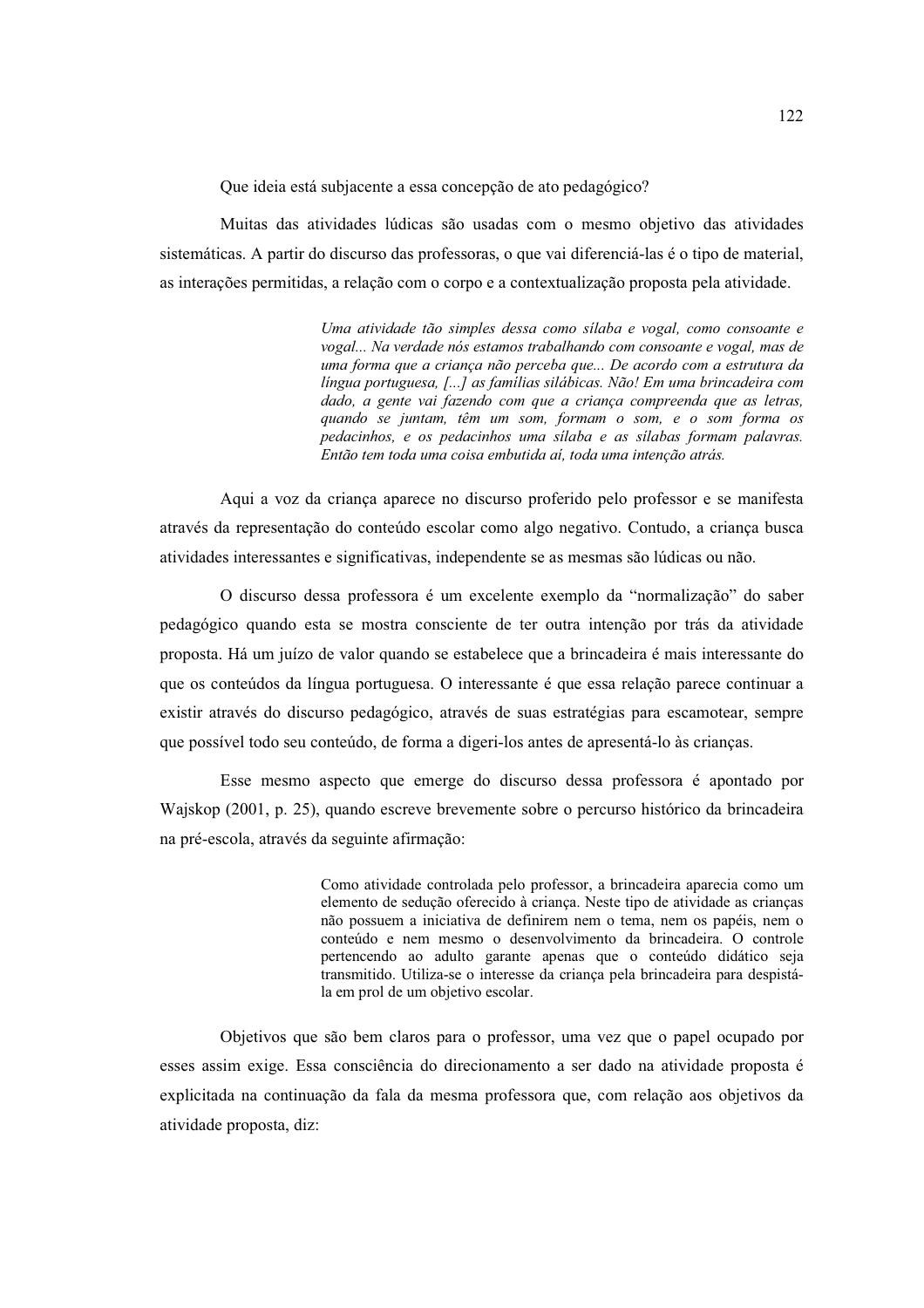$\acute{E}$  a gente fazer com que a crianca **pense na sonoridade das letras**, quando elas se juntam, pense na letra, porque as letras têm uma sequência. Essa atividade leva a criança a desenvolver, a pensar em várias coisas, por exemplo: primeiro qual é a letra, o nome da letra, o som da letra e quando elas formam muda o som. Porque o "L" com "E" é o "LE". o "L" com "I" é o "LI". Então, muda o som, não muda? Quando as letras se juntam? E dai esse pedacinho forma uma palavra. Tanto que a intenção era: a criança lê, junta as letras, descobre o som que elas formam juntas e elas têm que dizer uma palavra, certo? A gente já está a meio caminho andado, a gente já está a 50% que é a primeira sílaba. Então vamos juntos... Vamos pensar as palavras a partir dessas sílabas. Como é que é escrita a sílaba? Então, tem todo um jogo de intenções por trás pra fazer com que a criança aprenda... A sonoridade, **aprenda as sílabas**, compreenda que um pedacinho é uma silaba e que uma silaba é a mesma coisa que um pedacinho, tá?

Pode-se pensar na ideia, que está subjacente à afirmação da professora no trecho seguinte, através da qual a mesma justifica a escolha da atividade lúdica para garantir o envolvimento de seus alunos com a atividade proposta. Essa afirmação faz pensar que em uma atividade sistemática não se consegue o mesmo envolvimento por parte dos alunos.

> Eles estão envolvidos, têm envolvimento ali. Tanto que fica uns: "Eu sei, eu sei, fulano." Quando eu pergunto a fulano: "Fulaninho como é o 'CA'? Porque a gente já tinha 'FOCA', não é, da Camila. Como é o 'CA' Júlio?" Ai o Júlio fica... Ele tem que pensar, fica... Não é nem tem que pensar... Ele se obriga a pensar como é o "CA". Mas a Laís já sabe, então a Laís já ajuda. Então são envolvidos... Então há um envolvimento aí que há aprendizagem quando você oportuniza uma atividade dessa no coletivo).

Esse trecho mostra a representação positiva sobre a atividade lúdica, deixando implícita uma representação negativa da atividade didática. Quando a professora fala que o envolvimento e sua consequência, a aprendizagem, deixa a ideia de que a característica lúdica está na atividade planejada previamente pela professora. Essas representações vêm sendo construídas no percurso histórico da pedagogia que trata da infância, por isso, essas mesmas representações perpassam o discurso de todas as professoras entrevistadas por mim, já que elas falam de um lugar enunciativo comum.

> Mas é porque essa brincadeira é um jogo para trabalhar esse conteúdo, que tem que ser trabalhado. Se a gente fosse trabalhar na lousa ia dar conta, mas a crianca não ia estar participando. A gente tem que ... a gente quer que a criança aprenda aquilo ali [referindo-se ao conteúdo contemplado pelo currículo]. Que esses sons têm correspondência na palavra e aí está sendo direcionada mesmo. Eles não vão criar sozinhos. O objetivo é fazer com que a criança sinta prazer com o que está fazendo, seja agente de participação, participe, se envolva o grande objetivo geral é ampliar os conhecimentos  $\vec{a}$  dessa crianca. É aiudá-la a construir seus próprios conhecimentos.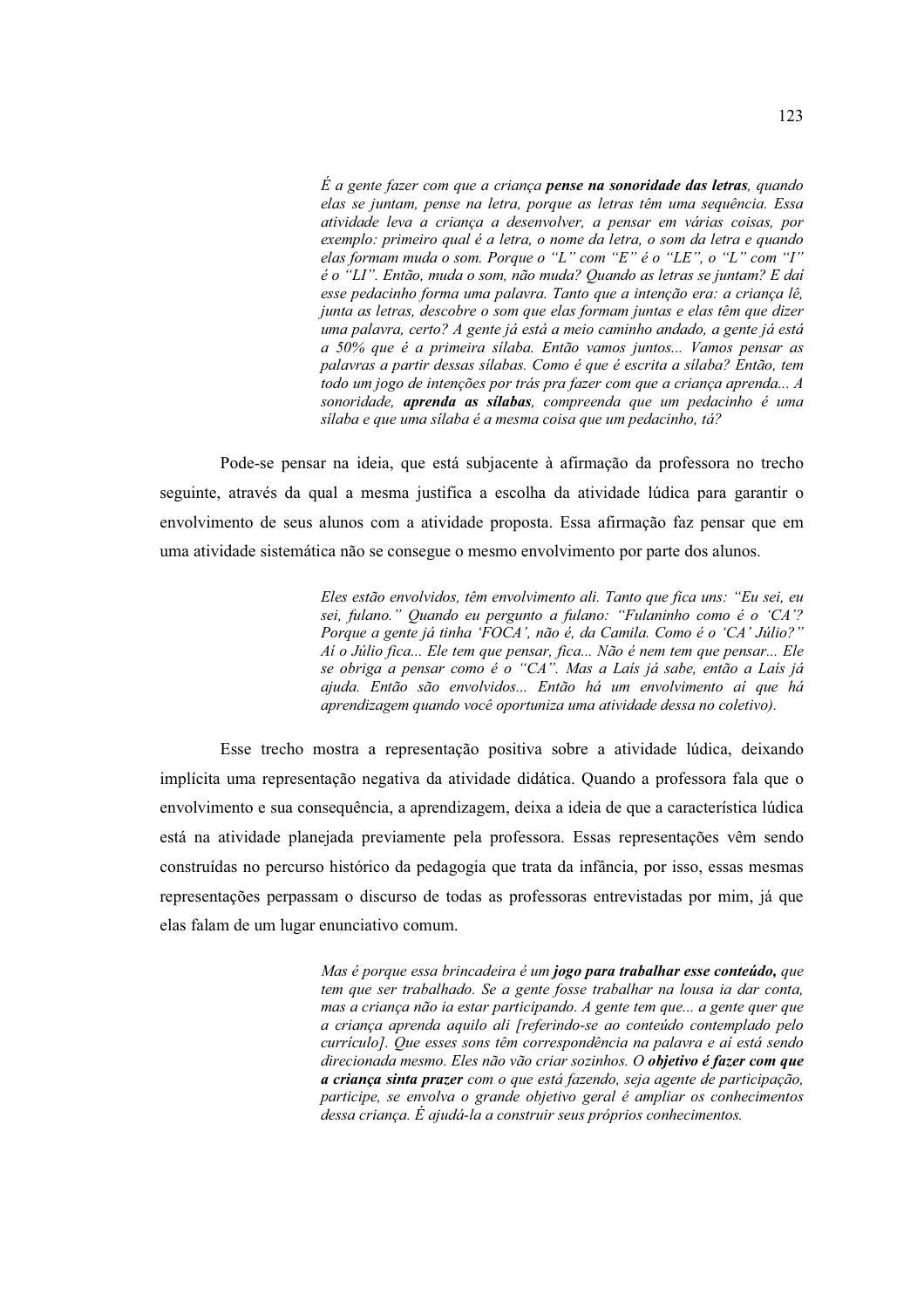Essa afirmação explicita o objetivo da atividade lúdica, afirmando que o prazer vem da realização da atividade. A professora continua falando dos objetivos da utilização do lúdico para a educação escolar:

> $\acute{E}...$  pra mim, o meu objetivo era esse, agora eu quero que as crianças aprendam de forma lúdica, brincando, jogando o dado, **procurando**, *negando...*

As professoras caracterizam a atividade proposta como atividade lúdica indicando a presença dos seguintes elementos:

> Prof<sup>a</sup>. 1: Nessa atividade aí, entra os **jogos com regras**, cada um espera sua vez. Tem que acertar com o dado.

Prof<sup>n</sup>. 2:  $\acute{E}$  um jogo, tem as regras.

Prof<sup>a</sup>. 2: O fato de estarem todos envolvidos ali, de bater a palma e de ter que entrar, atenção, tipo de brincadeira de roda, entendeu?

Prof<sup>a</sup>. 1: Na atenção de esperar a vez...[regra] Na tentativa de esperar a vez, de levantar e fazer.

Prof<sup>*n*</sup>.2: Eu acho que talvez o fato de estarem todos envolvidos em uma mesma ação, tá entendendo?

Prof<sup>a</sup>.1: A finalidade dela é didática, nós temos um objetivo didático aí que é ensinar determinada... O objetivo é esse. Mas a gente utiliza essa brincadeira, esse movimento, dessa ação no corpo de brincar com o objetivo da apreensão dessa sequência que a gente quer. Não é estar fazendo por estar fazendo.

Prof<sup>a</sup>.2: Como eu te disse se **tornar prazeroso**, não é Prof<sup>a</sup>.1?

Prof<sup>a</sup>. 1: Não é estar fazendo por estar fazendo.

Prof<sup>a</sup>.1: Não é. Mas tem uma finalidade a de trabalhar a sequência lógica. O numeral não pode... O um não pode vir atrás do... O dois, três, quatro.

Prof<sup>a</sup>. 1: Então com esse objetivo de que cada um deve enumerar de um a dezesseis. Já que eles são desesseis, de um a desesseis, é que eles observam que existe uma sequência formal que tem que ser obedecida. Essas relações.  $\dot{E}$  uma brincadeira que a gente **movimentou**. [...] seja mais fácil a apreensão. Geralmente quando a gente está na sala de aula, geralmente tem objetivo didático.

Prof<sup>a</sup>. 1: Muito mais fácil, porque eles vão brincar juntos, eles estão atentos, [...] ele está envolvido.

Prof<sup>a</sup>. 2: Ele tá envolvido. Eu sou o três, ele tem que estar atento. Bater palma. É diferente de ele estar só olhando.

Prof<sup>a</sup>. 2: Tem a questão da inclusão.

Prof<sup>a</sup>.1: Se você... Não... Requer atenção. A gente não quer aleatoriamente esses numerais. Um, dois, três, quatro. Nesse dia a gente queria a sequência numérica. Tem que obedecer essa sequência. Nove.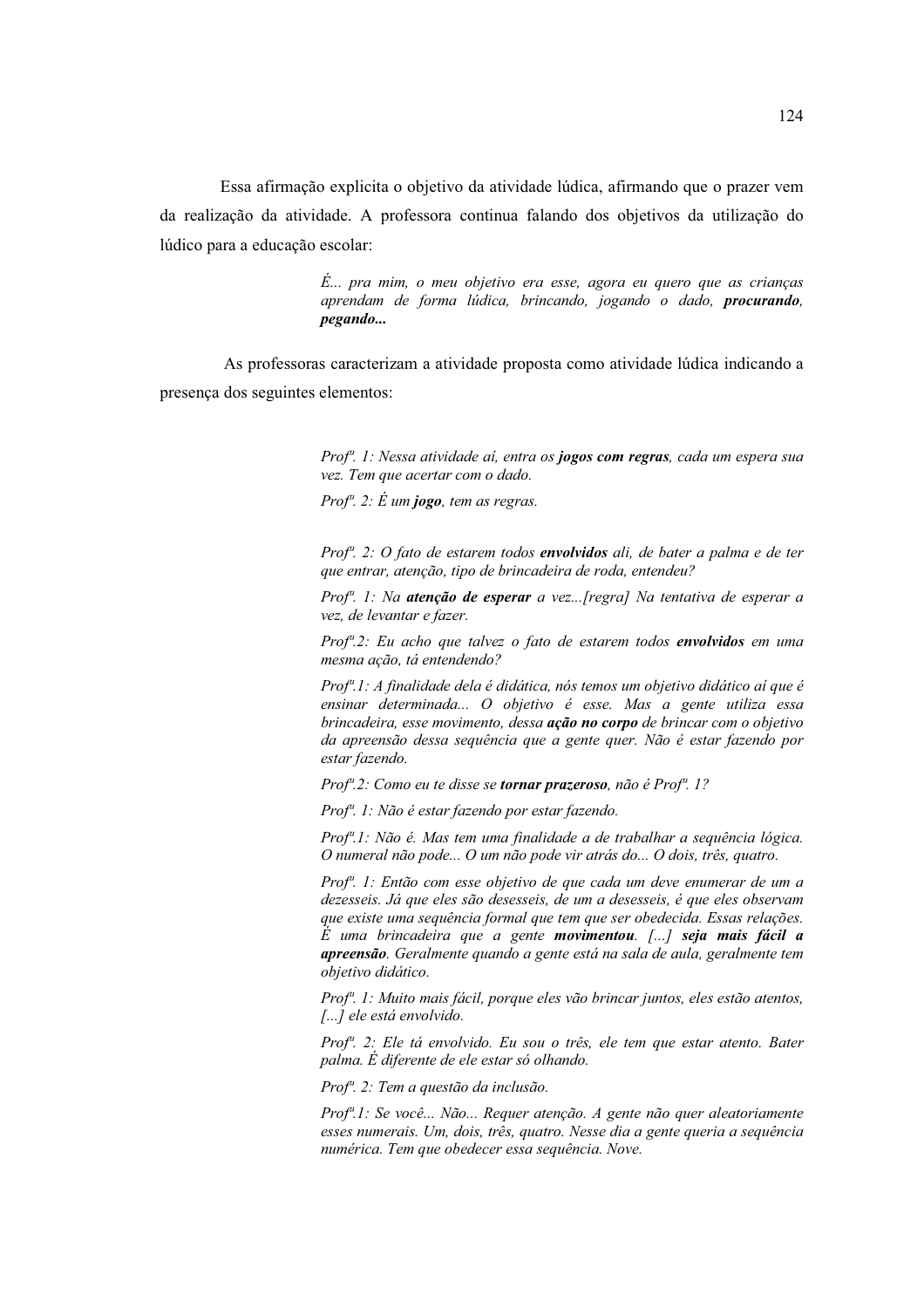$\sqrt{a}$ ...

Prof<sup>a</sup>.2: (...) a intenção é que eles vão ter a ajuda do outro, entendeu?

Prof<sup>a</sup>.2: Que brincadeira é direcionado.

 $Prof<sup>a</sup>$ .1: É só um apelo didático!

Prof<sup>a</sup>.2: Como seria então vai estar sempre eu acho **quando o professor** utiliza jogo vai ter essa coisa sim porque nunca vai ser o brincar pelo brincar só pelo brincar.

Prof<sup>a</sup>.1: A gente sabe porque está dando para eles ali.

 $Prof^{a}: A \zeta \tilde{a} o.$ 

Prof<sup>a</sup>.2: E qual é a intenção da gente é **fazer com interesse maior** pela aula Prof<sup>a</sup>.2: Não foi legal por que eles não entenderam direito.

Também pode-se encontrar a aplicação do lúdico como recurso para facilitar a aprendizagem do aluno. Esse sentido dado à atividade lúdica emerge em muitos momentos da fala das professoras, como ilustra o trecho a seguir:

> No caso, o que nós fizemos aqui. Mas eu acho que a brincadeira... Porque fica muito mais fácil eles entenderem o que você quer. Porque eles fazendo ali é muito mais fácil eles compreenderem fazendo aquele movimento todo ele volta, pode? Não, não pode. Fixa muito mais, a gente percebe que ele melhora.

O referencial teórico usado por mim fornece elementos para entender que essa fala está apoiada em uma representação de que o lúdico, por caracterizar a cultura infantil, é algo fácil. Emerge aqui uma dicotomia entre o ensino formal, de difícil compreensão e que por isso deve ser facilitado pelo lúdico, considerado fácil.

Nenhum dos teóricos estudados oferece elementos para esse tipo de entendimento, pelo contrário, de acordo Vygotsky (1994), sem o elemento de desafio também não há lúdico.

Com isso, é possível pensar que a cultura escolar fomenta a emergência de representações distorcidas acerca do lúdico quando propõe seu conteúdo como algo fácil para a criança, ao mesmo tempo em que caracteriza o conteúdo formal como algo de difícil acesso, sem refletir sobre as vicissitudes de cada sujeito em sua relação com o saber.

Para completar essa discussão vale observar outro sentido atribuído ao lúdico, pela professora do grupo 2, de forma a estabelecer uma relação positiva desse com o saber, usando-o como via de acesso direto ao desejo de quem brinca. Isso pode ser ilustrado através do seguinte trecho: "Aí é onde eu acho o lúdico. É o prazer deles estarem nessa movimentação todinha.".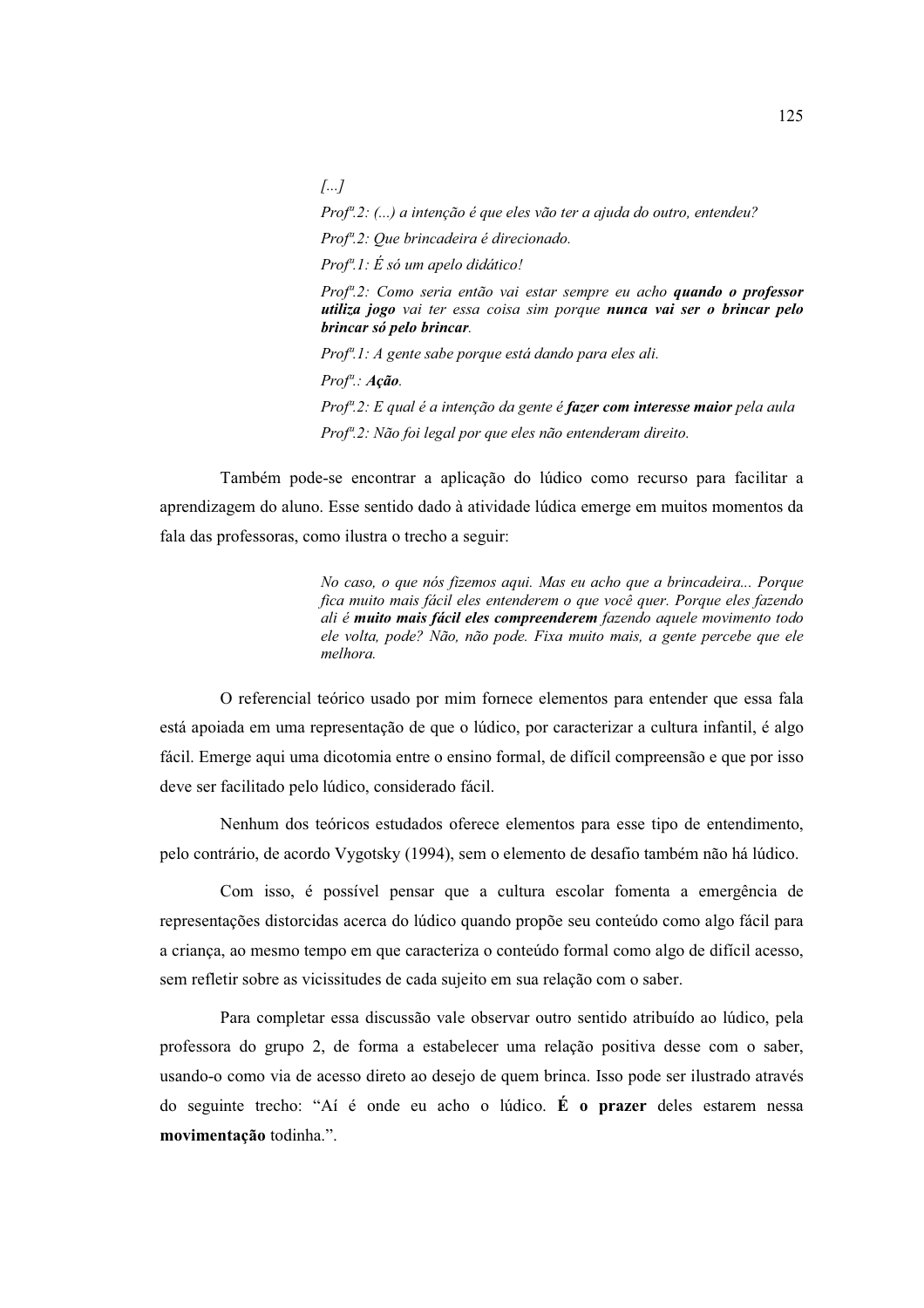Nessa fala, o prazer está diretamente ligado ao lúdico e à movimentação. Pode-se, então, perguntar por que o lúdico, juntamente com o prazer, não estaria ligado também às situações sistemáticas e ao conteúdo formal?

O material empírico desta pesquisa fornece elementos para repensar esse lugar do prazer, pois encontrei as crianças bem cooperativas ao realizarem uma atividade puramente sistemática

As entrevistas apontam para uma caracterização do lúdico em oposição ao sistemático, como se ambos fossem atividades contrárias. Tendo em vista Vygotsky (1994), é possível encontrar o sistemático na atividade lúdica quando se estabelece, implícita ou explicitamente, um conjunto de procedimentos para serem rigorosamente seguidos no decorrer daquela atividade. Assim como o lúdico aparece no sistemático no momento em que o sujeito consegue realizar a atividade abstraindo-se de seus objetivos, querendo realizá-la pelo desafio que a mesma lhe propõe. O excerto a seguir ilustra essa dicotomia existente entre o lúdico e o sistemático, fazendo uma apreciação negativa a esse último:

> Porque estava no início a gente precisava começar com sílabas já que eles trabalham muito letras já, no grupo 2, e no 3 eles já iniciam com a sílaba pra chegar nas palavras, entendeu? Então assim, só a letra, eles já estavam sabendo. Eles já sabiam nomear as letras. A gente precisava inserir palavras e para inserir palavras, eles têm que aprender o som... A fazer associação entre os sons e a escrita, aí a gente tem que trabalhar de várias formas. Sempre através da brincadeira por que senão a gente vai chegar na lousa e vai colocar: "Olha gente, o 'L' com 'A' é 'LA', o 'L' com 'E' é 'LE', e não é isso que a gente quer. Quer que eles participem.

A partir desse trecho surge a indagação sobre qual seria a representação de pedagógico em relação ao sentido do lúdico.

Através das entrevistas realizadas com as professoras ficou claro que o lúdico é usado para caracterizar uma atividade quando três aspectos estão presentes: 1) utilização de material considerado lúdico, como um dado, blocos lógicos, tampinhas, e outros; 2) a livre expressão corporal é permitida, ou seja, a criança pode pular, andar no decorrer da atividade; 3) envolvimento motivacional máximo.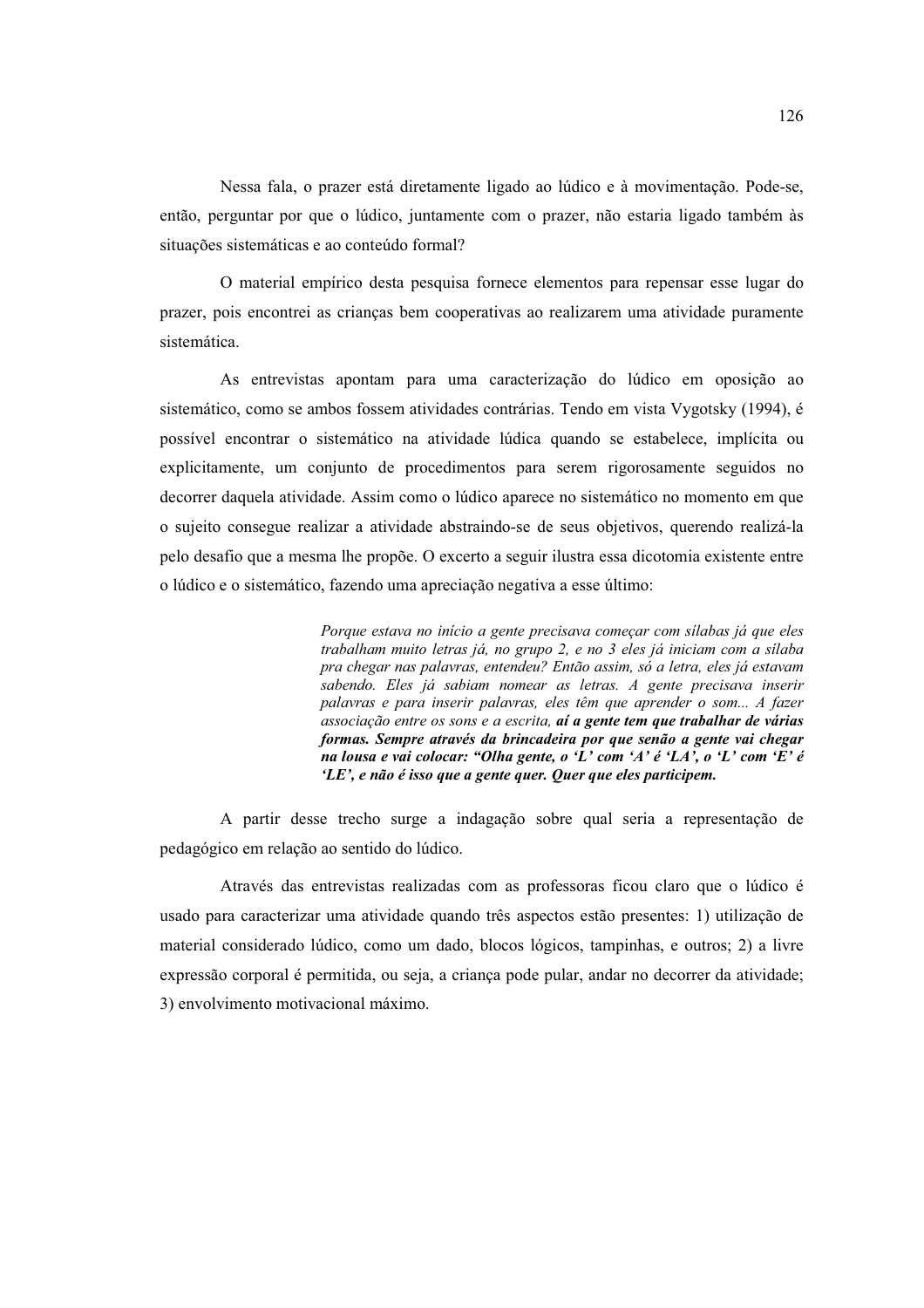### **CONSIDERAÇÕES FINAIS**

## DO SENTIDO DO LÚDICO PARA OS DIVERSOS ATORES: DO LÚDICO SISTEMATIZADO AO LÚDICO COMO DEVIR

No decorrer dos capítulos que compõem esta tese, abordei a problemática do lúdico na escola. Como foi visto, a educação, na atualidade, tenta cumprir a promessa de tornar a aprendizagem formal cada vez mais próxima da linguagem da criança, considerada pela pedagogia uma linguagem lúdica, através da criação de uma variedade de contextos lúdicos, compostos pelos mesmos bringuedos oferecidos em contextos informais.

Procurei analisar como o sentido do lúdico é construído dentro da escola de educação infantil, a partir do discurso dos atores que fazem parte da cena enunciativa, ocupando posições enunciativas diferenciadas.

Os dados coletados no decorrer do ano letivo tanto no que diz respeito às ações dos alunos durante as atividades consideradas sistemáticas como sobre as situações lúdicas propostas tanto por estes, como pelas professoras, forneceram os elementos para responder a pergunta: Como se constrói o sentido do lúdico na escola a partir de atores que estão em posições enunciativas diferenciadas<sup>30</sup>?

Após a análise do material coletado e das entrevistas realizadas com as professoras responsáveis por cada turma, foi possível perceber uma semelhanca na apropriação das práticas lúdicas por parte das professoras, resultante não somente de uma ação individual, mas de um lugar enunciativo.

Os dispositivos usados pelas professoras para auxiliar a emergência de práticas lúdicas foram: 1) a organização dos espacos: 2) a escolha dos materiais: 3) a relação com o corpo e o movimento.

No discurso pedagógico das professoras entrevistadas, a utilização de material considerado lúdico, tal como dados, animais, bonecas, utensílios domésticos, dentre outros, é uma das características centrais para que a situação possa ser analisada como lúdica. Em muitos livros – tanto didáticos como científicos (MACEDO, PETTY e PASSOS, 2005) – que tratam as atividades lúdicas a serem realizadas em sala de aula, assim como no Referencial

<sup>&</sup>lt;sup>30</sup> Termo retirado do artigo de Costa (2001).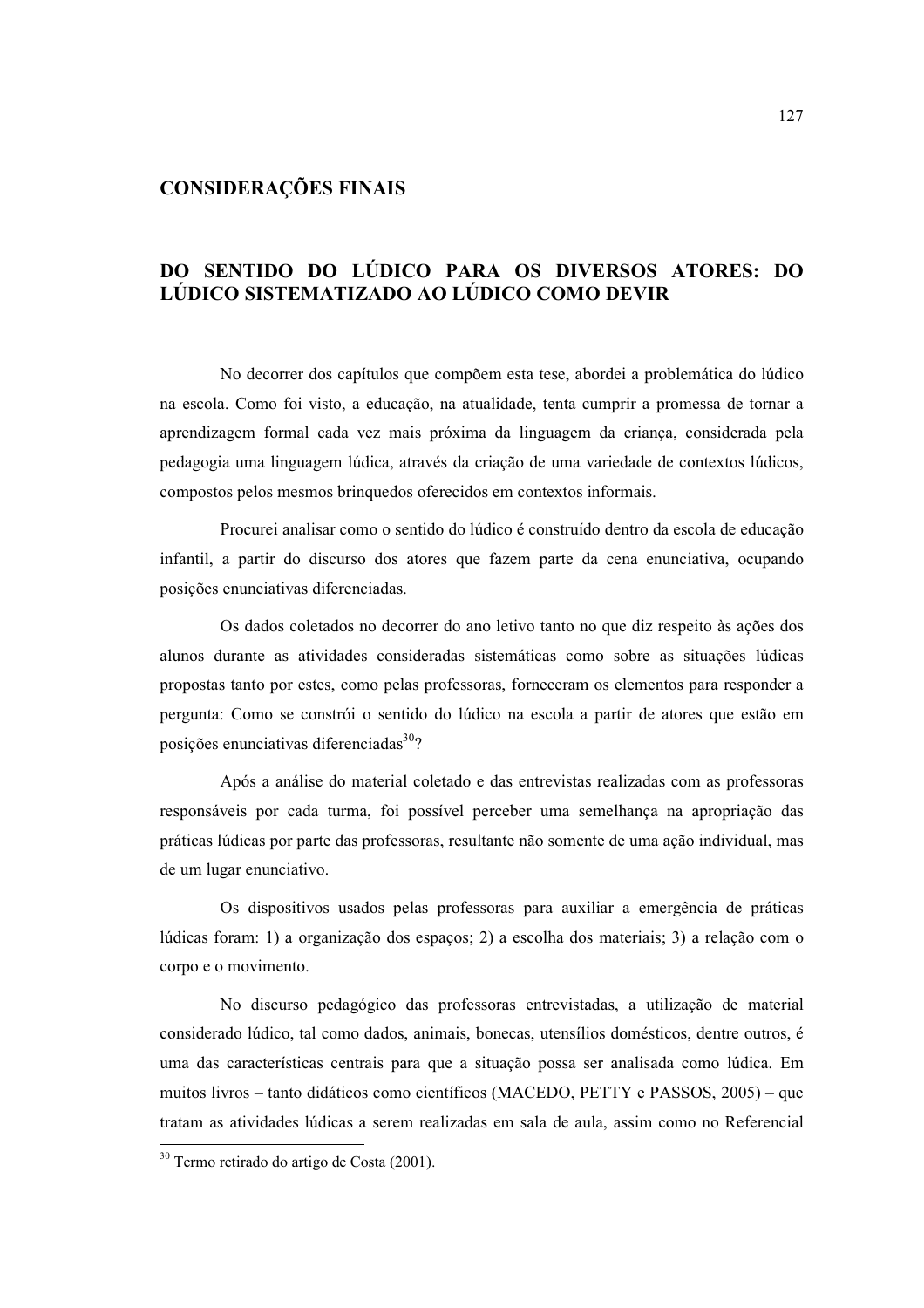Curricular Nacional para Educação Infantil (RCNEI), a ênfase no objeto predomina, através da preocupação com a escolha e/ou confecção desse material, em detrimento da maneira de utilizá-lo.

Verificamos que o contexto da sala de aula é palco tanto de atividades lúdicas como de atividades sistemáticas, embora a maior parte das iniciativas lúdicas em sala de aula ainda são provenientes do professor, tendo fins didáticos, até mesmo quando apresentadas como lúdicas para os alunos.

No que diz respeito às crianças, a relação com o lúdico acaba sendo modificada no decorrer dos anos, principalmente no que diz respeito à utilização do bringuedo e apropriação de outros objetos como suporte para esse tipo de atividade.

Algumas das estratégias usadas pelos alunos para realização de uma atividade lúdica foram: 1) escolha do parceiro na realização da atividade; 2) contexto no qual está inserido e relação com os demais participantes; 3) significado da ação naquele momento.

Diante das cenas apresentadas no decorrer dessa tese vimos crianças contentes em realizar atividades didáticas inteligentes, que lhes desafiassem e professoras deixando espaço para a emergência de uma diversidade maior de situações, inclusive as lúdicas. Desde o entendimento daquilo que a atividade exigia, passando pelo processo de elaboração até conseguir terminá-la com êxito exigia-se muito da atenção das crianças, mas a recompensa de superar suas dificuldades e limites era extremamente compensadora para elas.

A ideia de que o lúdico auxilia na aprendizagem cria uma série de teorizações sobre o lúdico, que acabam por escamotear o que é central na escola: o ensino significativo. Na busca de encontrar um instrumento que possa fazer a educação infantil alcançar esse objetivo, a pedagogia acaba atribuindo ao lúdico o que nem mesmo ele pode oferecer.

Esse aspecto me levou a elaborar uma outra questão de pesquisa: qual é a representação de pedagógico em relação ao sentido do lúdico? – pois parece haver uma representação de que a atividade lúdica é mais interessante que a pedagógica, sem um questionamento sobre como se constroem essas relações.

A utilização do lúdico no contexto da educação infantil mostra-se essencial, mas não deve fazer com que o sistemático perca seu espaço ali dentro. A diversidade de situações deve continuar sendo a pauta dos planejamentos escolares. Mais importante do que a utilização de situações lúdicas e/ou sistemáticas é a preocupação em apresentar situações significativas para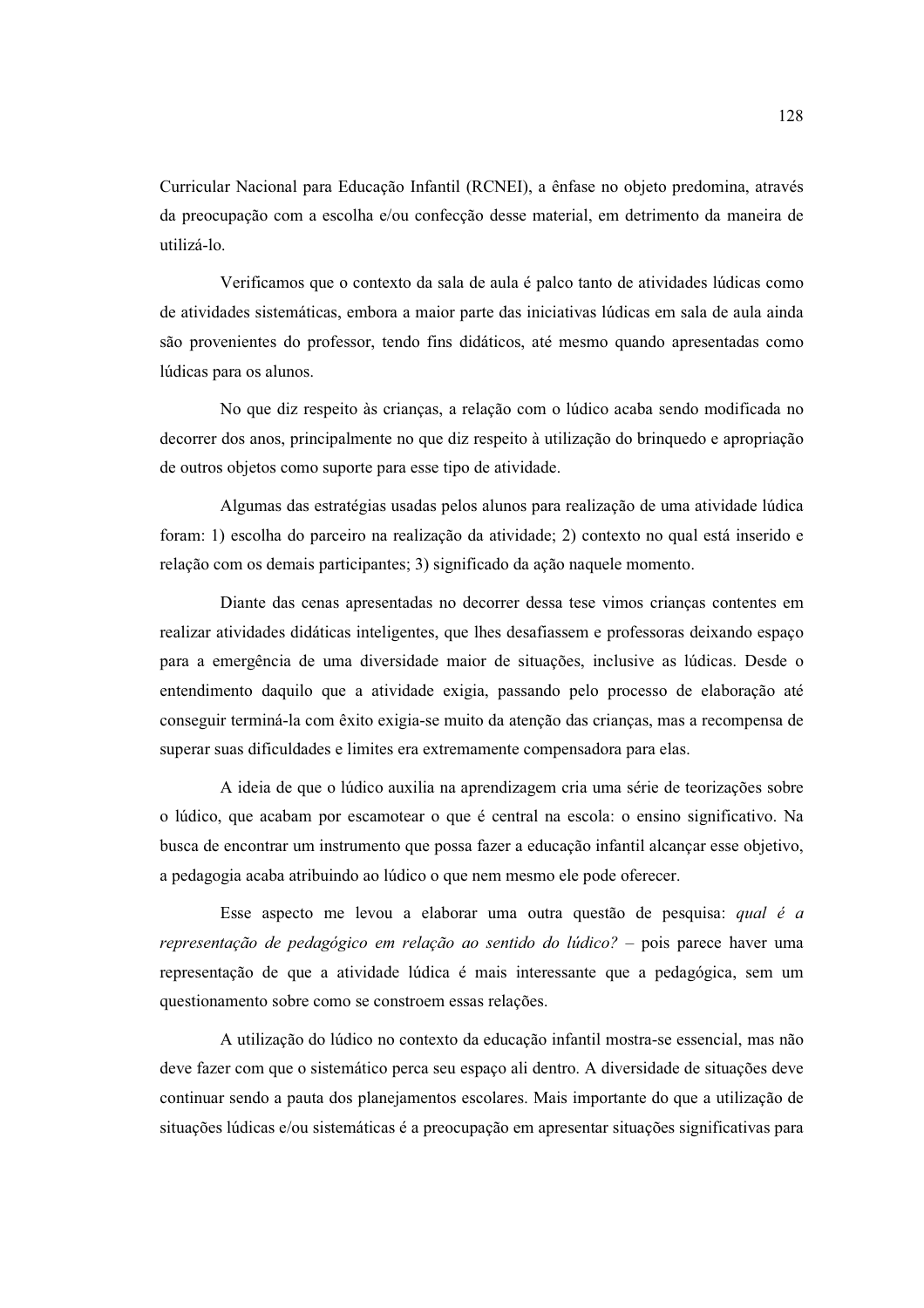os alunos que fazem parte daquela turma uma vez que são os modos de fazer que constroem o lúdico e o não lúdico

Os dados aqui apresentados mostram que situações sistemáticas podem ser a oportunidade de exercer a criatividade e serem bem interessantes para as criancas, enquanto que as atividades consideradas lúdicas podem ser consideradas cansativas para elas.

No entanto, é interessante ressaltar que as atividades sistemáticas só conseguiam tornar-se interessantes para crianças que já tinham elementos cognitivos para dar conta destas. As criancas que tinham um conhecimento muito abaixo ou muito acima daquilo que a atividade solicitava, pois não conseguiam elaborar muitas estratégias interessantes, e algumas vezes até lúdicas, para a realização das mesmas.

Nas atividades sistemáticas, as professoras explicam a atividade e deixam as crianças "livres" para realizá-las, uma vez que é o cumprimento da atividade que interessa a elas. As professoras procuram sanar as dúvidas sobre as atividades, durante sua realização, mas deixam as crianças à vontade para escolher o procedimento para elaboração da mesma. Aqui parece que a preocupação é com o resultado final e não com o procedimento.

Esses elementos fazem com que se chegue à conclusão de que as atividades didáticas apresentadas como lúdicas no contexto da sala de aula muitas vezes parecem ter um sentido lúdico mais restrito do que as atividades sistemáticas por não oferecerem uma abertura polissêmica tal como essas oferecem.

Nas atividades lúdicas propostas pelas professoras em sala de aula com o objetivo de trabalhar conteúdos curriculares, a situação se inverte. Existe a preocupação com a forma de proceder para a realização da atividade, uma vez que deve ser lúdica. Com isso, a professora está presente em todo momento, explicando desde a forma de agir do aluno até a finalização da atividade.

No decorrer da entrevista nada foi perguntado sobre o pedagógico, até mesmo por que a cena analisada era concebida como lúdica. Com a finalidade de caracterizar o lúdico as professoras usavam, como referência, a figura do pedagógico ou didático. Apresentando o primeiro como solução para os problemas escolares, enquanto o segundo é visto como algo suspeito.

A instituição escolar, na expectativa de criar um ambiente acolhedor para a criança com a qual trabalha, acaba por criar contextos lúdicos que podem não ser vistos como tais por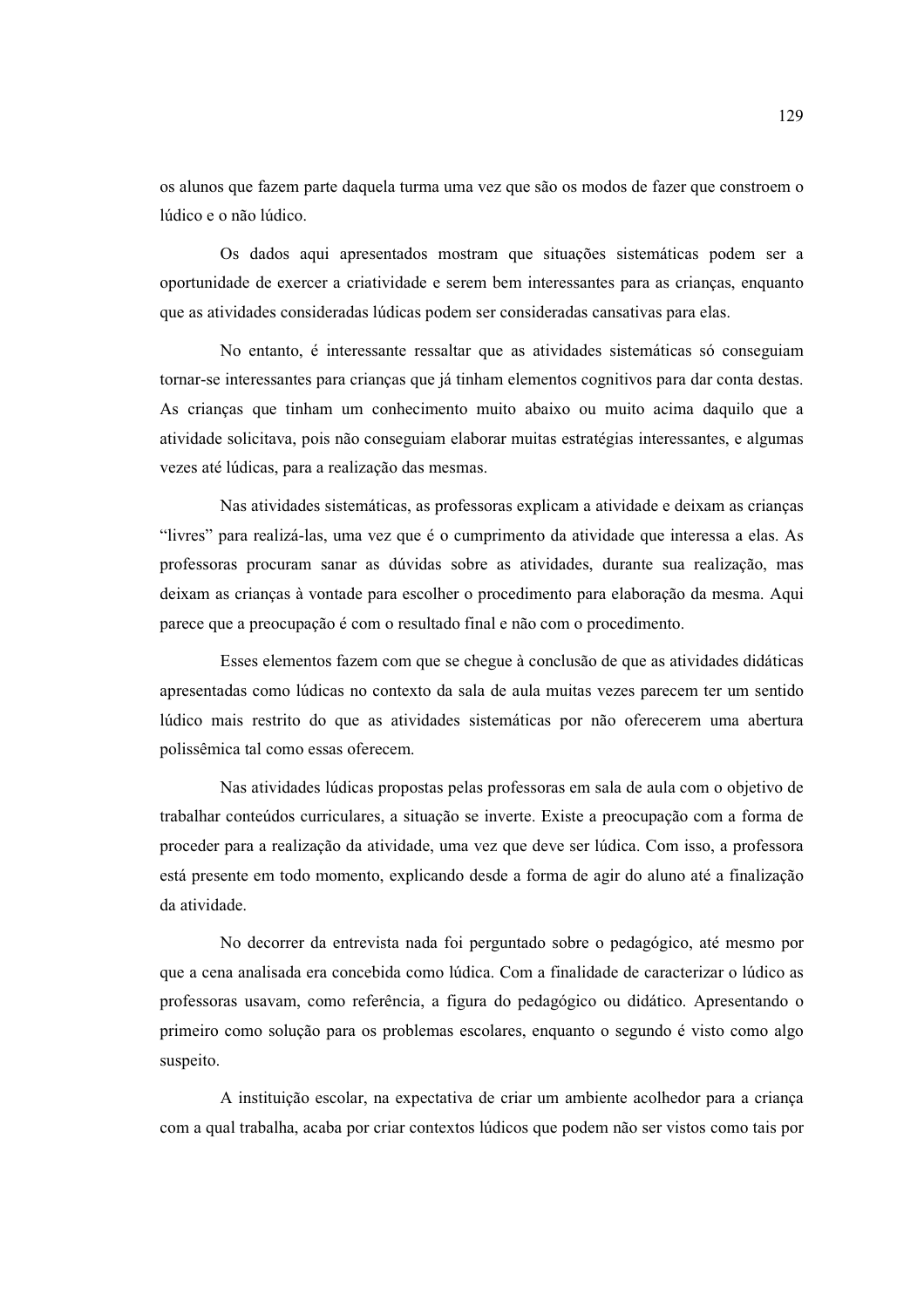seus alunos, pelo contrário, esses podem ver a proposta de ludicidade do professor como mais uma atividade pedagógica proposta por ele, dentro de sua sequência didática.

A escola escolhe seus materiais na expectativa de promover situações lúdicas, de forma a mediar a internalização de conhecimentos formais por parte do aluno. Para isso, enchem suas paredes de enfeites infantis, investem na compra de jogos e brinquedos educativos para que o ambiente físico proporcione uma sensação de alegria. Esses aspectos são importantes se essa preocupação se estender para o nível simbólico, para o nível das relações entre os sujeitos que irão fazer uso desse ambiente, dando sentido e significações ao mesmo.

Através da entrevista com as professoras, pude perceber a existência de uma idealização sobre o lúdico. Elas dão sentido ao lúdico por distinção da representação do didático ou pedagógico. Por ler o lúdico em contraposição ao sistemático, aquele parece se valorizar na medida em que desvaloriza esse último. No discurso pedagógico o lúdico faz-se presente para converter uma atividade formal em uma atividade lúdica, promovendo a aprendizagem.

No entanto, quando se insere o lúdico como atividade rotineira, acaba-se por descaracterizá-lo. Mesmo que a atividade tenha se iniciado através de um sentido compartilhado sobre o lúdico, alunos e professores, na apropriação dos modos de fazer, deram sentidos diversos ao lúdico, revelando lógicas de ação diferentes para cada cena enunciativa.

Como observado nesta tese, nem sempre o lúdico está repleto de significado. Por exemplo, uma boneca, que é um instrumento lúdico por si mesmo, quando dada para uma criança pequena pode ser usada como mordedor e não como suporte para brincadeira. Isso acontece porque o significado não está no objeto em si, mas na relação que se estabelece com o mesmo.

Nesse sentido, a concepção pedagógica de tornar o ambiente escolar um lugar lúdico remete a uma concepção que infantiliza as crianças, mas que nem por isso dá espaço para o que é criado pelas mesmas. A utilização do lúdico sem a reflexão necessária por parte do profissional, pode fazer funcionar a embreagem de domesticação da criança, infantilizando-a.

Vygotsky (1994) discute a importância da promoção de um ambiente significativo para a promoção da aprendizagem. Isso não quer dizer que a criança só encontre significado na situação lúdica. Os argumentos empíricos também apontam para isso, flexibilizando a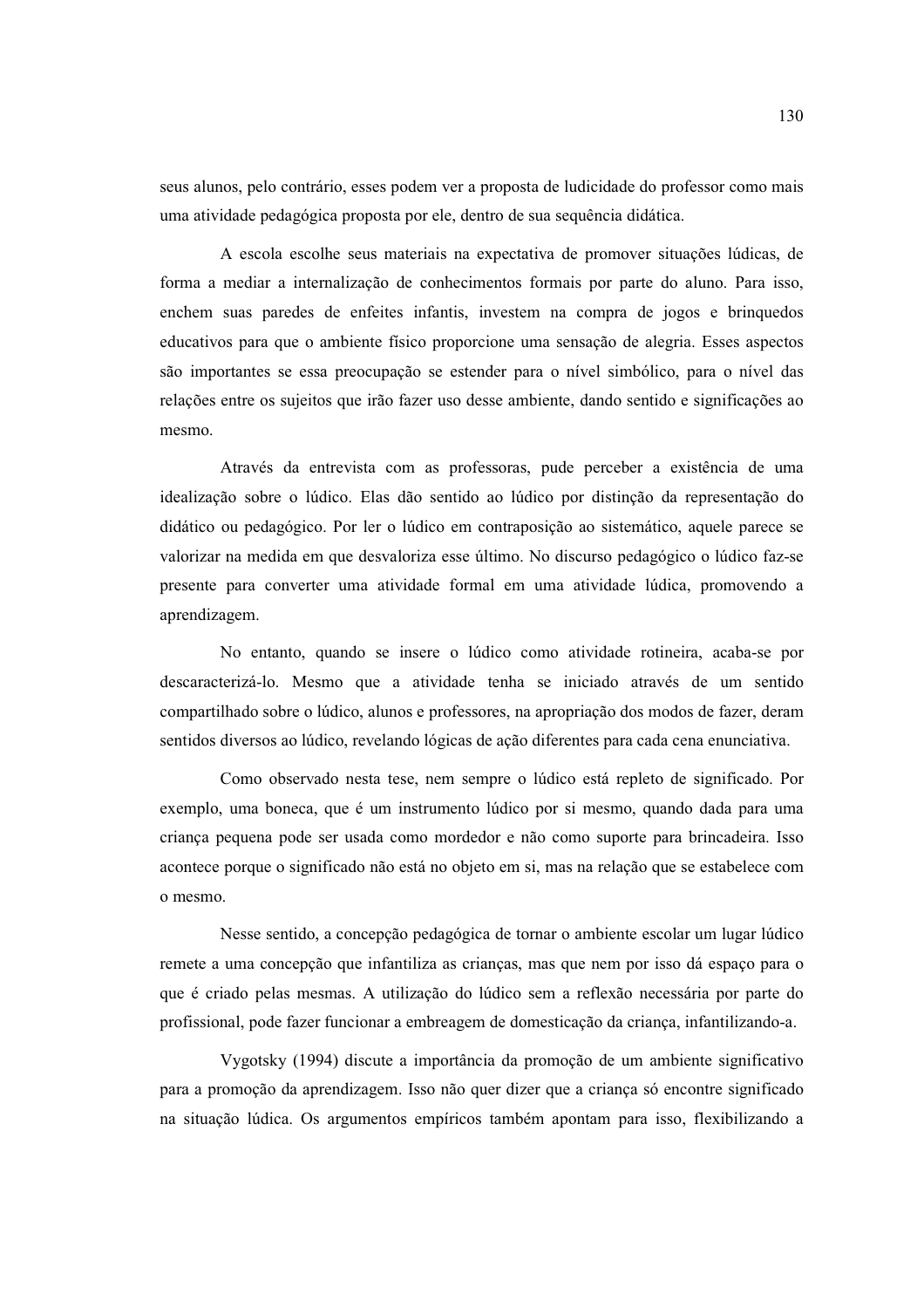dicotomia entre atividade sistematizada e atividade lúdica na qual mostra que a primeira também pode ser caracterizada por sua abertura polissêmica.

Nesta pesquisa verifiquei que o lúdico assume os mais diferentes sentidos tanto para os alunos quanto para os professores, a depender dos dispositivos usados por cada um para proporcionar sua emergência e que os papéis sociais ocupados pelos diferentes atores podem determinar a emergência do lúdico, principalmente para as crianças.

Os dados aqui trabalhados trazem uma reflexão no sentido de que a atividade lúdica se constitui em um devir e toda e qualquer forma de sistematizá-la pode romper com suas características, pois somente em ato, haverá elementos para pensá-la lúdica ou não. Por outro lado, a ação lúdica pode se construir a qualquer momento, a partir das relações que estão acontecendo em contextos específicos, independente do material a ser utilizado por quem constrói a prática lúdica.

Com isso temos elementos para responder às perguntas centrais dessa pesquisa. Podemos afirmar que o tipo de apropriação do brincar pela escola não consegue cristalizar o lúdico, pelo contrário, quando a escola se apropria do lúdico em suas atividades ela está trabalhando para ampliar o sentido desse, oferecendo outras possibilidades de compreensão dessa prática.

Mesmo assim a utilização do lúdico como recurso a ser amplamente usado pela escola deve ser revista não somente em sua aplicação prática, como também em sua construção conceitual, para que possa efetivamente ser o que é: uma proposta flexível que está sempre adquirindo novas dimensões.

Esse repensar sobre o lúdico deve minimizar a forte cisão existente entre lúdico e pedagógico, na qual percebemos uma depreciação do segundo em detrimento do primeiro que poderá causar sérias rupturas na instituição escolar que, por sua vez, precisa garantir a apresentação de atividades diversificadas para as crianças quer sejam elas didáticas ou lúdicas, mas que de formas diferentes e dentro de uma mesma atmosfera de negociação, ambas possam ser desafiantes e interessantes para crianças e professores.

### Sobre as implicações dessa pesquisa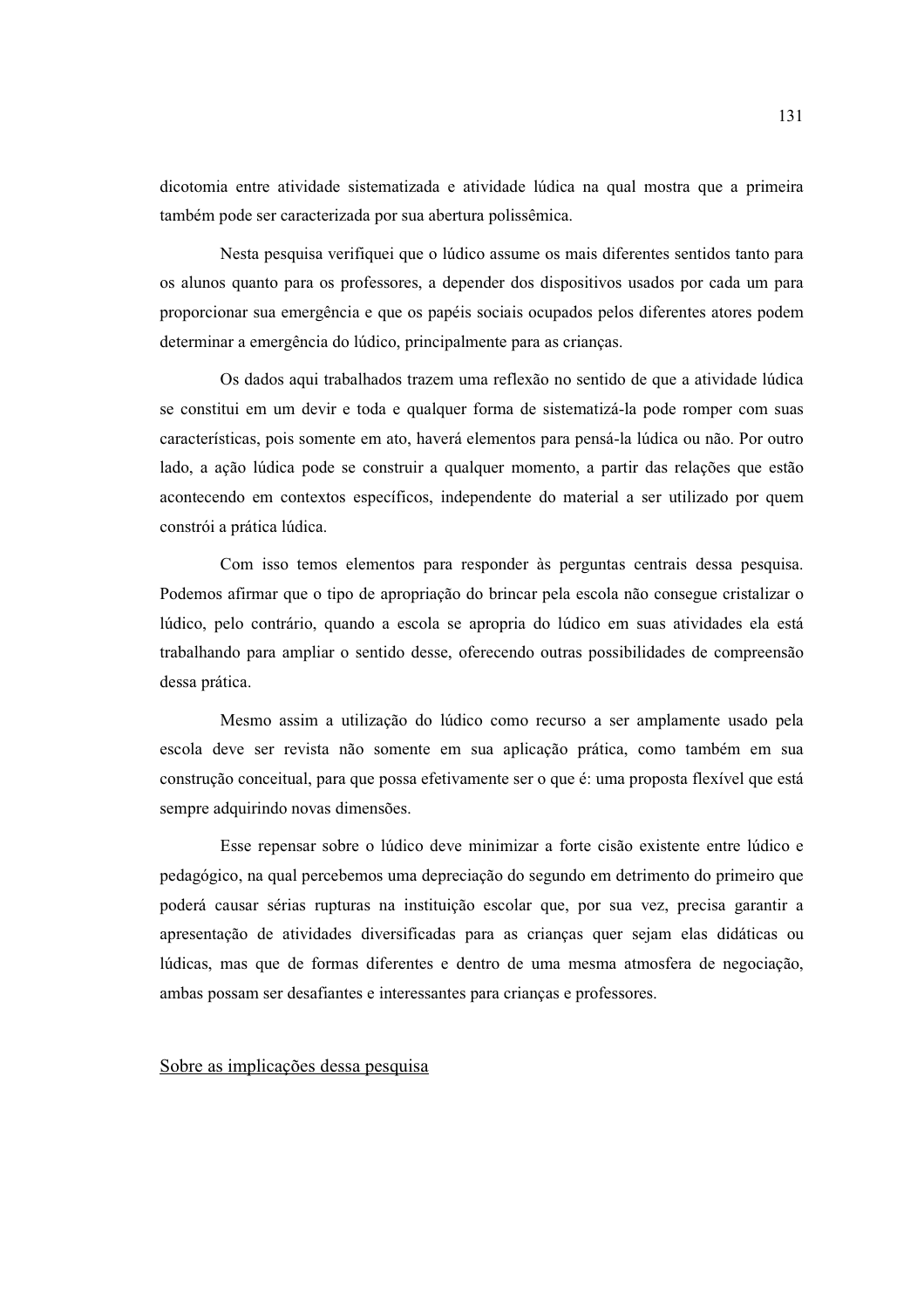Não posso precisar ao certo qual será o impacto de minha pesquisa na prática do professor, mas posso dizer que a escrevi de forma a servir como instrumento de reflexão para nossa prática como profissionais, principalmente enquanto educadores. Penso que muitas vezes automatizamos nossa prática, deixando-nos levar por representações construídas previamente, conhecidas como pré-conceitos por serem pré-concebidas, antes que a situação seja criada e as relações possam ser estabelecidas.

Nesse sentido, meu trabalho vem apontar para a importância de se considerar a diversidade do discurso lúdico, tanto por parte dos alunos quanto por parte dos professores. Isso já está previsto nas recomendações da Política Nacional de Educação Infantil quando a mesma pede para que "[...] a prática pedagógica considere os saberes produzidos no cotidiano por todos os sujeitos envolvidos no processo: crianças, professoras e professores, pais, comunidade e outros profissionais." (BRASIL, 2006, p. 27).

Quanto mais presente essa recomendação estiver na realidade da educação infantil, mais assegurada estará a presença do lúdico na mesma instituição, uma vez que essa citação deixa claro que os sentidos não serão oferecidos apenas pelo professor, mas serão não apenas compartilhados, mas construídos conjuntamente.

Pensar as práticas lúdicas escolares a partir das duas dimensões apresentadas aqui como dispositivos institucionais e maneiras de fazer, nos auxilia a estarmos atentos às suas diversas possibilidades, permitindo as mais diversas negociações de sentido, quer sejam elas lúdicas, sistemáticas ou outra que possa ser pensada e construída.

O trabalho acadêmico é interminável, quando se chega ao seu final é que se começa a percebê-lo de uma forma mais madura. A cada dado empírico que apresento aqui, inúmeras questões de pesquisa se abrem.

Fico devendo à comunidade científica, a análise microgenética da evolução das práticas lúdicas de cada uma dessas crianças no decorrer do tempo pesquisado. Colocando como possibilidades para outras pesquisas a realização de um estudo desse tipo. Outra questão muito pertinente que surge a partir desse trabalho é: qual é a representação de pedagógico em relação ao sentido do lúdico?

A relação entre as maneiras de fazer e os dispositivos institucionais em sua relação com as práticas lúdicas deve começar a ser estudada de forma tematizada. Por exemplo, podese estudar como essa relação é construída no faz-de-conta, nos jogos, nas atividades sistemáticas.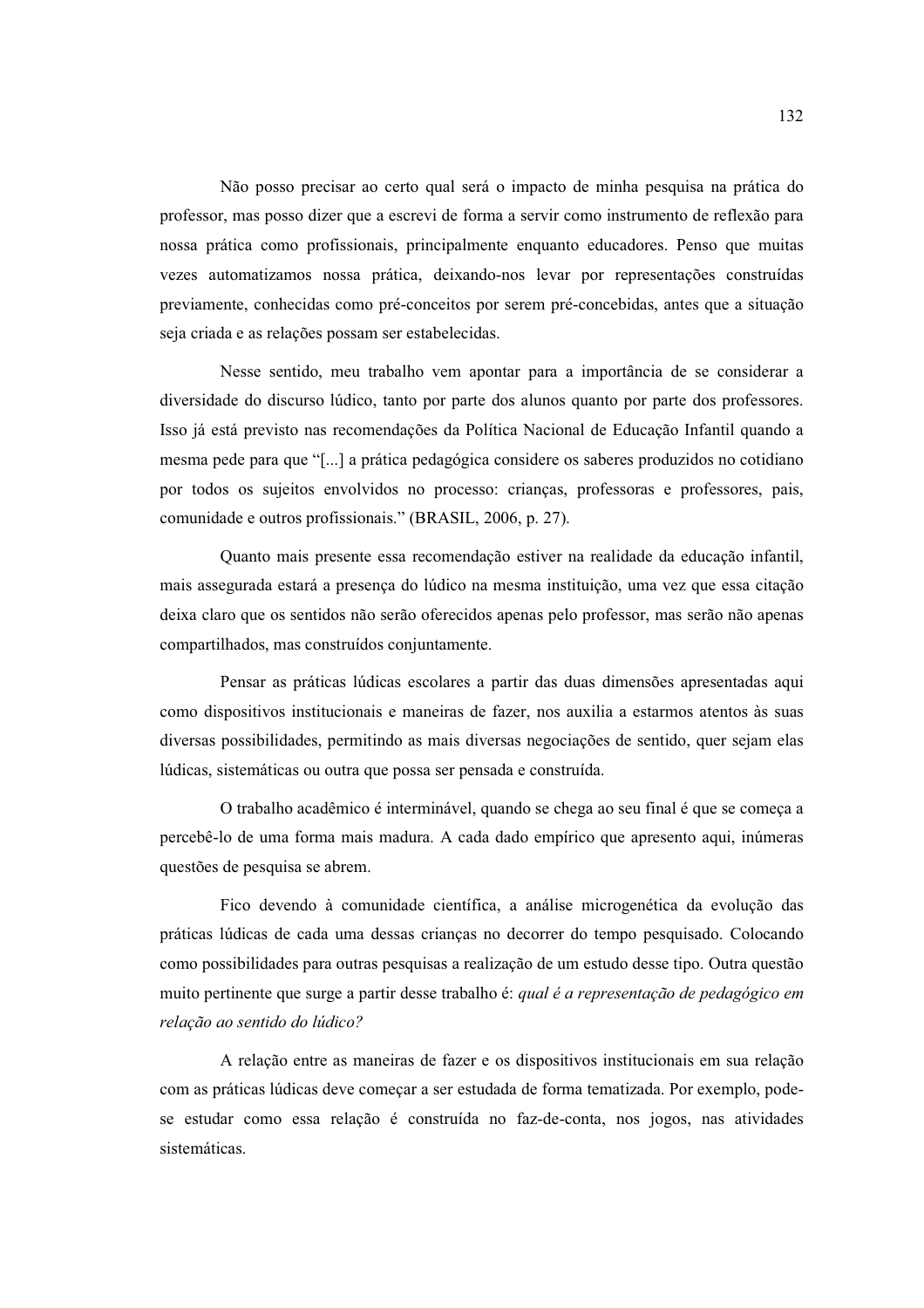O fechamento dessa tese deu-se pelo tempo, mas considero que meu trabalho começa aqui. A partir dos elementos escritos nessa pesquisa, inicio outro capítulo de minha vida, partindo para o aprofundamento de cada um dos elementos apresentados nessas linhas.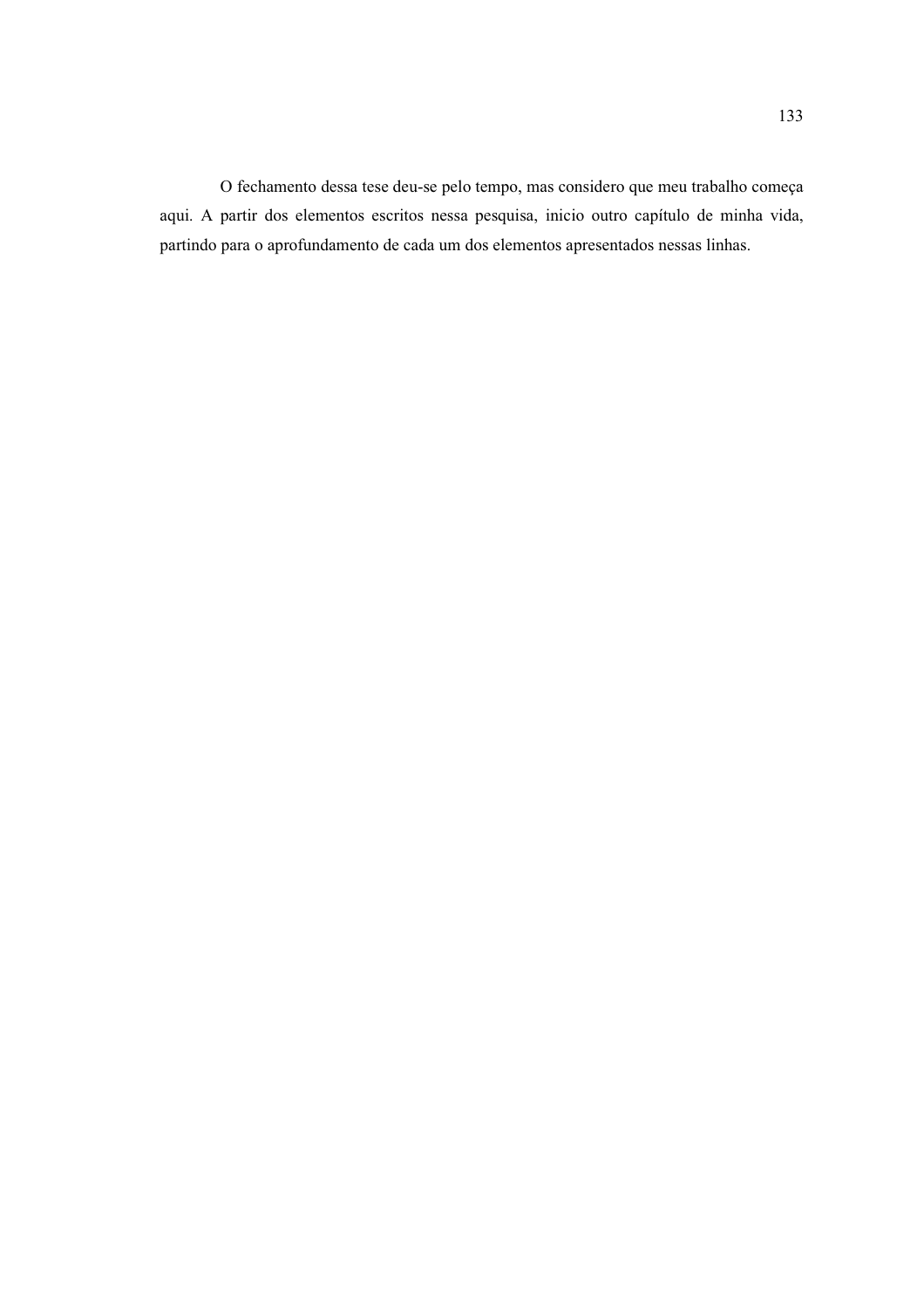# **REFERÊNCIAS**

ALVES, P. B. O brinquedo e as atividades cotidianas de crianças em situação de rua. 1998. Dissertação (Mestrado em Psicologia) - Universidade Federal do Rio Grande do Sul. Porto Alegre, 1998.

ALVES, R. A alegria de ensinar. Campinas: Papirus, 2000.

ANDRÉ, M. E. D. A. Etnografia da prática escolar. Papirus: Campinas, 1995.

ARANTES, V. A.; MACEDO, L.; MACHADO, N. J. Jogo e projeto. São Paulo: Summus, 2006.

ARIÈS, P. História social da criança e da família. 2. ed. Rio de Janeiro: LTC, 2006.

BAKHTIN. M. Marxismo e filosofia da linguagem: problemas fundamentais do método sociológico na ciência da linguagem. São Paulo: Annablume, 2002.

BATISTA, C. G. Mães e crianças brincando: um estudo de influências recíprocas. 1990. Tese (Doutorado em Psicologia) – Universidade de São Paulo, São Paulo, 1990.

BATISTA, C. V. M. Brincriança: a criança enferma e o jogo simbólico: estudo de caso. Tese (Doutorado em Psicologia) – Unicamp, São Paulo, 2003.

. Estatuto da criança e do adolescente. Lei nº 8.069/90, de 13 de julho de 1990. São Paulo: Cbia-SP, 1991.

. Referencial Curricular Nacional para a Educação Infantil. Brasília: Mec-Sef,  $\overline{2001.3}$ , v.

. Política Nacional de Educação Infantil: pelos direitos das crianças de zero a seis anos à Educação. Brasília: Mec-Seif, 2006.

BRASIL. Ministério da Educação e do Desporto. Conselho Nacional de Educação. Diretrizes curriculares nacionais para a educação infantil. Parecer CEB n 022/98 aprovado em 17 de dezembro de 1998. Relator: Regina Alcântara de Assis. Brasília, DF, 1998. Disponível em: <www.mec.gov.br/cne/ftp/CEB.doc.>, acesso em 2009.

BROUGÈRE, G. A criança e a cultura lúdica. In: KISHIMOTO, T. O brincar e suas teorias. São Paulo: Pioneira, 1998.

. Brinquedo e cultura. São Paulo: Cortez, 2001.

. Jogo e educação. Porto Alegre: Artes Médicas, 2003.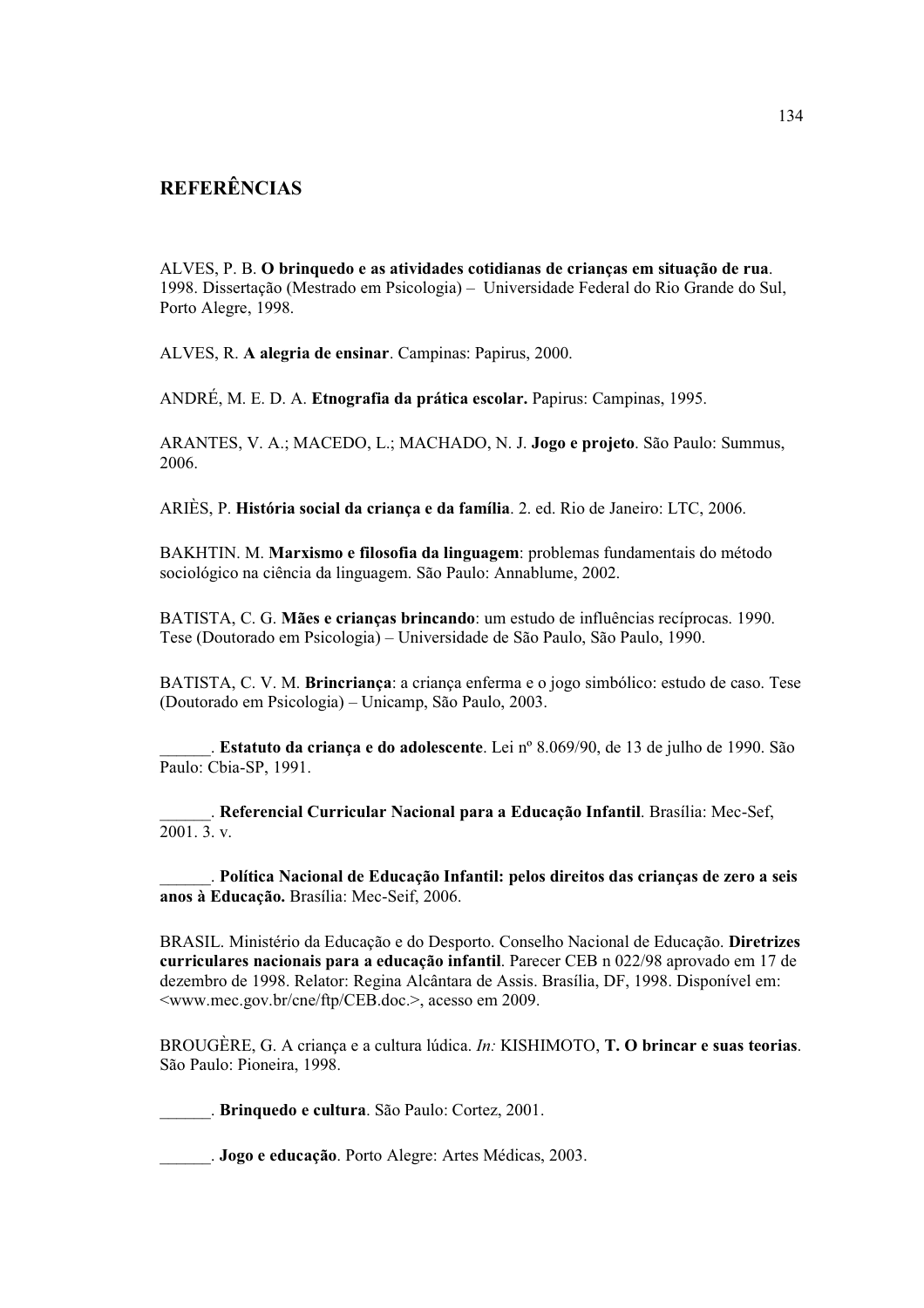Brinquedos e companhia. São Paulo: Cortez Editora, 2004.

BROWN, D. O brincar, o pátio de recreio e a cultura da infância. *In:* MOYLES, J. R. A excelência do brincar. Porto Alegre: Artmed, 2006.

BUJES, M. I. E. Infância e maquinarias. Rio de Janeiro: DP&A, 2002.

CARVALHO, A. M. A. et al (Orgs.). **Brincadeira e cultura**: viajando pelo Brasil que brinca. São Paulo: Casa do Psicólogo, 2003. (Brincadeiras de todos os tempos, 2).

CLOT, Y. L'autoconfrontation croisée en analyse du travail: l'apport de la théorie bakhtinienne du dialogue. In: FILLIETAZ, L.; BONCKART, J. P. (Eds.) L'analyse des actions et des discours en situations de travail: concepts, methodes, applications. Louvainla-Neuve: Peeters Editions, 2005.

COLAÇO, V. F. R. Produções discursivas no contexto escolar: diferenças de desempenho e processos de subjetivação. In: VASCONCELOS, M. F.; BARROS, R. (Orgs.). Diversidade cultural e desigualdade: dinâmicas identitárias em jogo. Fortaleza: Editora UFC, 2004.

COLAÇO, V. F. R. Interações em sala de aula: um estudo da atividade discursiva de criancas em séries iniciais. 2001. Tese (Doutorado em Educação) – Universidade Federal do Rio Grande do Sul, Porto Alegre, 2001.

CORAZZA, S. M. História da infância sem fim. Ijuí: Ed. Unijuí, 2000.

COSTA, M. F. V. Brincadeiras e jogos: questões conceituais. Revista Educação e Debate, Fortaleza, v. 2. n. 38, p. 55-59, 1999.

. Discurso, jogo simbólico e escola: uma leitura dialógica do lúdico. 2001. Tese (Doutorado em Educação) – Universidade de Federal do Ceará, 2001.

. Jogo e linguagem: um exercício de construção de sentidos. Revista Educação e **Debate**, Fortaleza, v. 2, n. 44, p. 48-56, 2002.

; RIBEIRO, R. B. Bonecas: objeto de conflito identitário na arena da dominação cultural. In: \_\_\_\_\_; \_\_\_\_\_(Orgs.). Diversidade cultural e desigualdade: dinâmicas identitárias em jogo. Fortaleza: Editora UFC, 2004. (Diálogos Intempestivos, 17).

. Jogo simbólico, discurso e escola: uma leitura dialógica do lúdico. In: CRUZ, S. V.: PETRALANDA, M. (Orgs.). Linguagem e educação da criança. Fortaleza: Editora da UFC, 2004. (Diálogos Intempestivos, 19).

COSTA, M. V. (Org.). Caminhos investigativos II: outros modos de pensar e fazer pesquisa em educação. Rio de Janeiro: DP&A Editora, 2002.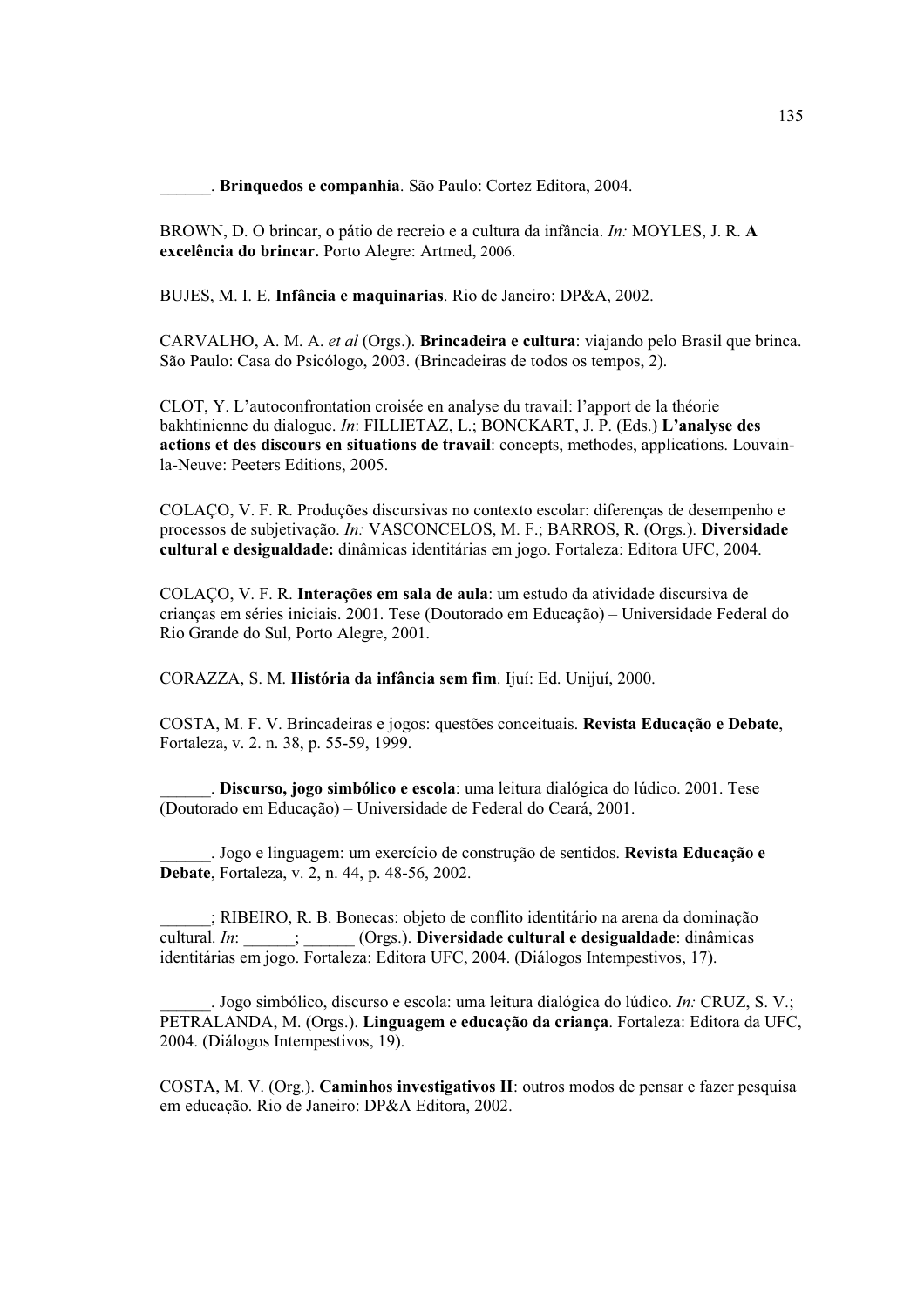CUNHA, C. T. Traços da cultura infantil: um estudo com grupos de crianças que brincam livremente, 2005. Dissertação (Mestrado em Educação) – Universidade de Campinas. Campinas, 2005.

DE CERTEAU, M. A invencão do cotidiano: artes de fazer. Petrópolis: Vozes, 1994.

DE CHIARO, S.; LEITÃO, S. O papel do professor na construção discursiva da argumentação em sala de aula. Psicol. Reflex. Crit., v. 18, n. 3, p. 350-357, dez. 2005.

DIDONET, V. Importância da educação infantil. *In:* SIMPÓSIO DE EDUCAÇÃO INFANTIL: construindo o presente, 2003, Brasília. Anais..., Brasília: UNESCO, 2003.

ELKONIN, D. B. Psicologia do jogo. São Paulo: Martins Fontes, 1998.

FARIA, A. L. G.; DEMARTINI, Z. B. F.; PRADO, P. D. (Orgs.). Por uma cultura da infância: metodologia de pesquisa com crianças. Campinas: Autores Associados, 2002.

FERNANDES, M. C. Procurando um lugar para brincar na educação física na educação infantil. Dissertação (Mestrado) - Pontifícia Universidade Católica de Minas Gerais, Belo Horizonte, 2002.

FOUCAULT, M. A ordem do discurso. São Paulo: Loyola, 1996.

. Vigiar e punir: história de violência nas prisões. Petrópolis-RJ: Vozes, 2005.

FREIRE, J. B. O jogo: entre o riso e o choro. Campinas: Autores Associados. 2002.

FREITAS, M. T. A. Vygotsky e Bakhtin. Psicologia e educação: um intertexto. São Paulo. Ed Ática 1996

FULLGRAF, J. B. G. A educação infantil e a infância de direitos. Florianópolis: UFSC, 2002.

GEERTZ, C. A interpretação das culturas. Rio de Janeiro: LTC, 1989.

GÓES, M. C. R.; SMOLKA, A. L. B. (Orgs). A significação nos espaços educacionais: interação social e subjetivação. Campinas: Papirus, 1997.

GÓES, M. C. R. de. A abordagem microgenética na matriz histórico-cultural: uma perspectiva para o estudo da constituição da subietividade. Cadernos CEDES, v. 20, n. 50, 2000.

GOSSO, Y. PEXE OXEMOARAI: brincadeiras infantis entre os índios Paakamã, Tese. 2005.

GREGOLIN, M. R. Foucault e Pêcheux na análise do discurso: diálogos e duelos. São Carlos: ClaraLuz, 2004.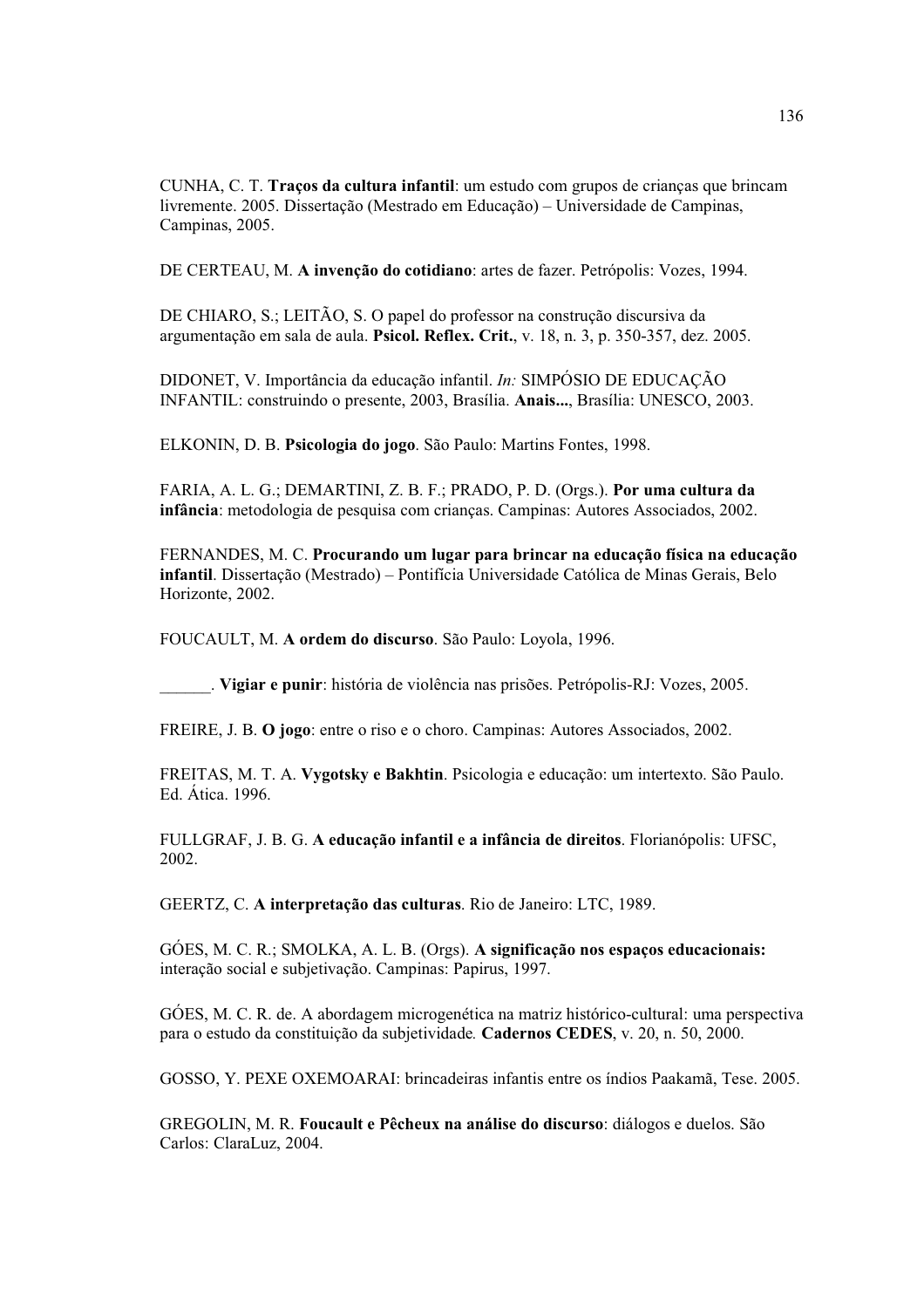HALL, Stuart. A identidade cultural na pos-modernidade. Rio de Janeiro: DP&A, 1997.

HENRIOT, J. Sous couleur de jouer: la mátaphore ludique. Paris: José Corti. 1989.

HEYWOOD, C. Uma história da infância. Porto Alegre: Artmed, 2004.

HOUAISS, A. Dicionário eletrônico Houaiss. Rio de Janeiro. 2008.

HUIZINGA, J. Homo Ludens: o jogo como elemento da cultura. São Paulo: Perspectiva, 2001.

JOBIM E SOUZA, S. Infância e linguagem: Bakhtin, Vygotsky e Benjamin. Campinas: Papirus, 1994.

(Org.). Subjetividade em questão: a infância como crítica da cultura. Rio de Janeiro: 7 letras, 2005.

KISHIMOTO, T. M. O brincar e suas teorias. São Paulo: Pioneira, 2002.

(Org.). Jogo, brinquedo, brincadeira e a educação. São Paulo: Cortez, 2003.

KOHAN, Walter O. Infância: entre educação e filosofia. Belo Horizonte: Autêntica, 2003.

Lugares da infância: filosofia. Rio de Janeiro: DP&A, 2004.

KRAMER, S.; LEITE, M. I. Infância e produção cultural. Campinas: Papirus, 1998.

KUMAR, K. Da sociedade pós-industrial à pós-moderna: novas teorias sobre o mundo contemporâneo. Rio de Janeiro: Jorge Zahar Ed, 1997.

MACEDO, L.; PETTY, A. L. S.; PASSOS, N. C. Aprender com jogos e situaçõesproblema. Porto Alegre: Artmed, 2000.

. Os jogos e o lúdico na aprendizagem escolar. Porto Alegre: Artmed, 2005.

MAINGUENEAU, 1997.

MARTINS FILHO, A. J.; MARTINS FILHO, L. J. O trabalho educativo e os processos de socialização: adultos e crianças configurando regras e estratégias no interior da creche. Percursos. Florianópolis, v. 8, n. 1, p. 60-76, 2007.

MATURANA, H. R.; VERDEN-ZOLLER, G. Amar e brincar: fundamentos esquecidos do humano. São Paulo: Palas Athena, 2004.

MAZZILLI, 2003.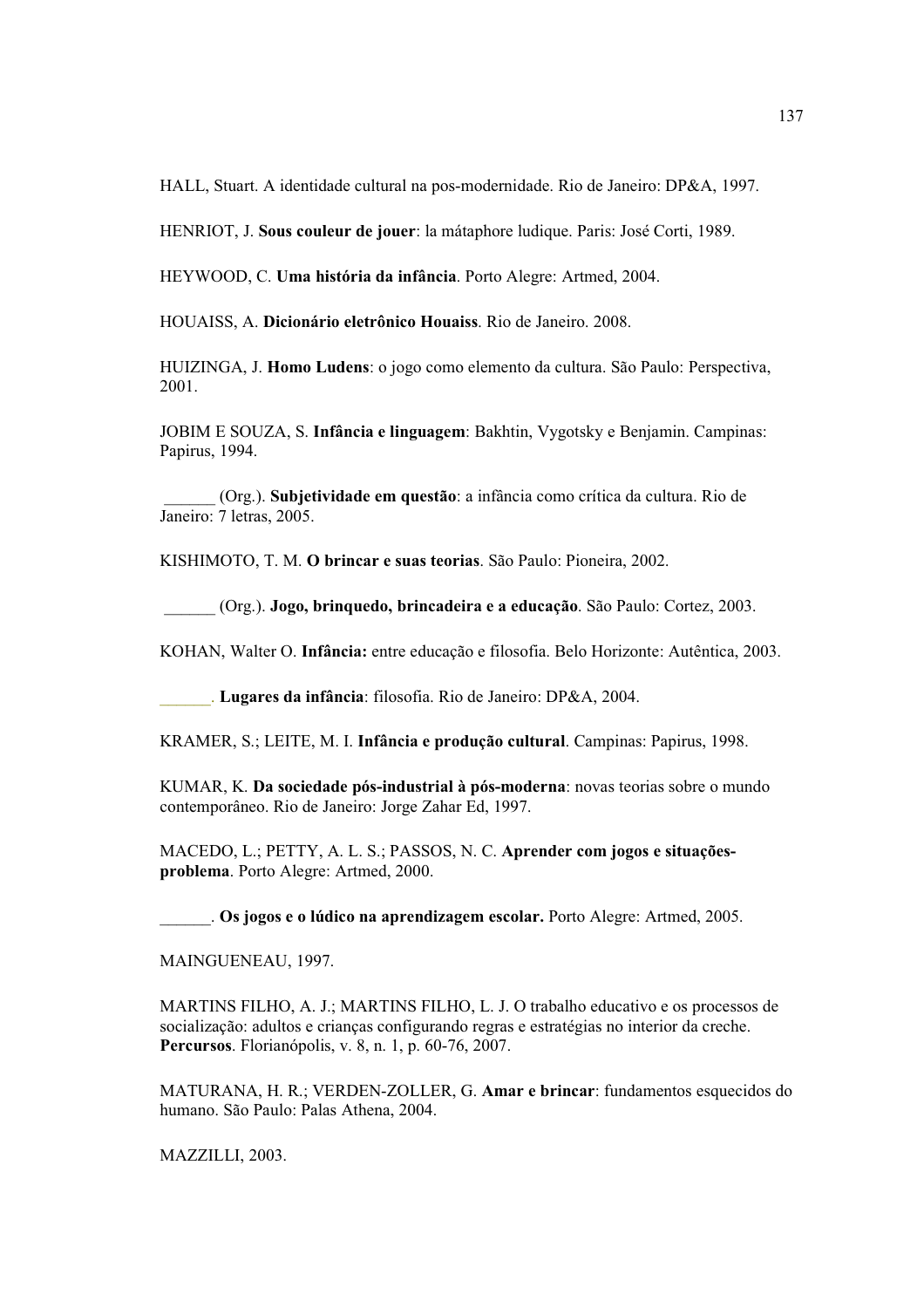MELLO, A. C. M. P. C. O brincar de crianças vítimas de violência doméstica. 1999. Dissertação (Mestrado em Psicologia Escolar e do Desenvolvimento Humano) -UNIVERSIDUSP, São Paulo, 1999.

MENDES, C. L. Jogos eletrônicos: diversão, poder e subjetivação. Campinas: Papirus, 2006.

MOUKACHAR, M. B. Representações da infância em jogos, brinquedos e brincadeiras. Belo Horizonte: Newton Paiva, 2004.

ORLANDI, E. P. Discurso e leitura. São Paulo: Cortez, 1996.

PEDROSA, M. I. Rede de Significações: um debate conceitual e empírico. In: ROSSETTI-FERREIRA, M. C., AMORIM, K. S., SILVA, A. P. S. e CARVALHO, A. M. A. (orgs) Rede de significações e o estudo do desenvolvimento humano. Porto Alegre: Artmed, 2004.

PENIN, S. T. S. A aula: espaço de conhecimento, lugar de cultura. Campinas: Papirus, 1999.

PEREIRA, R. M. R.; JOBIM E SOUZA, S. Infância, conhecimento e contemporaneidade. In: KRAMER, S.; LEITE, M. I. Infância e produção cultural. Campinas: Papirus, 1998.

PEREIRA E CARVALHO, 2003.

PEREIRA, 2004.

PIAGET, JEAN. A formação do símbolo na criança: imitação, jogo e sonho, imagem e representação. Rio de Janeiro: Ed. Guanabara Koogan S. A., 1978.

POSSENTI, S. O sujeito fora do arquivo. In MAGALHÃES, I. As múltiplas faces da **linguagem.** Ed. UNB. 1996. (p.37-47)

PRADO, 2002.

REVEL, J. Foucault: conceitos essenciais. São Carlos: ClaraLuz, 2005.

RIBEIRO, R. J. A universidade e a vida atual: Fellini não via filmes. Rio de Janeiro: Campus, 2003.

ROCHA, 2000.

**ROSA 2000.** 

ROSA, S. S. Brincar, conhecer, ensinar. São Paulo: Cortez, 2002.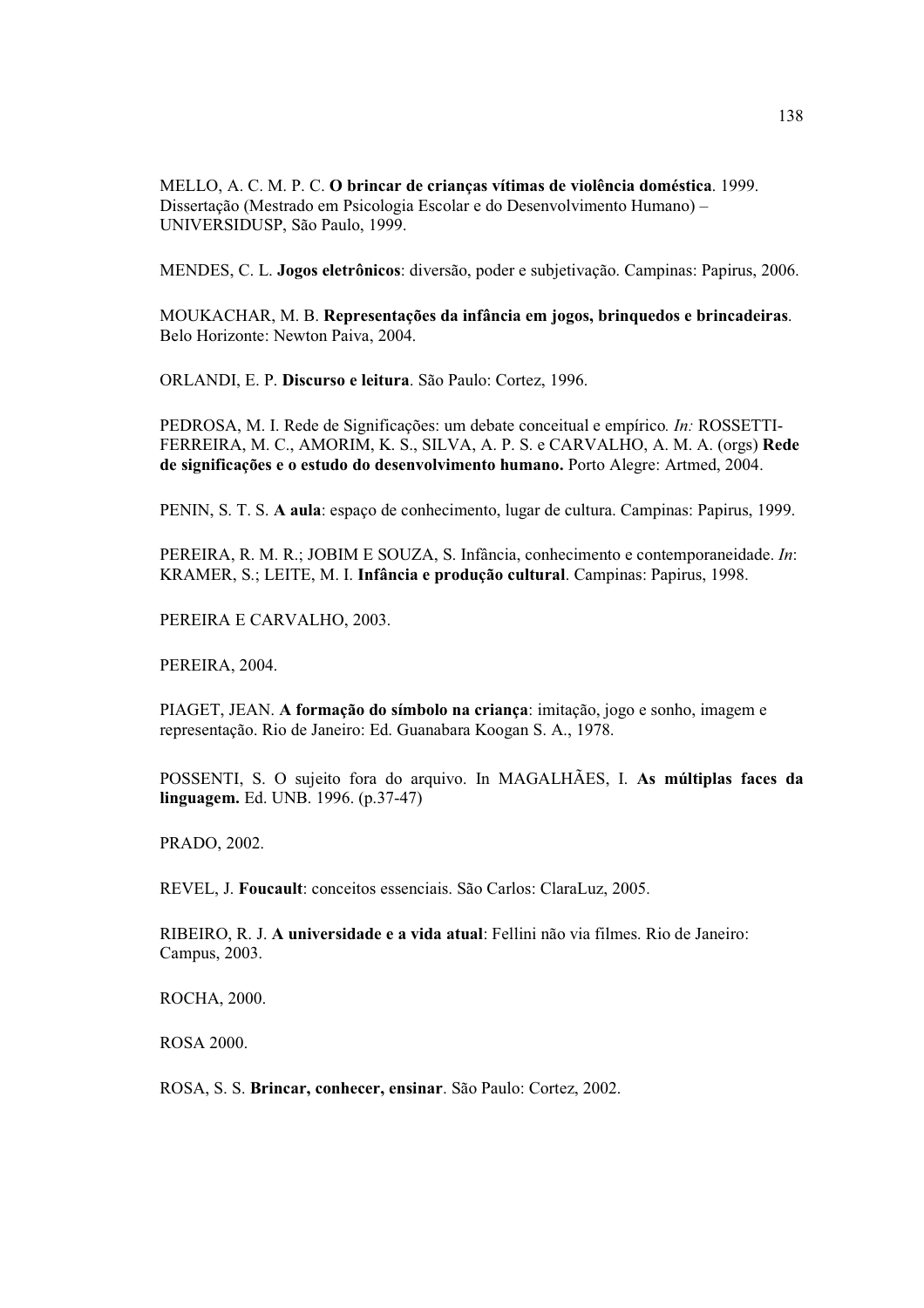ROSEMBERG, F. Panorama da educação infantil brasileira contemporânea. In: SIMPÓSIO DE EDUCAÇÃO INFANTIL: construindo o presente, 2003, Brasília, Anais..., Brasília: **UNESCO, 2003.** 

ROUSSEAU, J. Emílio ou da educação. São Paulo: DIFEL, 1979.

SANTIAGO, A. L. A inibicão intelectual na psicanálise. Rio de Janeiro: Jorge Zahar Editor, 2005.

SANTOS, S. M. P. (Org.). **Bringuedoteca**: o lúdico em diferentes contextos. Petrópolis: Vozes, 1997.

SANTOS, E. C. Um estudo sobre a brincadeira de crianças em situação de rua. 2004. Dissertação (Mestrado em Psicologia) – Universidade Federal do Rio Grande do Sul, Porto Alegre, 2004.

SARMENTO, M. J. Gerações e alteridade: interrogações a partir da sociologia da infância. Revista Educação e Sociedade, Campinas, 2005, v. 26.

SILVA, D. N. H. Como brincam as criancas surdas. São Paulo: Plexus Editora, 2002.

SILVA JÚNIOR J. R.; SGUISSARDI, V. Novas faces da educação superior no Brasil: reformas do estado e mudanças na produção. Bragança Paulista: EDUSF, 1999.

SPINK, M. J. (Org.). Práticas discursivas e produção de sentidos no cotidiano: aproximações teóricas e metodológicas. São Paulo: Cortez, 2004.

TEBEROSKY, A. Psicopedagogia da linguagem escrita. Petropolis: Vozes, 1993.

TRAVAGLIA, L. C. Gramática e interação: uma proposta para o ensino de gramática no  $1^{\circ}$ e 2º graus. São Paulo: Cortez, 1997.

VEIGA NETO, A. Estudos culturais da ciência e da educação. Belo Horizonte: Ed. Autêntica. 2001.

VYGOTSKY, L. S. A formação social da mente: o desenvolvimento dos processos psicológicos superiores. São Paulo: Martins Fontes. 1994.

VIGOTSKY, L. S. O desenvolvimento psicológico na infância. São Paulo: Martins Fontes, 1999.

A construção do pensamento e da linguagem. São Paulo: Martins Fontes, 2000.

WAJSKOP, G. Brincar na pré-escola. São Paulo: Cortez, 2001.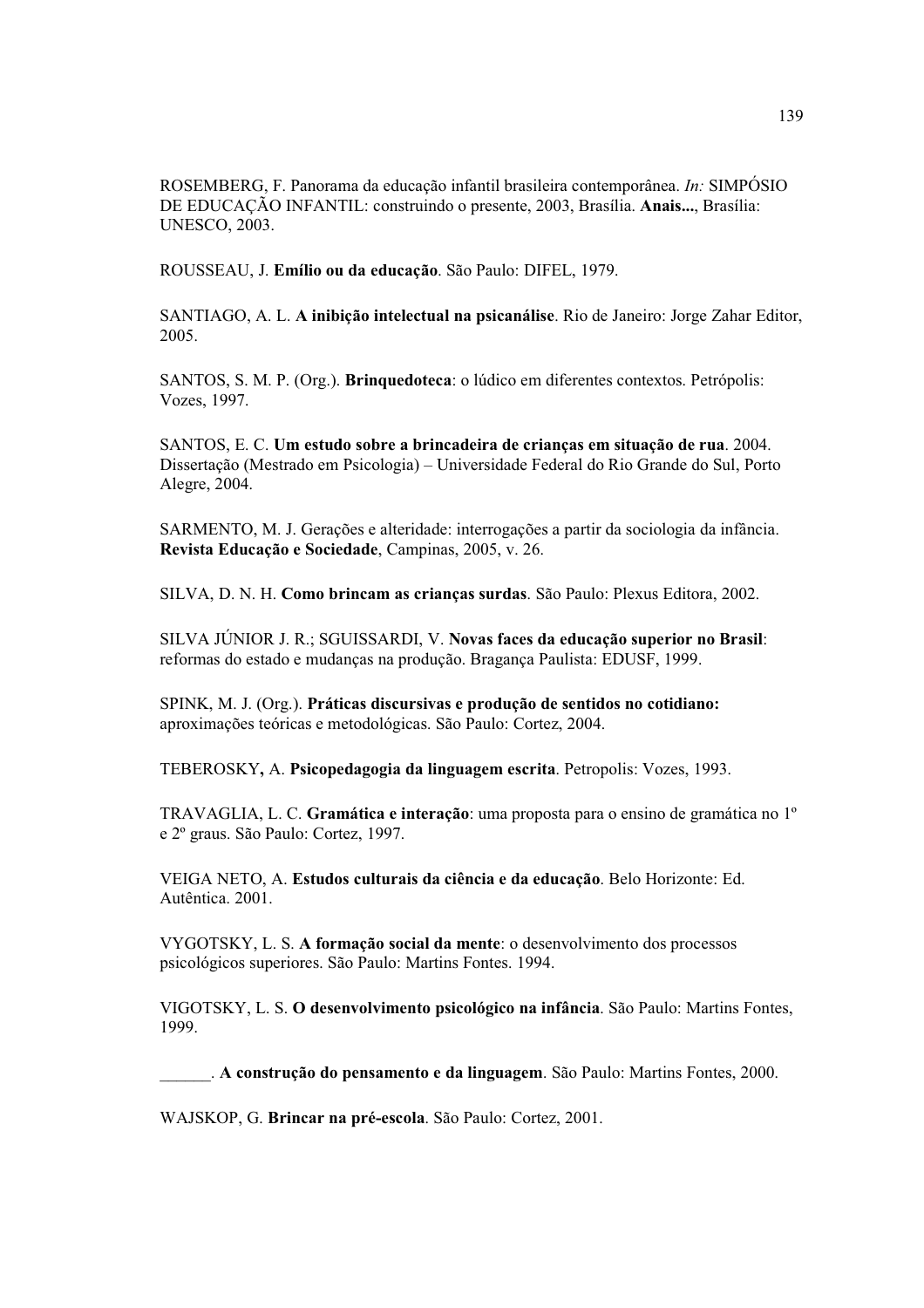WALLON, H. A evolução psicológica da criança. Portugal: Edições 70, 1968.

WENETZ, I. Gênero e sexualidade nas brincadeiras do recreio. 2005. Dissertação (Mestrado em Ciências do Movimento Humano) - Universidade Federal do Rio Grande do Sul, Porto Alegre, 2005.

WILLIS, P. Aprendendo a ser trabalhador: escola, resistência e reprodução social. Porto Alegre: Artes Médicas, 1991.

WINNICOTT, D. O brincar e a realidade. Rio de Janeiro: Imago, 1974.

Tese revisada e formatada por Mirna Juliana. E-mail:  $minajuliana@gmail.com$